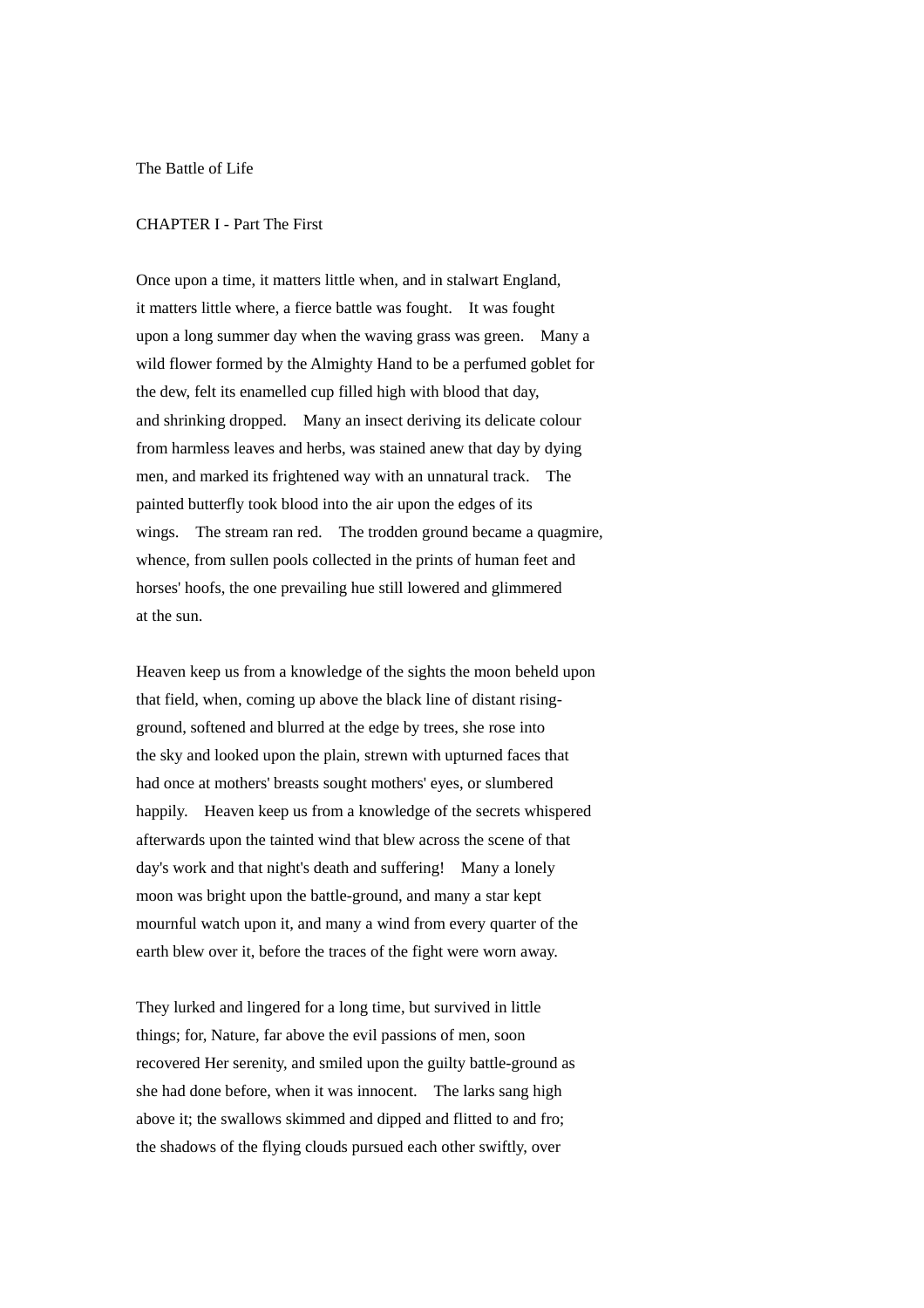grass and corn and turnip-field and wood, and over roof and churchspire in the nestling town among the trees, away into the bright distance on the borders of the sky and earth, where the red sunsets faded. Crops were sown, and grew up, and were gathered in; the stream that had been crimsoned, turned a watermill; men whistled at the plough; gleaners and haymakers were seen in quiet groups at work; sheep and oxen pastured; boys whooped and called, in fields, to scare away the birds; smoke rose from cottage chimneys; sabbath bells rang peacefully; old people lived and died; the timid creatures of the field, the simple flowers of the bush and garden, grew and withered in their destined terms: and all upon the fierce and bloody battle-ground, where thousands upon thousands had been killed in the great fight. But, there were deep green patches in the growing corn at first, that people looked at awfully. Year after year they re-appeared; and it was known that underneath those fertile spots, heaps of men and horses lay buried, indiscriminately, enriching the ground. The husbandmen who ploughed those places, shrunk from the great worms abounding there; and the sheaves they yielded, were, for many a long year, called the Battle Sheaves, and set apart; and no one ever knew a Battle Sheaf to be among the last load at a Harvest Home. For a long time, every furrow that was turned, revealed some fragments of the fight. For a long time, there were wounded trees upon the battleground; and scraps of hacked and broken fence and wall, where deadly struggles had been made; and trampled parts where not a leaf or blade would grow. For a long time, no village girl would dress her hair or bosom with the sweetest flower from that field of death: and after many a year had come and gone, the berries growing there, were still believed to leave too deep a stain upon the hand that plucked them.

The Seasons in their course, however, though they passed as lightly as the summer clouds themselves, obliterated, in the lapse of time, even these remains of the old conflict; and wore away such legendary traces of it as the neighbouring people carried in their minds, until they dwindled into old wives' tales, dimly remembered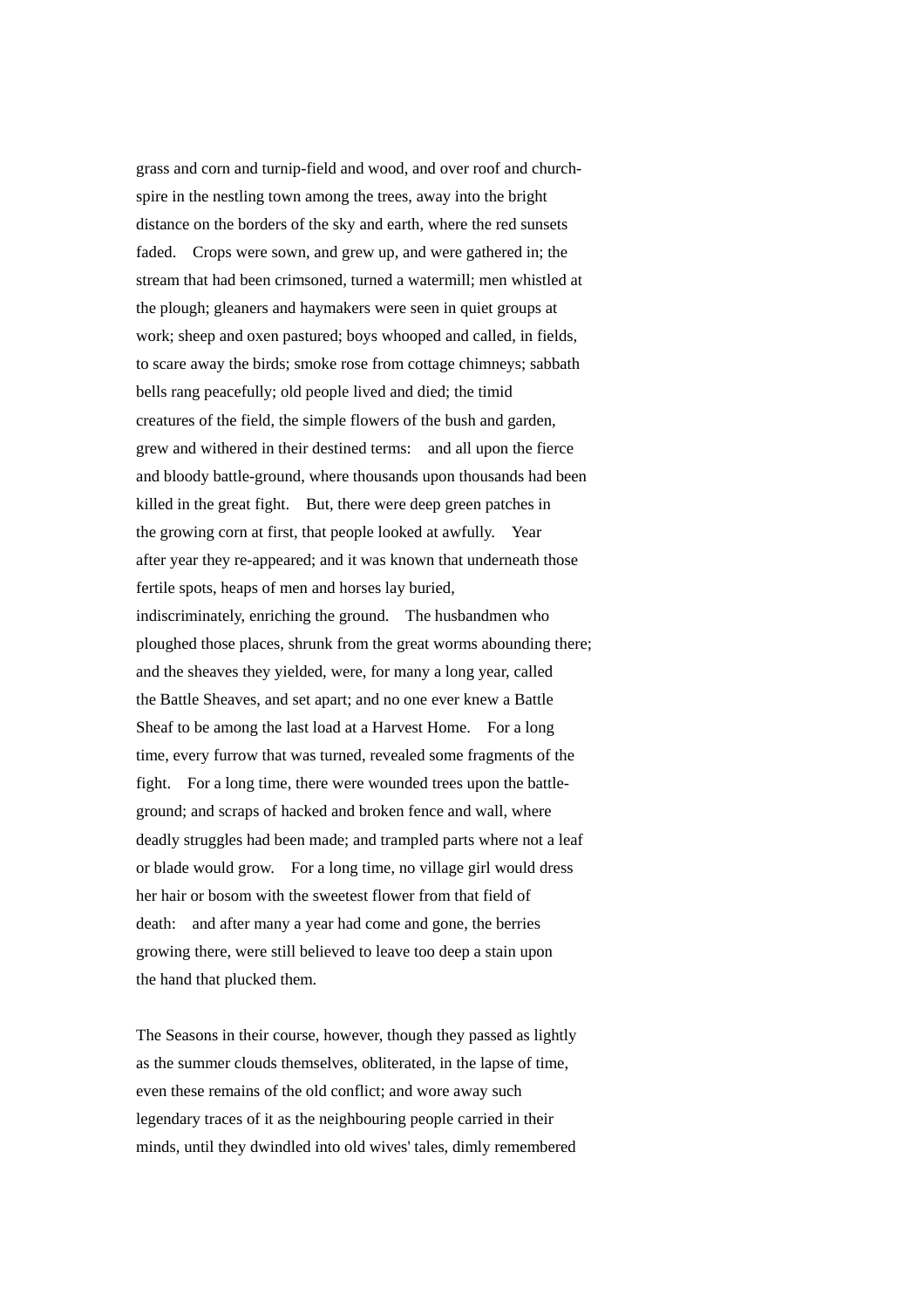round the winter fire, and waning every year. Where the wild flowers and berries had so long remained upon the stem untouched, gardens arose, and houses were built, and children played at battles on the turf. The wounded trees had long ago made Christmas logs, and blazed and roared away. The deep green patches were no greener now than the memory of those who lay in dust below. The ploughshare still turned up from time to time some rusty bits of metal, but it was hard to say what use they had ever served, and those who found them wondered and disputed. An old dinted corselet, and a helmet, had been hanging in the church so long, that the same weak half-blind old man who tried in vain to make them out above the whitewashed arch, had marvelled at them as a baby. If the host slain upon the field, could have been for a moment reanimated in the forms in which they fell, each upon the spot that was the bed of his untimely death, gashed and ghastly soldiers would have stared in, hundreds deep, at household door and window; and would have risen on the hearths of quiet homes; and would have been the garnered store of barns and granaries; and would have started up between the cradled infant and its nurse; and would have floated with the stream, and whirled round on the mill, and crowded the orchard, and burdened the meadow, and piled the rickyard high with dying men. So altered was the battle-ground, where thousands upon thousands had been killed in the great fight.

Nowhere more altered, perhaps, about a hundred years ago, than in one little orchard attached to an old stone house with a honeysuckle porch; where, on a bright autumn morning, there were sounds of music and laughter, and where two girls danced merrily together on the grass, while some half-dozen peasant women standing on ladders, gathering the apples from the trees, stopped in their work to look down, and share their enjoyment. It was a pleasant, lively, natural scene; a beautiful day, a retired spot; and the two girls, quite unconstrained and careless, danced in the freedom and gaiety of their hearts.

If there were no such thing as display in the world, my private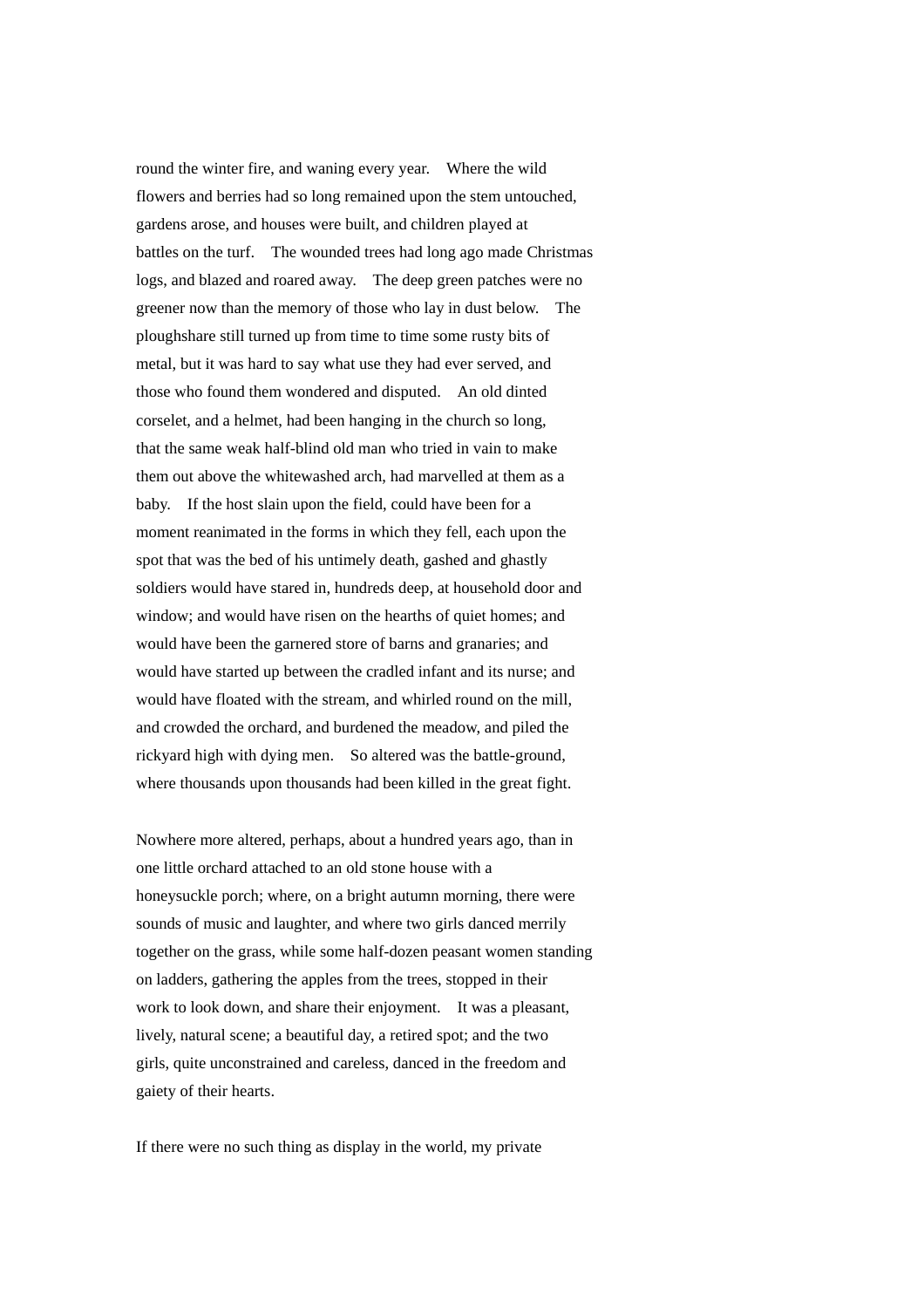opinion is, and I hope you agree with me, that we might get on a great deal better than we do, and might be infinitely more agreeable company than we are. It was charming to see how these girls danced. They had no spectators but the apple-pickers on the ladders. They were very glad to please them, but they danced to please themselves (or at least you would have supposed so); and you could no more help admiring, than they could help dancing. How they did dance!

Not like opera-dancers. Not at all. And not like Madame Anybody's finished pupils. Not the least. It was not quadrille dancing, nor minuet dancing, nor even country-dance dancing. It was neither in the old style, nor the new style, nor the French style, nor the English style: though it may have been, by accident, a trifle in the Spanish style, which is a free and joyous one, I am told, deriving a delightful air of off-hand inspiration, from the chirping little castanets. As they danced among the orchard trees, and down the groves of stems and back again, and twirled each other lightly round and round, the influence of their airy motion seemed to spread and spread, in the sun-lighted scene, like an expanding circle in the water. Their streaming hair and fluttering skirts, the elastic grass beneath their feet, the boughs that rustled in the morning air - the flashing leaves, the speckled shadows on the soft green ground - the balmy wind that swept along the landscape, glad to turn the distant windmill, cheerily - everything between the two girls, and the man and team at plough upon the ridge of land, where they showed against the sky as if they were the last things in the world - seemed dancing too.

At last, the younger of the dancing sisters, out of breath, and laughing gaily, threw herself upon a bench to rest. The other leaned against a tree hard by. The music, a wandering harp and fiddle, left off with a flourish, as if it boasted of its freshness; though the truth is, it had gone at such a pace, and worked itself to such a pitch of competition with the dancing, that it never could have held on, half a minute longer. The apple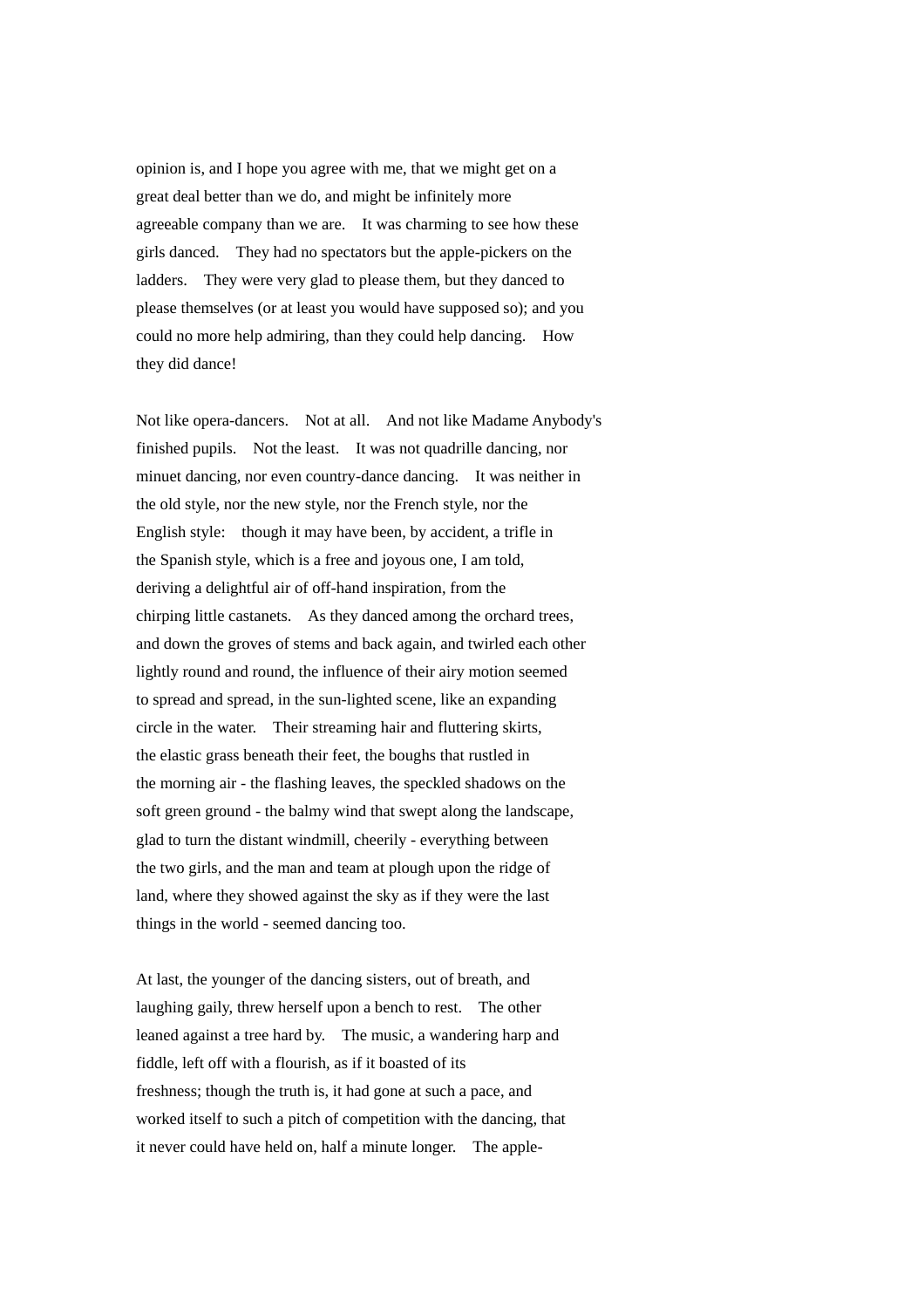pickers on the ladders raised a hum and murmur of applause, and then, in keeping with the sound, bestirred themselves to work again like bees.

The more actively, perhaps, because an elderly gentleman, who was no other than Doctor Jeddler himself - it was Doctor Jeddler's house and orchard, you should know, and these were Doctor Jeddler's daughters - came bustling out to see what was the matter, and who the deuce played music on his property, before breakfast. For he was a great philosopher, Doctor Jeddler, and not very musical.

'Music and dancing TO-DAY!' said the Doctor, stopping short, and speaking to himself. 'I thought they dreaded to-day. But it's a world of contradictions. Why, Grace, why, Marion!' he added, aloud, 'is the world more mad than usual this morning?'

'Make some allowance for it, father, if it be,' replied his younger daughter, Marion, going close to him, and looking into his face, 'for it's somebody's birth-day.'

'Somebody's birth-day, Puss!' replied the Doctor. 'Don't you know it's always somebody's birth-day? Did you never hear how many new performers enter on this - ha! ha! ha! - it's impossible to speak gravely of it - on this preposterous and ridiculous business called Life, every minute?'

## 'No, father!'

'No, not you, of course; you're a woman - almost,' said the Doctor. 'By-the-by,' and he looked into the pretty face, still close to his, 'I suppose it's YOUR birth-day.'

'No! Do you really, father?' cried his pet daughter, pursing up her red lips to be kissed.

'There! Take my love with it,' said the Doctor, imprinting his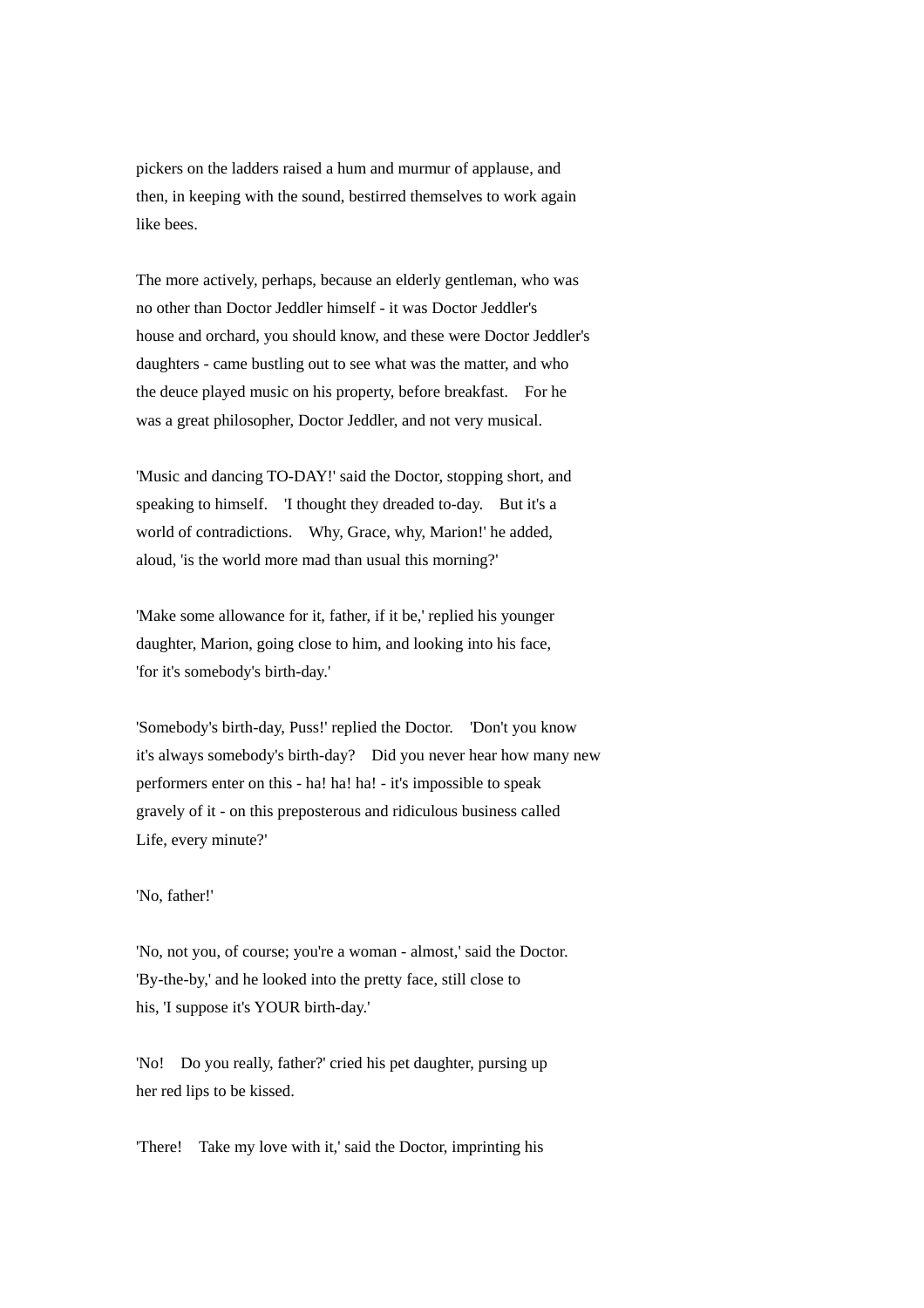upon them; 'and many happy returns of the - the idea! - of the day. The notion of wishing happy returns in such a farce as this,' said the Doctor to himself, 'is good! Ha! ha! ha!'

Doctor Jeddler was, as I have said, a great philosopher, and the heart and mystery of his philosophy was, to look upon the world as a gigantic practical joke; as something too absurd to be considered seriously, by any rational man. His system of belief had been, in the beginning, part and parcel of the battle-ground on which he lived, as you shall presently understand.

'Well! But how did you get the music?' asked the Doctor. 'Poultry-stealers, of course! Where did the minstrels come from?'

'Alfred sent the music,' said his daughter Grace, adjusting a few simple flowers in her sister's hair, with which, in her admiration of that youthful beauty, she had herself adorned it half-an-hour before, and which the dancing had disarranged.

'Oh! Alfred sent the music, did he?' returned the Doctor.

'Yes. He met it coming out of the town as he was entering early. The men are travelling on foot, and rested there last night; and as it was Marion's birth-day, and he thought it would please her, he sent them on, with a pencilled note to me, saying that if I thought so too, they had come to serenade her.'

'Ay, ay,' said the Doctor, carelessly, 'he always takes your opinion.'

'And my opinion being favourable,' said Grace, good-humouredly; and pausing for a moment to admire the pretty head she decorated, with her own thrown back; 'and Marion being in high spirits, and beginning to dance, I joined her. And so we danced to Alfred's music till we were out of breath. And we thought the music all the gayer for being sent by Alfred. Didn't we, dear Marion?'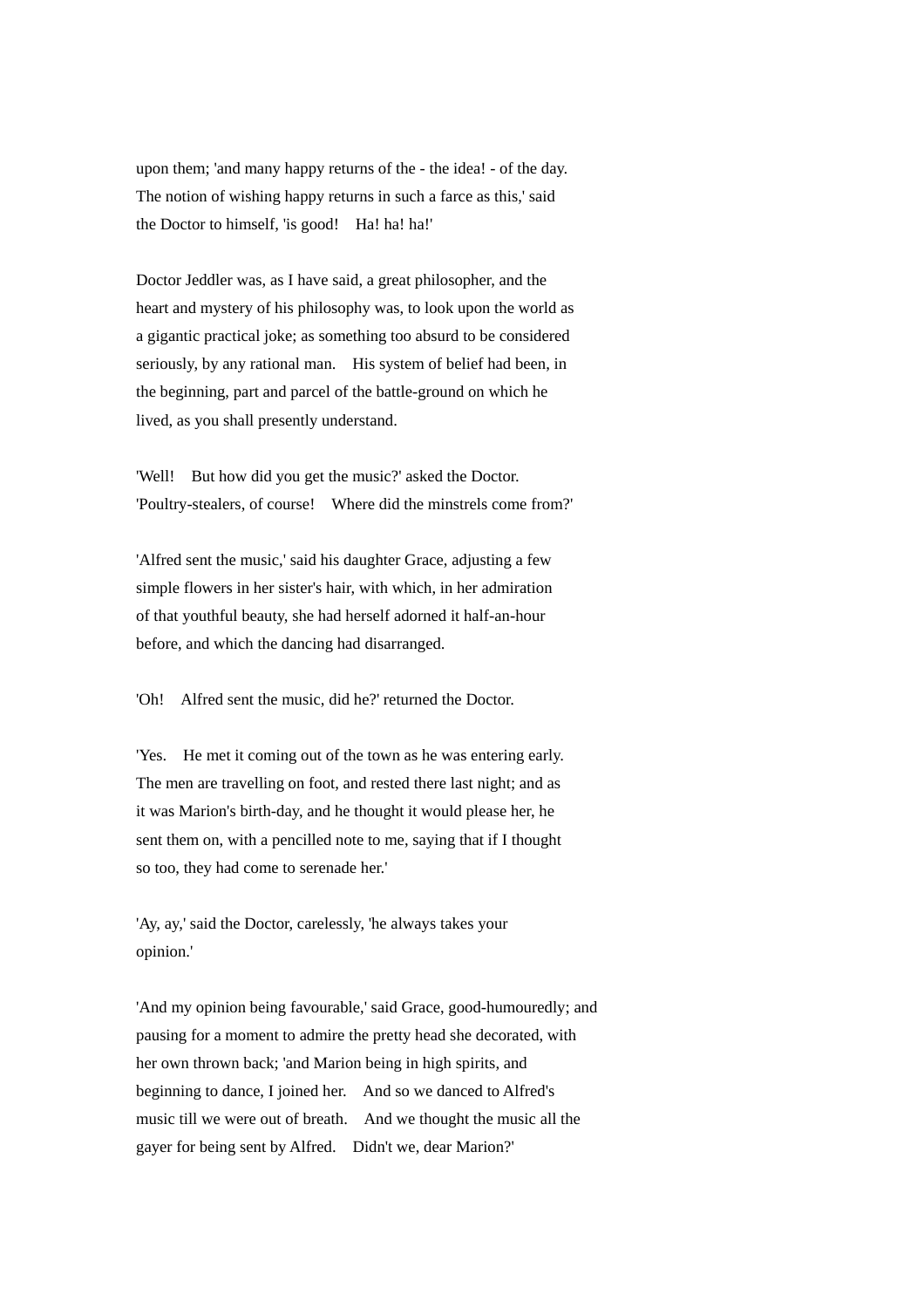'Oh, I don't know, Grace. How you tease me about Alfred.'

'Tease you by mentioning your lover?' said her sister.

'I am sure I don't much care to have him mentioned,' said the wilful beauty, stripping the petals from some flowers she held, and scattering them on the ground. 'I am almost tired of hearing of him; and as to his being my lover - '

'Hush! Don't speak lightly of a true heart, which is all your own, Marion,' cried her sister, 'even in jest. There is not a truer heart than Alfred's in the world!'

'No-no,' said Marion, raising her eyebrows with a pleasant air of careless consideration, 'perhaps not. But I don't know that there's any great merit in that. I - I don't want him to be so very true. I never asked him. If he expects that I - But, dear Grace, why need we talk of him at all, just now!'

It was agreeable to see the graceful figures of the blooming sisters, twined together, lingering among the trees, conversing thus, with earnestness opposed to lightness, yet, with love responding tenderly to love. And it was very curious indeed to see the younger sister's eyes suffused with tears, and something fervently and deeply felt, breaking through the wilfulness of what she said, and striving with it painfully.

The difference between them, in respect of age, could not exceed four years at most; but Grace, as often happens in such cases, when no mother watches over both (the Doctor's wife was dead), seemed, in her gentle care of her young sister, and in the steadiness of her devotion to her, older than she was; and more removed, in course of nature, from all competition with her, or participation, otherwise than through her sympathy and true affection, in her wayward fancies, than their ages seemed to warrant. Great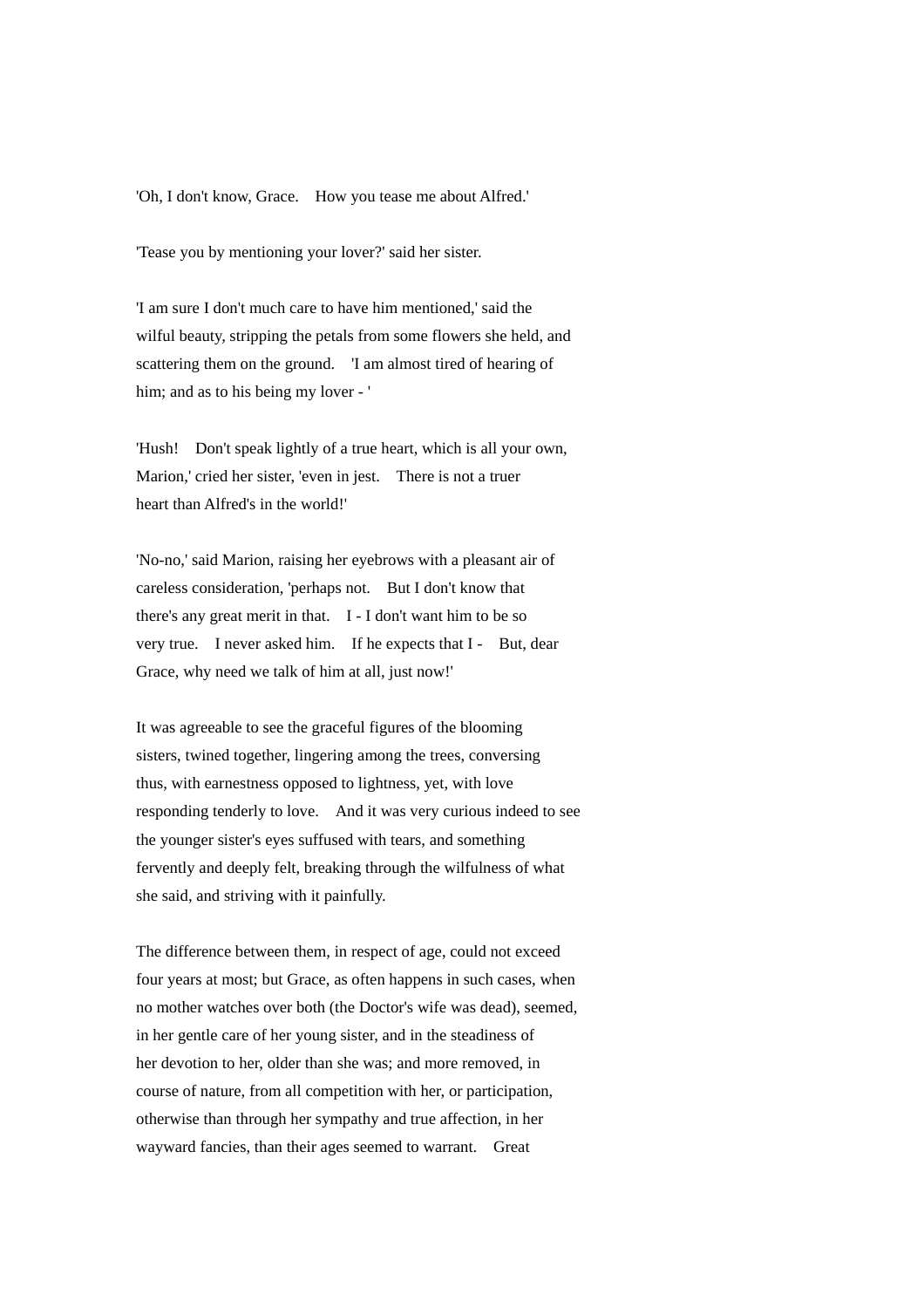character of mother, that, even in this shadow and faint reflection of it, purifies the heart, and raises the exalted nature nearer to the angels!

The Doctor's reflections, as he looked after them, and heard the purport of their discourse, were limited at first to certain merry meditations on the folly of all loves and likings, and the idle imposition practised on themselves by young people, who believed for a moment, that there could be anything serious in such bubbles, and were always undeceived - always!

But, the home-adorning, self-denying qualities of Grace, and her sweet temper, so gentle and retiring, yet including so much constancy and bravery of spirit, seemed all expressed to him in the contrast between her quiet household figure and that of his younger and more beautiful child; and he was sorry for her sake - sorry for them both - that life should be such a very ridiculous business as it was.

The Doctor never dreamed of inquiring whether his children, or either of them, helped in any way to make the scheme a serious one. But then he was a Philosopher.

A kind and generous man by nature, he had stumbled, by chance, over that common Philosopher's stone (much more easily discovered than the object of the alchemist's researches), which sometimes trips up kind and generous men, and has the fatal property of turning gold to dross and every precious thing to poor account.

'Britain!' cried the Doctor. 'Britain! Holloa!'

A small man, with an uncommonly sour and discontented face, emerged from the house, and returned to this call the unceremonious acknowledgment of 'Now then!'

'Where's the breakfast table?' said the Doctor.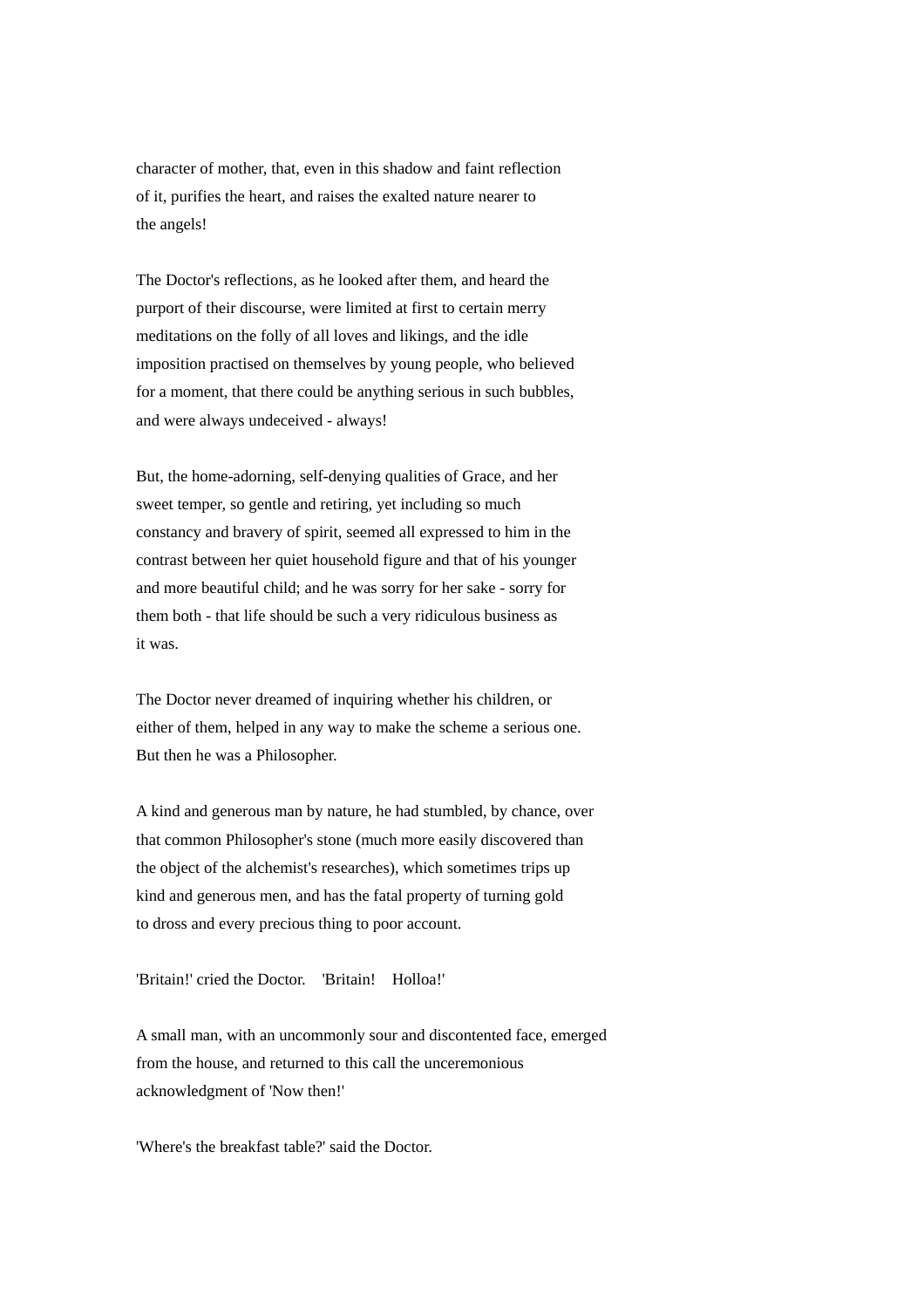'In the house,' returned Britain.

'Are you going to spread it out here, as you were told last night?' said the Doctor. 'Don't you know that there are gentlemen coming? That there's business to be done this morning, before the coach comes by? That this is a very particular occasion?'

'I couldn't do anything, Dr. Jeddler, till the women had done getting in the apples, could I?' said Britain, his voice rising with his reasoning, so that it was very loud at last.

'Well, have they done now?' replied the Doctor, looking at his watch, and clapping his hands. 'Come! make haste! where's Clemency?'

'Here am I, Mister,' said a voice from one of the ladders, which a pair of clumsy feet descended briskly. 'It's all done now. Clear away, gals. Everything shall be ready for you in half a minute, Mister<sup>'</sup>

With that she began to bustle about most vigorously; presenting, as she did so, an appearance sufficiently peculiar to justify a word of introduction.

She was about thirty years old, and had a sufficiently plump and cheerful face, though it was twisted up into an odd expression of tightness that made it comical. But, the extraordinary homeliness of her gait and manner, would have superseded any face in the world. To say that she had two left legs, and somebody else's arms, and that all four limbs seemed to be out of joint, and to start from perfectly wrong places when they were set in motion, is to offer the mildest outline of the reality. To say that she was perfectly content and satisfied with these arrangements, and regarded them as being no business of hers, and that she took her arms and legs as they came, and allowed them to dispose of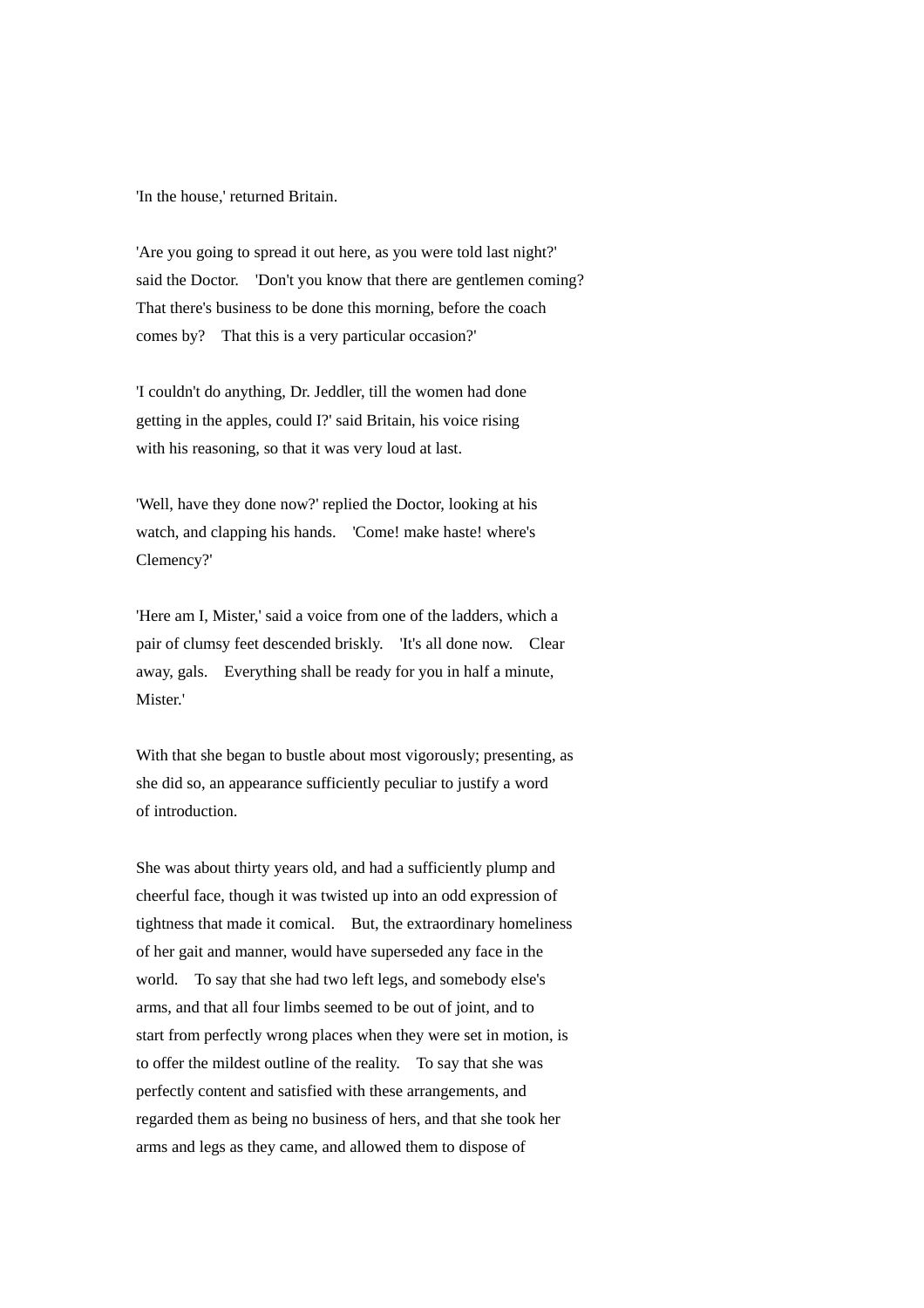themselves just as it happened, is to render faint justice to her equanimity. Her dress was a prodigious pair of self-willed shoes, that never wanted to go where her feet went; blue stockings; a printed gown of many colours, and the most hideous pattern procurable for money; and a white apron. She always wore short sleeves, and always had, by some accident, grazed elbows, in which she took so lively an interest, that she was continually trying to turn them round and get impossible views of them. In general, a little cap placed somewhere on her head; though it was rarely to be met with in the place usually occupied in other subjects, by that article of dress; but, from head to foot she was scrupulously clean, and maintained a kind of dislocated tidiness. Indeed, her laudable anxiety to be tidy and compact in her own conscience as well as in the public eye, gave rise to one of her most startling evolutions, which was to grasp herself sometimes by a sort of wooden handle (part of her clothing, and familiarly called a busk), and wrestle as it were with her garments, until they fell into a symmetrical arrangement.

Such, in outward form and garb, was Clemency Newcome; who was supposed to have unconsciously originated a corruption of her own Christian name, from Clementina (but nobody knew, for the deaf old mother, a very phenomenon of age, whom she had supported almost from a child, was dead, and she had no other relation); who now busied herself in preparing the table, and who stood, at intervals, with her bare red arms crossed, rubbing her grazed elbows with opposite hands, and staring at it very composedly, until she suddenly remembered something else she wanted, and jogged off to fetch it.

'Here are them two lawyers a-coming, Mister!' said Clemency, in a tone of no very great good-will.

'Ah!' cried the Doctor, advancing to the gate to meet them. 'Good morning, good morning! Grace, my dear! Marion! Here are Messrs. Snitchey and Craggs. Where's Alfred!'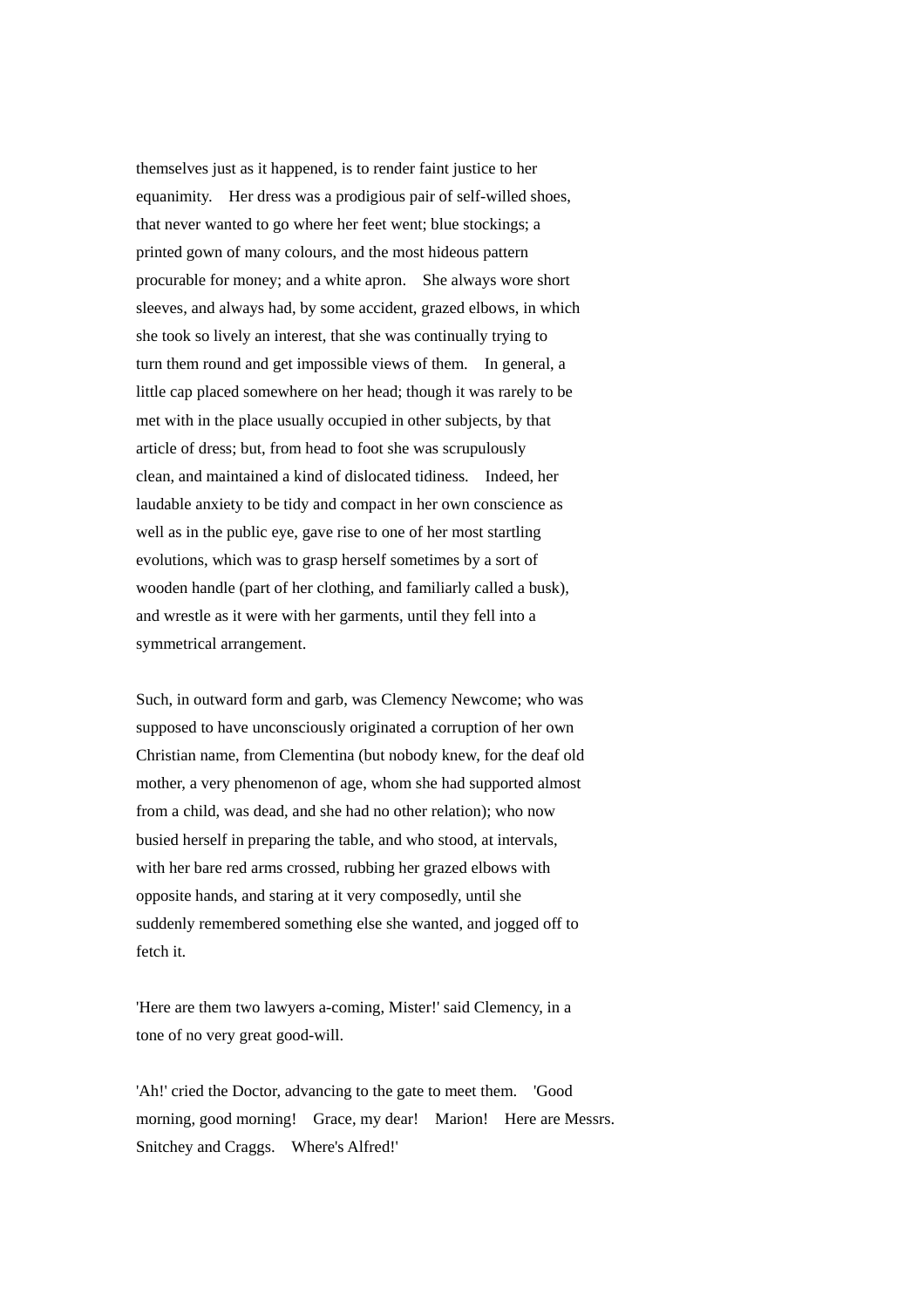'He'll be back directly, father, no doubt,' said Grace. 'He had so much to do this morning in his preparations for departure, that he was up and out by daybreak. Good morning, gentlemen.'

'Ladies!' said Mr. Snitchey, 'for Self and Craggs,' who bowed, 'good morning! Miss,' to Marion, 'I kiss your hand.' Which he did. 'And I wish you' - which he might or might not, for he didn't look, at first sight, like a gentleman troubled with many warm outpourings of soul, in behalf of other people, 'a hundred happy returns of this auspicious day.'

'Ha ha ha!' laughed the Doctor thoughtfully, with his hands in his pockets. 'The great farce in a hundred acts!'

'You wouldn't, I am sure,' said Mr. Snitchey, standing a small professional blue bag against one leg of the table, 'cut the great farce short for this actress, at all events, Doctor Jeddler.'

'No,' returned the Doctor. 'God forbid! May she live to laugh at it, as long as she CAN laugh, and then say, with the French wit, "The farce is ended; draw the curtain."'

'The French wit,' said Mr. Snitchey, peeping sharply into his blue bag, 'was wrong, Doctor Jeddler, and your philosophy is altogether wrong, depend upon it, as I have often told you. Nothing serious in life! What do you call law?'

'A joke,' replied the Doctor.

'Did you ever go to law?' asked Mr. Snitchey, looking out of the blue bag.

'Never,' returned the Doctor.

'If you ever do,' said Mr. Snitchey, 'perhaps you'll alter that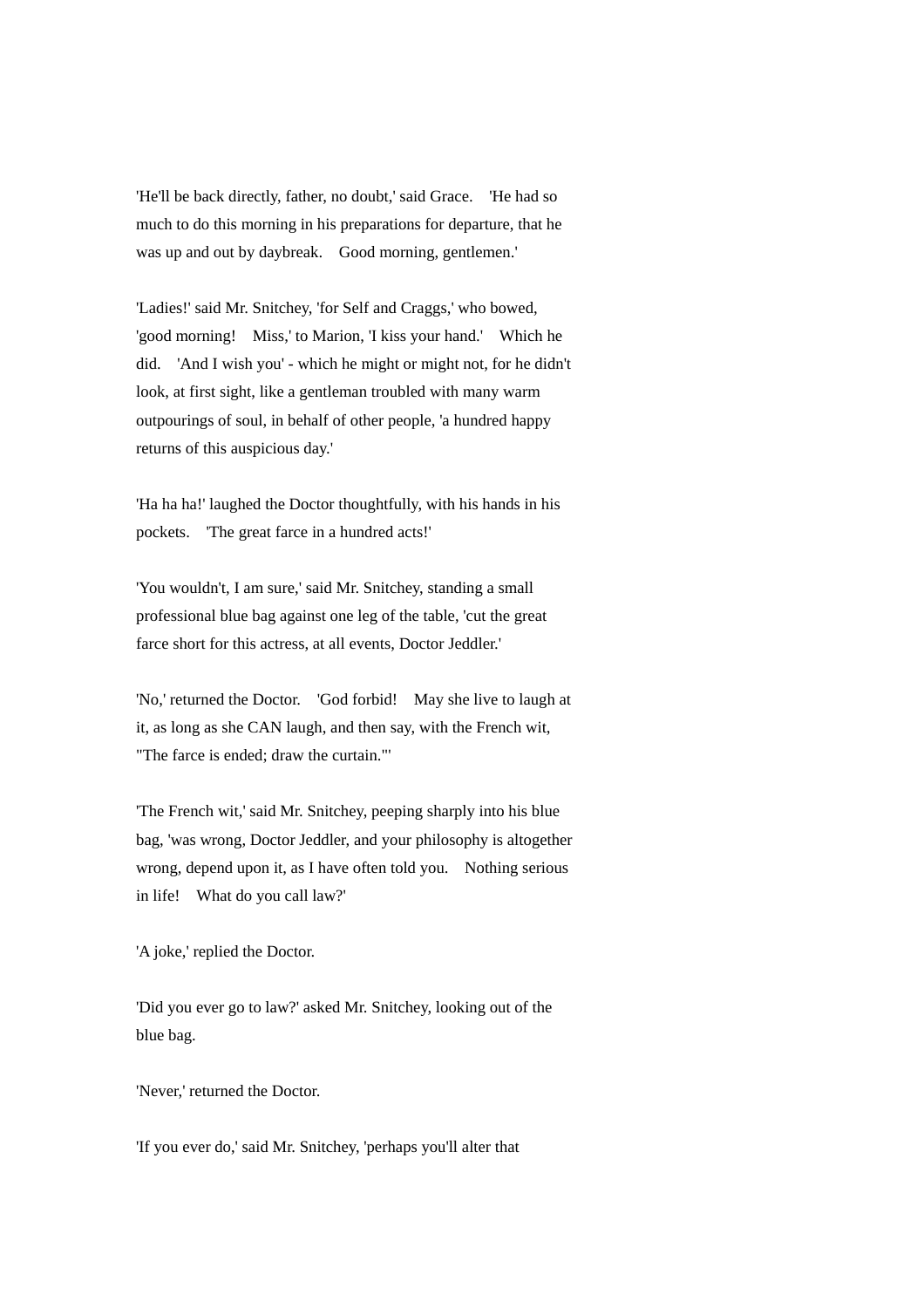opinion.'

Craggs, who seemed to be represented by Snitchey, and to be conscious of little or no separate existence or personal individuality, offered a remark of his own in this place. It involved the only idea of which he did not stand seized and possessed in equal moieties with Snitchey; but, he had some partners in it among the wise men of the world.

'It's made a great deal too easy,' said Mr. Craggs.

'Law is?' asked the Doctor.

'Yes,' said Mr. Craggs, 'everything is. Everything appears to me to be made too easy, now-a-days. It's the vice of these times. If the world is a joke (I am not prepared to say it isn't), it ought to be made a very difficult joke to crack. It ought to be as hard a struggle, sir, as possible. That's the intention. But, it's being made far too easy. We are oiling the gates of life. They ought to be rusty. We shall have them beginning to turn, soon, with a smooth sound. Whereas they ought to grate upon their hinges, sir.'

Mr. Craggs seemed positively to grate upon his own hinges, as he delivered this opinion; to which he communicated immense effect being a cold, hard, dry, man, dressed in grey and white, like a flint; with small twinkles in his eyes, as if something struck sparks out of them. The three natural kingdoms, indeed, had each a fanciful representative among this brotherhood of disputants; for Snitchey was like a magpie or raven (only not so sleek), and the Doctor had a streaked face like a winter-pippin, with here and there a dimple to express the peckings of the birds, and a very little bit of pigtail behind that stood for the stalk.

As the active figure of a handsome young man, dressed for a journey, and followed by a porter bearing several packages and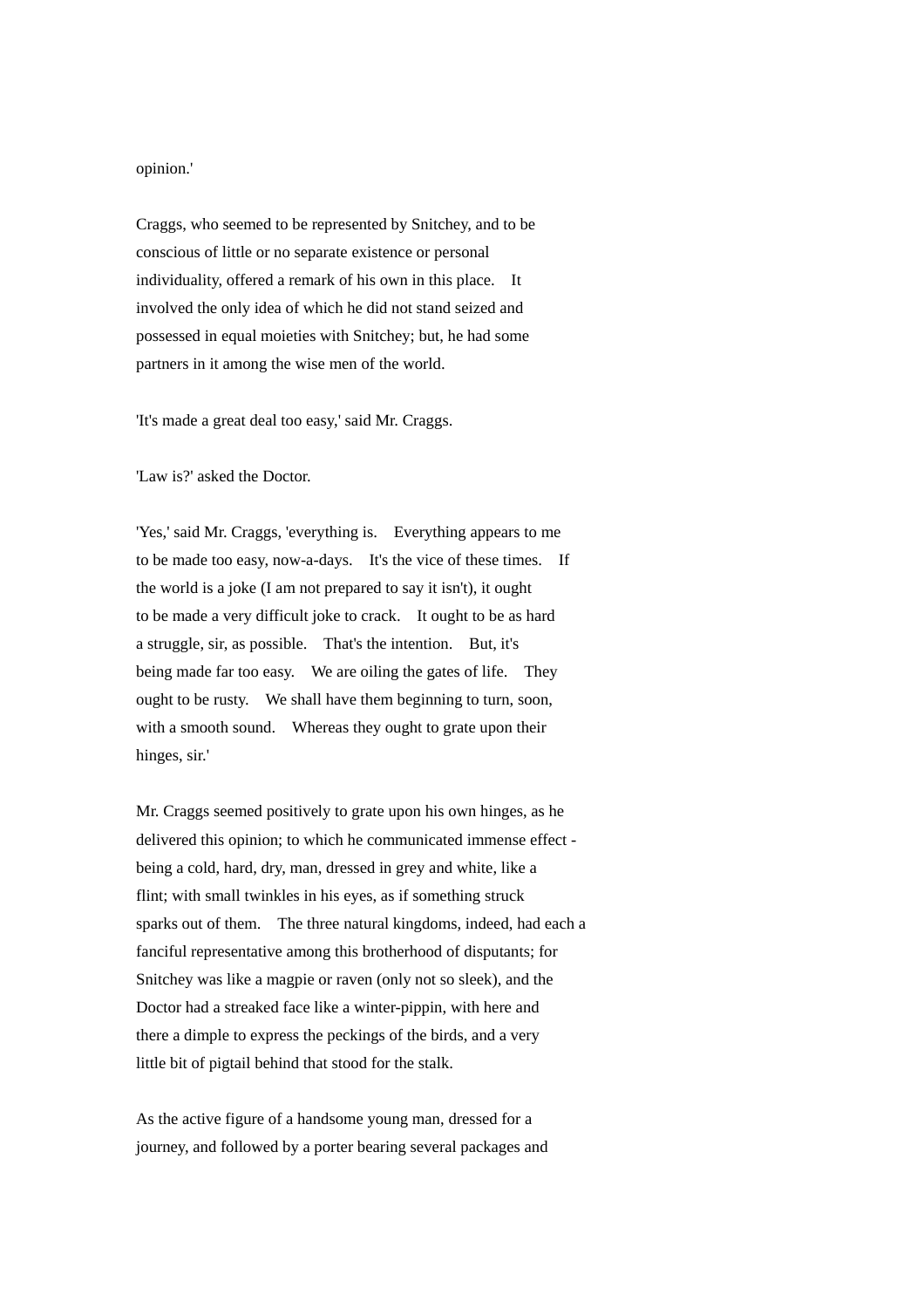baskets, entered the orchard at a brisk pace, and with an air of gaiety and hope that accorded well with the morning, these three drew together, like the brothers of the sister Fates, or like the Graces most effectually disguised, or like the three weird prophets on the heath, and greeted him.

'Happy returns, Alf!' said the Doctor, lightly.

'A hundred happy returns of this auspicious day, Mr. Heathfield!' said Snitchey, bowing low.

'Returns!' Craggs murmured in a deep voice, all alone.

'Why, what a battery!' exclaimed Alfred, stopping short, 'and one two - three - all foreboders of no good, in the great sea before me. I am glad you are not the first I have met this morning: I should have taken it for a bad omen. But, Grace was the first sweet, pleasant Grace - so I defy you all!'

'If you please, Mister, I was the first you know,' said Clemency Newcome. 'She was walking out here, before sunrise, you remember. I was in the house.'

'That's true! Clemency was the first,' said Alfred. 'So I defy you with Clemency.'

'Ha, ha, ha, - for Self and Craggs,' said Snitchey. 'What a defiance!'

'Not so bad a one as it appears, may be,' said Alfred, shaking hands heartily with the Doctor, and also with Snitchey and Craggs, and then looking round. 'Where are the - Good Heavens!'

With a start, productive for the moment of a closer partnership between Jonathan Snitchey and Thomas Craggs than the subsisting articles of agreement in that wise contemplated, he hastily betook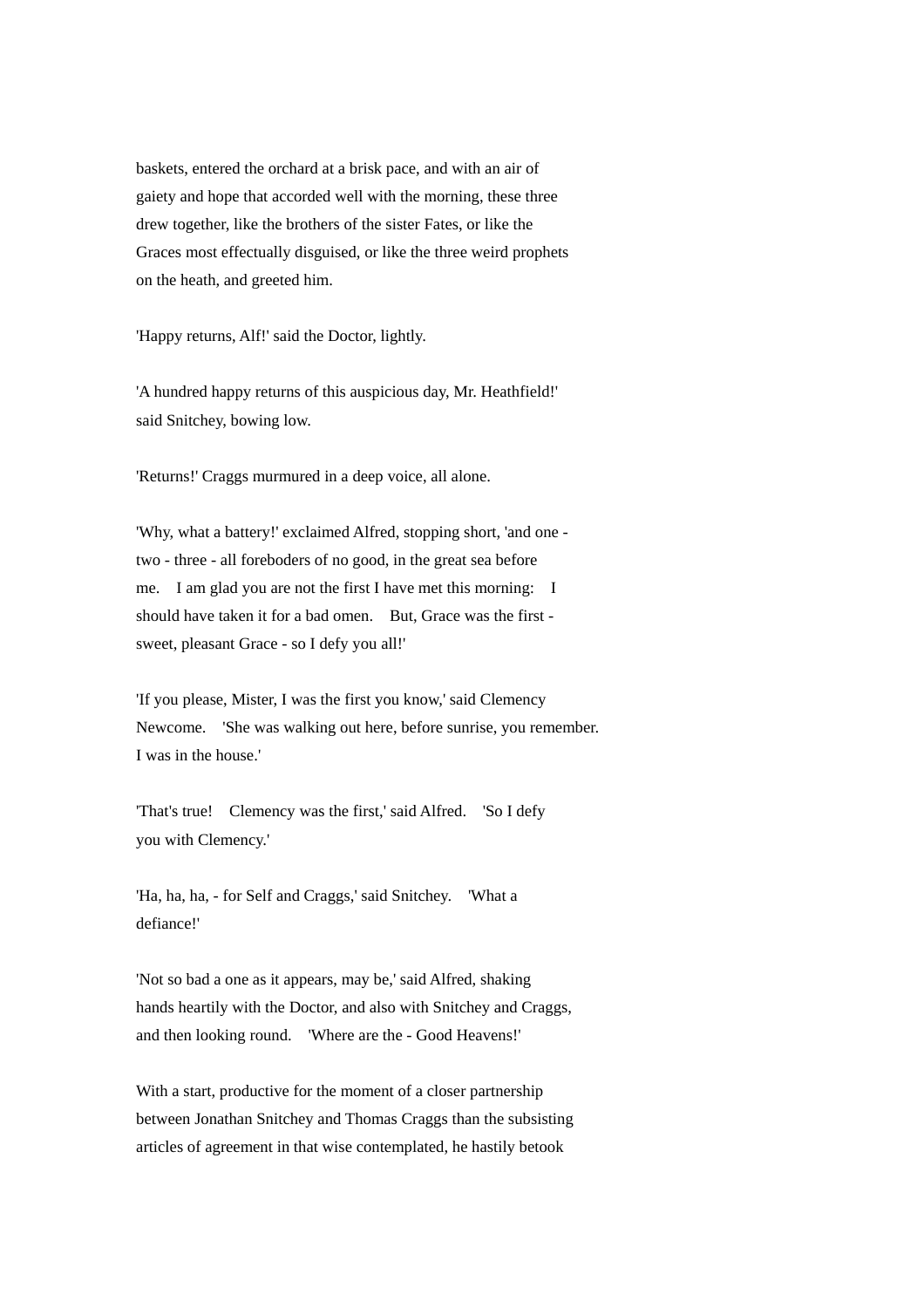himself to where the sisters stood together, and - however, I needn't more particularly explain his manner of saluting Marion first, and Grace afterwards, than by hinting that Mr. Craggs may possibly have considered it 'too easy.'

Perhaps to change the subject, Dr. Jeddler made a hasty move towards the breakfast, and they all sat down at table. Grace presided; but so discreetly stationed herself, as to cut off her sister and Alfred from the rest of the company. Snitchey and Craggs sat at opposite corners, with the blue bag between them for safety; the Doctor took his usual position, opposite to Grace. Clemency hovered galvanically about the table, as waitress; and the melancholy Britain, at another and a smaller board, acted as Grand Carver of a round of beef and a ham.

'Meat?' said Britain, approaching Mr. Snitchey, with the carving knife and fork in his hands, and throwing the question at him like a missile.

'Certainly,' returned the lawyer.

'Do YOU want any?' to Craggs.

'Lean and well done,' replied that gentleman.

Having executed these orders, and moderately supplied the Doctor (he seemed to know that nobody else wanted anything to eat), he lingered as near the Firm as he decently could, watching with an austere eye their disposition of the viands, and but once relaxing the severe expression of his face. This was on the occasion of Mr. Craggs, whose teeth were not of the best, partially choking, when he cried out with great animation, 'I thought he was gone!'

'Now, Alfred,' said the Doctor, 'for a word or two of business, while we are yet at breakfast.'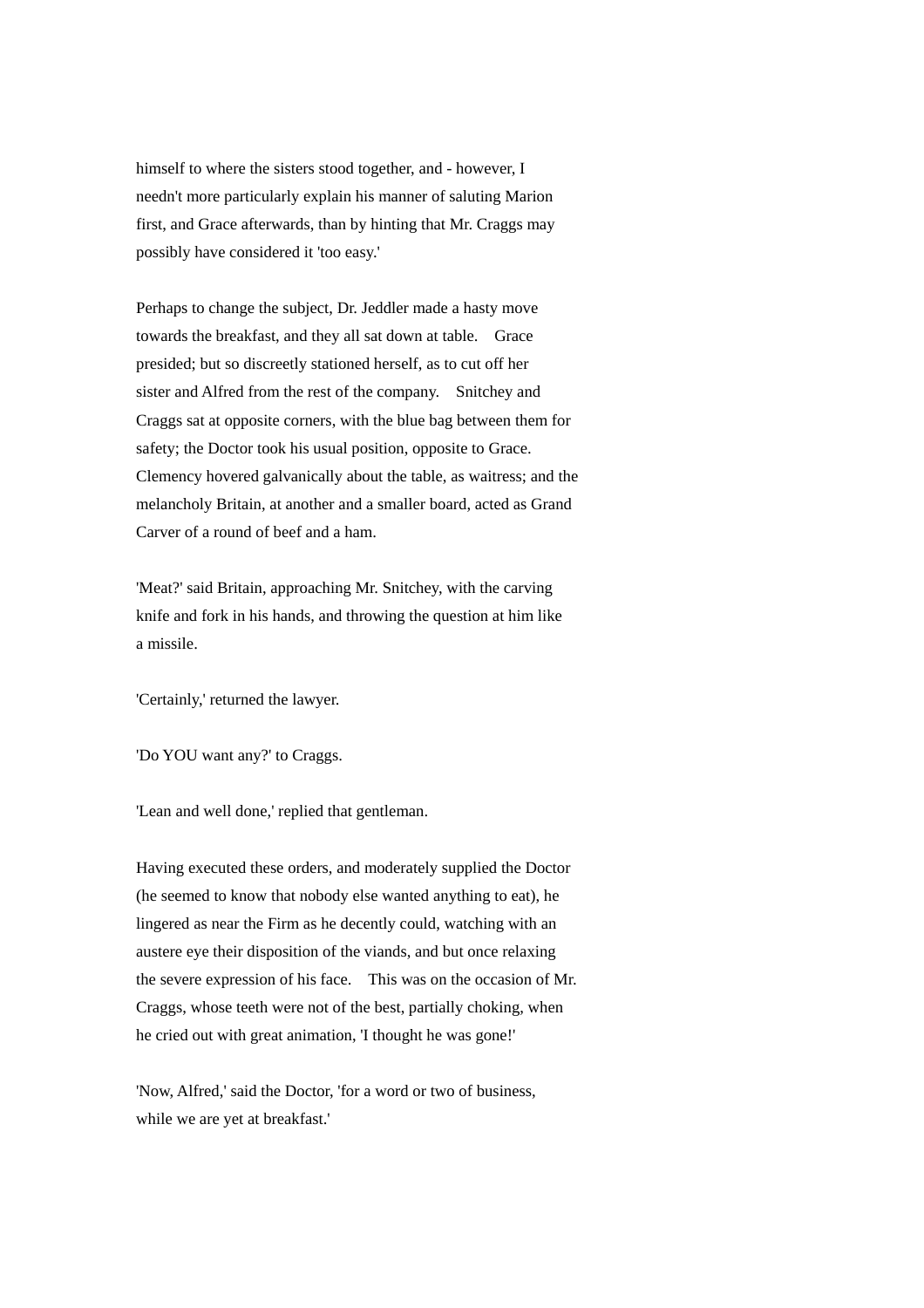'While we are yet at breakfast,' said Snitchey and Craggs, who seemed to have no present idea of leaving off.

Although Alfred had not been breakfasting, and seemed to have quite enough business on his hands as it was, he respectfully answered:

'If you please, sir.'

'If anything could be serious,' the Doctor began, 'in such a - '

'Farce as this, sir,' hinted Alfred.

'In such a farce as this,' observed the Doctor, 'it might be this recurrence, on the eve of separation, of a double birthday, which is connected with many associations pleasant to us four, and with the recollection of a long and amicable intercourse. That's not to the purpose.'

'Ah! yes, yes, Dr. Jeddler,' said the young man. 'It is to the purpose. Much to the purpose, as my heart bears witness this morning; and as yours does too, I know, if you would let it speak. I leave your house to-day; I cease to be your ward to-day; we part with tender relations stretching far behind us, that never can be exactly renewed, and with others dawning - yet before us,' he looked down at Marion beside him, 'fraught with such considerations as I must not trust myself to speak of now. Come, come!' he added, rallying his spirits and the Doctor at once, 'there's a serious grain in this large foolish dust-heap, Doctor. Let us allow today, that there is One.'

'To-day!' cried the Doctor. 'Hear him! Ha, ha, ha! Of all days in the foolish year. Why, on this day, the great battle was fought on this ground. On this ground where we now sit, where I saw my two girls dance this morning, where the fruit has just been gathered for our eating from these trees, the roots of which are struck in Men, not earth, - so many lives were lost, that within my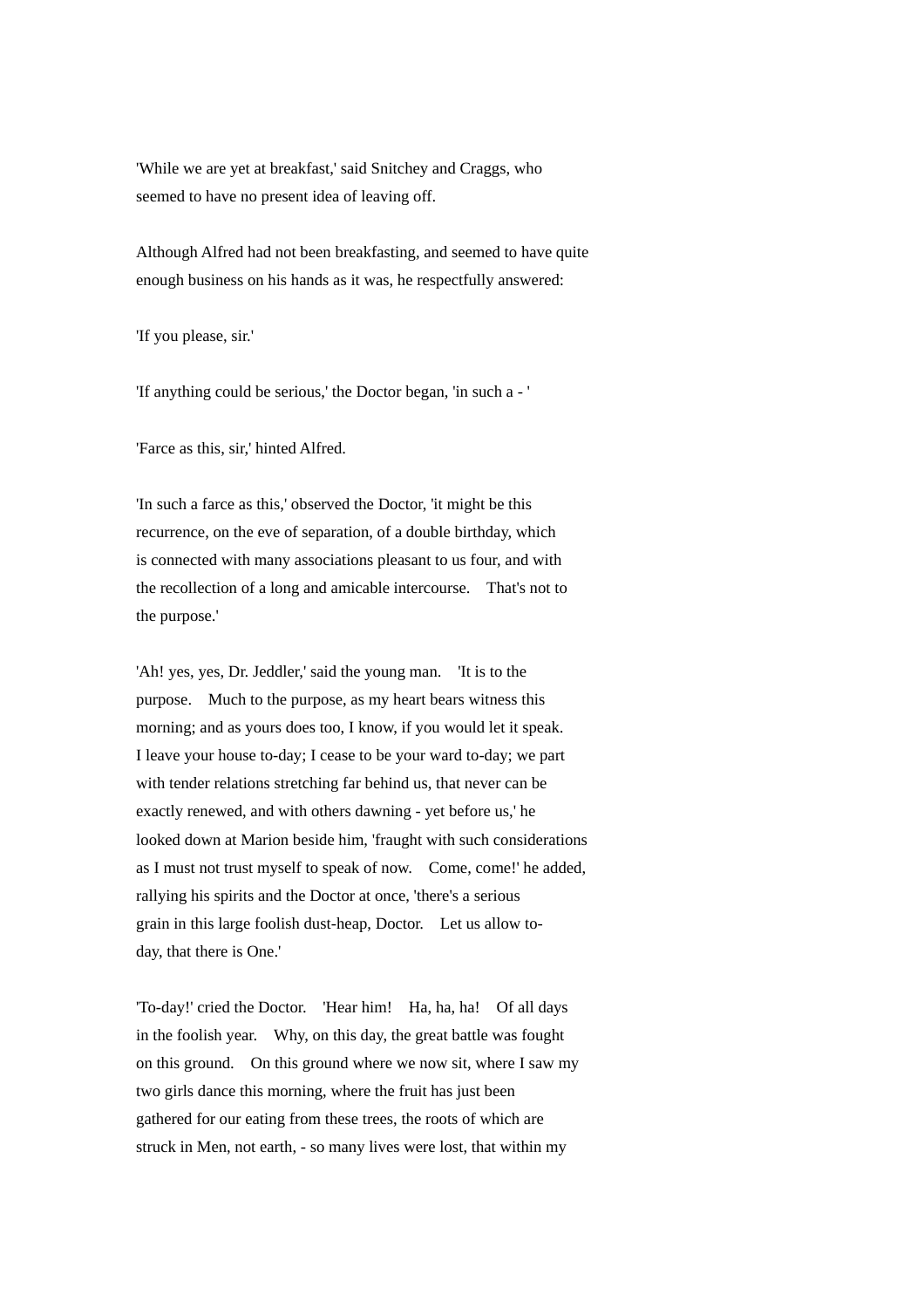recollection, generations afterwards, a churchyard full of bones, and dust of bones, and chips of cloven skulls, has been dug up from underneath our feet here. Yet not a hundred people in that battle knew for what they fought, or why; not a hundred of the inconsiderate rejoicers in the victory, why they rejoiced. Not half a hundred people were the better for the gain or loss. Not half-a-dozen men agree to this hour on the cause or merits; and nobody, in short, ever knew anything distinct about it, but the mourners of the slain. Serious, too!' said the Doctor, laughing. 'Such a system!'

'But, all this seems to me,' said Alfred, 'to be very serious.'

'Serious!' cried the Doctor. 'If you allowed such things to be serious, you must go mad, or die, or climb up to the top of a mountain, and turn hermit.'

'Besides - so long ago,' said Alfred.

'Long ago!' returned the Doctor. 'Do you know what the world has been doing, ever since? Do you know what else it has been doing? I don't!'

'It has gone to law a little,' observed Mr. Snitchey, stirring his tea.

'Although the way out has been always made too easy,' said his partner.

'And you'll excuse my saying, Doctor,' pursued Mr. Snitchey, 'having been already put a thousand times in possession of my opinion, in the course of our discussions, that, in its having gone to law, and in its legal system altogether, I do observe a serious side - now, really, a something tangible, and with a purpose and intention in it - '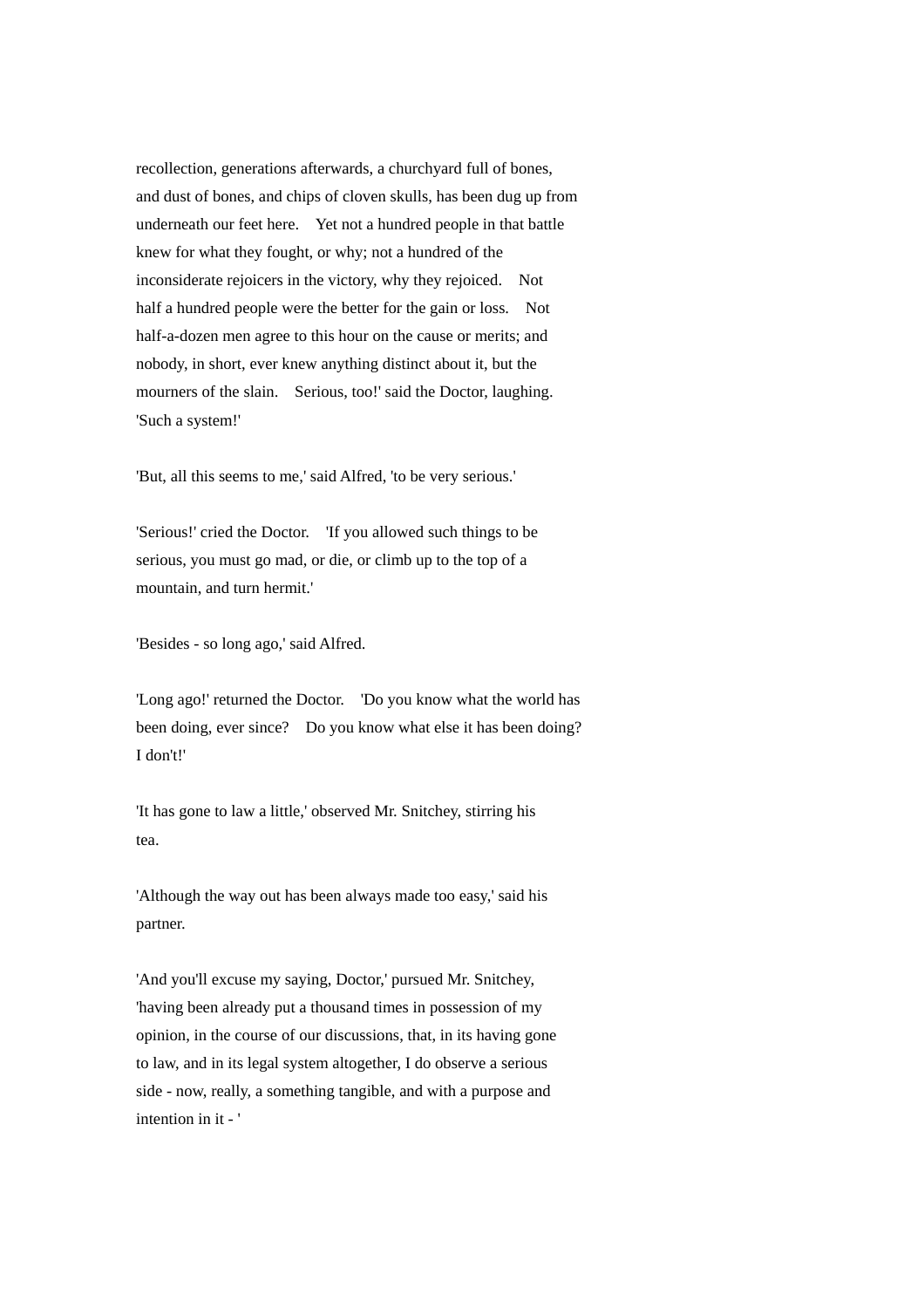Clemency Newcome made an angular tumble against the table, occasioning a sounding clatter among the cups and saucers.

'Heyday! what's the matter there?' exclaimed the Doctor.

'It's this evil-inclined blue bag,' said Clemency, 'always tripping up somebody!'

'With a purpose and intention in it, I was saying,' resumed Snitchey, 'that commands respect. Life a farce, Dr. Jeddler? With law in it?'

The Doctor laughed, and looked at Alfred.

'Granted, if you please, that war is foolish,' said Snitchey. 'There we agree. For example. Here's a smiling country,' pointing it out with his fork, 'once overrun by soldiers - trespassers every man of 'em - and laid waste by fire and sword. He, he, he! The idea of any man exposing himself, voluntarily, to fire and sword! Stupid, wasteful, positively ridiculous; you laugh at your fellowcreatures, you know, when you think of it! But take this smiling country as it stands. Think of the laws appertaining to real property; to the bequest and devise of real property; to the mortgage and redemption of real property; to leasehold, freehold, and copyhold estate; think,' said Mr. Snitchey, with such great emotion that he actually smacked his lips, 'of the complicated laws relating to title and proof of title, with all the contradictory precedents and numerous acts of parliament connected with them; think of the infinite number of ingenious and interminable chancery suits, to which this pleasant prospect may give rise; and acknowledge, Dr. Jeddler, that there is a green spot in the scheme about us! I believe,' said Mr. Snitchey, looking at his partner, 'that I speak for Self and Craggs?'

Mr. Craggs having signified assent, Mr. Snitchey, somewhat freshened by his recent eloquence, observed that he would take a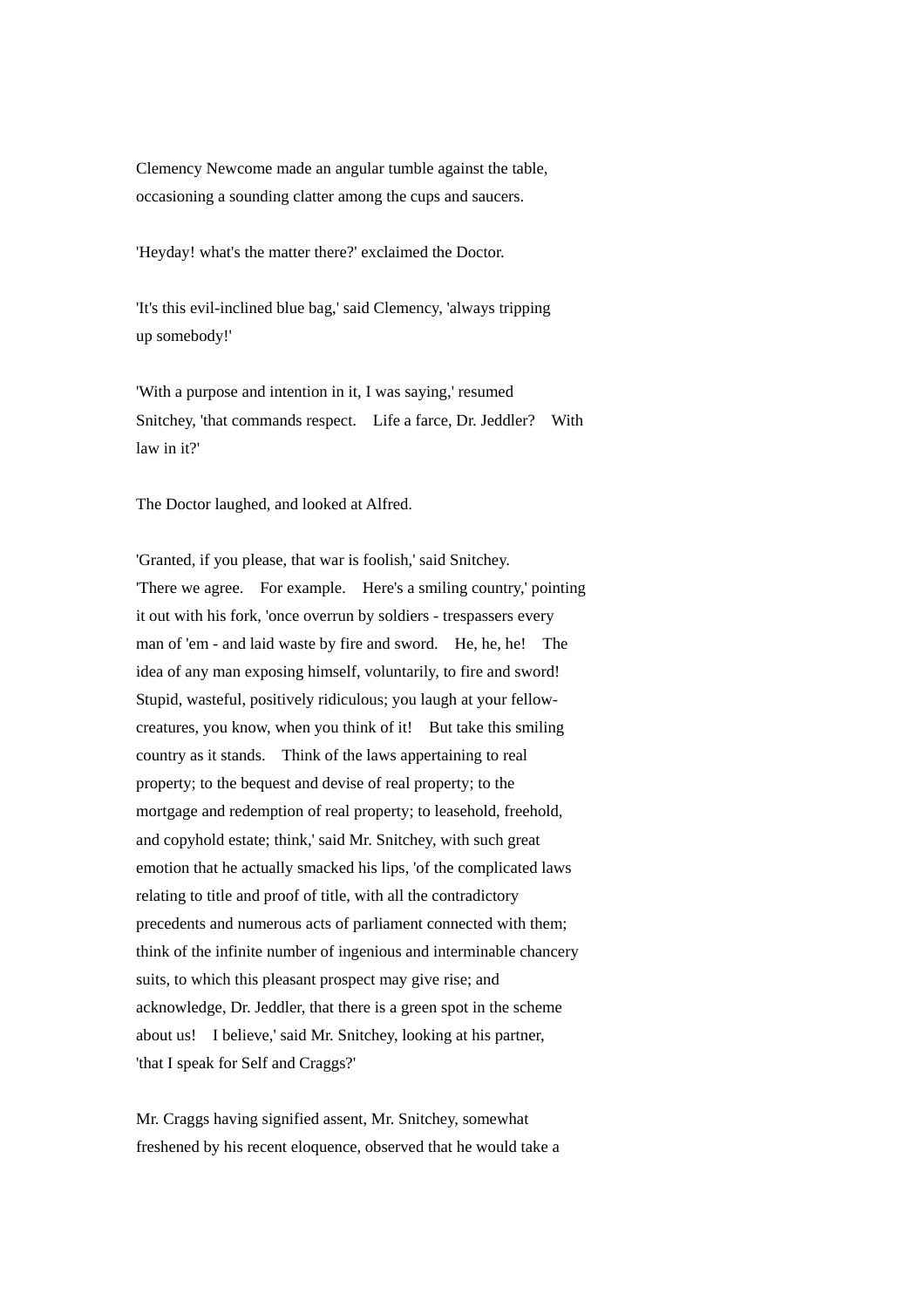little more beef and another cup of tea.

'I don't stand up for life in general,' he added, rubbing his hands and chuckling, 'it's full of folly; full of something worse. Professions of trust, and confidence, and unselfishness, and all that! Bah, bah, bah! We see what they're worth. But, you mustn't laugh at life; you've got a game to play; a very serious game indeed! Everybody's playing against you, you know, and you're playing against them. Oh! it's a very interesting thing. There are deep moves upon the board. You must only laugh, Dr. Jeddler, when you win - and then not much. He, he, he! And then not much,' repeated Snitchey, rolling his head and winking his eye, as if he would have added, 'you may do this instead!'

'Well, Alfred!' cried the Doctor, 'what do you say now?'

'I say, sir,' replied Alfred, 'that the greatest favour you could do me, and yourself too, I am inclined to think, would be to try sometimes to forget this battle-field and others like it in that broader battle-field of Life, on which the sun looks every day.'

'Really, I'm afraid that wouldn't soften his opinions, Mr. Alfred,' said Snitchey. 'The combatants are very eager and very bitter in that same battle of Life. There's a great deal of cutting and slashing, and firing into people's heads from behind. There is terrible treading down, and trampling on. It is rather a bad business.'

'I believe, Mr. Snitchey,' said Alfred, 'there are quiet victories and struggles, great sacrifices of self, and noble acts of heroism, in it - even in many of its apparent lightnesses and contradictions - not the less difficult to achieve, because they have no earthly chronicle or audience - done every day in nooks and corners, and in little households, and in men's and women's hearts - any one of which might reconcile the sternest man to such a world, and fill him with belief and hope in it, though two-fourths of its people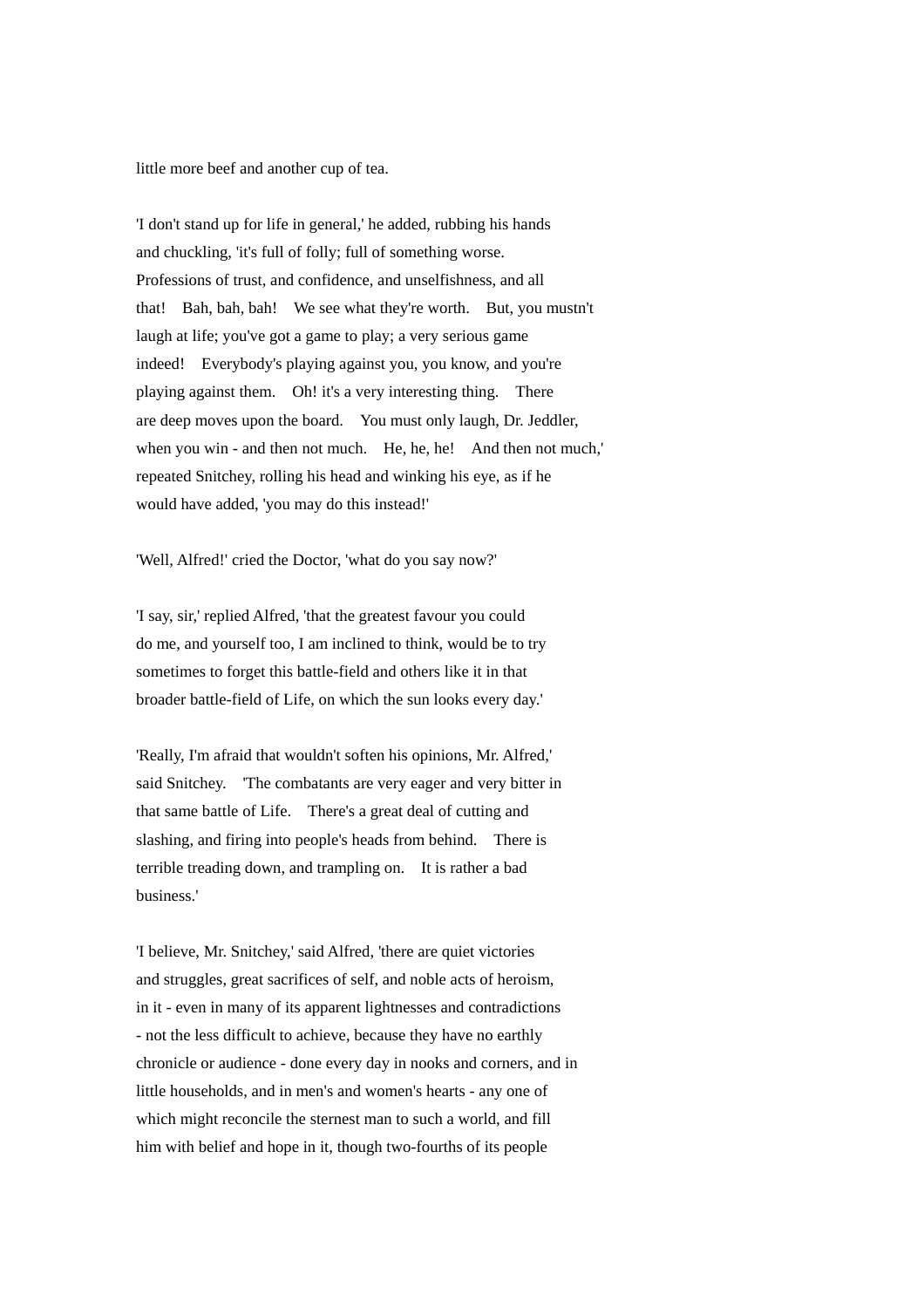were at war, and another fourth at law; and that's a bold word.'

Both the sisters listened keenly.

'Well, well!' said the Doctor, 'I am too old to be converted, even by my friend Snitchey here, or my good spinster sister, Martha Jeddler; who had what she calls her domestic trials ages ago, and has led a sympathising life with all sorts of people ever since; and who is so much of your opinion (only she's less reasonable and more obstinate, being a woman), that we can't agree, and seldom meet. I was born upon this battle-field. I began, as a boy, to have my thoughts directed to the real history of a battle-field. Sixty years have gone over my head, and I have never seen the Christian world, including Heaven knows how many loving mothers and good enough girls like mine here, anything but mad for a battlefield. The same contradictions prevail in everything. One must either laugh or cry at such stupendous inconsistencies; and I prefer to laugh.'

Britain, who had been paying the profoundest and most melancholy attention to each speaker in his turn, seemed suddenly to decide in favour of the same preference, if a deep sepulchral sound that escaped him might be construed into a demonstration of risibility. His face, however, was so perfectly unaffected by it, both before and afterwards, that although one or two of the breakfast party looked round as being startled by a mysterious noise, nobody connected the offender with it.

Except his partner in attendance, Clemency Newcome; who rousing him with one of those favourite joints, her elbows, inquired, in a reproachful whisper, what he laughed at.

'Not you!' said Britain.

'Who then?'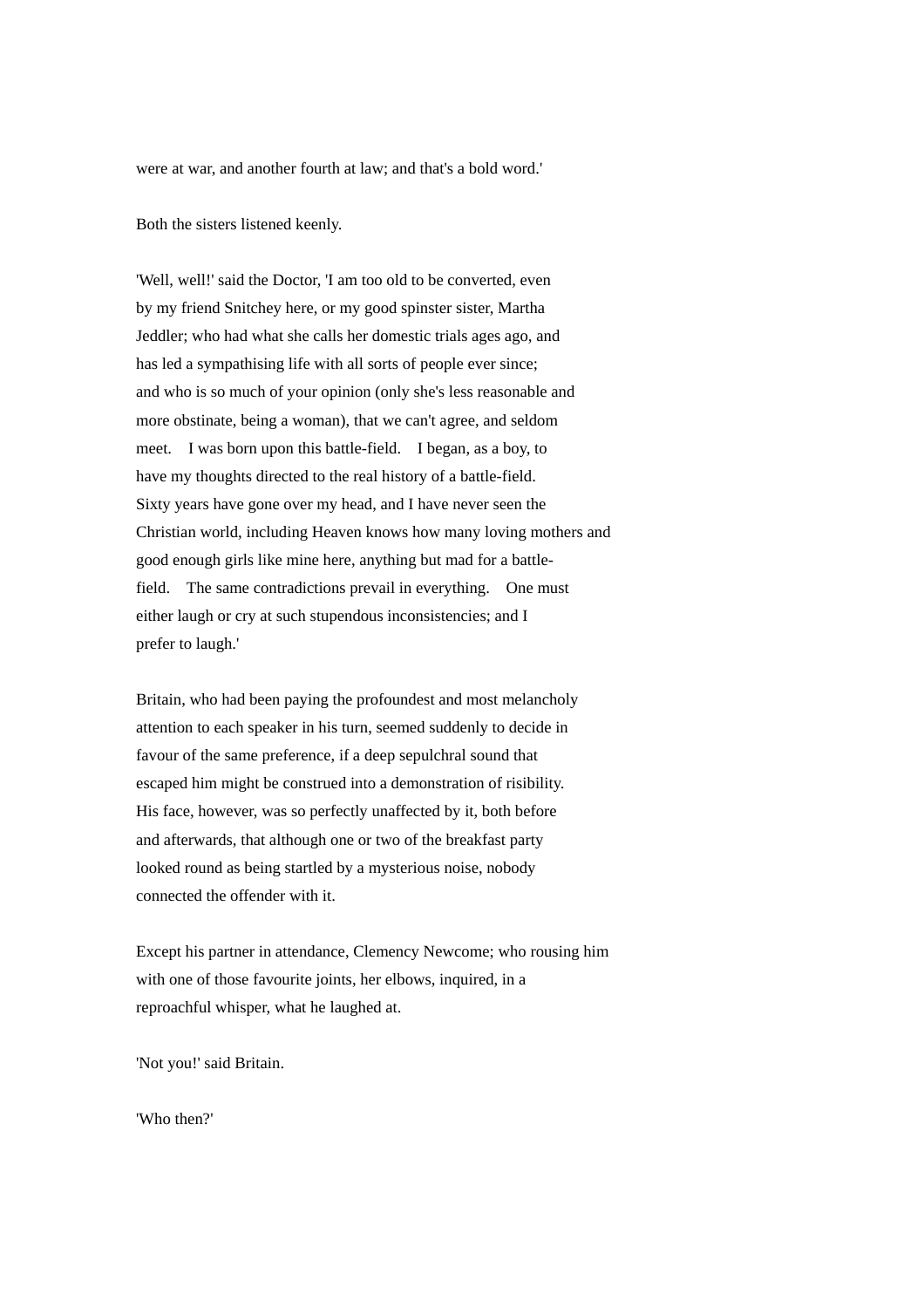## 'Humanity,' said Britain. 'That's the joke!'

'What between master and them lawyers, he's getting more and more addle-headed every day!' cried Clemency, giving him a lunge with the other elbow, as a mental stimulant. 'Do you know where you are? Do you want to get warning?'

'I don't know anything,' said Britain, with a leaden eye and an immovable visage. 'I don't care for anything. I don't make out anything. I don't believe anything. And I don't want anything.'

Although this forlorn summary of his general condition may have been overcharged in an access of despondency, Benjamin Britain sometimes called Little Britain, to distinguish him from Great; as we might say Young England, to express Old England with a decided difference - had defined his real state more accurately than might be supposed. For, serving as a sort of man Miles to the Doctor's Friar Bacon, and listening day after day to innumerable orations addressed by the Doctor to various people, all tending to show that his very existence was at best a mistake and an absurdity, this unfortunate servitor had fallen, by degrees, into such an abyss of confused and contradictory suggestions from within and without, that Truth at the bottom of her well, was on the level surface as compared with Britain in the depths of his mystification. The only point he clearly comprehended, was, that the new element usually brought into these discussions by Snitchey and Craggs, never served to make them clearer, and always seemed to give the Doctor a species of advantage and confirmation. Therefore, he looked upon the Firm as one of the proximate causes of his state of mind, and held them in abhorrence accordingly.

'But, this is not our business, Alfred,' said the Doctor. 'Ceasing to be my ward (as you have said) to-day; and leaving us full to the brim of such learning as the Grammar School down here was able to give you, and your studies in London could add to that, and such practical knowledge as a dull old country Doctor like myself could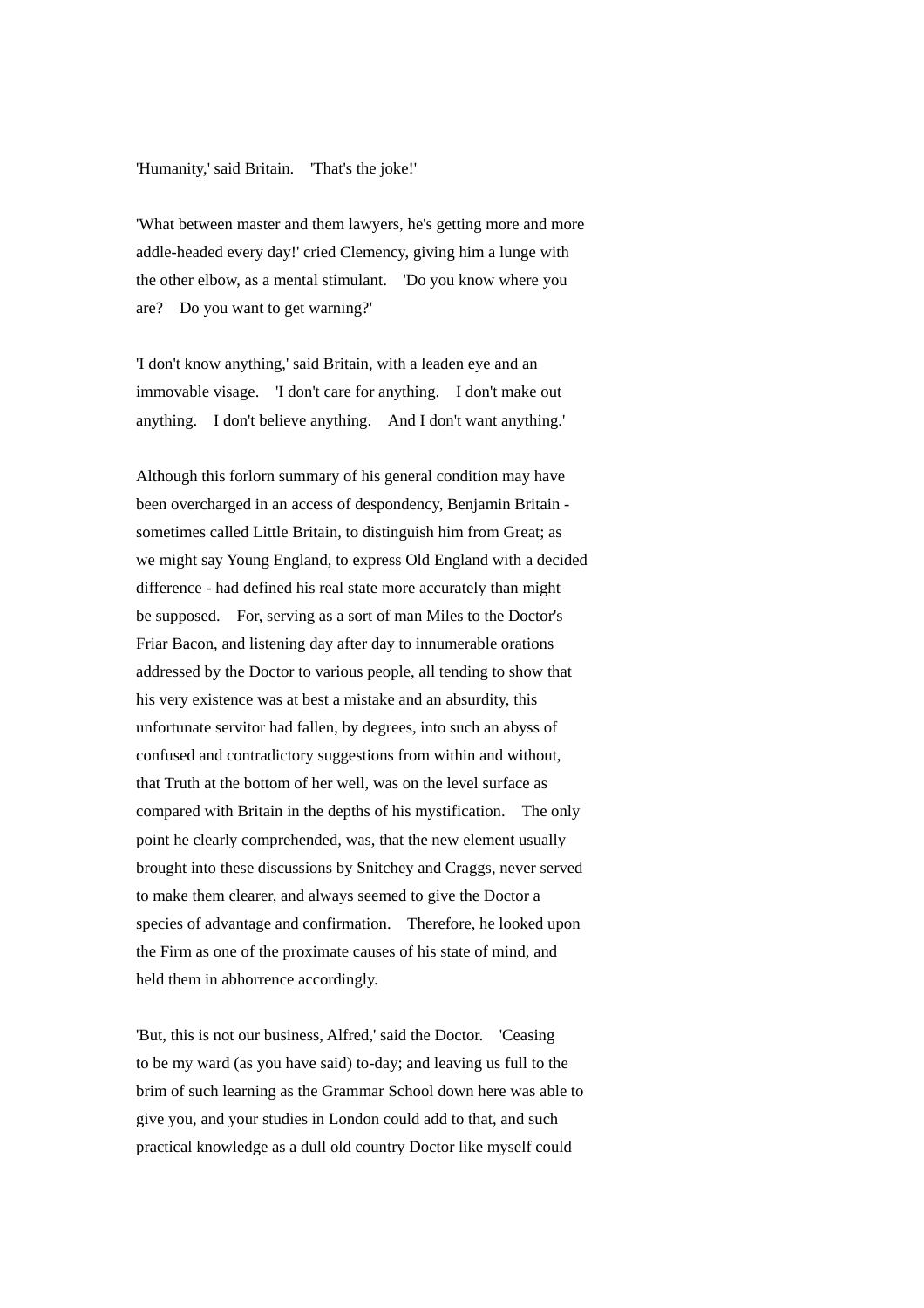graft upon both; you are away, now, into the world. The first term of probation appointed by your poor father, being over, away you go now, your own master, to fulfil his second desire. And long before your three years' tour among the foreign schools of medicine is finished, you'll have forgotten us. Lord, you'll forget us easily in six months!'

'If I do - But you know better; why should I speak to you!' said Alfred, laughing.

'I don't know anything of the sort,' returned the Doctor. 'What do you say, Marion?'

Marion, trifling with her teacup, seemed to say - but she didn't say it - that he was welcome to forget, if he could. Grace pressed the blooming face against her cheek, and smiled.

'I haven't been, I hope, a very unjust steward in the execution of my trust,' pursued the Doctor; 'but I am to be, at any rate, formally discharged, and released, and what not this morning; and here are our good friends Snitchey and Craggs, with a bagful of papers, and accounts, and documents, for the transfer of the balance of the trust fund to you (I wish it was a more difficult one to dispose of, Alfred, but you must get to be a great man and make it so), and other drolleries of that sort, which are to be signed, sealed, and delivered.'

'And duly witnessed as by law required,' said Snitchey, pushing away his plate, and taking out the papers, which his partner proceeded to spread upon the table; 'and Self and Crags having been co-trustees with you, Doctor, in so far as the fund was concerned, we shall want your two servants to attest the signatures - can you read, Mrs. Newcome?'

'I an't married, Mister,' said Clemency.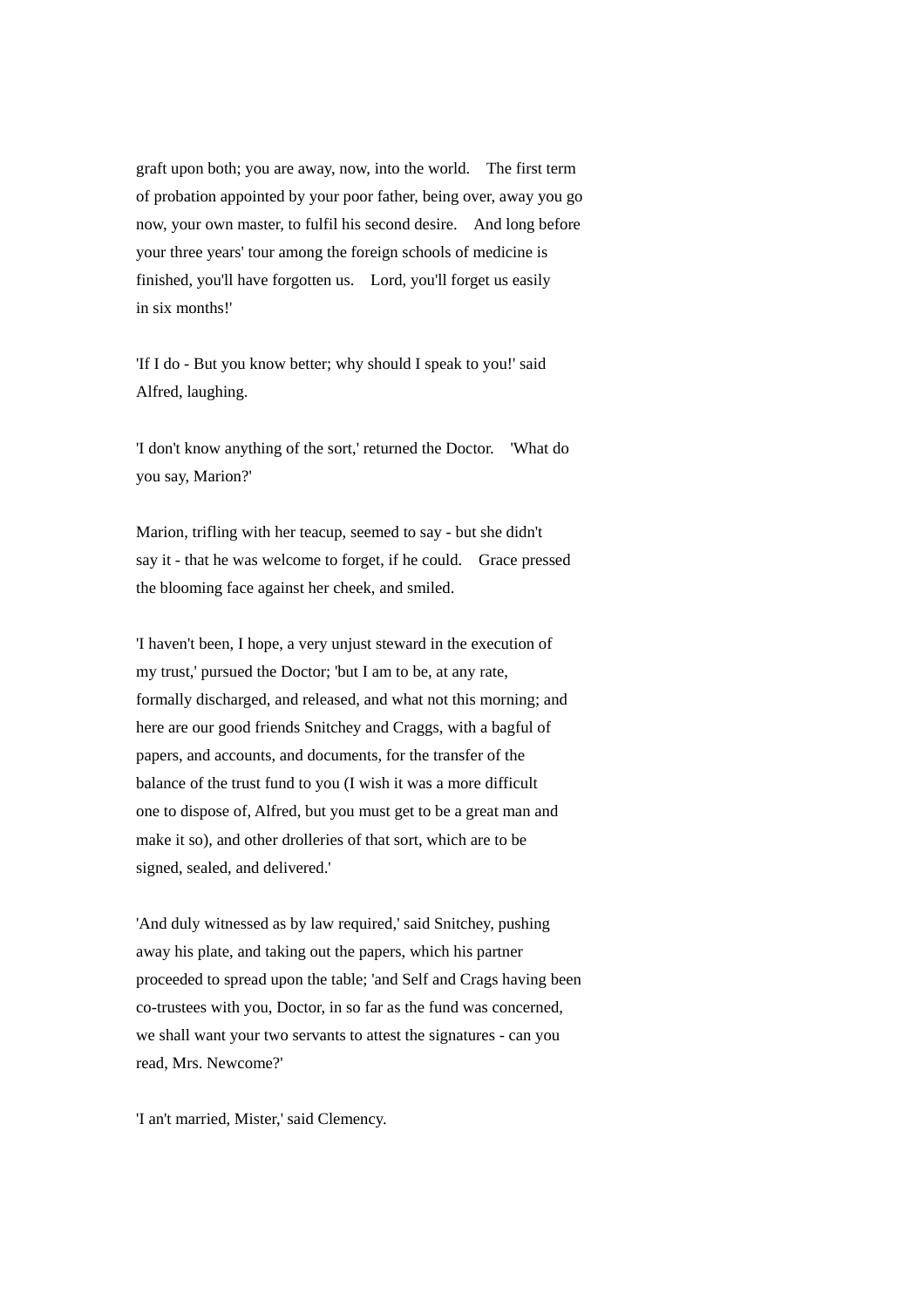'Oh! I beg your pardon. I should think not,' chuckled Snitchey, casting his eyes over her extraordinary figure. 'You CAN read?'

'A little,' answered Clemency.

'The marriage service, night and morning, eh?' observed the lawyer, jocosely.

'No,' said Clemency. 'Too hard. I only reads a thimble.'

'Read a thimble!' echoed Snitchey. 'What are you talking about, young woman?'

Clemency nodded. 'And a nutmeg-grater.'

'Why, this is a lunatic! a subject for the Lord High Chancellor!' said Snitchey, staring at her.

- 'If possessed of any property,' stipulated Craggs.

Grace, however, interposing, explained that each of the articles in question bore an engraved motto, and so formed the pocket library of Clemency Newcome, who was not much given to the study of books.

'Oh, that's it, is it, Miss Grace!' said Snitchey.

'Yes, yes. Ha, ha, ha! I thought our friend was an idiot. She looks uncommonly like it,' he muttered, with a supercilious glance. 'And what does the thimble say, Mrs. Newcome?'

'I an't married, Mister,' observed Clemency.

'Well, Newcome. Will that do?' said the lawyer. 'What does the thimble say, Newcome?'

How Clemency, before replying to this question, held one pocket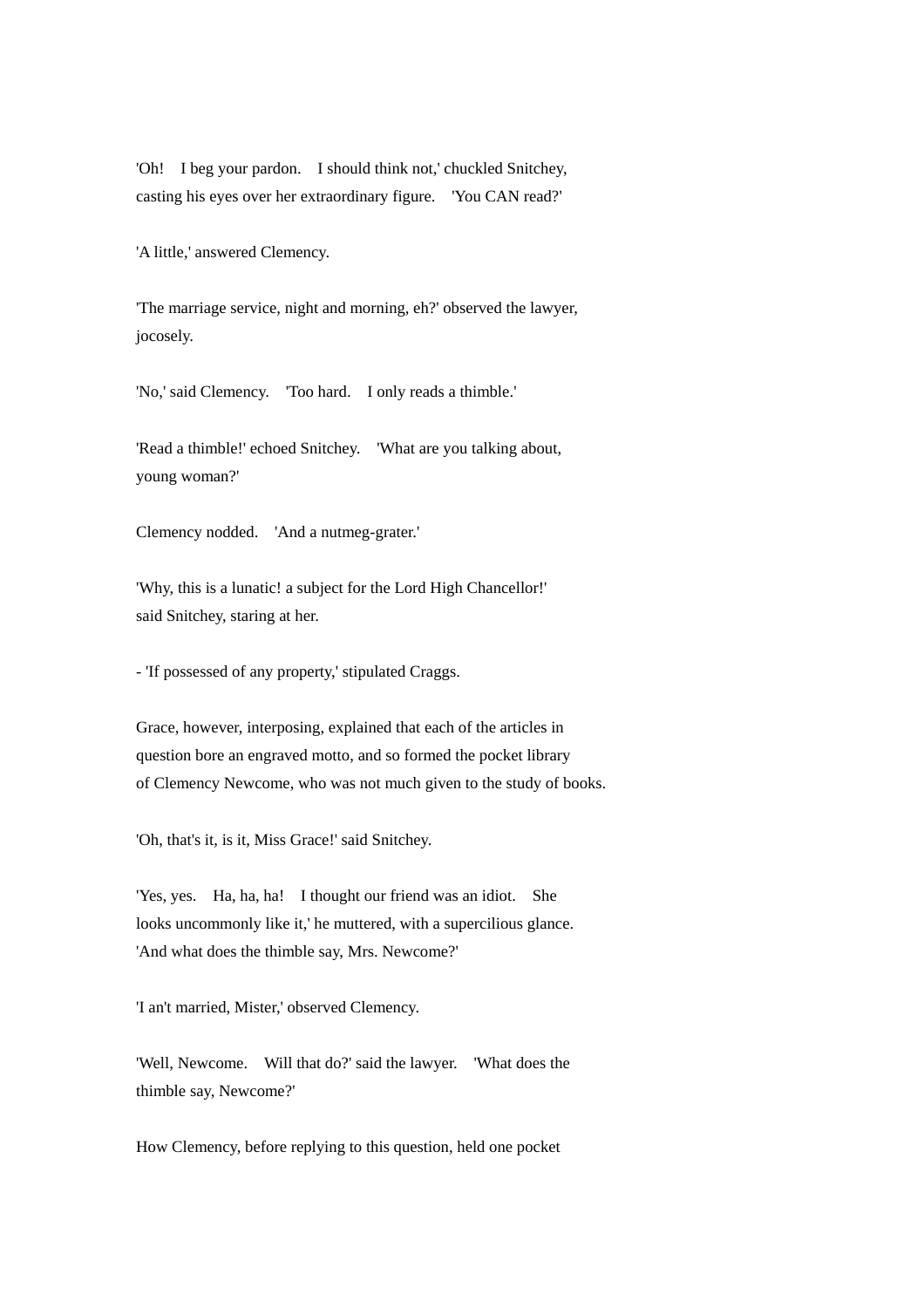open, and looked down into its yawning depths for the thimble which wasn't there, - and how she then held an opposite pocket open, and seeming to descry it, like a pearl of great price, at the bottom, cleared away such intervening obstacles as a handkerchief, an end of wax candle, a flushed apple, an orange, a lucky penny, a cramp bone, a padlock, a pair of scissors in a sheath more expressively describable as promising young shears, a handful or so of loose beads, several balls of cotton, a needle-case, a cabinet collection of curl-papers, and a biscuit, all of which articles she entrusted individually and separately to Britain to hold, - is of no consequence.

Nor how, in her determination to grasp this pocket by the throat and keep it prisoner (for it had a tendency to swing, and twist itself round the nearest corner), she assumed and calmly maintained, an attitude apparently inconsistent with the human anatomy and the laws of gravity. It is enough that at last she triumphantly produced the thimble on her finger, and rattled the nutmeg-grater: the literature of both those trinkets being obviously in course of wearing out and wasting away, through excessive friction.

'That's the thimble, is it, young woman?' said Mr. Snitchey, diverting himself at her expense. 'And what does the thimble say?'

'It says,' replied Clemency, reading slowly round as if it were a tower, 'For-get and For-give.'

Snitchey and Craggs laughed heartily. 'So new!' said Snitchey. 'So easy!' said Craggs. 'Such a knowledge of human nature in it!' said Snitchey. 'So applicable to the affairs of life!' said Craggs.

'And the nutmeg-grater?' inquired the head of the Firm.

'The grater says,' returned Clemency, 'Do as you - wold - be - done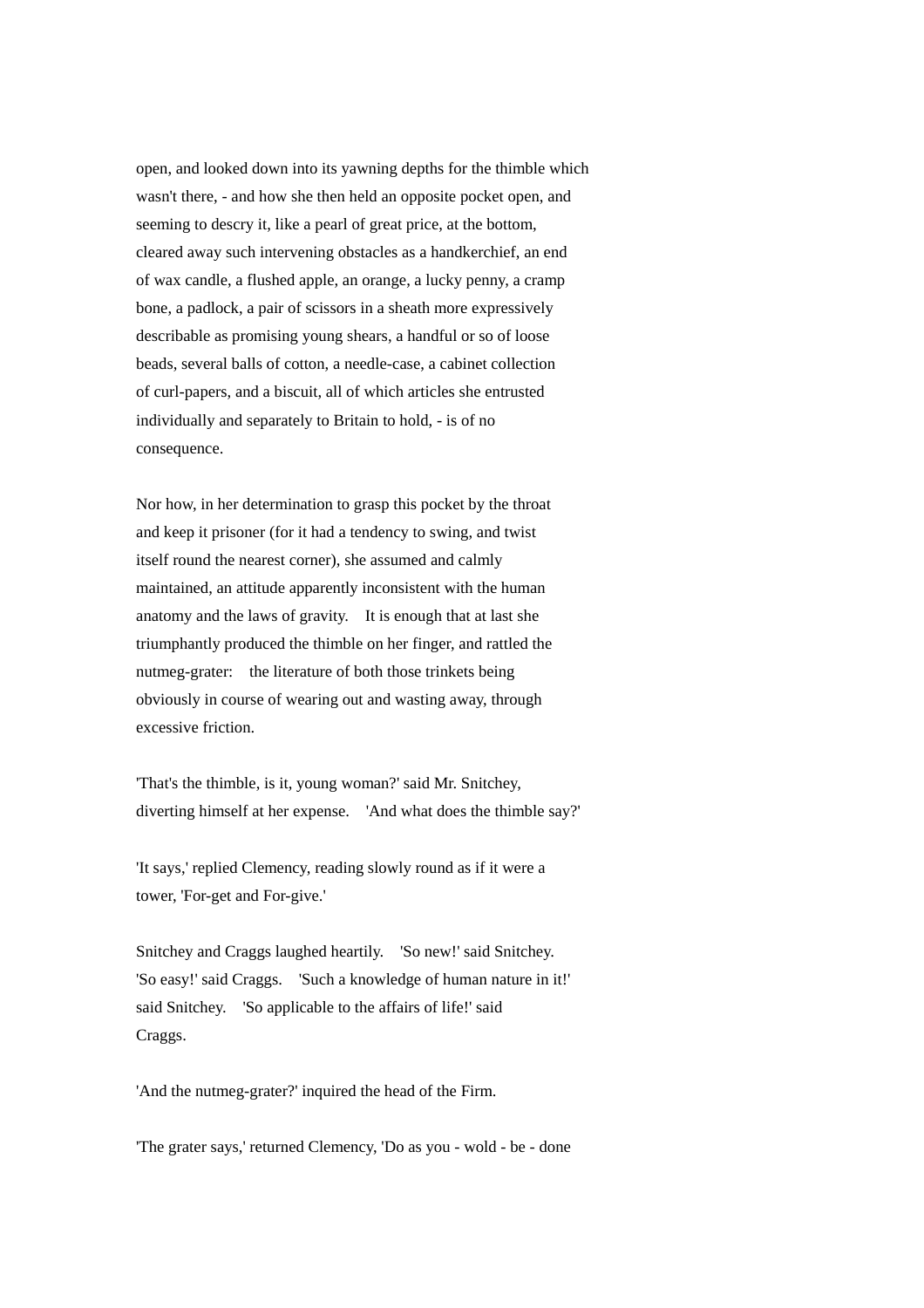'Do, or you'll be done brown, you mean,' said Mr. Snitchey.

'I don't understand,' retorted Clemency, shaking her head vaguely. 'I an't no lawyer.'

'I am afraid that if she was, Doctor,' said Mr. Snitchey, turning to him suddenly, as if to anticipate any effect that might otherwise be consequent on this retort, 'she'd find it to be the golden rule of half her clients. They are serious enough in that whimsical as your world is - and lay the blame on us afterwards. We, in our profession, are little else than mirrors after all, Mr. Alfred; but, we are generally consulted by angry and quarrelsome people who are not in their best looks, and it's rather hard to quarrel with us if we reflect unpleasant aspects. I think,' said Mr. Snitchey, 'that I speak for Self and Craggs?'

'Decidedly,' said Craggs.

'And so, if Mr. Britain will oblige us with a mouthful of ink,' said Mr. Snitchey, returning to the papers, 'we'll sign, seal, and deliver as soon as possible, or the coach will be coming past before we know where we are.'

If one might judge from his appearance, there was every probability of the coach coming past before Mr. Britain knew where HE was; for he stood in a state of abstraction, mentally balancing the Doctor against the lawyers, and the lawyers against the Doctor, and their clients against both, and engaged in feeble attempts to make the thimble and nutmeg-grater (a new idea to him) square with anybody's system of philosophy; and, in short, bewildering himself as much as ever his great namesake has done with theories and schools. But, Clemency, who was his good Genius - though he had the meanest possible opinion of her understanding, by reason of her seldom troubling herself with abstract speculations, and being always at

by.'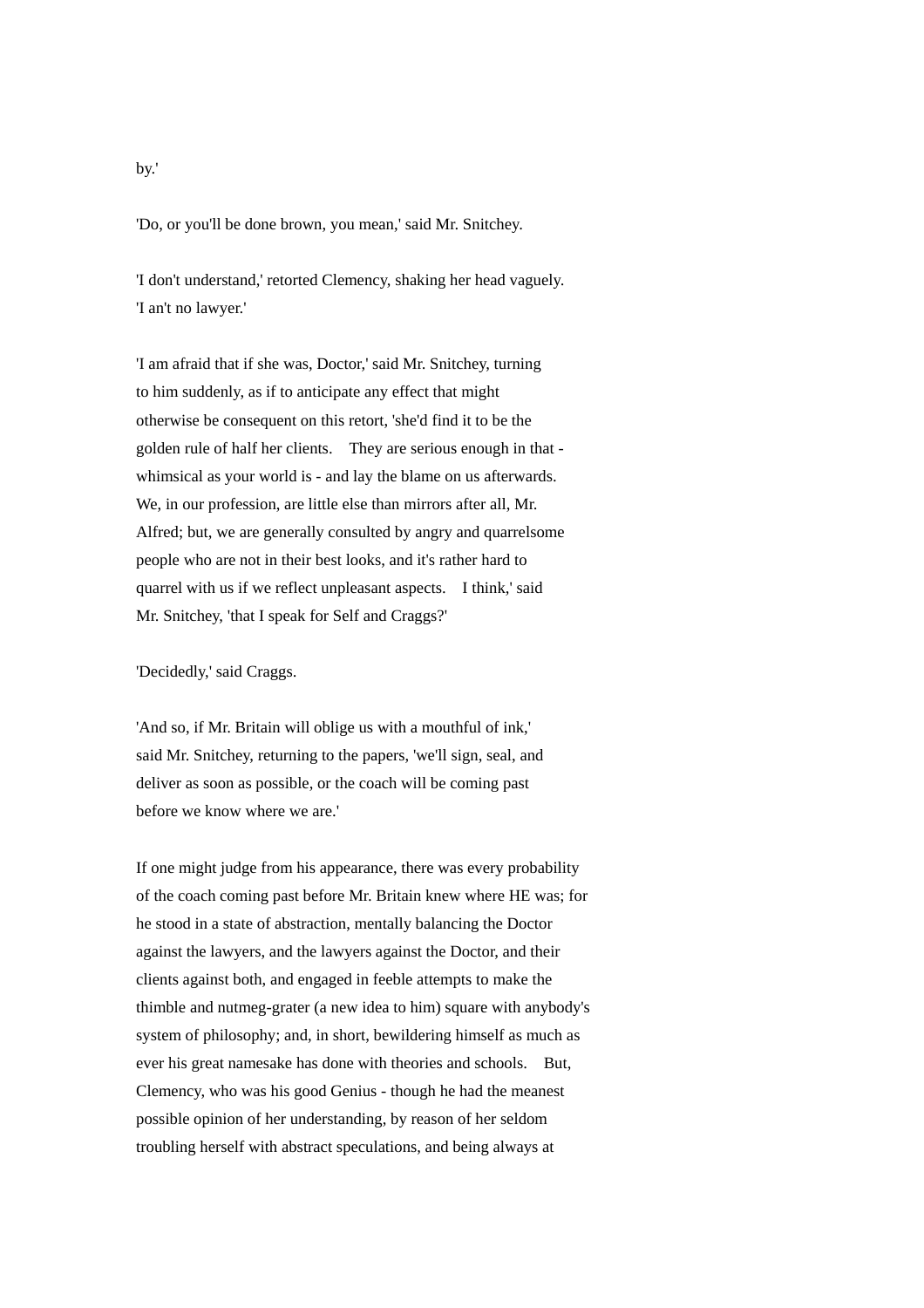hand to do the right thing at the right time - having produced the ink in a twinkling, tendered him the further service of recalling him to himself by the application of her elbows; with which gentle flappers she so jogged his memory, in a more literal construction of that phrase than usual, that he soon became quite fresh and brisk.

How he laboured under an apprehension not uncommon to persons in his degree, to whom the use of pen and ink is an event, that he couldn't append his name to a document, not of his own writing, without committing himself in some shadowy manner, or somehow signing away vague and enormous sums of money; and how he approached the deeds under protest, and by dint of the Doctor's coercion, and insisted on pausing to look at them before writing (the cramped hand, to say nothing of the phraseology, being so much Chinese to him), and also on turning them round to see whether there was anything fraudulent underneath; and how, having signed his name, he became desolate as one who had parted with his property and rights; I want the time to tell. Also, how the blue bag containing his signature, afterwards had a mysterious interest for him, and he couldn't leave it; also, how Clemency Newcome, in an ecstasy of laughter at the idea of her own importance and dignity, brooded over the whole table with her two elbows, like a spread eagle, and reposed her head upon her left arm as a preliminary to the formation of certain cabalistic characters, which required a deal of ink, and imaginary counterparts whereof she executed at the same time with her tongue. Also, how, having once tasted ink, she became thirsty in that regard, as tame tigers are said to be after tasting another sort of fluid, and wanted to sign everything, and put her name in all kinds of places. In brief, the Doctor was discharged of his trust and all its responsibilities; and Alfred, taking it on himself, was fairly started on the journey of life.

'Britain!' said the Doctor. 'Run to the gate, and watch for the coach. Time flies, Alfred.'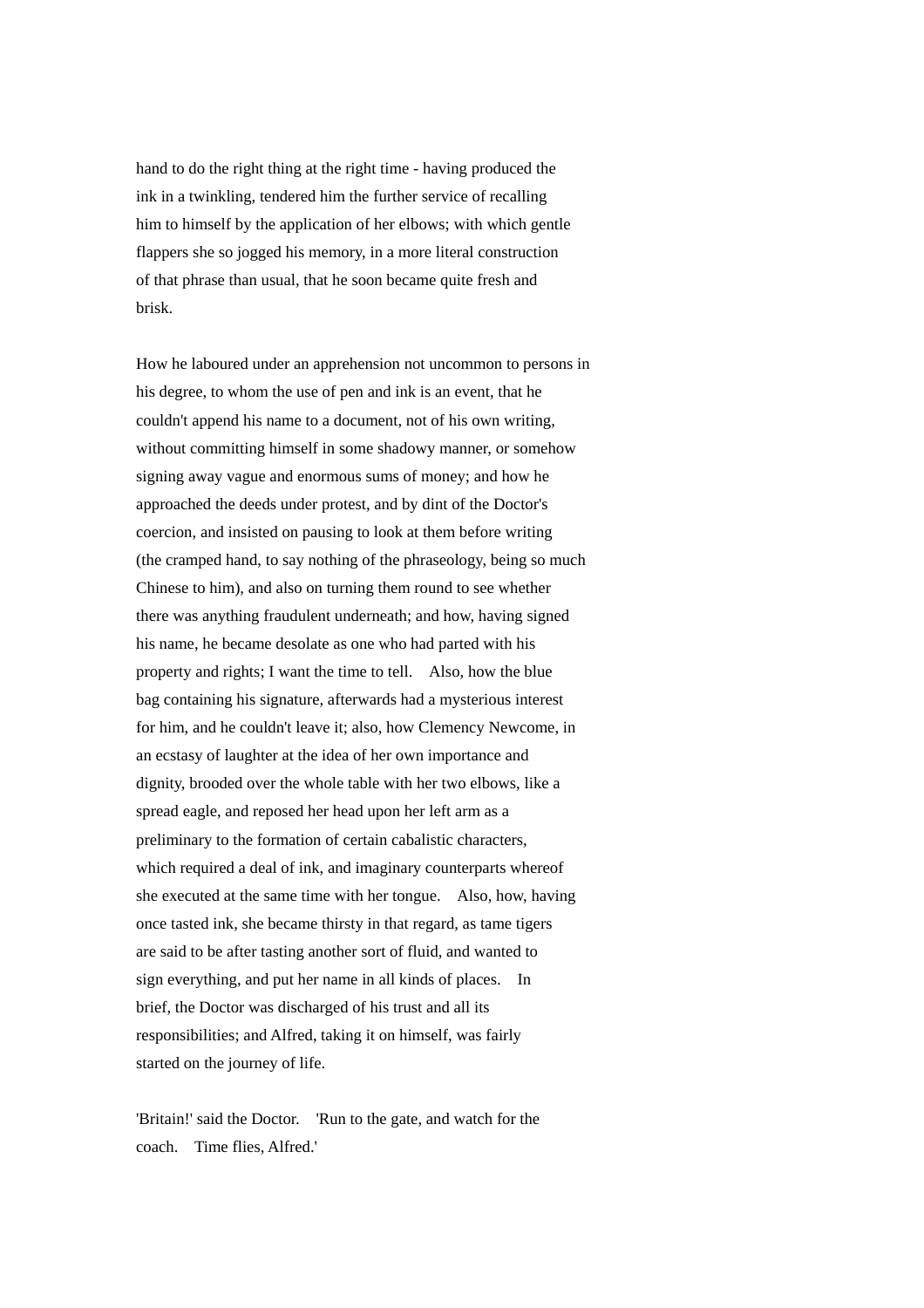'Yes, sir, yes,' returned the young man, hurriedly. 'Dear Grace! a moment! Marion - so young and beautiful, so winning and so much admired, dear to my heart as nothing else in life is - remember! I leave Marion to you!'

'She has always been a sacred charge to me, Alfred. She is doubly so, now. I will be faithful to my trust, believe me.'

'I do believe it, Grace. I know it well. Who could look upon your face, and hear your voice, and not know it! Ah, Grace! If I had your well-governed heart, and tranquil mind, how bravely I would leave this place to-day!'

'Would you?' she answered with a quiet smile.

'And yet, Grace - Sister, seems the natural word.'

'Use it!' she said quickly. 'I am glad to hear it. Call me nothing else.'

'And yet, sister, then,' said Alfred, 'Marion and I had better have your true and steadfast qualities serving us here, and making us both happier and better. I wouldn't carry them away, to sustain myself, if I could!'

'Coach upon the hill-top!' exclaimed Britain.

'Time flies, Alfred,' said the Doctor.

Marion had stood apart, with her eyes fixed upon the ground; but, this warning being given, her young lover brought her tenderly to where her sister stood, and gave her into her embrace.

'I have been telling Grace, dear Marion,' he said, 'that you are her charge; my precious trust at parting. And when I come back and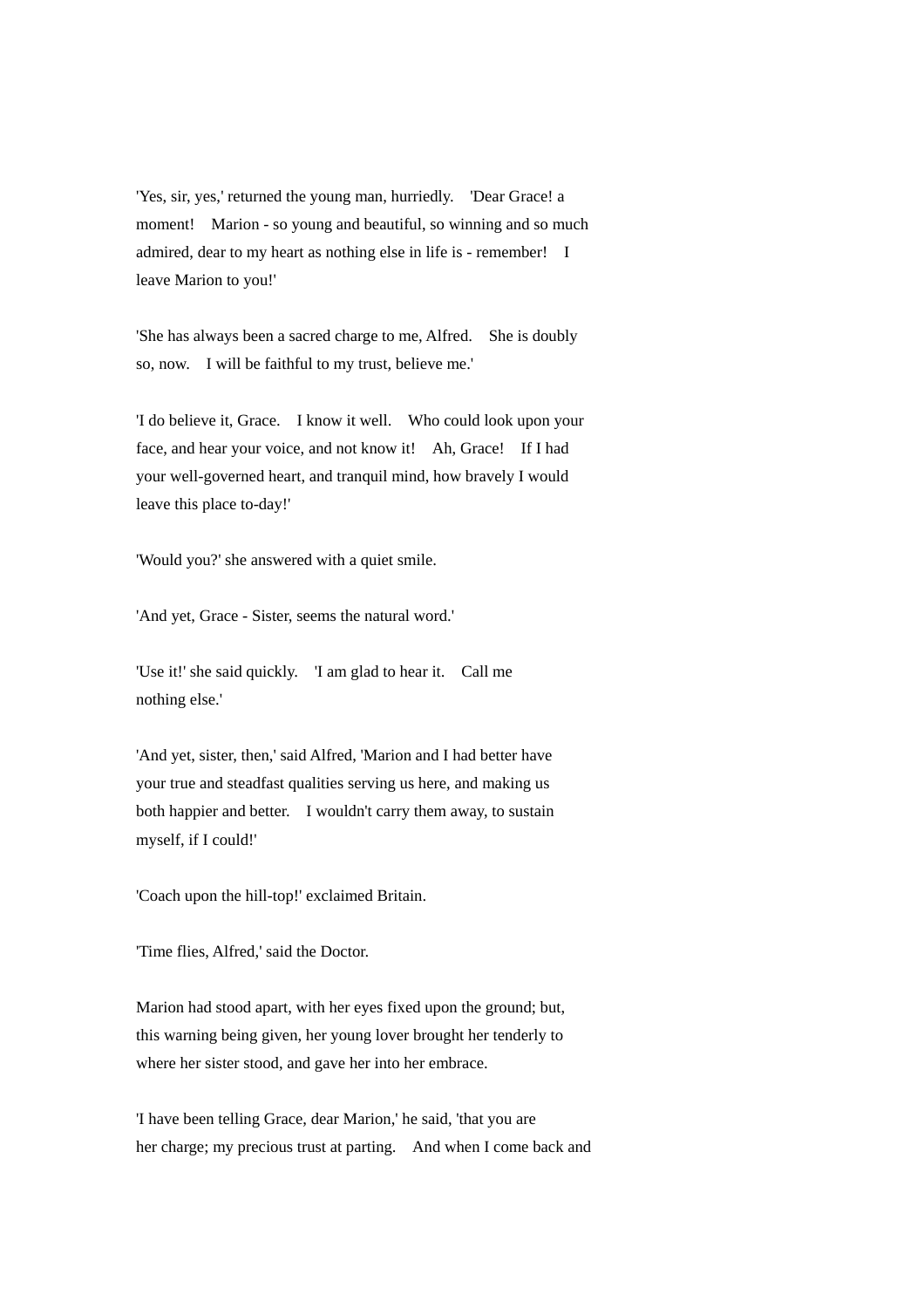reclaim you, dearest, and the bright prospect of our married life lies stretched before us, it shall be one of our chief pleasures to consult how we can make Grace happy; how we can anticipate her wishes; how we can show our gratitude and love to her; how we can return her something of the debt she will have heaped upon us.'

The younger sister had one hand in his; the other rested on her sister's neck. She looked into that sister's eyes, so calm, serene, and cheerful, with a gaze in which affection, admiration, sorrow, wonder, almost veneration, were blended. She looked into that sister's face, as if it were the face of some bright angel. Calm, serene, and cheerful, the face looked back on her and on her lover.

'And when the time comes, as it must one day,' said Alfred, - 'I wonder it has never come yet, but Grace knows best, for Grace is always right - when SHE will want a friend to open her whole heart to, and to be to her something of what she has been to us - then, Marion, how faithful we will prove, and what delight to us to know that she, our dear good sister, loves and is loved again, as we would have her!'

Still the younger sister looked into her eyes, and turned not even towards him. And still those honest eyes looked back, so calm, serene, and cheerful, on herself and on her lover.

'And when all that is past, and we are old, and living (as we must!) together - close together - talking often of old times,' said Alfred - 'these shall be our favourite times among them - this day most of all; and, telling each other what we thought and felt, and hoped and feared at parting; and how we couldn't bear to say good bye - '

'Coach coming through the wood!' cried Britain.

'Yes! I am ready - and how we met again, so happily in spite of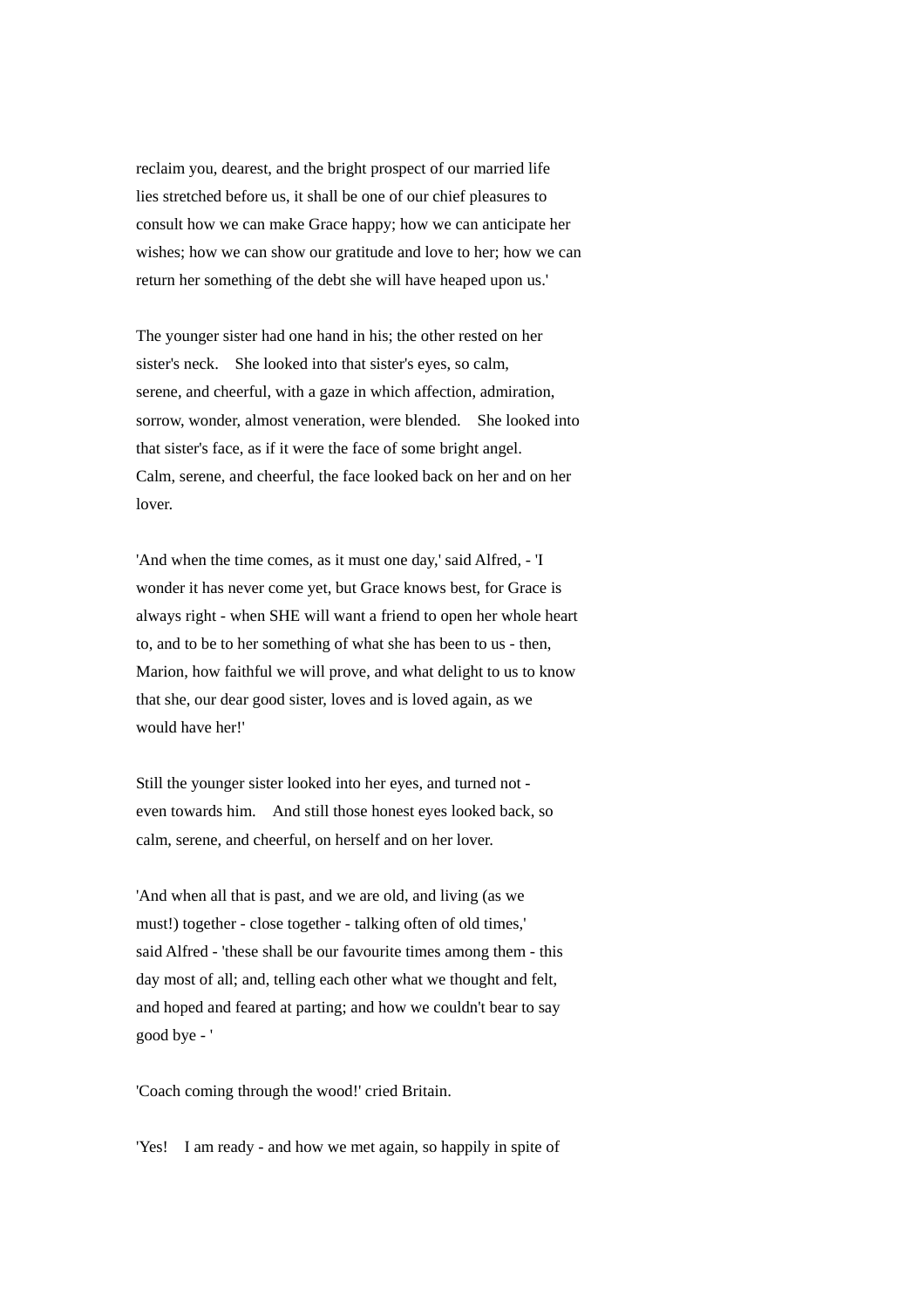all; we'll make this day the happiest in all the year, and keep it as a treble birth-day. Shall we, dear?'

'Yes!' interposed the elder sister, eagerly, and with a radiant smile. 'Yes! Alfred, don't linger. There's no time. Say good bye to Marion. And Heaven be with you!'

He pressed the younger sister to his heart. Released from his embrace, she again clung to her sister; and her eyes, with the same blended look, again sought those so calm, serene, and cheerful.

'Farewell, my boy!' said the Doctor. 'To talk about any serious correspondence or serious affections, and engagements and so forth, in such a - ha ha ha! - you know what I mean - why that, of course, would be sheer nonsense. All I can say is, that if you and Marion should continue in the same foolish minds, I shall not object to have you for a son-in-law one of these days.'

'Over the bridge!' cried Britain.

'Let it come!' said Alfred, wringing the Doctor's hand stoutly. 'Think of me sometimes, my old friend and guardian, as seriously as you can! Adieu, Mr. Snitchey! Farewell, Mr. Craggs!'

'Coming down the road!' cried Britain.

'A kiss of Clemency Newcome for long acquaintance' sake! Shake hands, Britain! Marion, dearest heart, good bye! Sister Grace! remember!'

The quiet household figure, and the face so beautiful in its serenity, were turned towards him in reply; but Marion's look and attitude remained unchanged.

The coach was at the gate. There was a bustle with the luggage. The coach drove away. Marion never moved.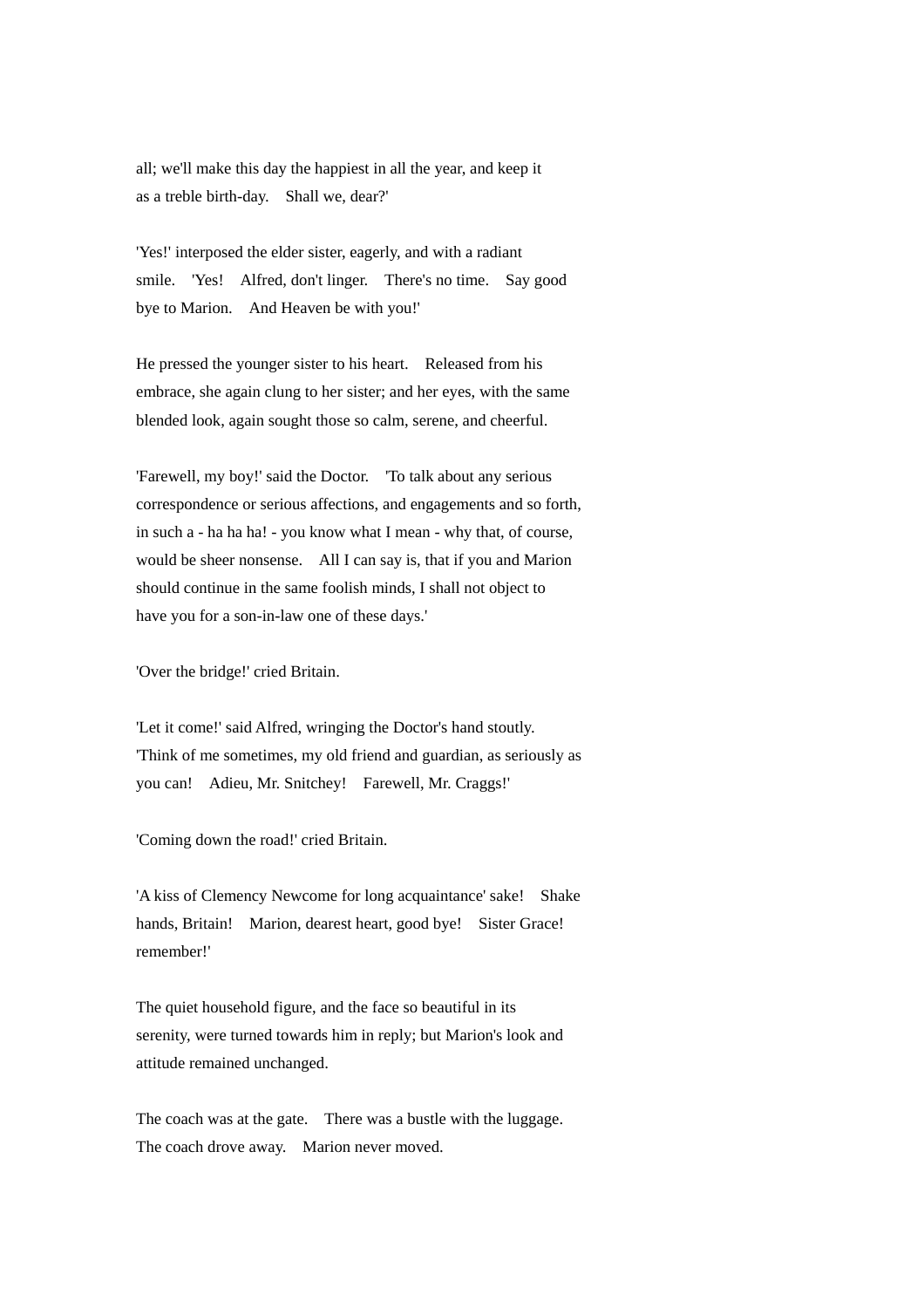'He waves his hat to you, my love,' said Grace. 'Your chosen husband, darling. Look!'

The younger sister raised her head, and, for a moment, turned it. Then, turning back again, and fully meeting, for the first time, those calm eyes, fell sobbing on her neck.

'Oh, Grace. God bless you! But I cannot bear to see it, Grace! It breaks my heart.'

## CHAPTER II - Part The Second

SNITCHEY AND CRAGGS had a snug little office on the old Battle Ground, where they drove a snug little business, and fought a great many small pitched battles for a great many contending parties. Though it could hardly be said of these conflicts that they were running fights - for in truth they generally proceeded at a snail's pace - the part the Firm had in them came so far within the general denomination, that now they took a shot at this Plaintiff, and now aimed a chop at that Defendant, now made a heavy charge at an estate in Chancery, and now had some light skirmishing among an irregular body of small debtors, just as the occasion served, and the enemy happened to present himself. The Gazette was an important and profitable feature in some of their fields, as in fields of greater renown; and in most of the Actions wherein they showed their generalship, it was afterwards observed by the combatants that they had had great difficulty in making each other out, or in knowing with any degree of distinctness what they were about, in consequence of the vast amount of smoke by which they were surrounded.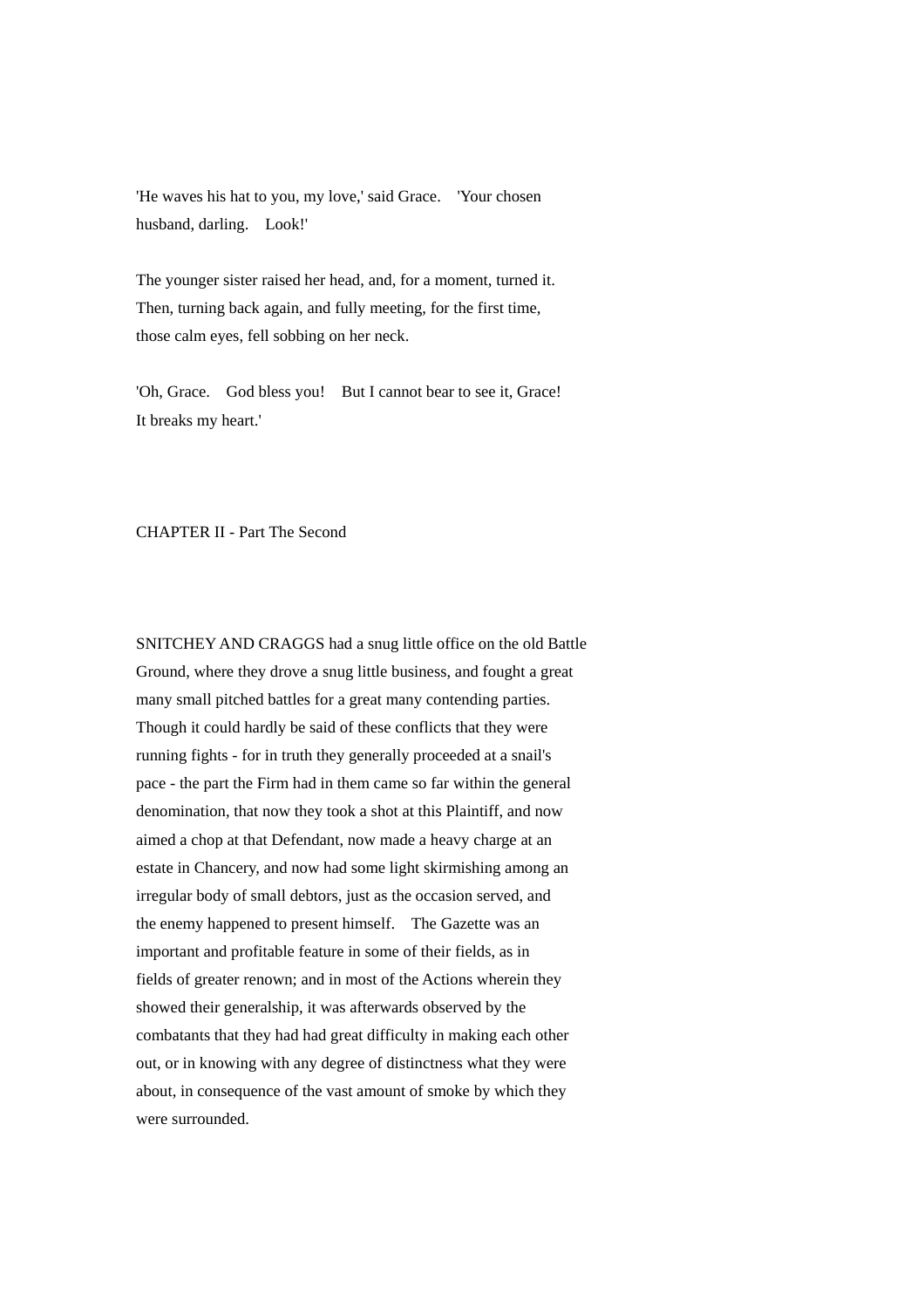The offices of Messrs. Snitchey and Craggs stood convenient, with an open door down two smooth steps, in the market-place; so that any angry farmer inclining towards hot water, might tumble into it at once. Their special council-chamber and hall of conference was an old back-room up-stairs, with a low dark ceiling, which seemed to be knitting its brows gloomily in the consideration of tangled points of law. It was furnished with some high-backed leathern chairs, garnished with great goggle-eyed brass nails, of which, every here and there, two or three had fallen out - or had been picked out, perhaps, by the wandering thumbs and forefingers of bewildered clients. There was a framed print of a great judge in it, every curl in whose dreadful wig had made a man's hair stand on end. Bales of papers filled the dusty closets, shelves, and tables; and round the wainscot there were tiers of boxes, padlocked and fireproof, with people's names painted outside, which anxious visitors felt themselves, by a cruel enchantment, obliged to spell backwards and forwards, and to make anagrams of, while they sat, seeming to listen to Snitchey and Craggs, without comprehending one word of what they said.

Snitchey and Craggs had each, in private life as in professional existence, a partner of his own. Snitchey and Craggs were the best friends in the world, and had a real confidence in one another; but Mrs. Snitchey, by a dispensation not uncommon in the affairs of life, was on principle suspicious of Mr. Craggs; and Mrs. Craggs was on principle suspicious of Mr. Snitchey. 'Your Snitcheys indeed,' the latter lady would observe, sometimes, to Mr. Craggs; using that imaginative plural as if in disparagement of an objectionable pair of pantaloons, or other articles not possessed of a singular number; 'I don't see what you want with your Snitcheys, for my part. You trust a great deal too much to your Snitcheys, I think, and I hope you may never find my words come true.' While Mrs. Snitchey would observe to Mr. Snitchey, of Craggs, 'that if ever he was led away by man he was led away by that man, and that if ever she read a double purpose in a mortal eye, she read that purpose in Craggs's eye.' Notwithstanding this,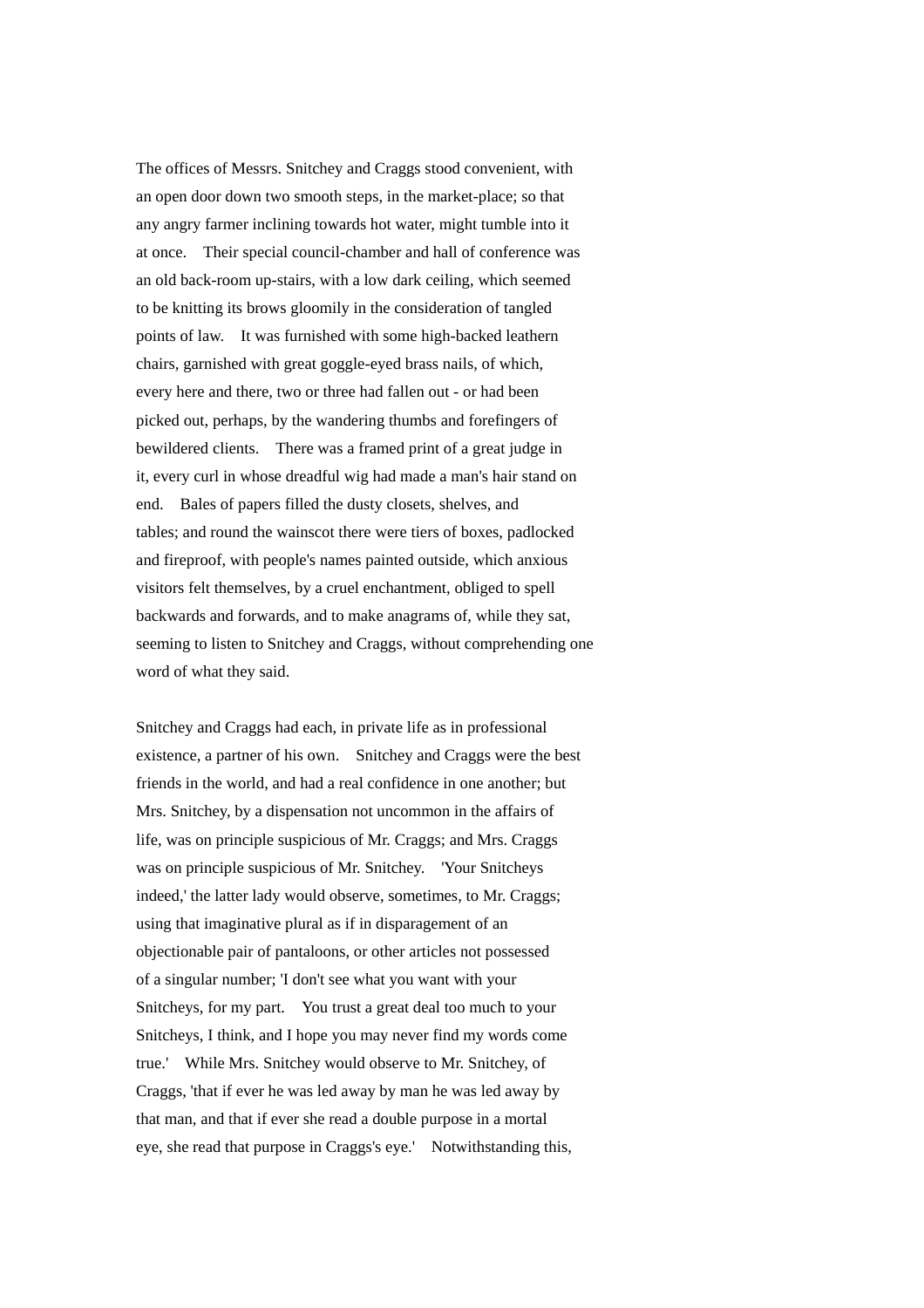however, they were all very good friends in general: and Mrs. Snitchey and Mrs. Craggs maintained a close bond of alliance against 'the office,' which they both considered the Blue chamber, and common enemy, full of dangerous (because unknown) machinations.

In this office, nevertheless, Snitchey and Craggs made honey for their several hives. Here, sometimes, they would linger, of a fine evening, at the window of their council-chamber overlooking the old battle-ground, and wonder (but that was generally at assize time, when much business had made them sentimental) at the folly of mankind, who couldn't always be at peace with one another and go to law comfortably. Here, days, and weeks, and months, and years, passed over them: their calendar, the gradually diminishing number of brass nails in the leathern chairs, and the increasing bulk of papers on the tables. Here, nearly three years' flight had thinned the one and swelled the other, since the breakfast in the orchard; when they sat together in consultation at night.

Not alone; but, with a man of about thirty, or that time of life, negligently dressed, and somewhat haggard in the face, but wellmade, well-attired, and well-looking, who sat in the armchair of state, with one hand in his breast, and the other in his dishevelled hair, pondering moodily. Messrs. Snitchey and Craggs sat opposite each other at a neighbouring desk. One of the fireproof boxes, unpadlocked and opened, was upon it; a part of its contents lay strewn upon the table, and the rest was then in course of passing through the hands of Mr. Snitchey; who brought it to the candle, document by document; looked at every paper singly, as he produced it; shook his head, and handed it to Mr. Craggs; who looked it over also, shook his head, and laid it down. Sometimes, they would stop, and shaking their heads in concert, look towards the abstracted client. And the name on the box being Michael Warden, Esquire, we may conclude from these premises that the name and the box were both his, and that the affairs of Michael Warden, Esquire, were in a bad way.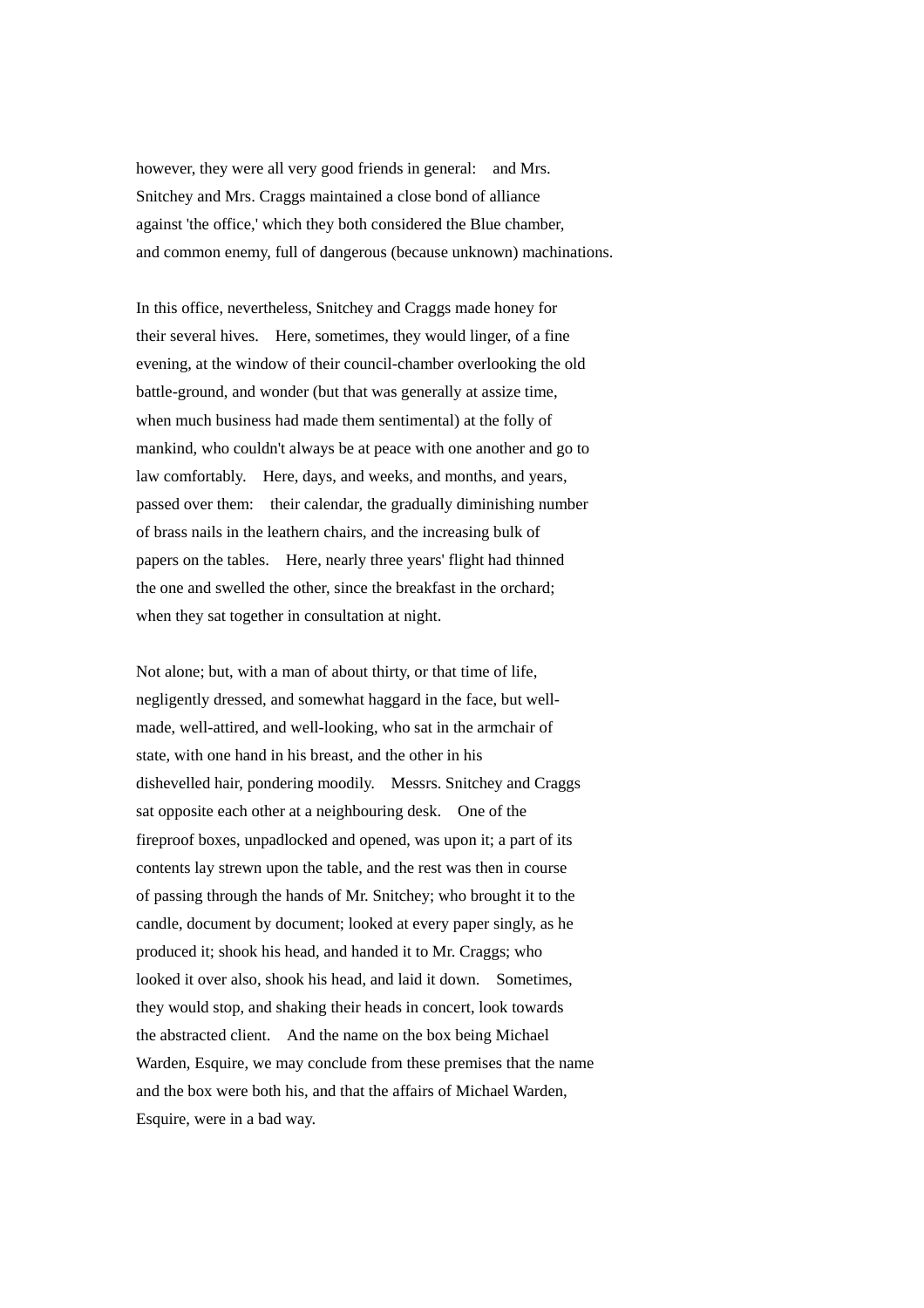'That's all,' said Mr. Snitchey, turning up the last paper. 'Really there's no other resource. No other resource.'

'All lost, spent, wasted, pawned, borrowed, and sold, eh?' said the client, looking up.

'All,' returned Mr. Snitchey.

'Nothing else to be done, you say?'

'Nothing at all.'

The client bit his nails, and pondered again.

'And I am not even personally safe in England? You hold to that, do you?'

'In no part of the United Kingdom of Great Britain and Ireland,' replied Mr. Snitchey.

'A mere prodigal son with no father to go back to, no swine to keep, and no husks to share with them? Eh?' pursued the client, rocking one leg over the other, and searching the ground with his eyes.

Mr. Snitchey coughed, as if to deprecate the being supposed to participate in any figurative illustration of a legal position. Mr. Craggs, as if to express that it was a partnership view of the subject, also coughed.

'Ruined at thirty!' said the client. 'Humph!'

'Not ruined, Mr. Warden,' returned Snitchey. 'Not so bad as that. You have done a good deal towards it, I must say, but you are not ruined. A little nursing - '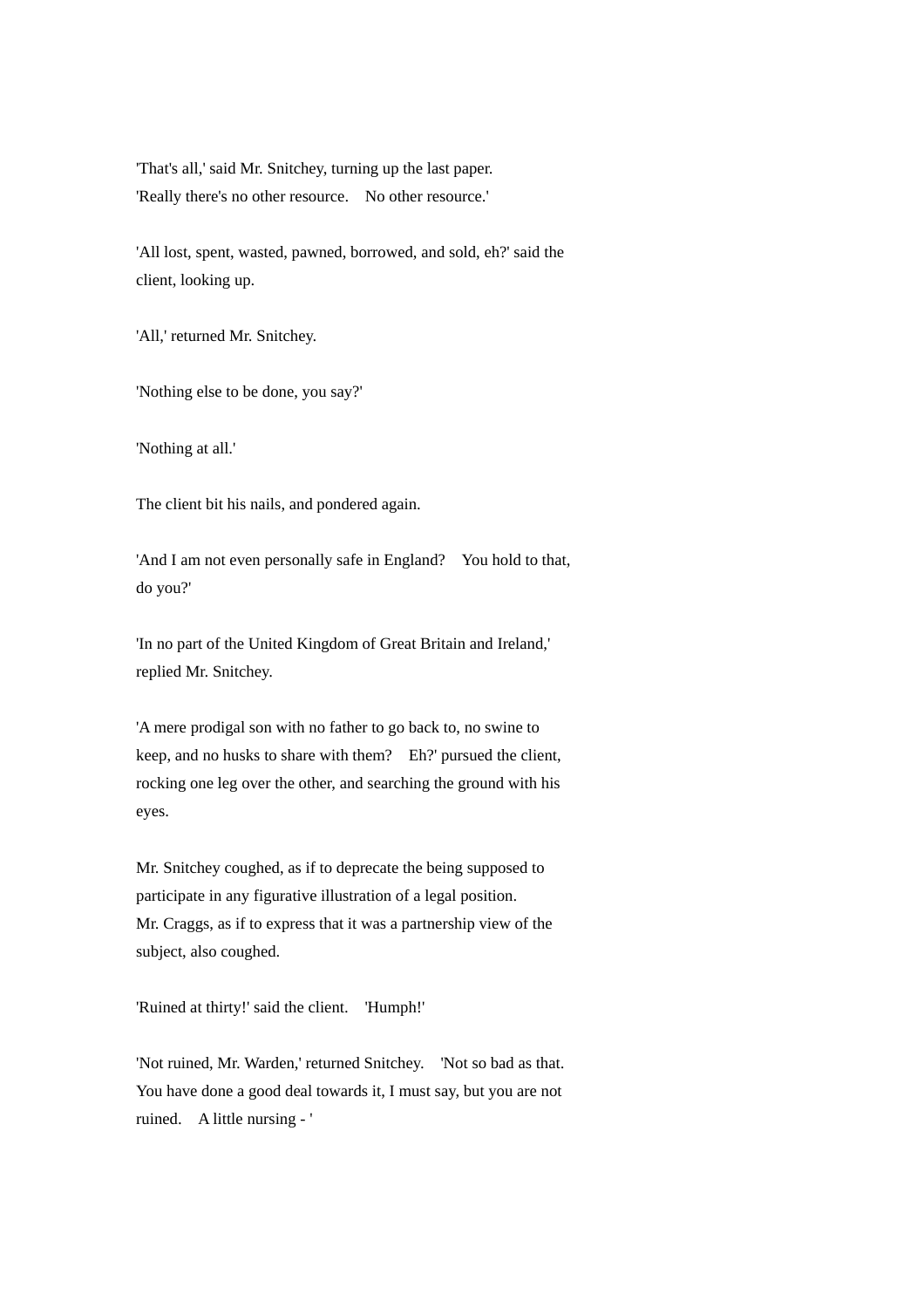'A little Devil,' said the client.

'Mr. Craggs,' said Snitchey, 'will you oblige me with a pinch of snuff? Thank you, sir.'

As the imperturbable lawyer applied it to his nose with great apparent relish and a perfect absorption of his attention in the proceeding, the client gradually broke into a smile, and, looking up, said:

'You talk of nursing. How long nursing?'

'How long nursing?' repeated Snitchey, dusting the snuff from his fingers, and making a slow calculation in his mind. 'For your involved estate, sir? In good hands? S. and C.'s, say? Six or seven years.'

'To starve for six or seven years!' said the client with a fretful laugh, and an impatient change of his position.

'To starve for six or seven years, Mr. Warden,' said Snitchey, 'would be very uncommon indeed. You might get another estate by showing yourself, the while. But, we don't think you could do it speaking for Self and Craggs - and consequently don't advise it.'

'What DO you advise?'

'Nursing, I say,' repeated Snitchey. 'Some few years of nursing by Self and Craggs would bring it round. But to enable us to make terms, and hold terms, and you to keep terms, you must go away; you must live abroad. As to starvation, we could ensure you some hundreds a-year to starve upon, even in the beginning - I dare say, Mr. Warden.'

'Hundreds,' said the client. 'And I have spent thousands!'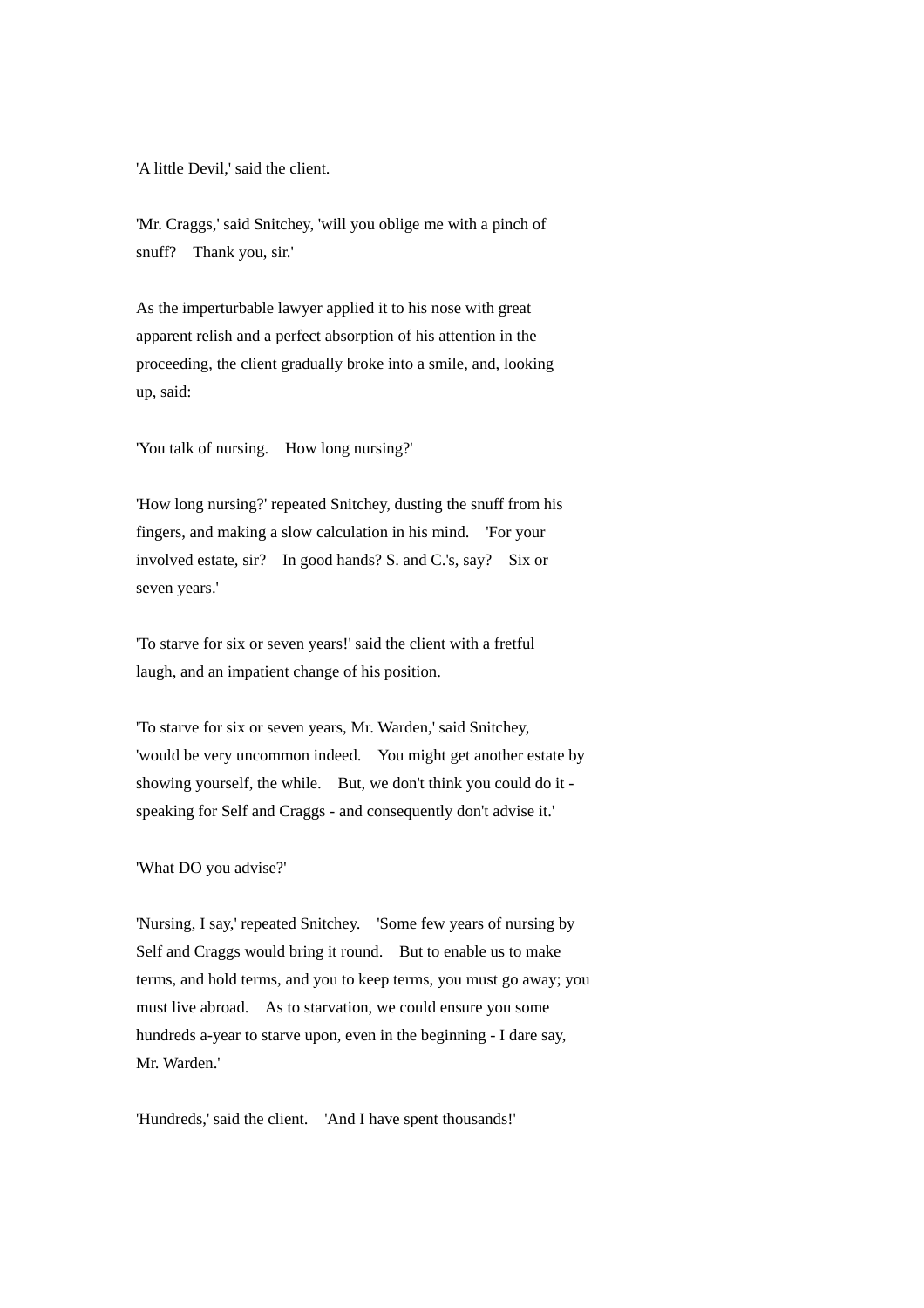'That,' retorted Mr. Snitchey, putting the papers slowly back into the cast-iron box, 'there is no doubt about. No doubt about,' he repeated to himself, as he thoughtfully pursued his occupation.

The lawyer very likely knew HIS man; at any rate his dry, shrewd, whimsical manner, had a favourable influence on the client's moody state, and disposed him to be more free and unreserved. Or, perhaps the client knew HIS man, and had elicited such encouragement as he had received, to render some purpose he was about to disclose the more defensible in appearance. Gradually raising his head, he sat looking at his immovable adviser with a smile, which presently broke into a laugh.

'After all,' he said, 'my iron-headed friend - '

Mr. Snitchey pointed out his partner. 'Self and - excuse me - Craggs.'

'I beg Mr. Craggs's pardon,' said the client. 'After all, my ironheaded friends,' he leaned forward in his chair, and dropped his voice a little, 'you don't know half my ruin yet.'

Mr. Snitchey stopped and stared at him. Mr. Craggs also stared.

'I am not only deep in debt,' said the client, 'but I am deep in -

'Not in love!' cried Snitchey.

'

'Yes!' said the client, falling back in his chair, and surveying the Firm with his hands in his pockets. 'Deep in love.'

'And not with an heiress, sir?' said Snitchey.

'Not with an heiress.'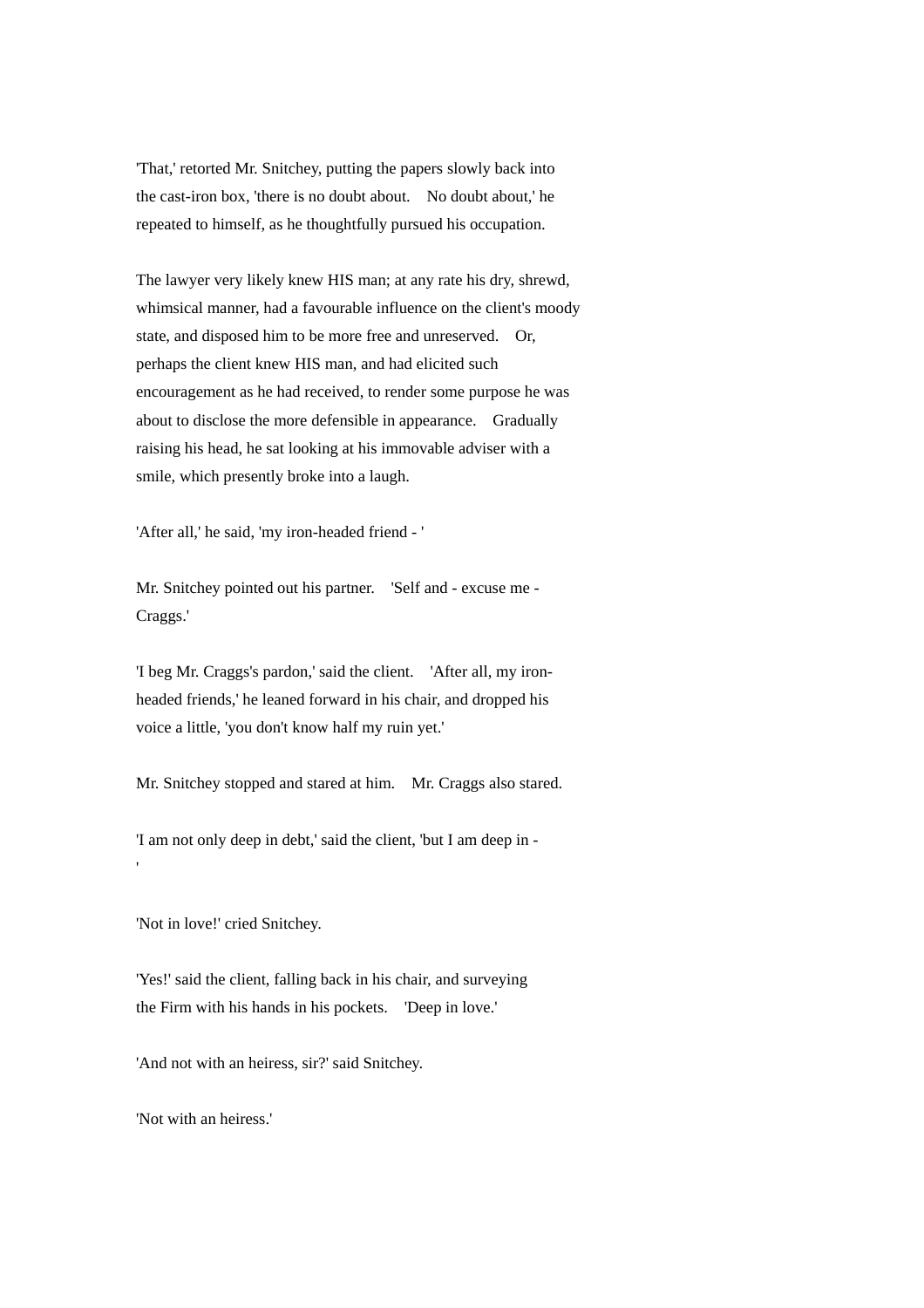'Nor a rich lady?'

'Nor a rich lady that I know of - except in beauty and merit.'

'A single lady, I trust?' said Mr. Snitchey, with great expression.

'Certainly.'

'It's not one of Dr. Jeddler's daughters?' said Snitchey, suddenly squaring his elbows on his knees, and advancing his face at least a yard.

'Yes!' returned the client.

'Not his younger daughter?' said Snitchey.

'Yes!' returned the client.

'Mr. Craggs,' said Snitchey, much relieved, 'will you oblige me with another pinch of snuff? Thank you! I am happy to say it don't signify, Mr. Warden; she's engaged, sir, she's bespoke. My partner can corroborate me. We know the fact.'

'We know the fact,' repeated Craggs.

'Why, so do I perhaps,' returned the client quietly. 'What of that! Are you men of the world, and did you never hear of a woman changing her mind?'

'There certainly have been actions for breach,' said Mr. Snitchey, 'brought against both spinsters and widows, but, in the majority of cases - '

'Cases!' interposed the client, impatiently. 'Don't talk to me of cases. The general precedent is in a much larger volume than any of your law books. Besides, do you think I have lived six weeks in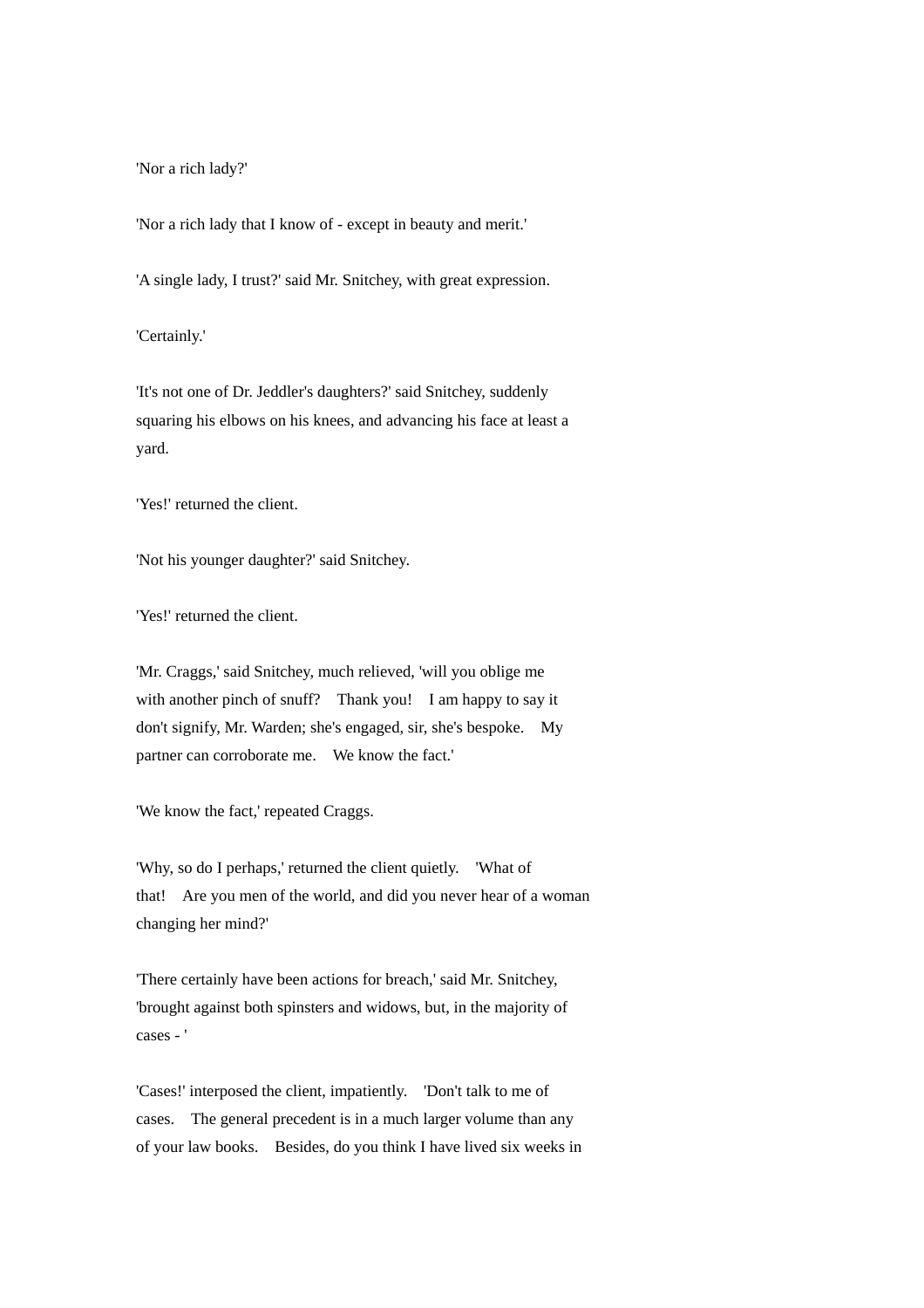the Doctor's house for nothing?'

'I think, sir,' observed Mr. Snitchey, gravely addressing himself to his partner, 'that of all the scrapes Mr. Warden's horses have brought him into at one time and another - and they have been pretty numerous, and pretty expensive, as none know better than himself, and you, and I - the worst scrape may turn out to be, if he talks in this way, this having ever been left by one of them at the Doctor's garden wall, with three broken ribs, a snapped collarbone, and the Lord knows how many bruises. We didn't think so much of it, at the time when we knew he was going on well under the Doctor's hands and roof; but it looks bad now, sir. Bad? It looks very bad. Doctor Jeddler too - our client, Mr. Craggs.'

'Mr. Alfred Heathfield too - a sort of client, Mr. Snitchey,' said Craggs.

'Mr. Michael Warden too, a kind of client,' said the careless visitor, 'and no bad one either: having played the fool for ten or twelve years. However, Mr. Michael Warden has sown his wild oats now - there's their crop, in that box; and he means to repent and be wise. And in proof of it, Mr. Michael Warden means, if he can, to marry Marion, the Doctor's lovely daughter, and to carry her away with him.'

'Really, Mr. Craggs,' Snitchey began.

'Really, Mr. Snitchey, and Mr. Craggs, partners both,' said the client, interrupting him; 'you know your duty to your clients, and you know well enough, I am sure, that it is no part of it to interfere in a mere love affair, which I am obliged to confide to you. I am not going to carry the young lady off, without her own consent. There's nothing illegal in it. I never was Mr. Heathfield's bosom friend. I violate no confidence of his. I love where he loves, and I mean to win where he would win, if I can.'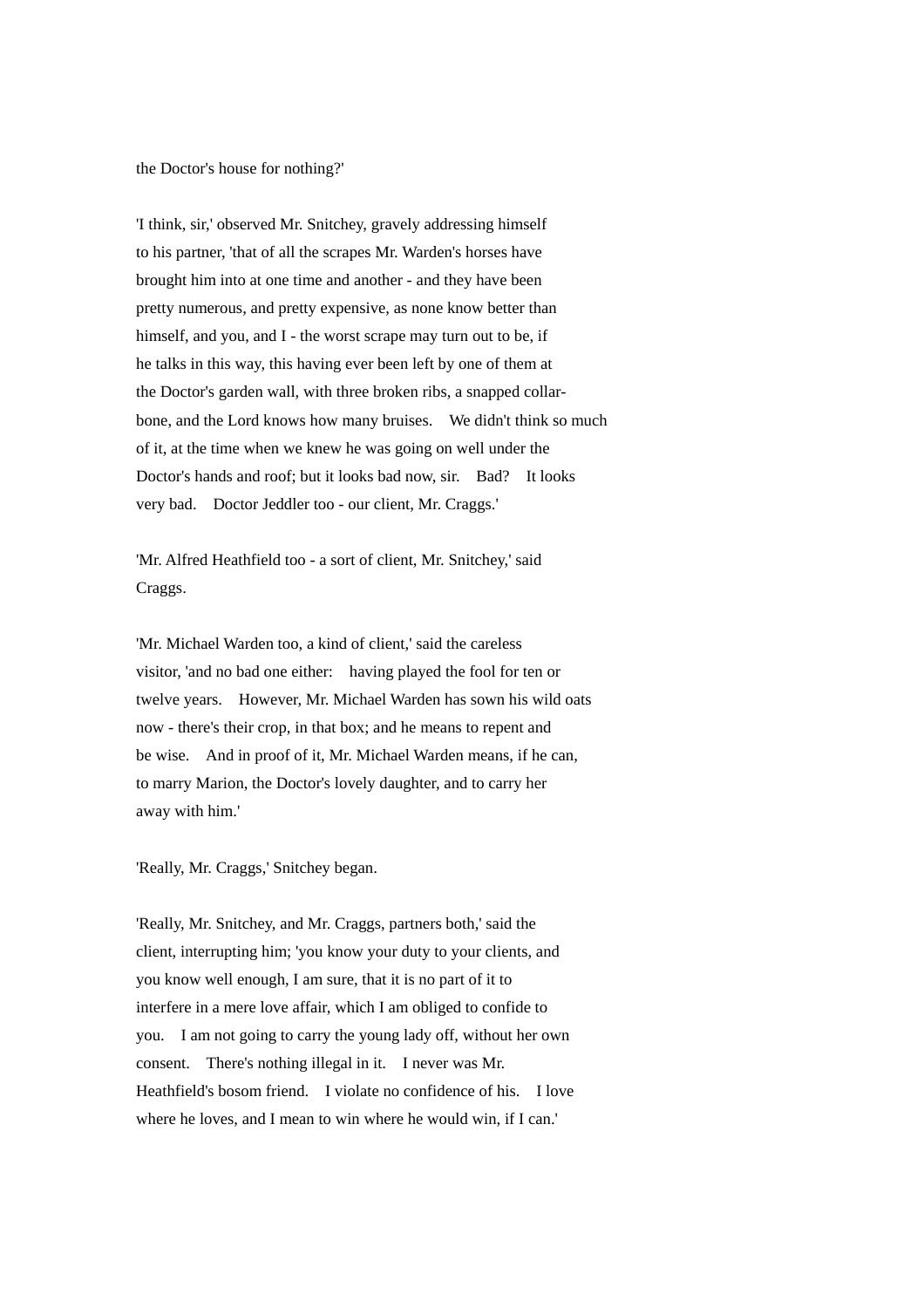'He can't, Mr. Craggs,' said Snitchey, evidently anxious and discomfited. 'He can't do it, sir. She dotes on Mr. Alfred.'

'Does she?' returned the client.

'Mr. Craggs, she dotes on him, sir,' persisted Snitchey.

'I didn't live six weeks, some few months ago, in the Doctor's house for nothing; and I doubted that soon,' observed the client. 'She would have doted on him, if her sister could have brought it about; but I watched them. Marion avoided his name, avoided the subject: shrunk from the least allusion to it, with evident distress.'

'Why should she, Mr. Craggs, you know? Why should she, sir?' inquired Snitchey.

'I don't know why she should, though there are many likely reasons,' said the client, smiling at the attention and perplexity expressed in Mr. Snitchey's shining eye, and at his cautious way of carrying on the conversation, and making himself informed upon the subject; 'but I know she does. She was very young when she made the engagement - if it may be called one, I am not even sure of that - and has repented of it, perhaps. Perhaps - it seems a foppish thing to say, but upon my soul I don't mean it in that light - she may have fallen in love with me, as I have fallen in love with her.'

'He, he! Mr. Alfred, her old playfellow too, you remember, Mr. Craggs,' said Snitchey, with a disconcerted laugh; 'knew her almost from a baby!'

'Which makes it the more probable that she may be tired of his idea,' calmly pursued the client, 'and not indisposed to exchange it for the newer one of another lover, who presents himself (or is presented by his horse) under romantic circumstances; has the not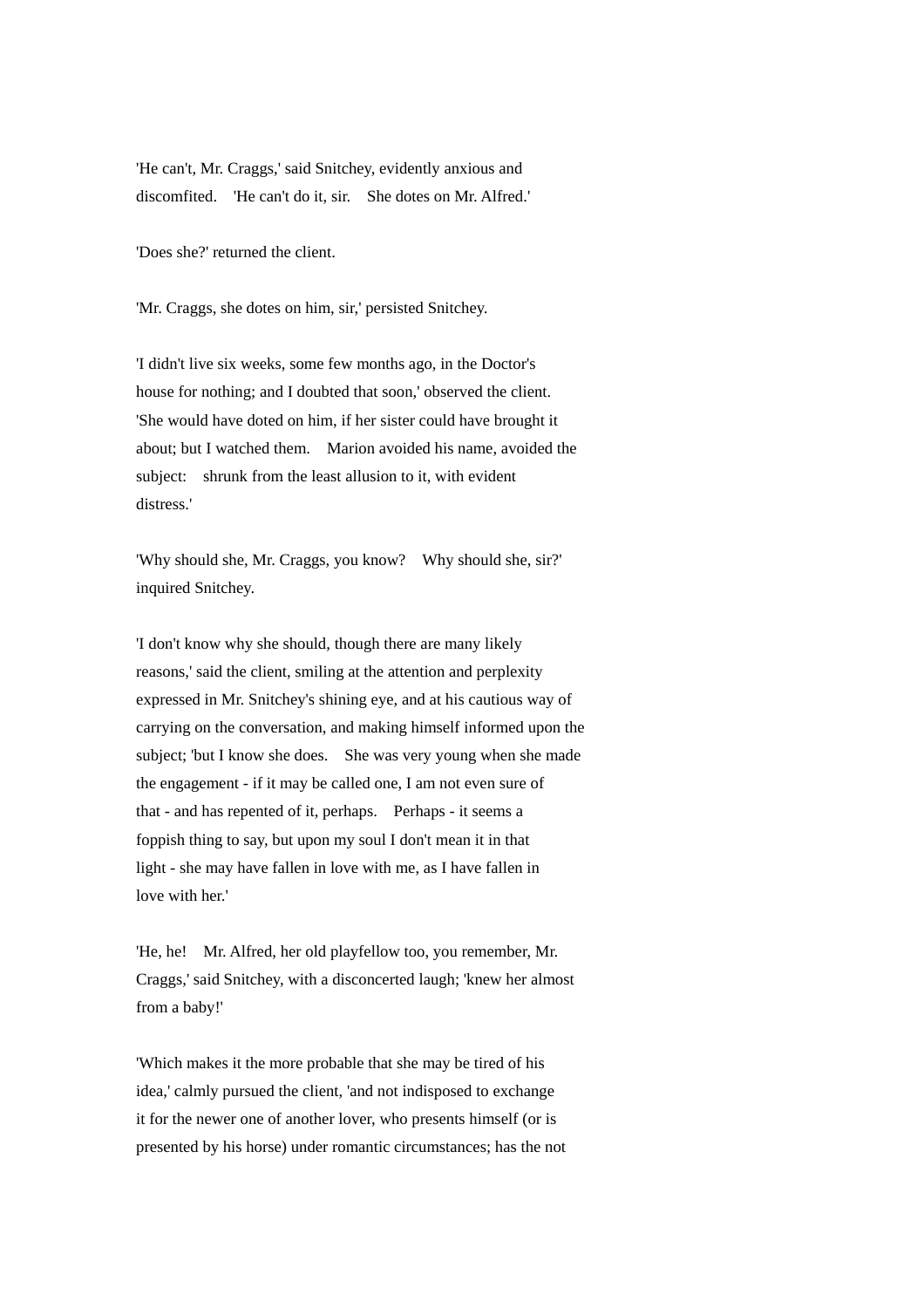unfavourable reputation - with a country girl - of having lived thoughtlessly and gaily, without doing much harm to anybody; and who, for his youth and figure, and so forth - this may seem foppish again, but upon my soul I don't mean it in that light - might perhaps pass muster in a crowd with Mr. Alfred himself.'

There was no gainsaying the last clause, certainly; and Mr. Snitchey, glancing at him, thought so. There was something naturally graceful and pleasant in the very carelessness of his air. It seemed to suggest, of his comely face and well-knit figure, that they might be greatly better if he chose: and that, once roused and made earnest (but he never had been earnest yet), he could be full of fire and purpose. 'A dangerous sort of libertine,' thought the shrewd lawyer, 'to seem to catch the spark he wants, from a young lady's eyes.'

'Now, observe, Snitchey,' he continued, rising and taking him by the button, 'and Craggs,' taking him by the button also, and placing one partner on either side of him, so that neither might evade him. 'I don't ask you for any advice. You are right to keep quite aloof from all parties in such a matter, which is not one in which grave men like you could interfere, on any side. I am briefly going to review in half-a-dozen words, my position and intention, and then I shall leave it to you to do the best for me, in money matters, that you can: seeing, that, if I run away with the Doctor's beautiful daughter (as I hope to do, and to become another man under her bright influence), it will be, for the moment, more chargeable than running away alone. But I shall soon make all that up in an altered life.'

'I think it will be better not to hear this, Mr. Craggs?' said Snitchey, looking at him across the client.

'I think not,' said Craggs. - Both listened attentively.

'Well! You needn't hear it,' replied their client. 'I'll mention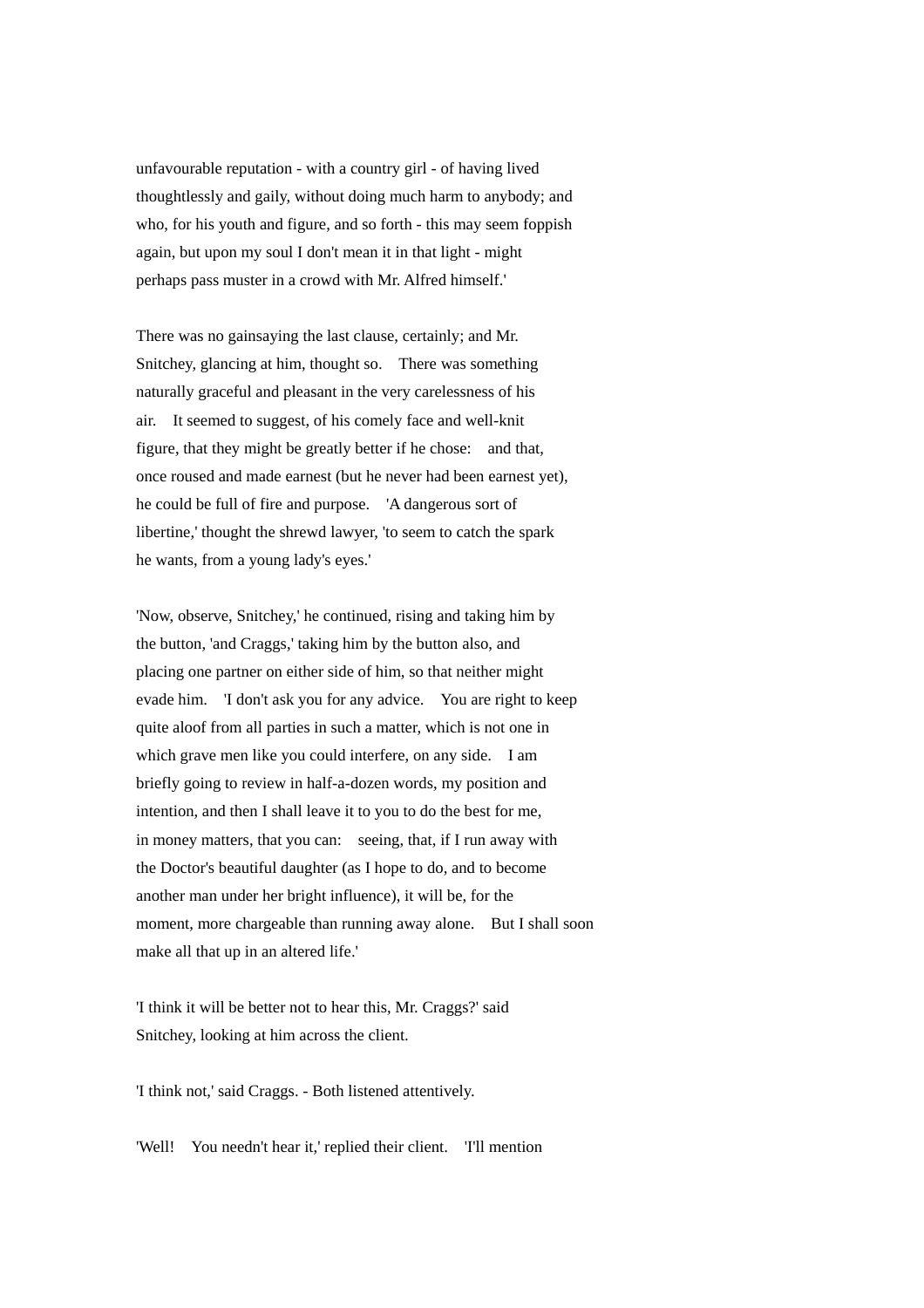it, however. I don't mean to ask the Doctor's consent, because he wouldn't give it me. But I mean to do the Doctor no wrong or harm, because (besides there being nothing serious in such trifles, as he says) I hope to rescue his child, my Marion, from what I see - I KNOW - she dreads, and contemplates with misery: that is, the return of this old lover. If anything in the world is true, it is true that she dreads his return. Nobody is injured so far. I am so harried and worried here just now, that I lead the life of a flying-fish. I skulk about in the dark, I am shut out of my own house, and warned off my own grounds; but, that house, and those grounds, and many an acre besides, will come back to me one day, as you know and say; and Marion will probably be richer - on your showing, who are never sanguine - ten years hence as my wife, than as the wife of Alfred Heathfield, whose return she dreads (remember that), and in whom or in any man, my passion is not surpassed. Who is injured yet? It is a fair case throughout. My right is as good as his, if she decide in my favour; and I will try my right by her alone. You will like to know no more after this, and I will tell you no more. Now you know my purpose, and wants. When must I leave here?'

'In a week,' said Snitchey. 'Mr. Craggs?'

'In something less, I should say,' responded Craggs.

'In a month,' said the client, after attentively watching the two faces. 'This day month. To-day is Thursday. Succeed or fail, on this day month I go.'

'It's too long a delay,' said Snitchey; 'much too long. But let it be so. I thought he'd have stipulated for three,' he murmured to himself. 'Are you going? Good night, sir!'

'Good night!' returned the client, shaking hands with the Firm.

'You'll live to see me making a good use of riches yet. Henceforth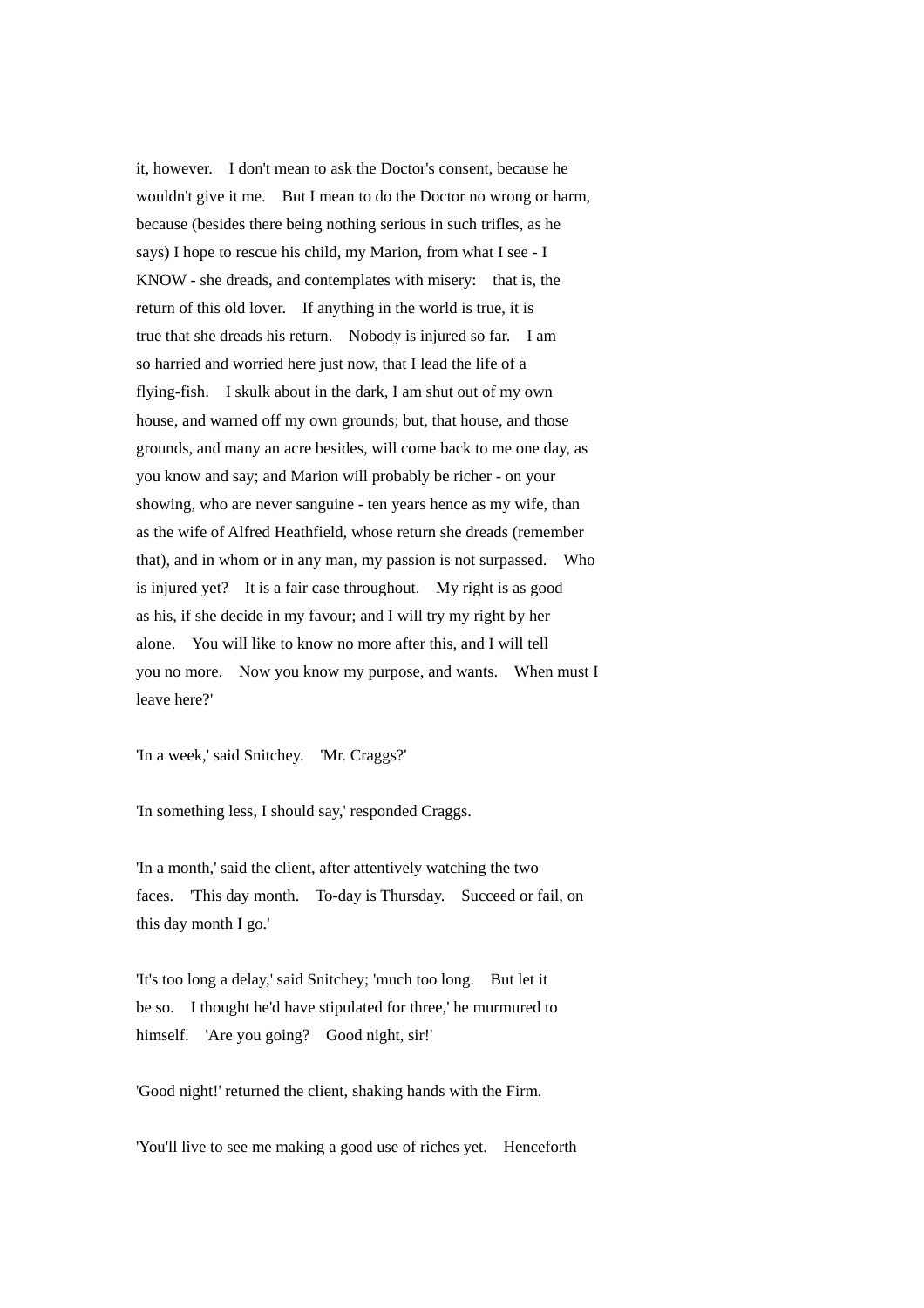the star of my destiny is, Marion!'

'Take care of the stairs, sir,' replied Snitchey; 'for she don't shine there. Good night!'

'Good night!'

So they both stood at the stair-head with a pair of office-candles, watching him down. When he had gone away, they stood looking at each other.

'What do you think of all this, Mr. Craggs?' said Snitchey.

Mr. Craggs shook his head.

'It was our opinion, on the day when that release was executed, that there was something curious in the parting of that pair; I recollect,' said Snitchey.

'It was,' said Mr. Craggs.

'Perhaps he deceives himself altogether,' pursued Mr. Snitchey, locking up the fireproof box, and putting it away; 'or, if he don't, a little bit of fickleness and perfidy is not a miracle, Mr. Craggs. And yet I thought that pretty face was very true. I thought,' said Mr. Snitchey, putting on his great-coat (for the weather was very cold), drawing on his gloves, and snuffing out one candle, 'that I had even seen her character becoming stronger and more resolved of late. More like her sister's.'

'Mrs. Craggs was of the same opinion,' returned Craggs.

'I'd really give a trifle to-night,' observed Mr. Snitchey, who was a good-natured man, 'if I could believe that Mr. Warden was reckoning without his host; but, light-headed, capricious, and unballasted as he is, he knows something of the world and its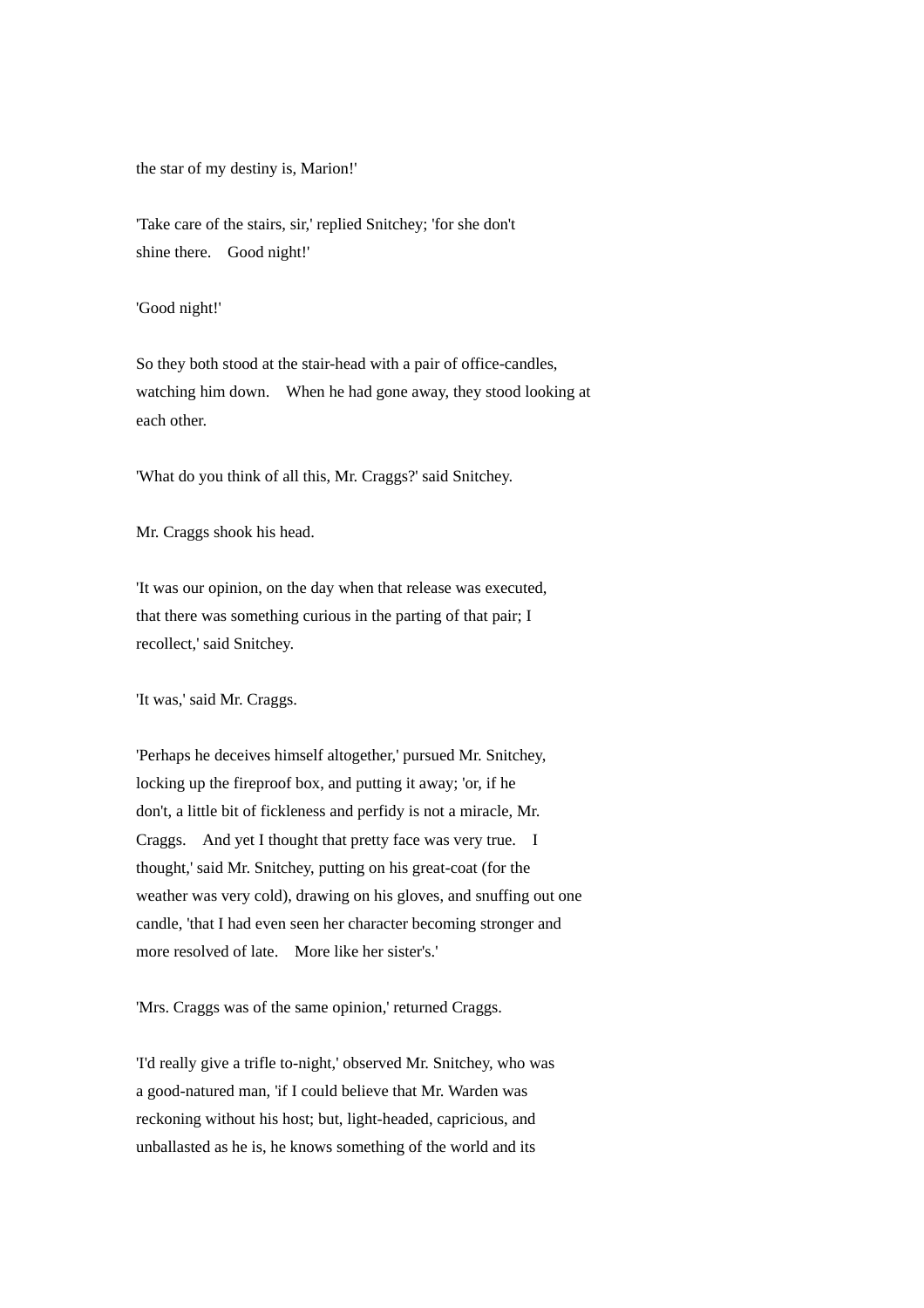people (he ought to, for he has bought what he does know, dear enough); and I can't quite think that. We had better not interfere: we can do nothing, Mr. Craggs, but keep quiet.'

## 'Nothing,' returned Craggs.

'Our friend the Doctor makes light of such things,' said Mr. Snitchey, shaking his head. 'I hope he mayn't stand in need of his philosophy. Our friend Alfred talks of the battle of life,' he shook his head again, 'I hope he mayn't be cut down early in the day. Have you got your hat, Mr. Craggs? I am going to put the other candle out.' Mr. Craggs replying in the affirmative, Mr. Snitchey suited the action to the word, and they groped their way out of the council-chamber, now dark as the subject, or the law in general.

My story passes to a quiet little study, where, on that same night, the sisters and the hale old Doctor sat by a cheerful fireside. Grace was working at her needle. Marion read aloud from a book before her. The Doctor, in his dressing-gown and slippers, with his feet spread out upon the warm rug, leaned back in his easychair, and listened to the book, and looked upon his daughters.

They were very beautiful to look upon. Two better faces for a fireside, never made a fireside bright and sacred. Something of the difference between them had been softened down in three years' time; and enthroned upon the clear brow of the younger sister, looking through her eyes, and thrilling in her voice, was the same earnest nature that her own motherless youth had ripened in the elder sister long ago. But she still appeared at once the lovelier and weaker of the two; still seemed to rest her head upon her sister's breast, and put her trust in her, and look into her eyes for counsel and reliance. Those loving eyes, so calm, serene, and cheerful, as of old.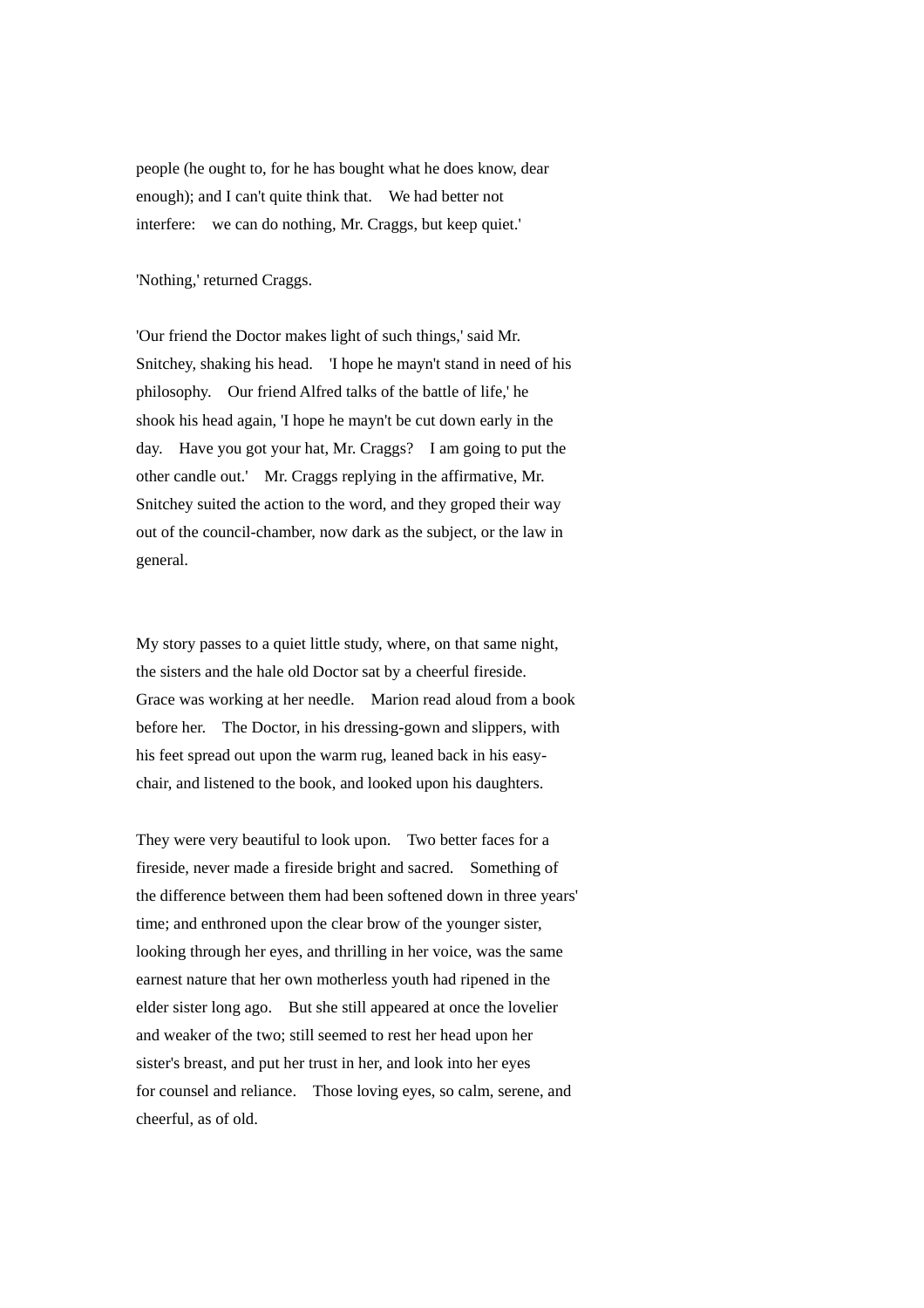'"And being in her own home,"' read Marion, from the book; '"her home made exquisitely dear by these remembrances, she now began to know that the great trial of her heart must soon come on, and could not be delayed. O Home, our comforter and friend when others fall away, to part with whom, at any step between the cradle and the grave"'-

'Marion, my love!' said Grace.

'Why, Puss!' exclaimed her father, 'what's the matter?'

She put her hand upon the hand her sister stretched towards her, and read on; her voice still faltering and trembling, though she made an effort to command it when thus interrupted.

'"To part with whom, at any step between the cradle and the grave, is always sorrowful. O Home, so true to us, so often slighted in return, be lenient to them that turn away from thee, and do not haunt their erring footsteps too reproachfully! Let no kind looks, no well-remembered smiles, be seen upon thy phantom face. Let no ray of affection, welcome, gentleness, forbearance, cordiality, shine from thy white head. Let no old loving word, or tone, rise up in judgment against thy deserter; but if thou canst look harshly and severely, do, in mercy to the Penitent!"'

'Dear Marion, read no more to-night,' said Grace for she was weeping.

'I cannot,' she replied, and closed the book. 'The words seem all on fire!'

The Doctor was amused at this; and laughed as he patted her on the head.

'What! overcome by a story-book!' said Doctor Jeddler. 'Print and paper! Well, well, it's all one. It's as rational to make a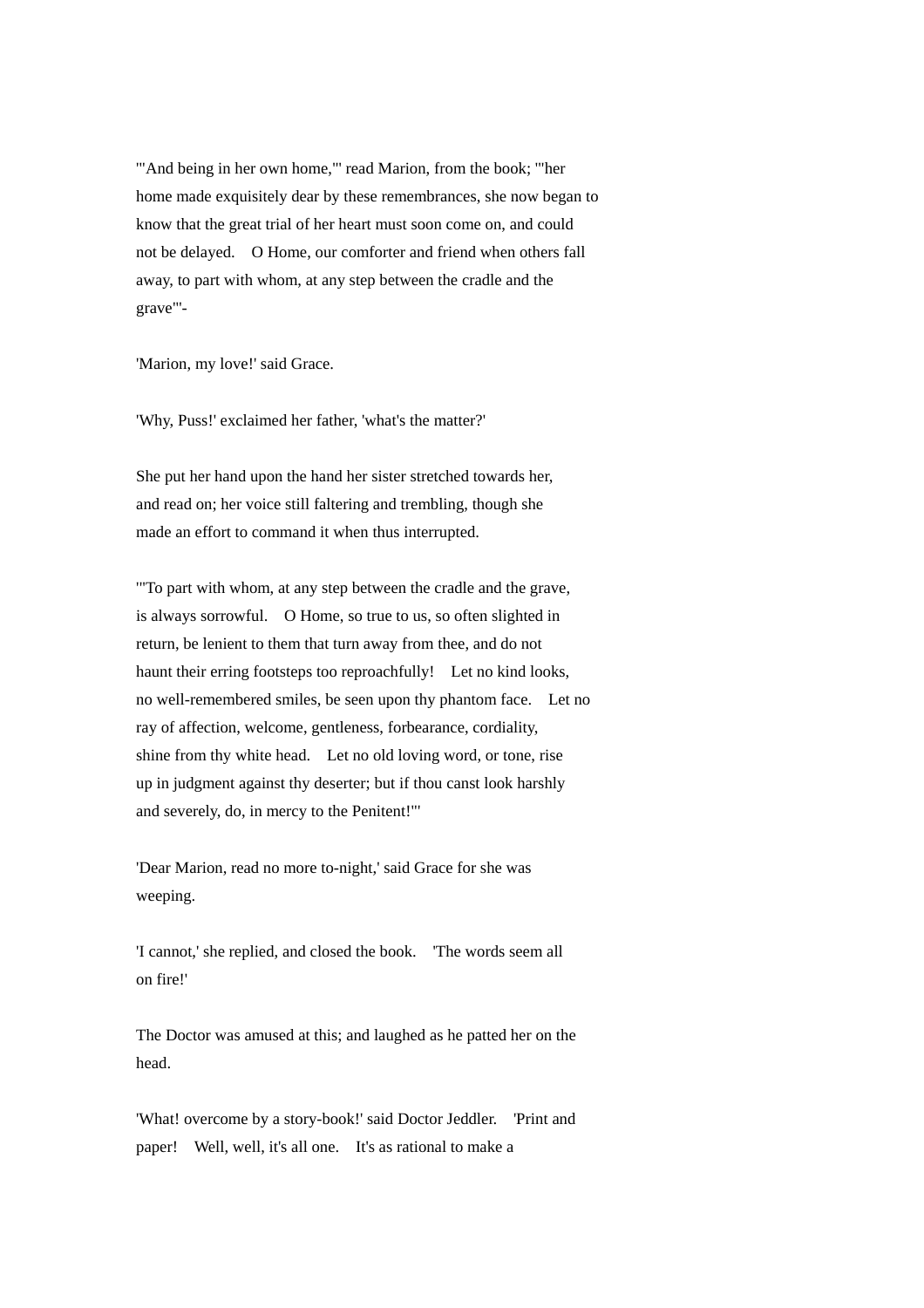serious matter of print and paper as of anything else. But, dry your eyes, love, dry your eyes. I dare say the heroine has got home again long ago, and made it up all round - and if she hasn't, a real home is only four walls; and a fictitious one, mere rags and ink. What's the matter now?'

'It's only me, Mister,' said Clemency, putting in her head at the door.

'And what's the matter with YOU?' said the Doctor.

'Oh, bless you, nothing an't the matter with me,' returned Clemency - and truly too, to judge from her well-soaped face, in which there gleamed as usual the very soul of good-humour, which, ungainly as she was, made her quite engaging. Abrasions on the elbows are not generally understood, it is true, to range within that class of personal charms called beauty-spots. But, it is better, going through the world, to have the arms chafed in that narrow passage, than the temper: and Clemency's was sound and whole as any beauty's in the land.

'Nothing an't the matter with me,' said Clemency, entering, 'but come a little closer, Mister.'

The Doctor, in some astonishment, complied with this invitation.

'You said I wasn't to give you one before them, you know,' said Clemency.

A novice in the family might have supposed, from her extraordinary ogling as she said it, as well as from a singular rapture or ecstasy which pervaded her elbows, as if she were embracing herself, that 'one,' in its most favourable interpretation, meant a chaste salute. Indeed the Doctor himself seemed alarmed, for the moment; but quickly regained his composure, as Clemency, having had recourse to both her pockets - beginning with the right one, going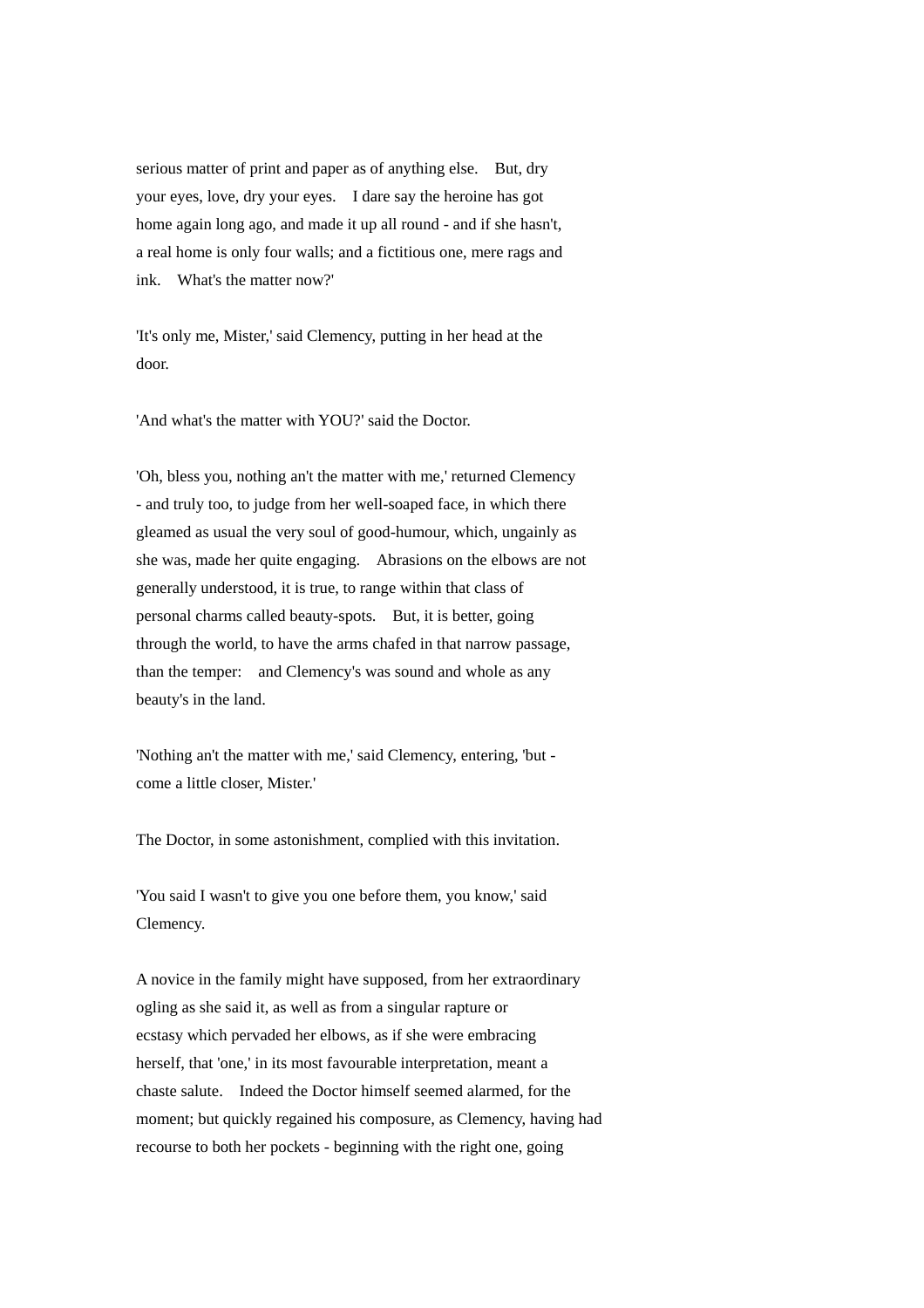away to the wrong one, and afterwards coming back to the right one again - produced a letter from the Post-office.

'Britain was riding by on a errand,' she chuckled, handing it to the Doctor, 'and see the mail come in, and waited for it. There's A. H. in the corner. Mr. Alfred's on his journey home, I bet. We shall have a wedding in the house - there was two spoons in my saucer this morning. Oh Luck, how slow he opens it!'

All this she delivered, by way of soliloquy, gradually rising higher and higher on tiptoe, in her impatience to hear the news, and making a corkscrew of her apron, and a bottle of her mouth. At last, arriving at a climax of suspense, and seeing the Doctor still engaged in the perusal of the letter, she came down flat upon the soles of her feet again, and cast her apron, as a veil, over her head, in a mute despair, and inability to bear it any longer.

'Here! Girls!' cried the Doctor. 'I can't help it: I never could keep a secret in my life. There are not many secrets, indeed, worth being kept in such a - well! never mind that. Alfred's coming home, my dears, directly.'

## 'Directly!' exclaimed Marion.

'What! The story-book is soon forgotten!' said the Doctor, pinching her cheek. 'I thought the news would dry those tears. Yes. "Let it be a surprise," he says, here. But I can't let it be a surprise. He must have a welcome.'

## 'Directly!' repeated Marion.

'Why, perhaps not what your impatience calls "directly,"' returned the doctor; 'but pretty soon too. Let us see. Let us see. To-day is Thursday, is it not? Then he promises to be here, this day month.'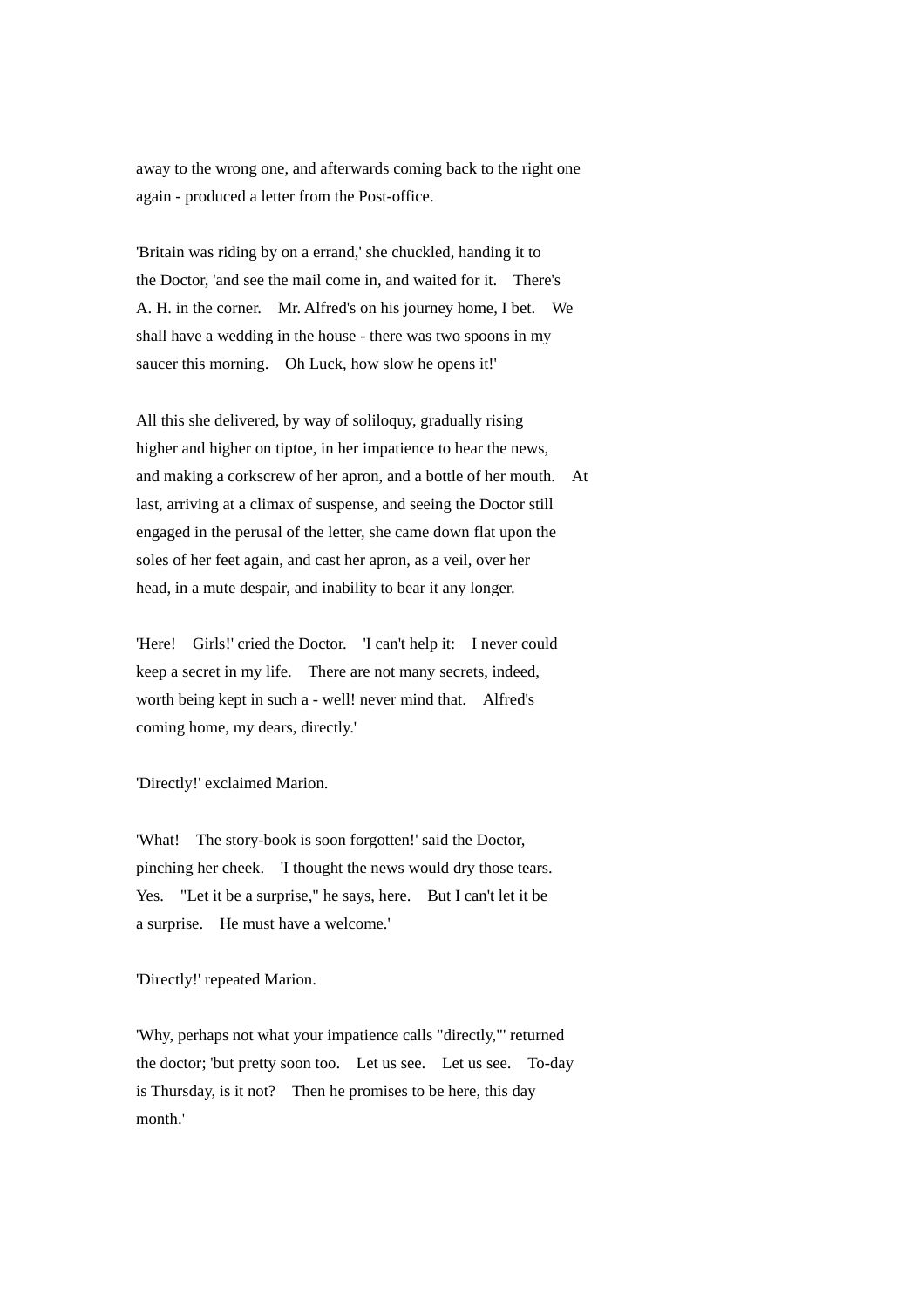'This day month!' repeated Marion, softly.

'A gay day and a holiday for us,' said the cheerful voice of her sister Grace, kissing her in congratulation. 'Long looked forward to, dearest, and come at last.'

She answered with a smile; a mournful smile, but full of sisterly affection. As she looked in her sister's face, and listened to the quiet music of her voice, picturing the happiness of this return, her own face glowed with hope and joy.

And with a something else; a something shining more and more through all the rest of its expression; for which I have no name. It was not exultation, triumph, proud enthusiasm. They are not so calmly shown. It was not love and gratitude alone, though love and gratitude were part of it. It emanated from no sordid thought, for sordid thoughts do not light up the brow, and hover on the lips, and move the spirit like a fluttered light, until the sympathetic figure trembles.

Dr. Jeddler, in spite of his system of philosophy - which he was continually contradicting and denying in practice, but more famous philosophers have done that - could not help having as much interest in the return of his old ward and pupil as if it had been a serious event. So he sat himself down in his easy-chair again, stretched out his slippered feet once more upon the rug, read the letter over and over a great many times, and talked it over more times still.

'Ah! The day was,' said the Doctor, looking at the fire, 'when you and he, Grace, used to trot about arm-in-arm, in his holiday time, like a couple of walking dolls. You remember?'

'I remember,' she answered, with her pleasant laugh, and plying her needle busily.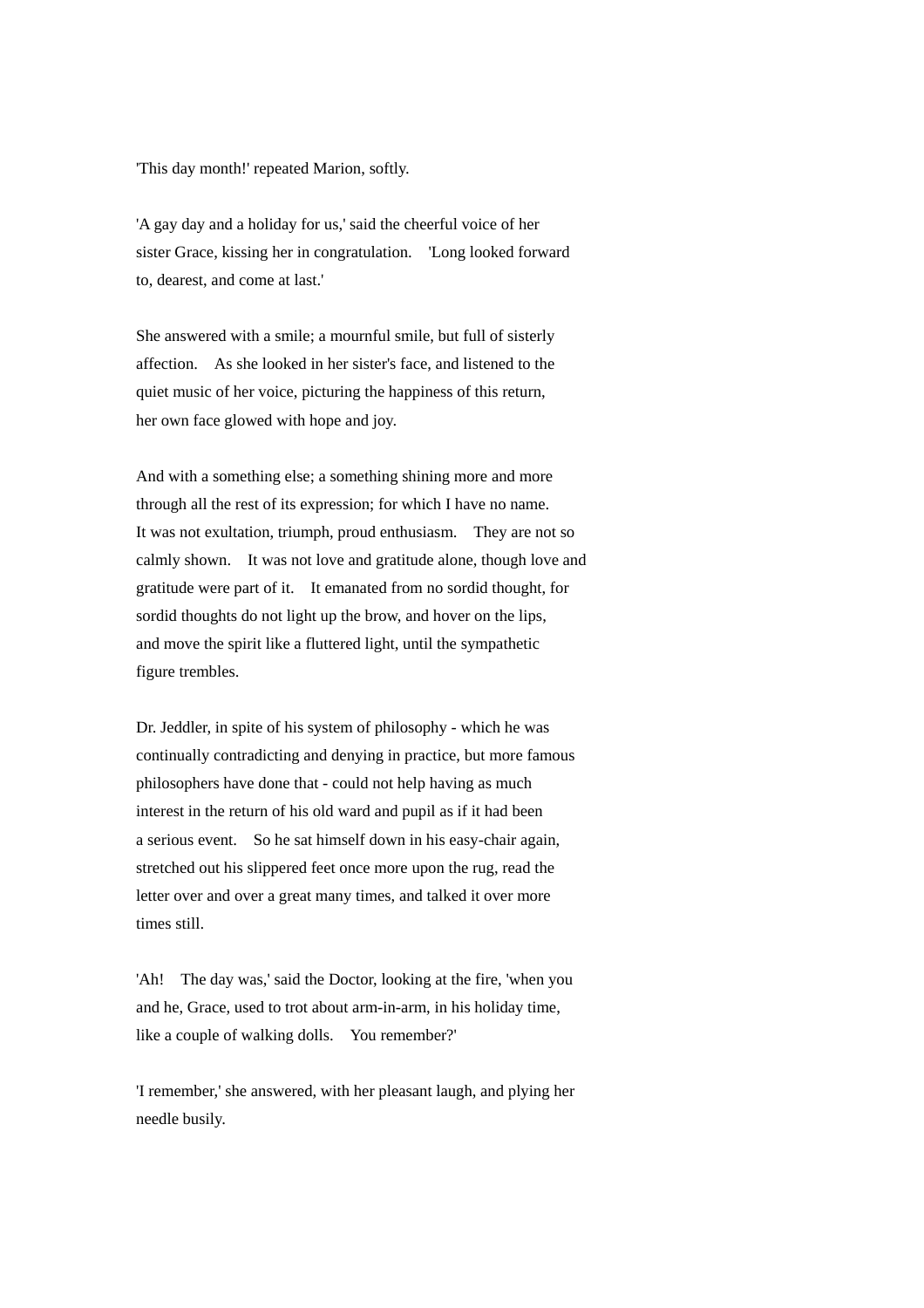'This day month, indeed!' mused the Doctor. 'That hardly seems a twelve month ago. And where was my little Marion then!'

'Never far from her sister,' said Marion, cheerily, 'however little. Grace was everything to me, even when she was a young child herself.'

'True, Puss, true,' returned the Doctor. 'She was a staid little woman, was Grace, and a wise housekeeper, and a busy, quiet, pleasant body; bearing with our humours and anticipating our wishes, and always ready to forget her own, even in those times. I never knew you positive or obstinate, Grace, my darling, even then, on any subject but one.'

'I am afraid I have changed sadly for the worse, since,' laughed Grace, still busy at her work. 'What was that one, father?'

'Alfred, of course,' said the Doctor. 'Nothing would serve you but you must be called Alfred's wife; so we called you Alfred's wife; and you liked it better, I believe (odd as it seems now), than being called a Duchess, if we could have made you one.'

'Indeed?' said Grace, placidly.

'Why, don't you remember?' inquired the Doctor.

'I think I remember something of it,' she returned, 'but not much. It's so long ago.' And as she sat at work, she hummed the burden of an old song, which the Doctor liked.

'Alfred will find a real wife soon,' she said, breaking off; 'and that will be a happy time indeed for all of us. My three years' trust is nearly at an end, Marion. It has been a very easy one. I shall tell Alfred, when I give you back to him, that you have loved him dearly all the time, and that he has never once needed my good services. May I tell him so, love?'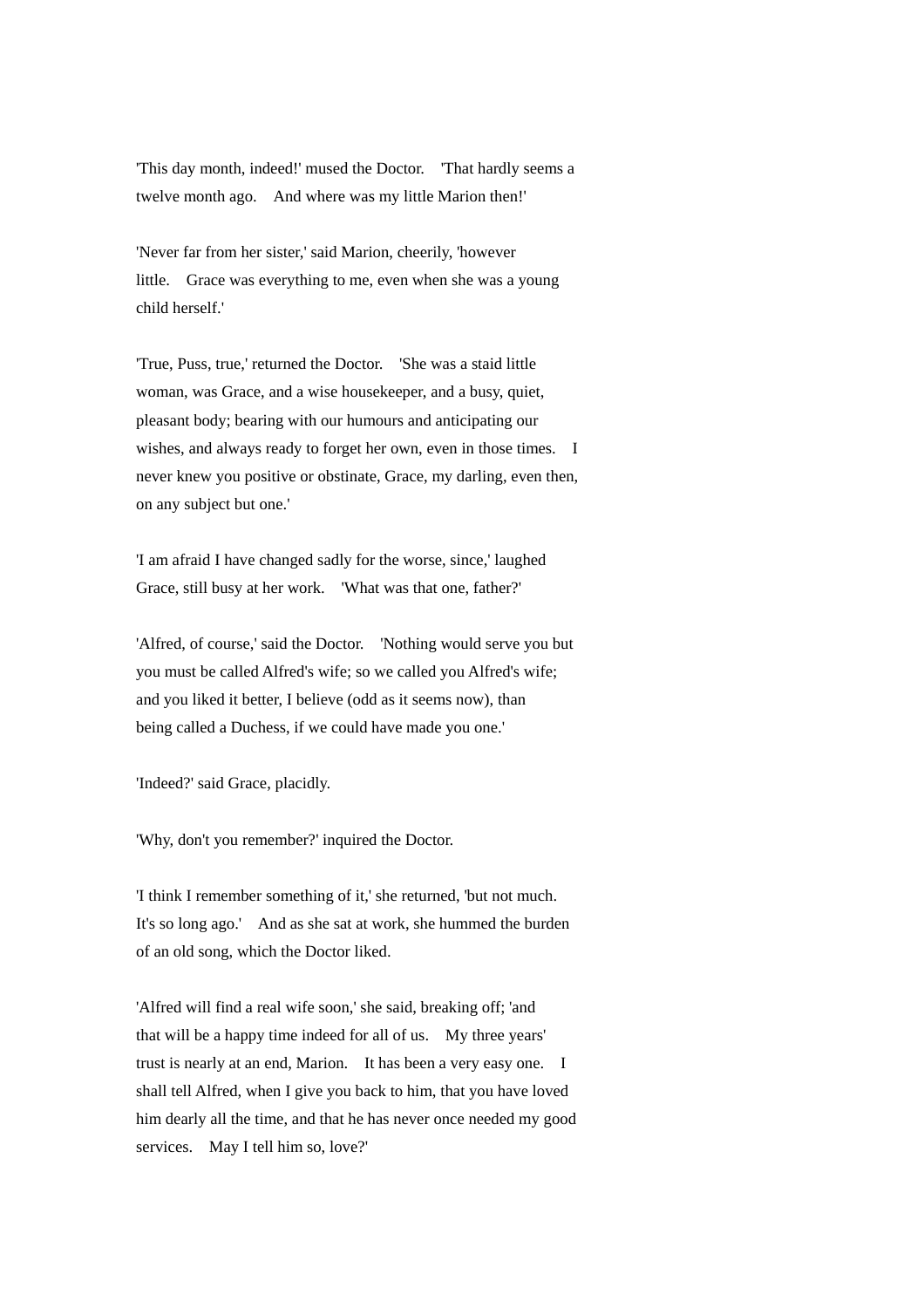'Tell him, dear Grace,' replied Marion, 'that there never was a trust so generously, nobly, steadfastly discharged; and that I have loved YOU, all the time, dearer and dearer every day; and O! how dearly now!'

'Nay,' said her cheerful sister, returning her embrace, 'I can scarcely tell him that; we will leave my deserts to Alfred's imagination. It will be liberal enough, dear Marion; like your own.'

With that, she resumed the work she had for a moment laid down. when her sister spoke so fervently: and with it the old song the Doctor liked to hear. And the Doctor, still reposing in his easychair, with his slippered feet stretched out before him on the rug, listened to the tune, and beat time on his knee with Alfred's letter, and looked at his two daughters, and thought that among the many trifles of the trifling world, these trifles were agreeable enough.

Clemency Newcome, in the meantime, having accomplished her mission and lingered in the room until she had made herself a party to the news, descended to the kitchen, where her coadjutor, Mr. Britain, was regaling after supper, surrounded by such a plentiful collection of bright pot-lids, well-scoured saucepans, burnished dinner-covers, gleaming kettles, and other tokens of her industrious habits, arranged upon the walls and shelves, that he sat as in the centre of a hall of mirrors. The majority did not give forth very flattering portraits of him, certainly; nor were they by any means unanimous in their reflections; as some made him very long-faced, others very broad-faced, some tolerably welllooking, others vastly ill-looking, according to their several manners of reflecting: which were as various, in respect of one fact, as those of so many kinds of men. But they all agreed that in the midst of them sat, quite at his ease, an individual with a pipe in his mouth, and a jug of beer at his elbow, who nodded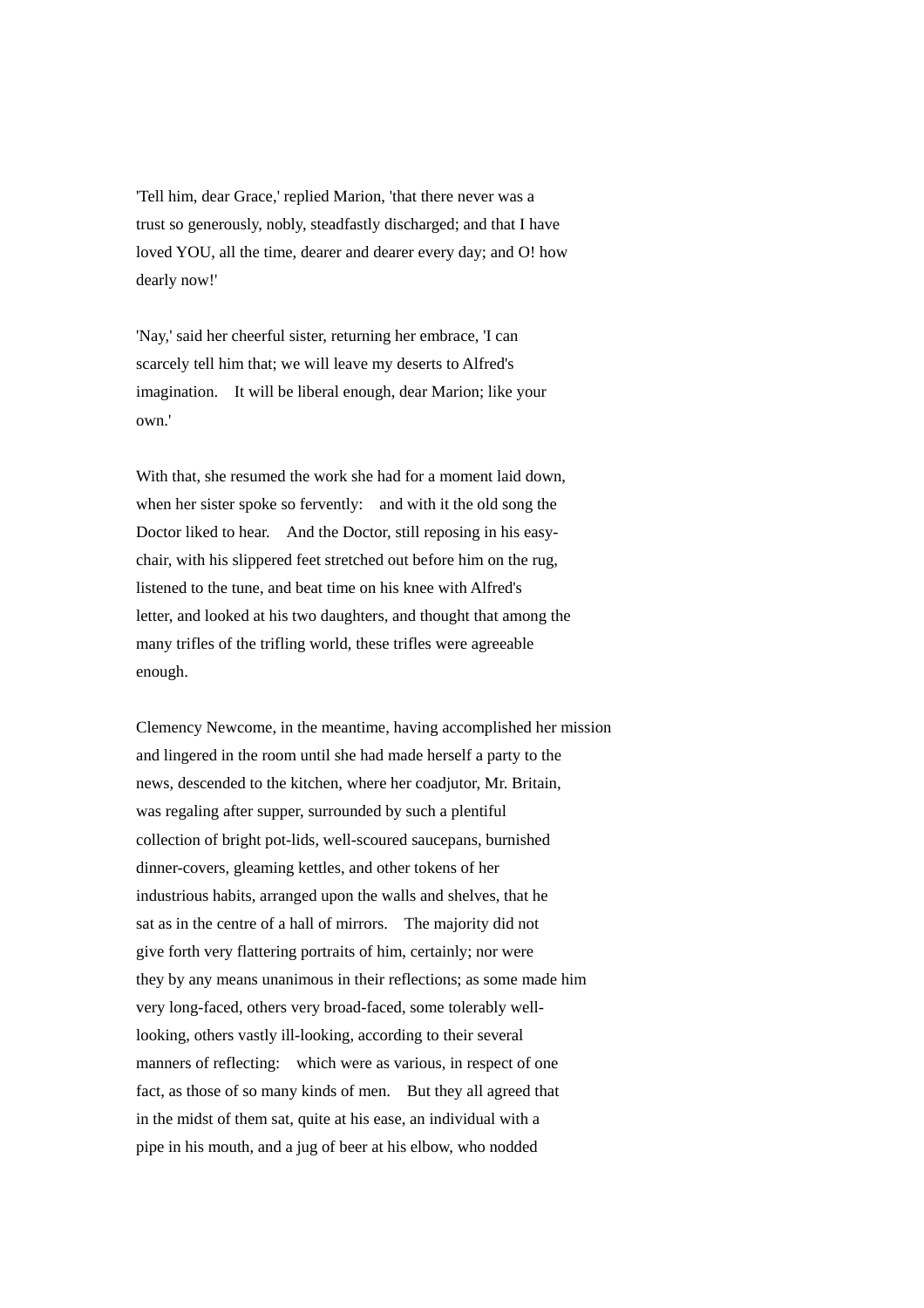condescendingly to Clemency, when she stationed herself at the same table.

'Well, Clemmy,' said Britain, 'how are you by this time, and what's the news?'

Clemency told him the news, which he received very graciously. A gracious change had come over Benjamin from head to foot. He was much broader, much redder, much more cheerful, and much jollier in all respects. It seemed as if his face had been tied up in a knot before, and was now untwisted and smoothed out.

'There'll be another job for Snitchey and Craggs, I suppose,' he observed, puffing slowly at his pipe. 'More witnessing for you and me, perhaps, Clemmy!'

'Lor!' replied his fair companion, with her favourite twist of her favourite joints. 'I wish it was me, Britain!'

'Wish what was you?'

'A-going to be married,' said Clemency.

Benjamin took his pipe out of his mouth and laughed heartily. 'Yes! you're a likely subject for that!' he said. 'Poor Clem!' Clemency for her part laughed as heartily as he, and seemed as much amused by the idea. 'Yes,' she assented, 'I'm a likely subject for that; an't I?'

'YOU'LL never be married, you know,' said Mr. Britain, resuming his pipe.

'Don't you think I ever shall though?' said Clemency, in perfect good faith.

Mr. Britain shook his head. 'Not a chance of it!'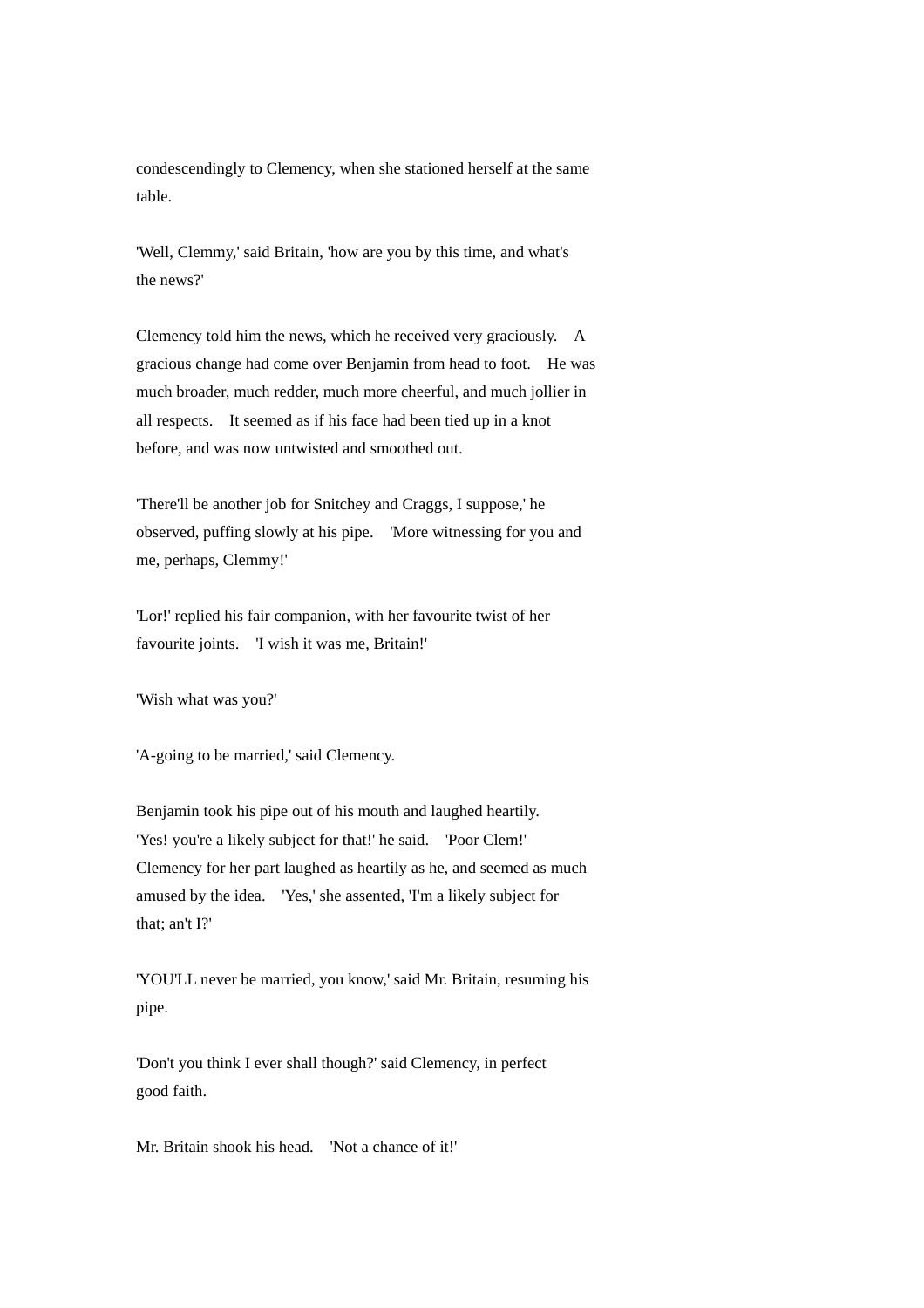'Only think!' said Clemency. 'Well! - I suppose you mean to, Britain, one of these days; don't you?'

A question so abrupt, upon a subject so momentous, required consideration. After blowing out a great cloud of smoke, and looking at it with his head now on this side and now on that, as if it were actually the question, and he were surveying it in various aspects, Mr. Britain replied that he wasn't altogether clear about it, but - ye-es - he thought he might come to that at last.

'I wish her joy, whoever she may be!' cried Clemency.

'Oh she'll have that,' said Benjamin, 'safe enough.'

'But she wouldn't have led quite such a joyful life as she will lead, and wouldn't have had quite such a sociable sort of husband as she will have,' said Clemency, spreading herself half over the table, and staring retrospectively at the candle, 'if it hadn't been for - not that I went to do it, for it was accidental, I am sure - if it hadn't been for me; now would she, Britain?'

'Certainly not,' returned Mr. Britain, by this time in that high state of appreciation of his pipe, when a man can open his mouth but a very little way for speaking purposes; and sitting luxuriously immovable in his chair, can afford to turn only his eyes towards a companion, and that very passively and gravely. 'Oh! I'm greatly beholden to you, you know, Clem.'

'Lor, how nice that is to think of!' said Clemency.

At the same time, bringing her thoughts as well as her sight to bear upon the candle-grease, and becoming abruptly reminiscent of its healing qualities as a balsam, she anointed her left elbow with a plentiful application of that remedy.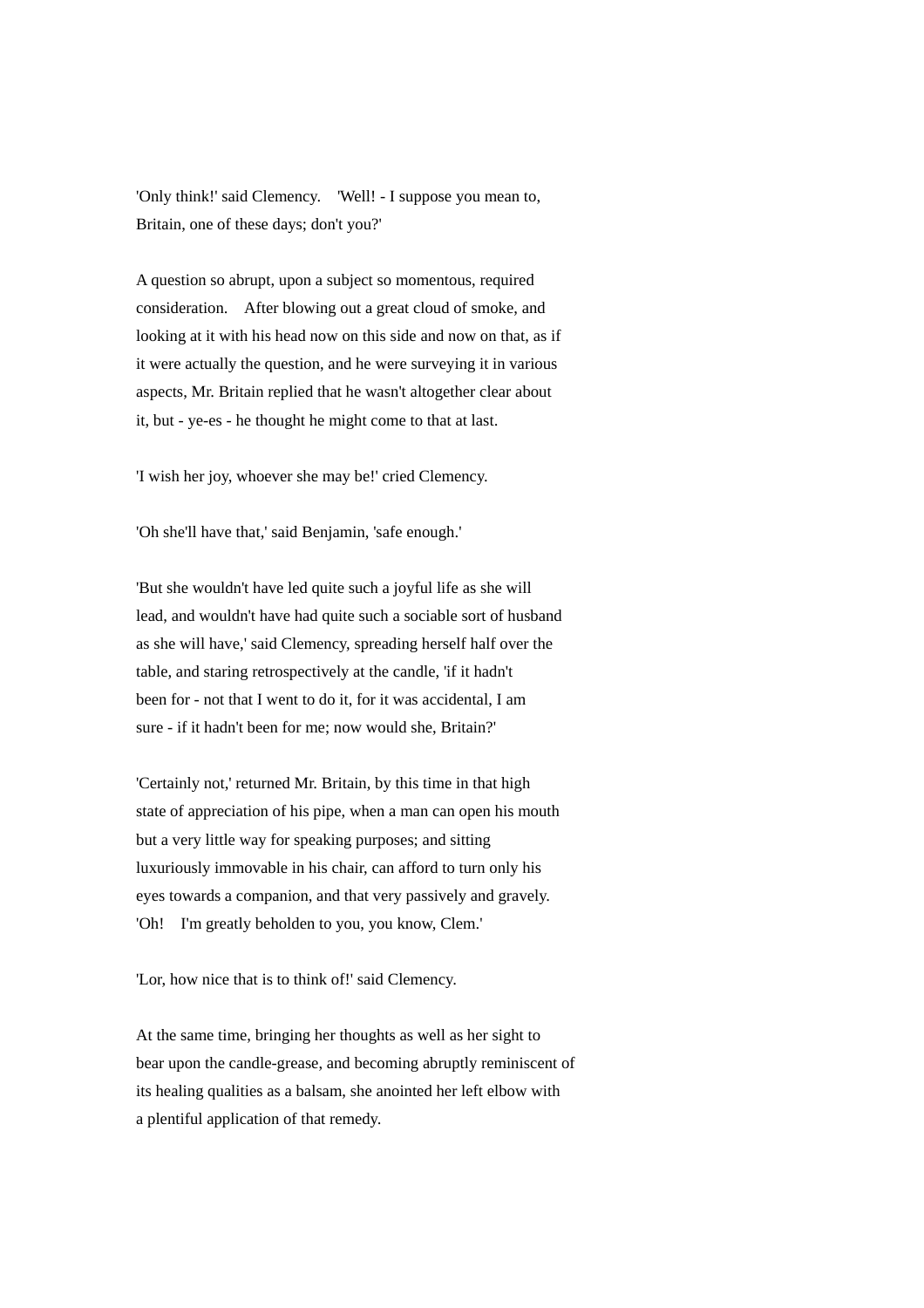'You see I've made a good many investigations of one sort and another in my time,' pursued Mr. Britain, with the profundity of a sage, 'having been always of an inquiring turn of mind; and I've read a good many books about the general Rights of things and Wrongs of things, for I went into the literary line myself, when I began life.'

'Did you though!' cried the admiring Clemency.

'Yes,' said Mr. Britain: 'I was hid for the best part of two years behind a bookstall, ready to fly out if anybody pocketed a volume; and after that, I was light porter to a stay and mantua maker, in which capacity I was employed to carry about, in oilskin baskets, nothing but deceptions - which soured my spirits and disturbed my confidence in human nature; and after that, I heard a world of discussions in this house, which soured my spirits fresh; and my opinion after all is, that, as a safe and comfortable sweetener of the same, and as a pleasant guide through life, there's nothing like a nutmeg-grater.'

Clemency was about to offer a suggestion, but he stopped her by anticipating it.

'Com-bined,' he added gravely, 'with a thimble.'

'Do as you wold, you know, and cetrer, eh!' observed Clemency, folding her arms comfortably in her delight at this avowal, and patting her elbows. 'Such a short cut, an't it?'

'I'm not sure,' said Mr. Britain, 'that it's what would be considered good philosophy. I've my doubts about that; but it wears well, and saves a quantity of snarling, which the genuine article don't always.'

'See how you used to go on once, yourself, you know!' said Clemency.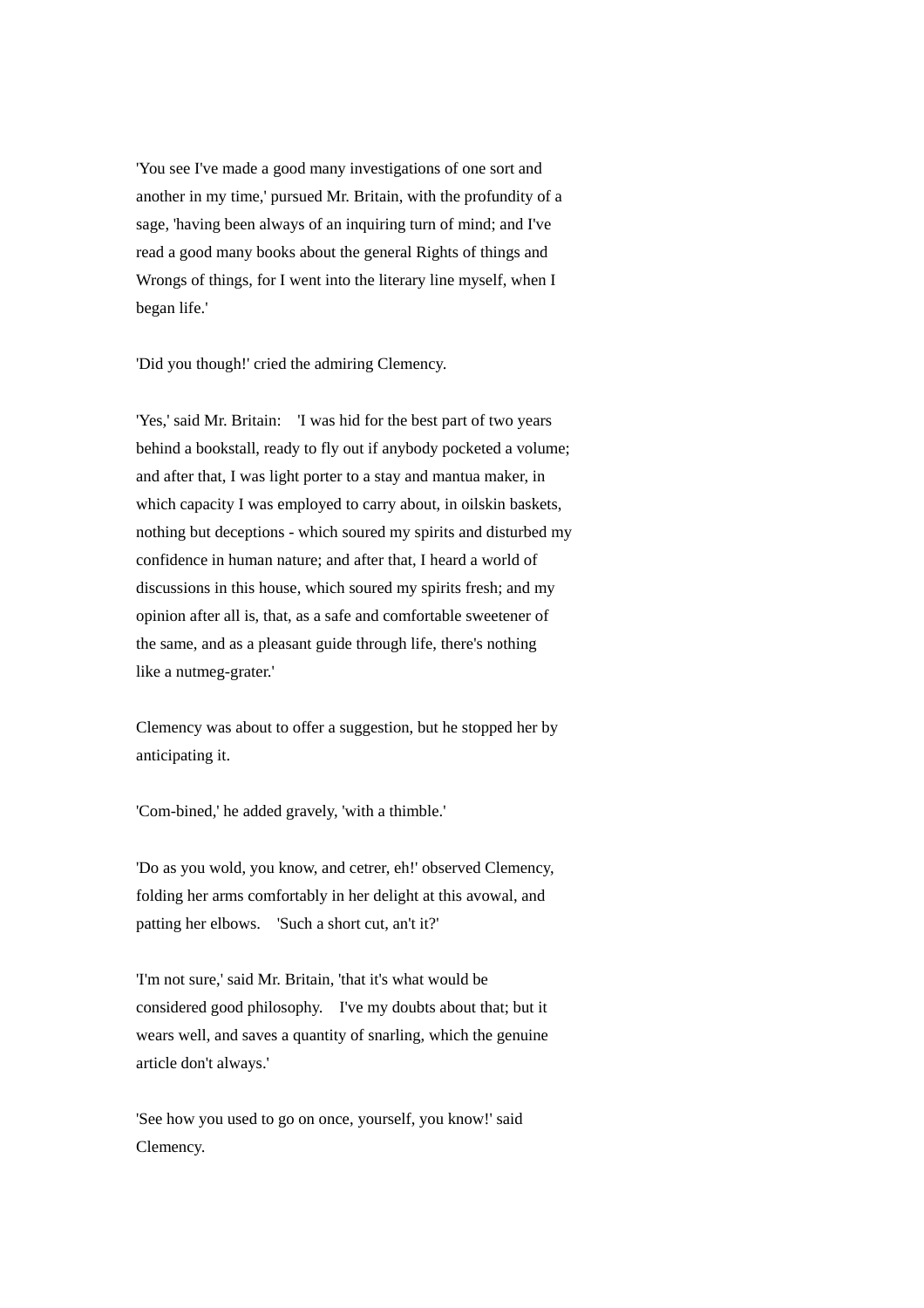'Ah!' said Mr. Britain. 'But the most extraordinary thing, Clemmy, is that I should live to be brought round, through you. That's the strange part of it. Through you! Why, I suppose you haven't so much as half an idea in your head.'

Clemency, without taking the least offence, shook it, and laughed and hugged herself, and said, 'No, she didn't suppose she had.'

'I'm pretty sure of it,' said Mr. Britain.

'Oh! I dare say you're right,' said Clemency. 'I don't pretend to none. I don't want any.'

Benjamin took his pipe from his lips, and laughed till the tears ran down his face. 'What a natural you are, Clemmy!' he said, shaking his head, with an infinite relish of the joke, and wiping his eyes. Clemency, without the smallest inclination to dispute it, did the like, and laughed as heartily as he.

'I can't help liking you,' said Mr. Britain; 'you're a regular good creature in your way, so shake hands, Clem. Whatever happens, I'll always take notice of you, and be a friend to you.'

'Will you?' returned Clemency. 'Well! that's very good of you.'

'Yes, yes,' said Mr. Britain, giving her his pipe to knock the ashes out of it; 'I'll stand by you. Hark! That's a curious noise!'

'Noise!' repeated Clemency.

'A footstep outside. Somebody dropping from the wall, it sounded like,' said Britain. 'Are they all abed up-stairs?'

'Yes, all abed by this time,' she replied.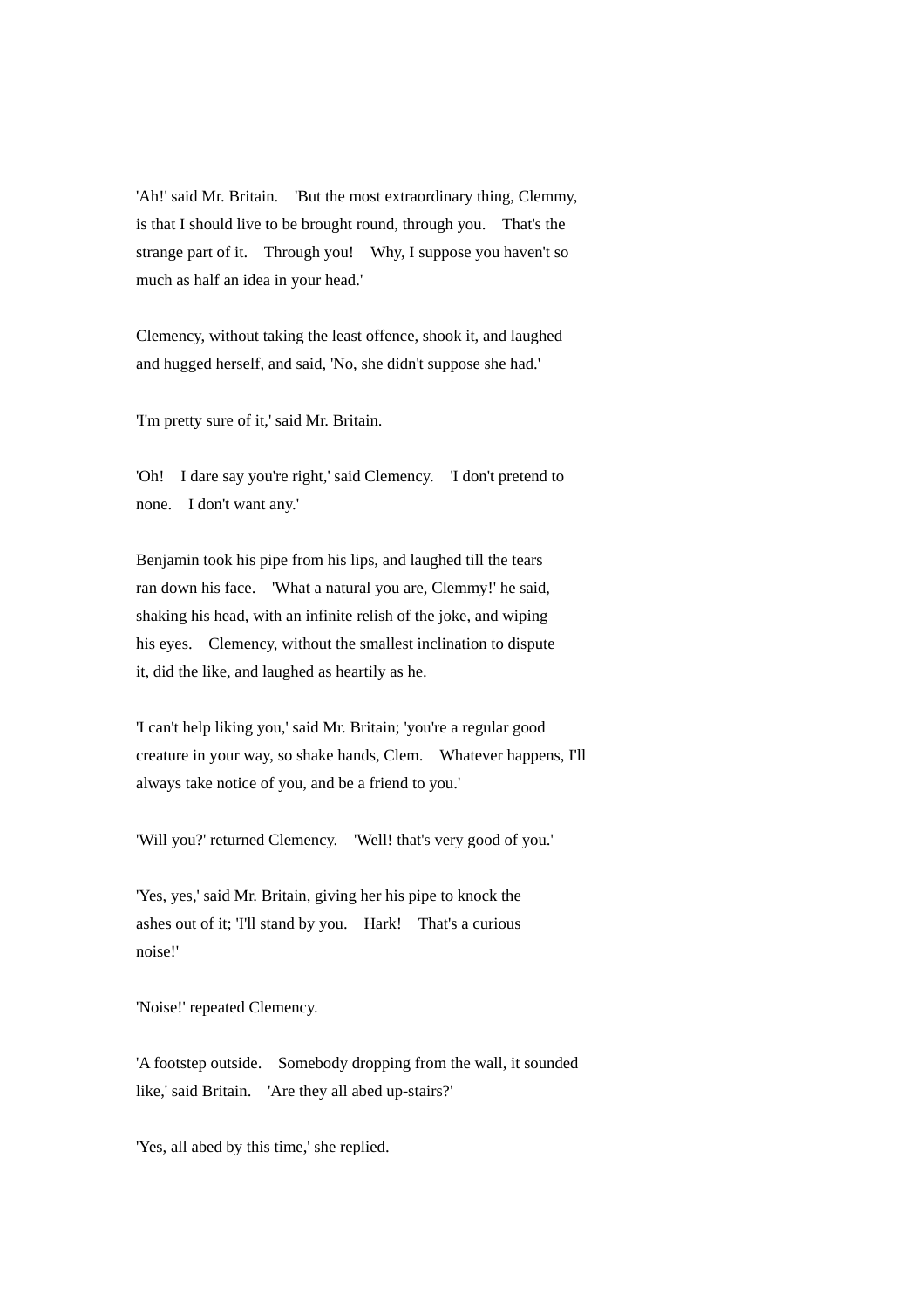'Didn't you hear anything?'

'No.'

They both listened, but heard nothing.

'I tell you what,' said Benjamin, taking down a lantern. 'I'll have a look round, before I go to bed myself, for satisfaction's sake. Undo the door while I light this, Clemmy.'

Clemency complied briskly; but observed as she did so, that he would only have his walk for his pains, that it was all his fancy, and so forth. Mr. Britain said 'very likely;' but sallied out, nevertheless, armed with the poker, and casting the light of the lantern far and near in all directions.

'It's as quiet as a churchyard,' said Clemency, looking after him; 'and almost as ghostly too!'

Glancing back into the kitchen, she cried fearfully, as a light figure stole into her view, 'What's that!'

'Hush!' said Marion in an agitated whisper. 'You have always loved me, have you not!'

'Loved you, child! You may be sure I have.'

'I am sure. And I may trust you, may I not? There is no one else just now, in whom I CAN trust.'

'Yes,' said Clemency, with all her heart.

'There is some one out there,' pointing to the door, 'whom I must see, and speak with, to-night. Michael Warden, for God's sake retire! Not now!'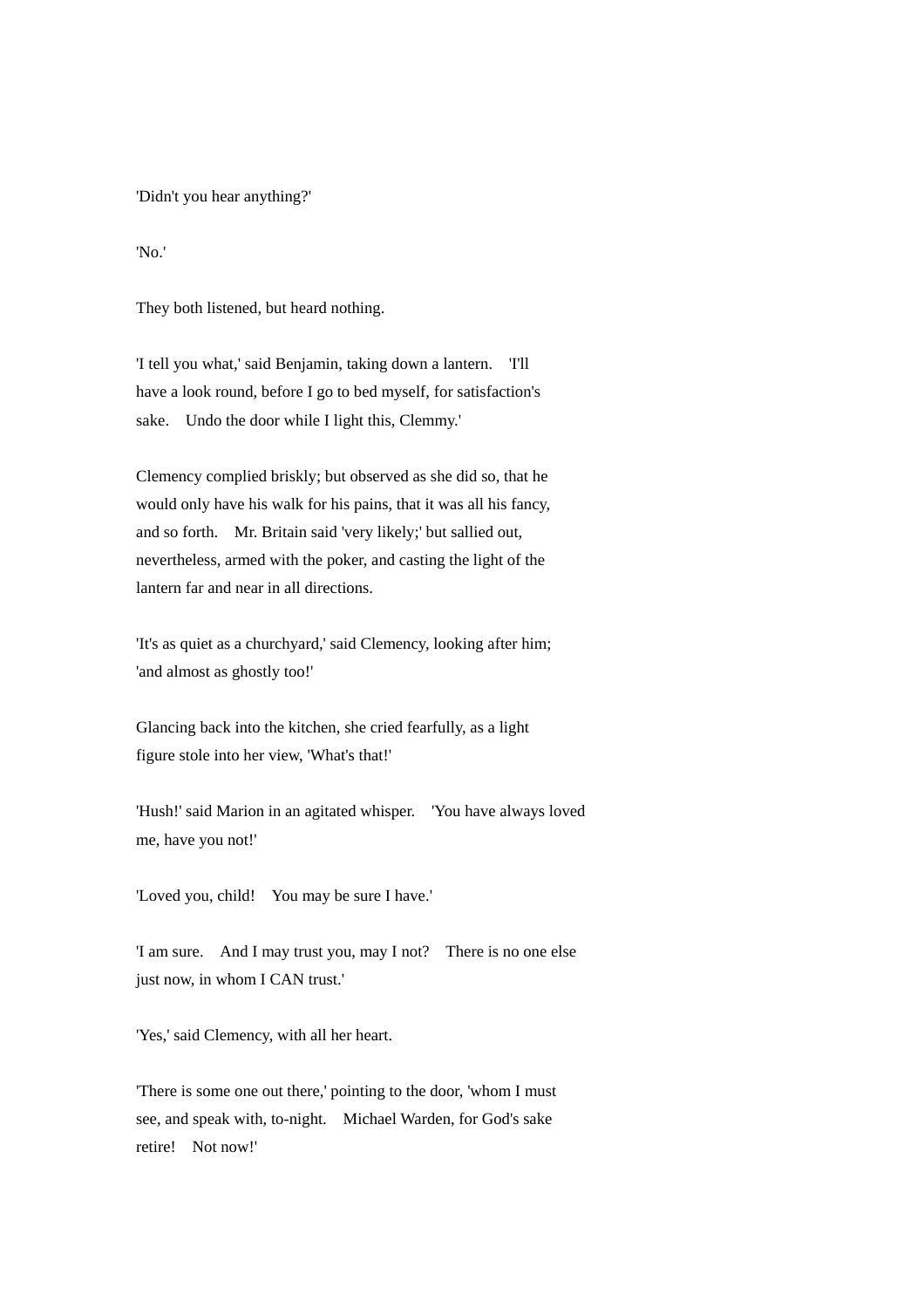Clemency started with surprise and trouble as, following the direction of the speaker's eyes, she saw a dark figure standing in the doorway.

'In another moment you may be discovered,' said Marion. 'Not now! Wait, if you can, in some concealment. I will come presently.'

He waved his hand to her, and was gone. 'Don't go to bed. Wait here for me!' said Marion, hurriedly. Thave been seeking to speak to you for an hour past. Oh, be true to me!'

Eagerly seizing her bewildered hand, and pressing it with both her own to her breast - an action more expressive, in its passion of entreaty, than the most eloquent appeal in words, - Marion withdrew; as the light of the returning lantern flashed into the room.

'All still and peaceable. Nobody there. Fancy, I suppose,' said Mr. Britain, as he locked and barred the door. 'One of the effects of having a lively imagination. Halloa! Why, what's the matter?'

Clemency, who could not conceal the effects of her surprise and concern, was sitting in a chair: pale, and trembling from head to foot.

'Matter!' she repeated, chafing her hands and elbows, nervously, and looking anywhere but at him. 'That's good in you, Britain, that is! After going and frightening one out of one's life with noises and lanterns, and I don't know what all. Matter! Oh, yes!'

'If you're frightened out of your life by a lantern, Clemmy,' said Mr. Britain, composedly blowing it out and hanging it up again, 'that apparition's very soon got rid of. But you're as bold as brass in general,' he said, stopping to observe her; 'and were, after the noise and the lantern too. What have you taken into your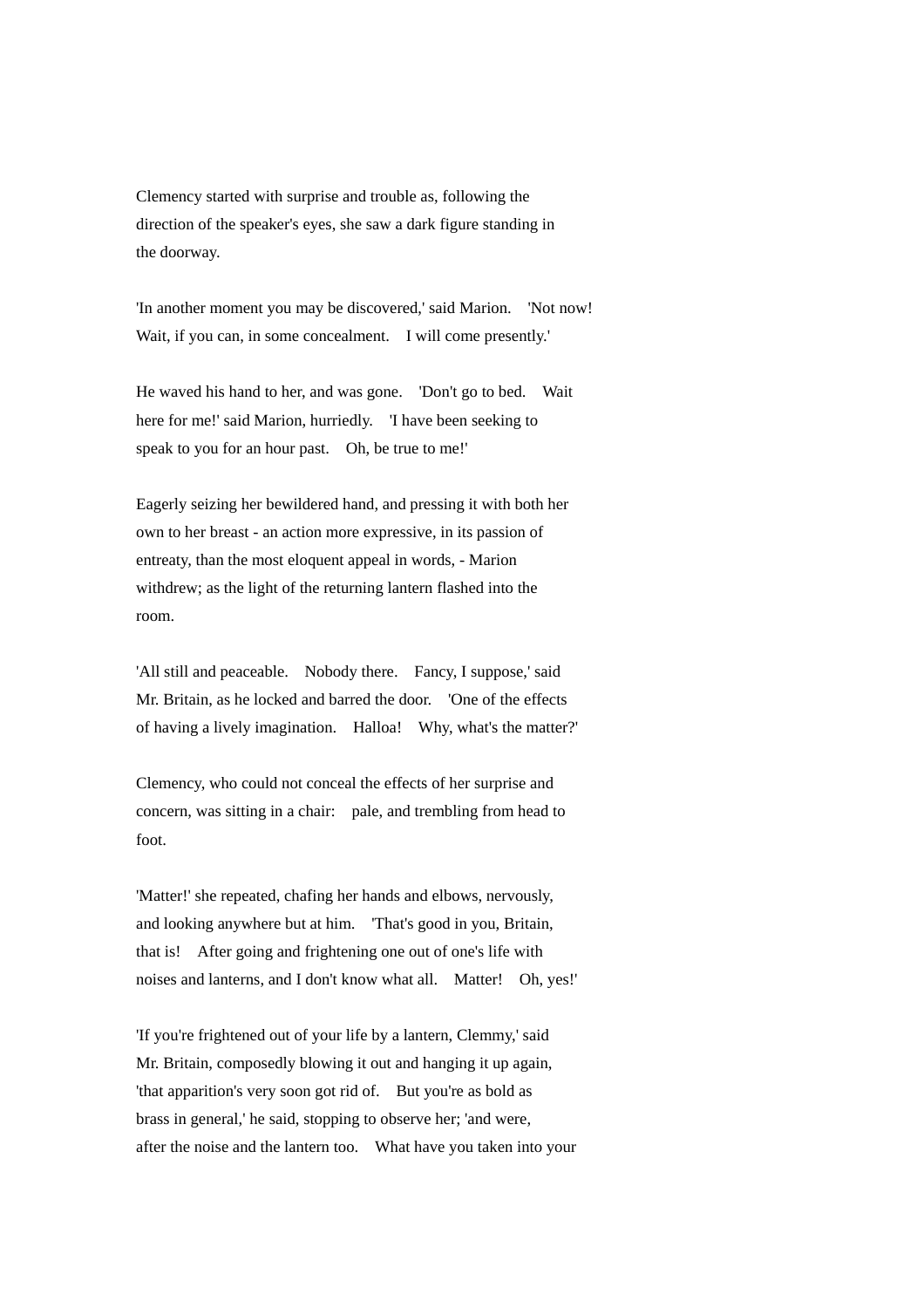head? Not an idea, eh?'

But, as Clemency bade him good night very much after her usual fashion, and began to bustle about with a show of going to bed herself immediately, Little Britain, after giving utterance to the original remark that it was impossible to account for a woman's whims, bade her good night in return, and taking up his candle strolled drowsily away to bed.

When all was quiet, Marion returned.

'Open the door,' she said; 'and stand there close beside me, while I speak to him, outside.'

Timid as her manner was, it still evinced a resolute and settled purpose, such as Clemency could not resist. She softly unbarred the door: but before turning the key, looked round on the young creature waiting to issue forth when she should open it.

The face was not averted or cast down, but looking full upon her, in its pride of youth and beauty. Some simple sense of the slightness of the barrier that interposed itself between the happy home and honoured love of the fair girl, and what might be the desolation of that home, and shipwreck of its dearest treasure, smote so keenly on the tender heart of Clemency, and so filled it to overflowing with sorrow and compassion, that, bursting into tears, she threw her arms round Marion's neck.

'It's little that I know, my dear,' cried Clemency, 'very little; but I know that this should not be. Think of what you do!'

'I have thought of it many times,' said Marion, gently.

'Once more,' urged Clemency. 'Till to-morrow.' Marion shook her head.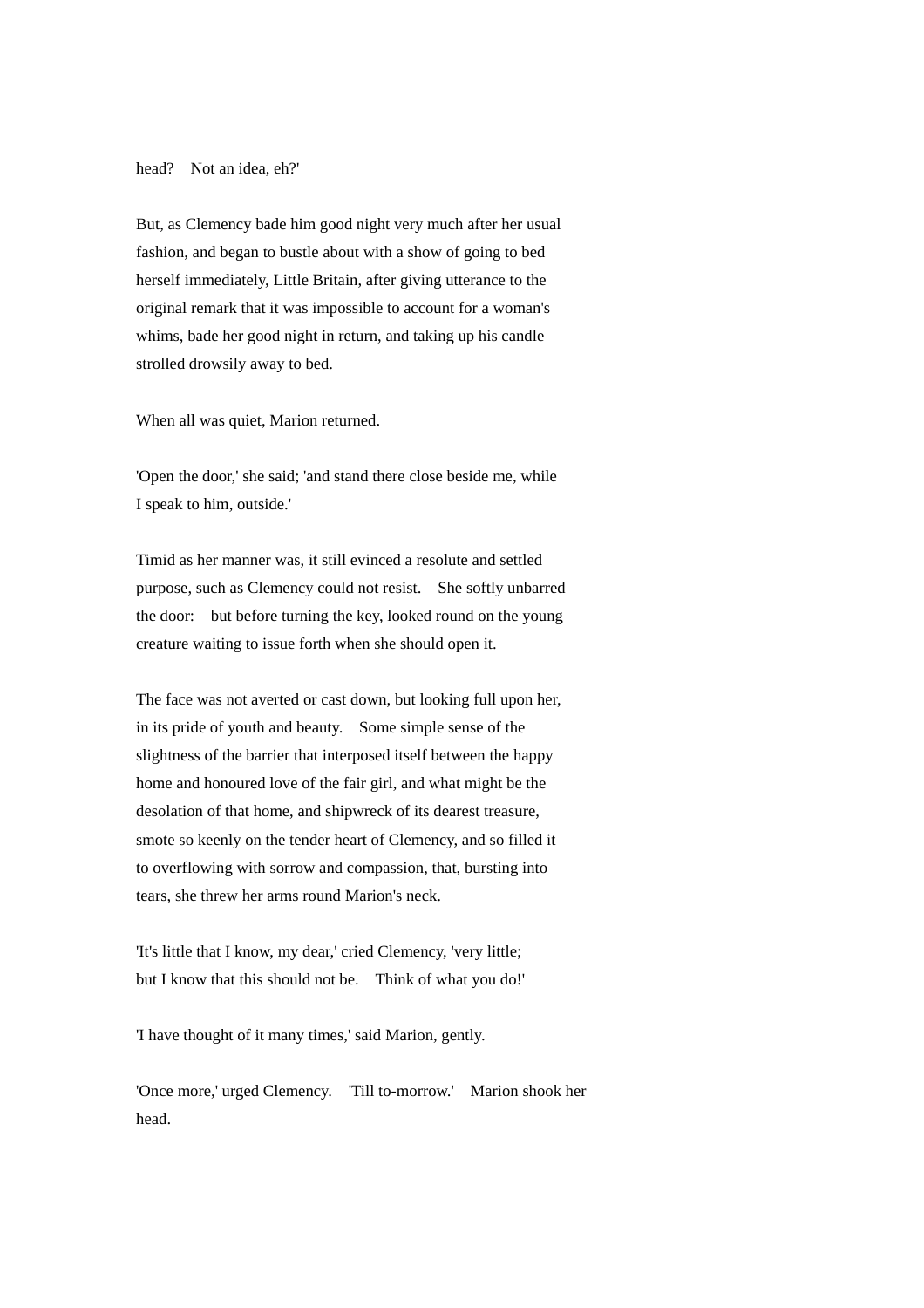'For Mr. Alfred's sake,' said Clemency, with homely earnestness. 'Him that you used to love so dearly, once!'

She hid her face, upon the instant, in her hands, repeating 'Once!' as if it rent her heart.

'Let me go out,' said Clemency, soothing her. 'I'll tell him what you like. Don't cross the door-step to-night. I'm sure no good will come of it. Oh, it was an unhappy day when Mr. Warden was ever brought here! Think of your good father, darling - of your sister.'

'I have,' said Marion, hastily raising her head. 'You don't know what I do. I MUST speak to him. You are the best and truest friend in all the world for what you have said to me, but I must take this step. Will you go with me, Clemency,' she kissed her on her friendly face, 'or shall I go alone?'

Sorrowing and wondering, Clemency turned the key, and opened the door. Into the dark and doubtful night that lay beyond the threshold, Marion passed quickly, holding by her hand.

In the dark night he joined her, and they spoke together earnestly and long; and the hand that held so fast by Clemeney's, now trembled, now turned deadly cold, now clasped and closed on hers, in the strong feeling of the speech it emphasised unconsciously. When they returned, he followed to the door, and pausing there a moment, seized the other hand, and pressed it to his lips. Then, stealthily withdrew.

The door was barred and locked again, and once again she stood beneath her father's roof. Not bowed down by the secret that she brought there, though so young; but, with that same expression on her face for which I had no name before, and shining through her tears.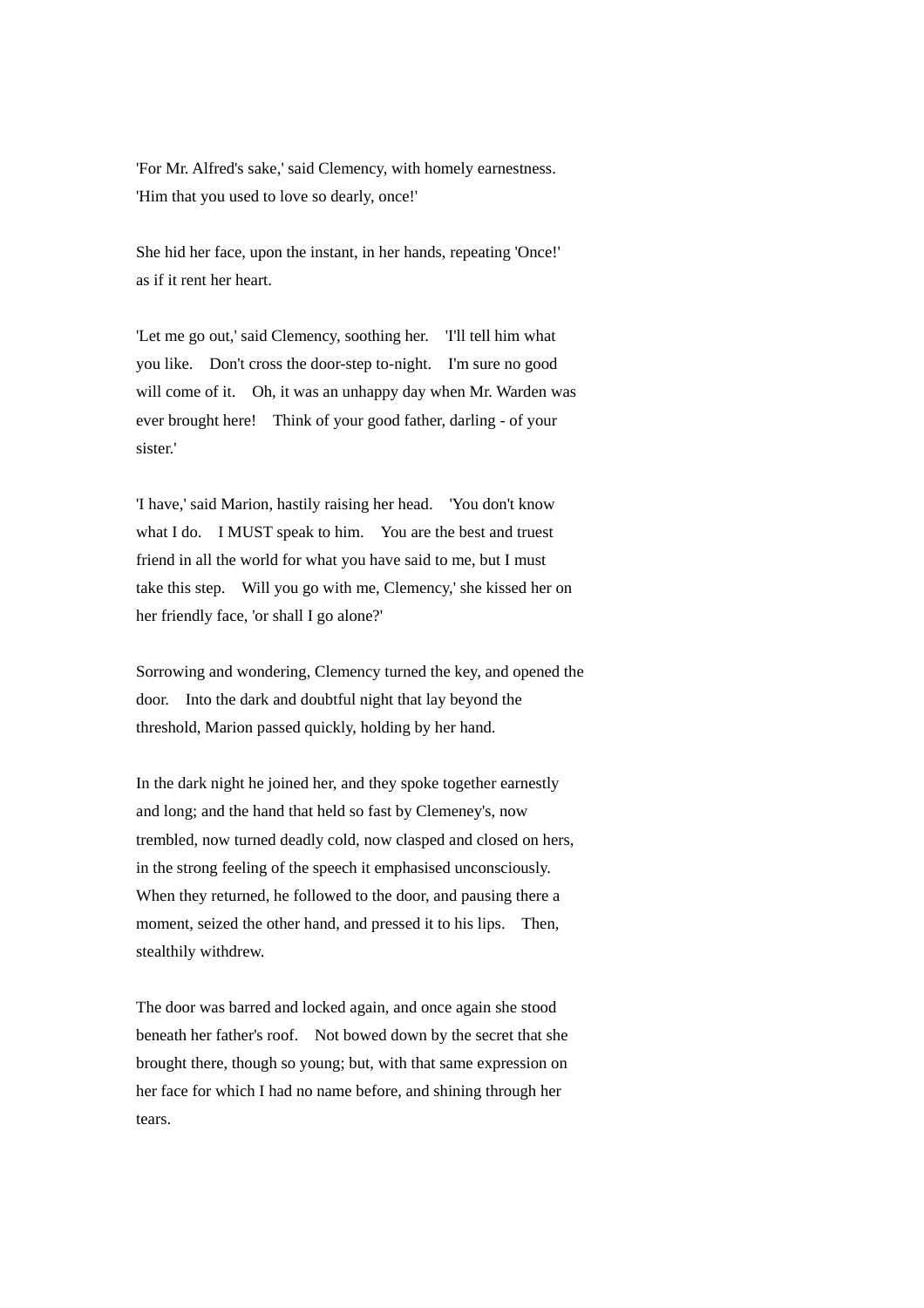Again she thanked and thanked her humble friend, and trusted to her, as she said, with confidence, implicitly. Her chamber safely reached, she fell upon her knees; and with her secret weighing on her heart, could pray!

Could rise up from her prayers, so tranquil and serene, and bending over her fond sister in her slumber, look upon her face and smile though sadly: murmuring as she kissed her forehead, how that Grace had been a mother to her, ever, and she loved her as a child!

Could draw the passive arm about her neck when lying down to rest it seemed to cling there, of its own will, protectingly and tenderly even in sleep - and breathe upon the parted lips, God bless her!

Could sink into a peaceful sleep, herself; but for one dream, in which she cried out, in her innocent and touching voice, that she was quite alone, and they had all forgotten her.

A month soon passes, even at its tardiest pace. The month appointed to elapse between that night and the return, was quick of foot, and went by, like a vapour.

The day arrived. A raging winter day, that shook the old house, sometimes, as if it shivered in the blast. A day to make home doubly home. To give the chimney-corner new delights. To shed a ruddier glow upon the faces gathered round the hearth, and draw each fireside group into a closer and more social league, against the roaring elements without. Such a wild winter day as best prepares the way for shut-out night; for curtained rooms, and cheerful looks; for music, laughter, dancing, light, and jovial entertainment!

All these the Doctor had in store to welcome Alfred back. They knew that he could not arrive till night; and they would make the night air ring, he said, as he approached. All his old friends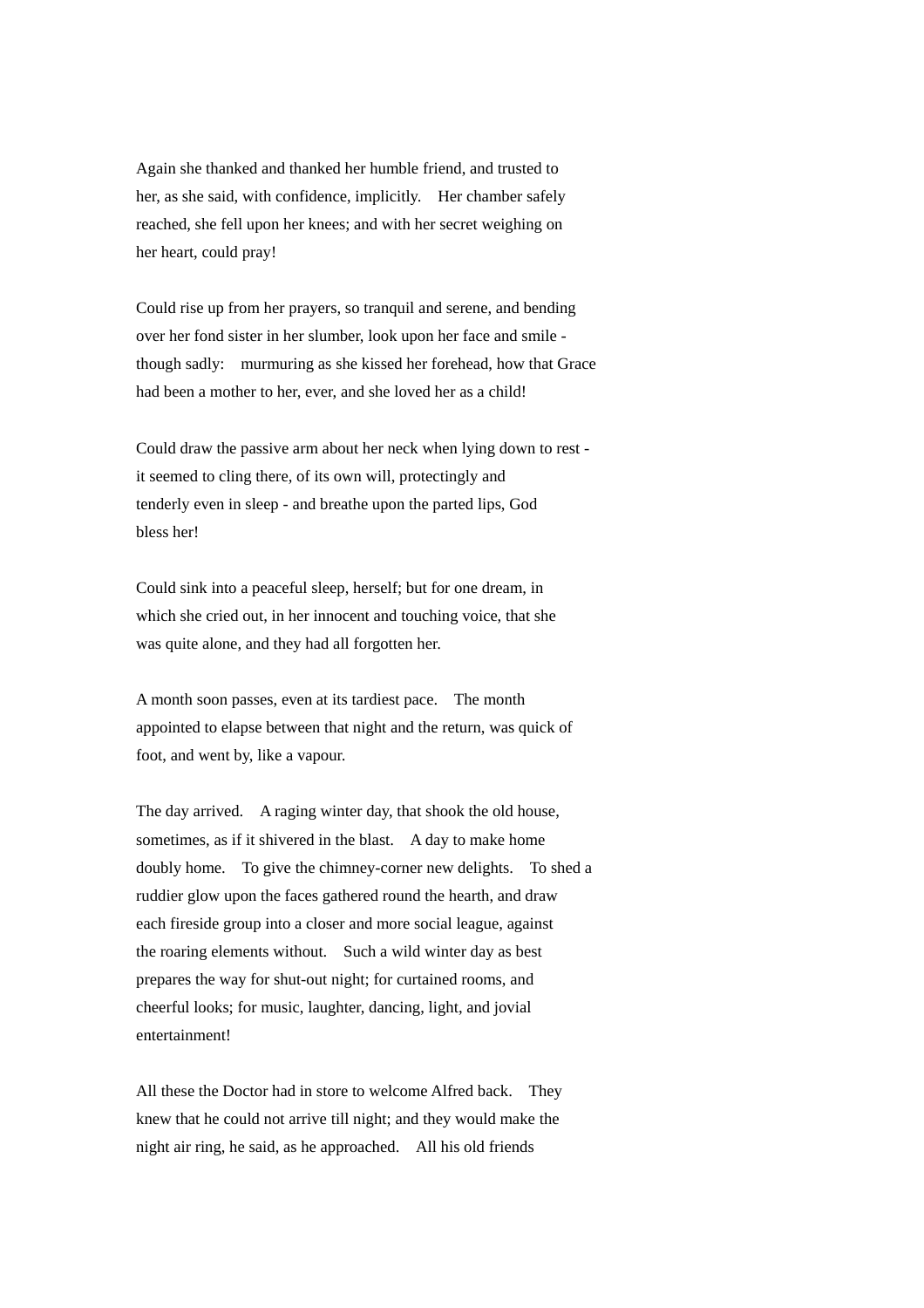should congregate about him. He should not miss a face that he had known and liked. No! They should every one be there!

So, guests were bidden, and musicians were engaged, and tables spread, and floors prepared for active feet, and bountiful provision made, of every hospitable kind. Because it was the Christmas season, and his eyes were all unused to English holly and its sturdy green, the dancing-room was garlanded and hung with it; and the red berries gleamed an English welcome to him, peeping from among the leaves.

It was a busy day for all of them: a busier day for none of them than Grace, who noiselessly presided everywhere, and was the cheerful mind of all the preparations. Many a time that day (as well as many a time within the fleeting month preceding it), did Clemency glance anxiously, and almost fearfully, at Marion. She saw her paler, perhaps, than usual; but there was a sweet composure on her face that made it lovelier than ever.

At night when she was dressed, and wore upon her head a wreath that Grace had proudly twined about it - its mimic flowers were Alfred's favourites, as Grace remembered when she chose them - that old expression, pensive, almost sorrowful, and yet so spiritual, high, and stirring, sat again upon her brow, enhanced a hundred-fold.

'The next wreath I adjust on this fair head, will be a marriage wreath,' said Grace; 'or I am no true prophet, dear.'

Her sister smiled, and held her in her arms.

'A moment, Grace. Don't leave me yet. Are you sure that I want nothing more?'

Her care was not for that. It was her sister's face she thought of, and her eyes were fixed upon it, tenderly.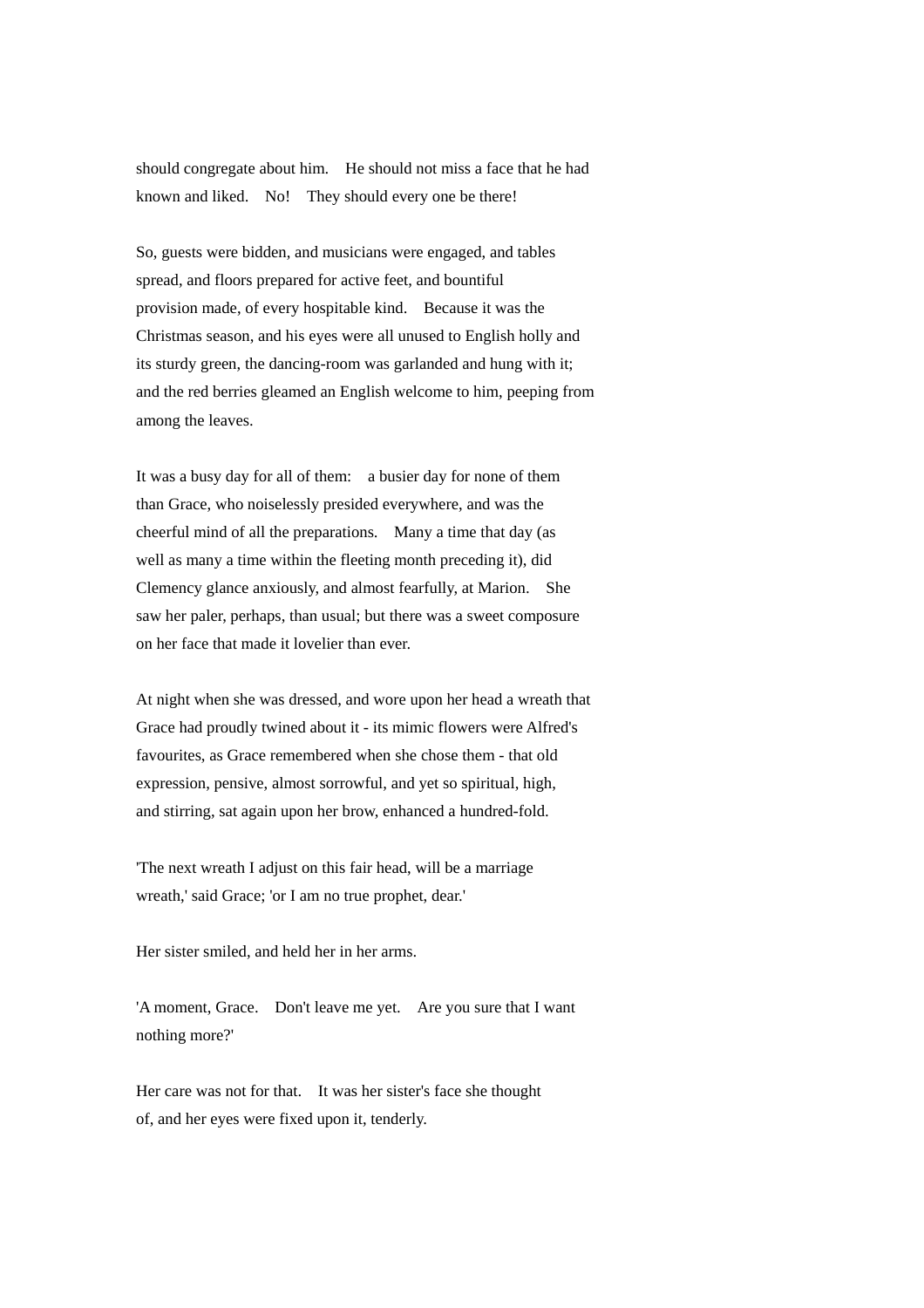'My art,' said Grace, 'can go no farther, dear girl; nor your beauty. I never saw you look so beautiful as now.'

'I never was so happy,' she returned.

'Ay, but there is a greater happiness in store. In such another home, as cheerful and as bright as this looks now,' said Grace, 'Alfred and his young wife will soon be living.'

She smiled again. 'It is a happy home, Grace, in your fancy. I can see it in your eyes. I know it WILL be happy, dear. How glad I am to know it.'

'Well,' cried the Doctor, bustling in. 'Here we are, all ready for Alfred, eh? He can't be here until pretty late - an hour or so before midnight - so there'll be plenty of time for making merry before he comes. He'll not find us with the ice unbroken. Pile up the fire here, Britain! Let it shine upon the holly till it winks again. It's a world of nonsense, Puss; true lovers and all the rest of it - all nonsense; but we'll be nonsensical with the rest of 'em, and give our true lover a mad welcome. Upon my word!' said the old Doctor, looking at his daughters proudly, 'I'm not clear to-night, among other absurdities, but that I'm the father of two handsome girls.'

'All that one of them has ever done, or may do - may do, dearest father - to cause you pain or grief, forgive her,' said Marion, 'forgive her now, when her heart is full. Say that you forgive her. That you will forgive her. That she shall always share your love, and -,' and the rest was not said, for her face was hidden on the old man's shoulder.

'Tut, tut, tut,' said the Doctor gently. 'Forgive! What have I to forgive? Heyday, if our true lovers come back to flurry us like this, we must hold 'em at a distance; we must send expresses out to stop 'em short upon the road, and bring 'em on a mile or two a day,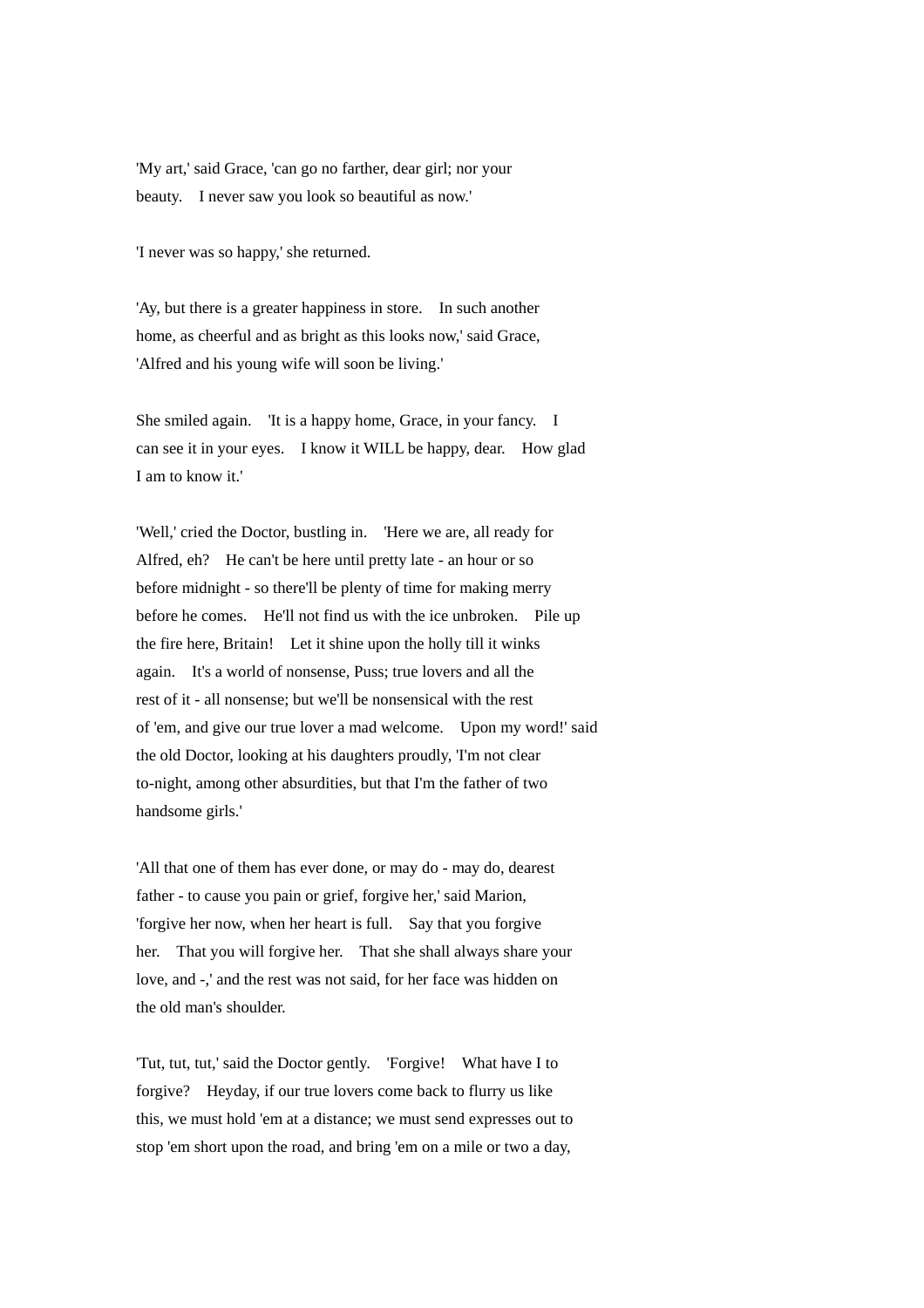until we're properly prepared to meet 'em. Kiss me, Puss. Forgive! Why, what a silly child you are! If you had vexed and crossed me fifty times a day, instead of not at all, I'd forgive you everything, but such a supplication. Kiss me again, Puss. There! Prospective and retrospective - a clear score between us. Pile up the fire here! Would you freeze the people on this bleak December night! Let us be light, and warm, and merry, or I'll not forgive some of you!'

So gaily the old Doctor carried it! And the fire was piled up, and the lights were bright, and company arrived, and a murmuring of lively tongues began, and already there was a pleasant air of cheerful excitement stirring through all the house.

More and more company came flocking in. Bright eyes sparkled upon Marion; smiling lips gave her joy of his return; sage mothers fanned themselves, and hoped she mightn't be too youthful and inconstant for the quiet round of home; impetuous fathers fell into disgrace for too much exaltation of her beauty; daughters envied her; sons envied him; innumerable pairs of lovers profited by the occasion; all were interested, animated, and expectant.

Mr. and Mrs. Craggs came arm in arm, but Mrs. Snitchey came alone. 'Why, what's become of HIM?' inquired the Doctor.

The feather of a Bird of Paradise in Mrs. Snitchey's turban, trembled as if the Bird of Paradise were alive again, when she said that doubtless Mr. Craggs knew. SHE was never told.

'That nasty office,' said Mrs. Craggs.

'I wish it was burnt down,' said Mrs. Snitchey.

'He's - he's - there's a little matter of business that keeps my partner rather late,' said Mr. Craggs, looking uneasily about him.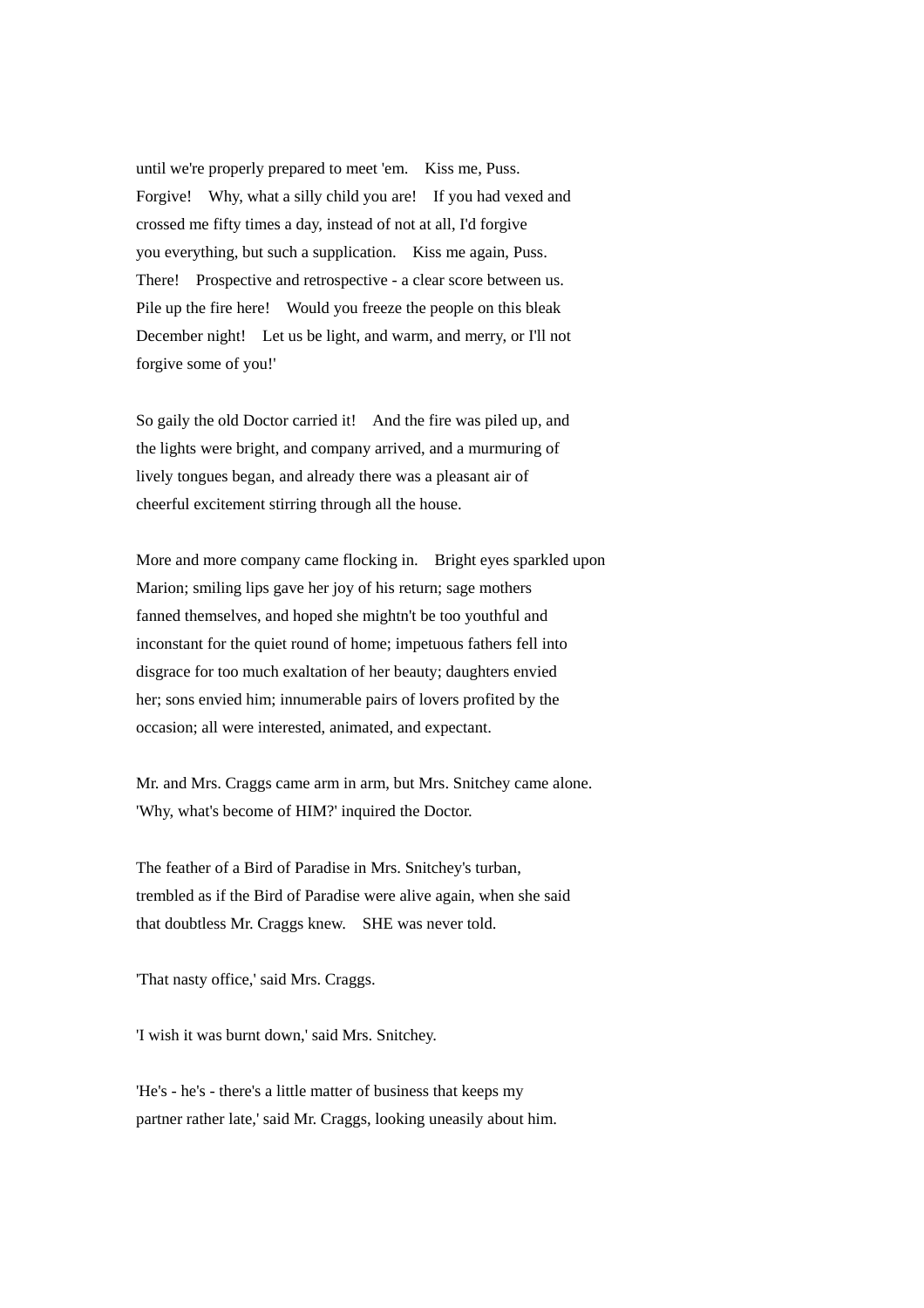'Oh-h! Business. Don't tell me!' said Mrs. Snitchey.

'WE know what business means,' said Mrs. Craggs.

But their not knowing what it meant, was perhaps the reason why Mrs. Snitchey's Bird of Paradise feather quivered so portentously, and why all the pendant bits on Mrs. Craggs's ear-rings shook like little bells.

'I wonder YOU could come away, Mr. Craggs,' said his wife.

'Mr. Craggs is fortunate, I'm sure!' said Mrs. Snitchey.

'That office so engrosses 'em,' said Mrs. Craggs.

'A person with an office has no business to be married at all,' said Mrs. Snitchey.

Then, Mrs. Snitchey said, within herself, that that look of hers had pierced to Craggs's soul, and he knew it; and Mrs. Craggs observed to Craggs, that 'his Snitcheys' were deceiving him behind his back, and he would find it out when it was too late.

Still, Mr. Craggs, without much heeding these remarks, looked uneasily about until his eye rested on Grace, to whom he immediately presented himself.

'Good evening, ma'am,' said Craggs. 'You look charmingly. Your - Miss - your sister, Miss Marion, is she - '

'Oh, she's quite well, Mr. Craggs.'

'Yes - I - is she here?' asked Craggs.

'Here! Don't you see her yonder? Going to dance?' said Grace.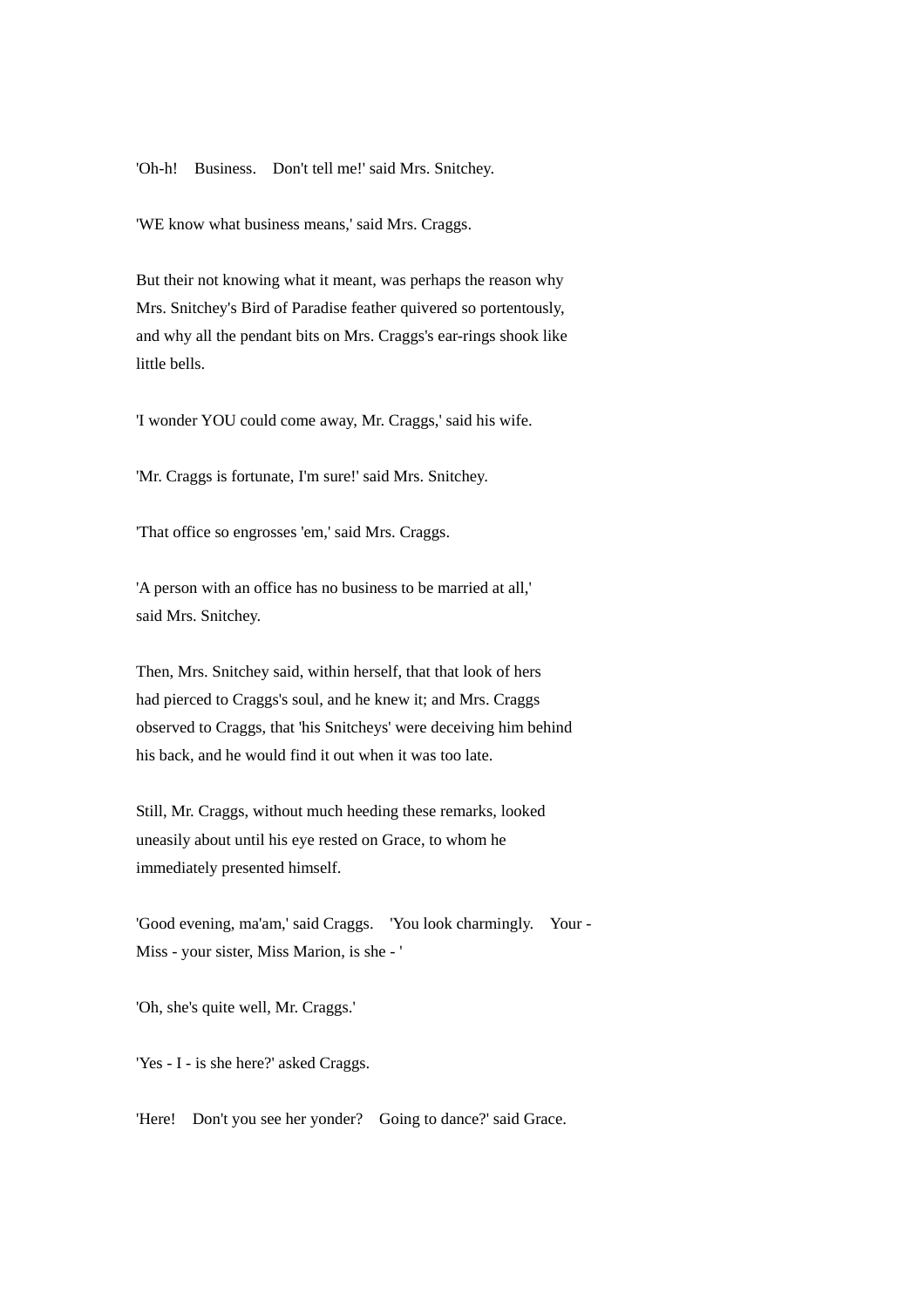Mr. Craggs put on his spectacles to see the better; looked at her through them, for some time; coughed; and put them, with an air of satisfaction, in their sheath again, and in his pocket.

Now the music struck up, and the dance commenced. The bright fire crackled and sparkled, rose and fell, as though it joined the dance itself, in right good fellowship. Sometimes, it roared as if it would make music too. Sometimes, it flashed and beamed as if it were the eye of the old room: it winked too, sometimes, like a knowing patriarch, upon the youthful whisperers in corners. Sometimes, it sported with the holly-boughs; and, shining on the leaves by fits and starts, made them look as if they were in the cold winter night again, and fluttering in the wind. Sometimes its genial humour grew obstreperous, and passed all bounds; and then it cast into the room, among the twinkling feet, with a loud burst, a shower of harmless little sparks, and in its exultation leaped and bounded, like a mad thing, up the broad old chimney.

Another dance was near its close, when Mr. Snitchey touched his partner, who was looking on, upon the arm.

Mr. Craggs started, as if his familiar had been a spectre.

'Is he gone?' he asked.

'Hush! He has been with me,' said Snitchey, 'for three hours and more. He went over everything. He looked into all our arrangements for him, and was very particular indeed. He - Humph!'

The dance was finished. Marion passed close before him, as he spoke. She did not observe him, or his partner; but, looked over her shoulder towards her sister in the distance, as she slowly made her way into the crowd, and passed out of their view.

'You see! All safe and well,' said Mr. Craggs. 'He didn't recur to that subject, I suppose?'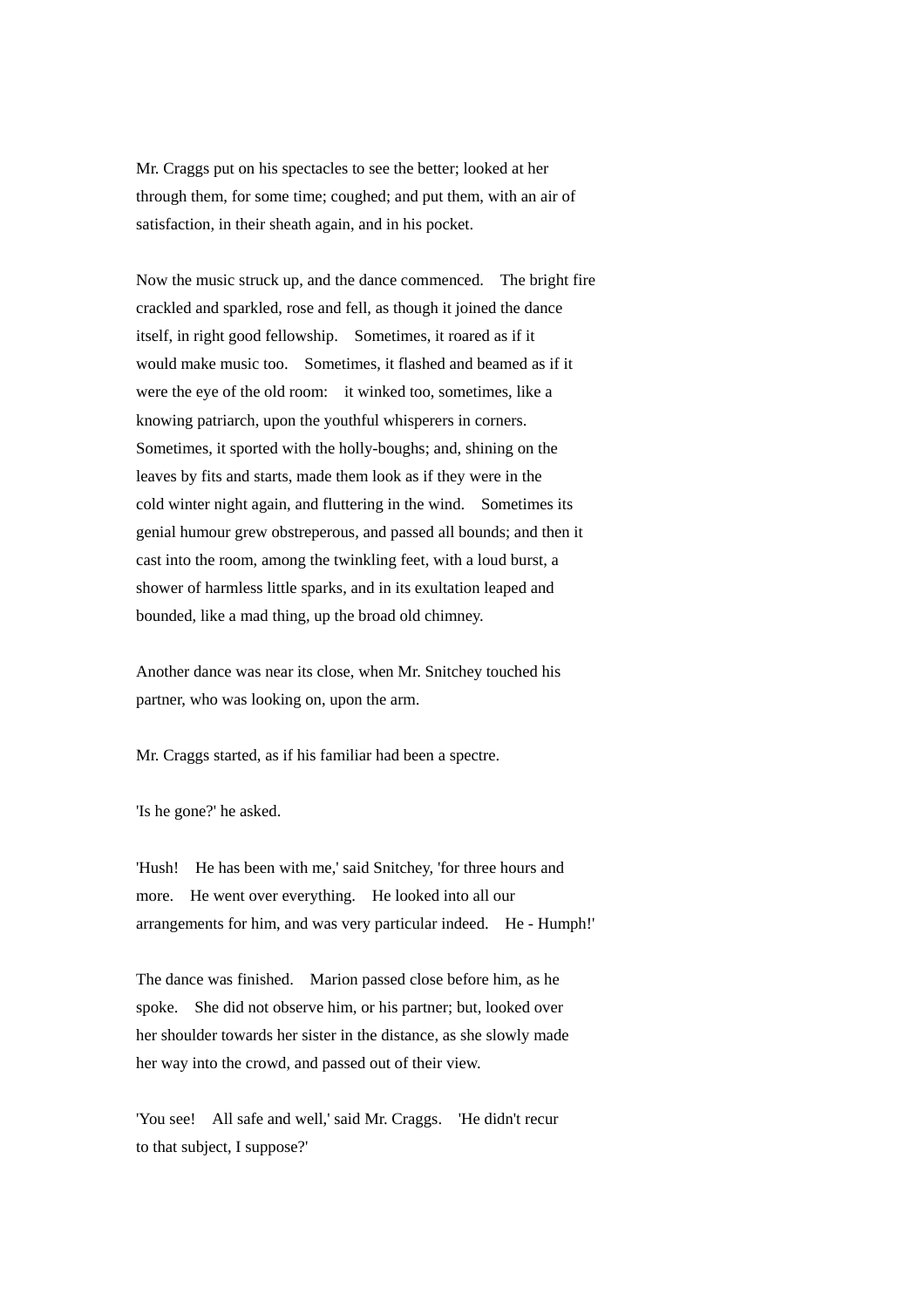'Not a word.'

'And is he really gone? Is he safe away?'

'He keeps to his word. He drops down the river with the tide in that shell of a boat of his, and so goes out to sea on this dark night! - a dare-devil he is - before the wind. There's no such lonely road anywhere else. That's one thing. The tide flows, he says, an hour before midnight - about this time. I'm glad it's over.' Mr. Snitchey wiped his forehead, which looked hot and anxious.

'What do you think,' said Mr. Craggs, 'about - '

'Hush!' replied his cautious partner, looking straight before him. 'I understand you. Don't mention names, and don't let us, seem to be talking secrets. I don't know what to think; and to tell you the truth, I don't care now. It's a great relief. His self-love deceived him, I suppose. Perhaps the young lady coquetted a little. The evidence would seem to point that way. Alfred not arrived?'

'Not yet,' said Mr. Craggs. 'Expected every minute.'

'Good.' Mr. Snitchey wiped his forehead again. 'It's a great relief. I haven't been so nervous since we've been in partnership. I intend to spend the evening now, Mr. Craggs.'

Mrs. Craggs and Mrs. Snitchey joined them as he announced this intention. The Bird of Paradise was in a state of extreme vibration, and the little bells were ringing quite audibly.

'It has been the theme of general comment, Mr. Snitchey,' said Mrs. Snitchey. 'I hope the office is satisfied.'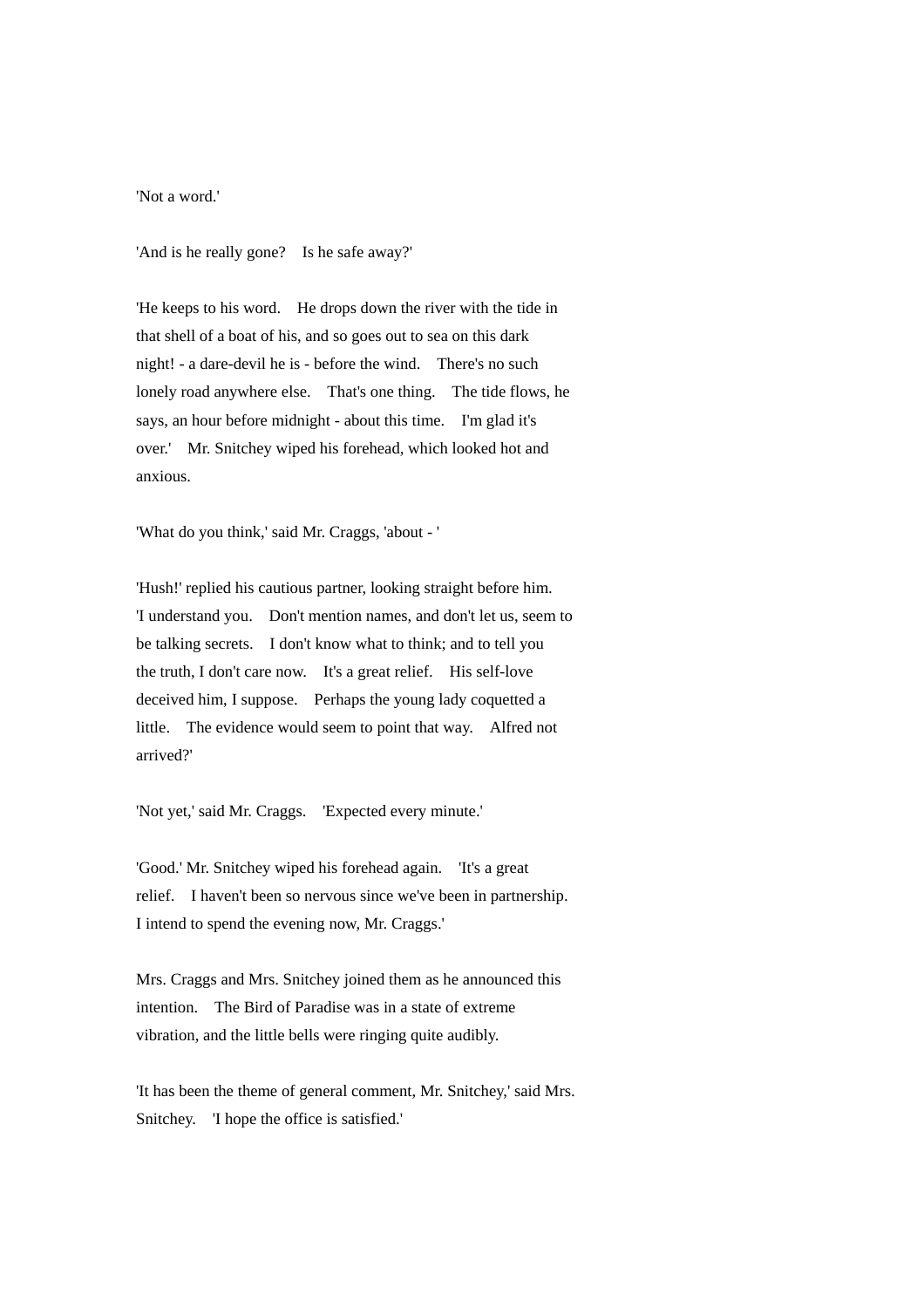'Satisfied with what, my dear?' asked Mr. Snitchey.

'With the exposure of a defenceless woman to ridicule and remark,' returned his wife. 'That is quite in the way of the office, THAT is.'

'I really, myself,' said Mrs. Craggs, 'have been so long accustomed to connect the office with everything opposed to domesticity, that I am glad to know it as the avowed enemy of my peace. There is something honest in that, at all events.'

'My dear,' urged Mr. Craggs, 'your good opinion is invaluable, but I never avowed that the office was the enemy of your peace.'

'No,' said Mrs. Craggs, ringing a perfect peal upon the little bells. 'Not you, indeed. You wouldn't be worthy of the office, if you had the candour to.'

'As to my having been away to-night, my dear,' said Mr. Snitchey, giving her his arm, 'the deprivation has been mine, I'm sure; but, as Mr. Craggs knows - '

Mrs. Snitchey cut this reference very short by hitching her husband to a distance, and asking him to look at that man. To do her the favour to look at him!

'At which man, my dear?' said Mr. Snitchey.

'Your chosen companion; I'M no companion to you, Mr. Snitchey.'

'Yes, yes, you are, my dear,' he interposed.

'No, no, I'm not,' said Mrs. Snitchey with a majestic smile. 'I know my station. Will you look at your chosen companion, Mr. Snitchey; at your referee, at the keeper of your secrets, at the man you trust; at your other self, in short?'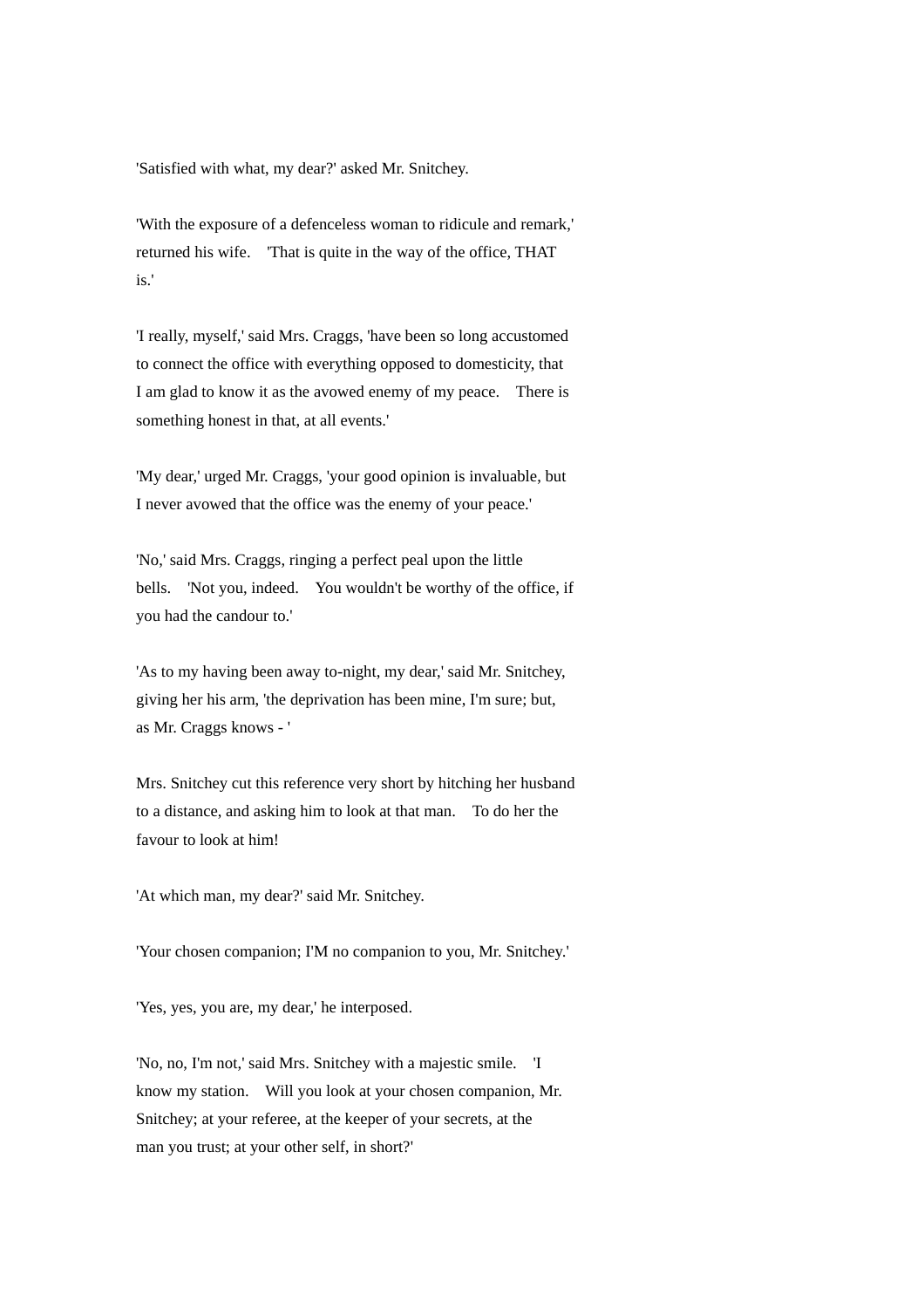The habitual association of Self with Craggs, occasioned Mr. Snitchey to look in that direction.

'If you can look that man in the eye this night,' said Mrs. Snitchey, 'and not know that you are deluded, practised upon, made the victim of his arts, and bent down prostrate to his will by some unaccountable fascination which it is impossible to explain and against which no warning of mine is of the least avail, all I can say is - I pity you!'

At the very same moment Mrs. Craggs was oracular on the cross subject. Was it possible, she said, that Craggs could so blind himself to his Snitcheys, as not to feel his true position? Did he mean to say that he had seen his Snitcheys come into that room, and didn't plainly see that there was reservation, cunning, treachery, in the man? Would he tell her that his very action, when he wiped his forehead and looked so stealthily about him, didn't show that there was something weighing on the conscience of his precious Snitcheys (if he had a conscience), that wouldn't bear the light? Did anybody but his Snitcheys come to festive entertainments like a burglar? - which, by the way, was hardly a clear illustration of the case, as he had walked in very mildly at the door. And would he still assert to her at noon-day (it being nearly midnight), that his Snitcheys were to be justified through thick and thin, against all facts, and reason, and experience?

Neither Snitchey nor Craggs openly attempted to stem the current which had thus set in, but, both were content to be carried gently along it, until its force abated. This happened at about the same time as a general movement for a country dance; when Mr. Snitchey proposed himself as a partner to Mrs. Craggs, and Mr. Craggs gallantly offered himself to Mrs. Snitchey; and after some such slight evasions as 'why don't you ask somebody else?' and 'you'll be glad, I know, if I decline,' and 'I wonder you can dance out of the office' (but this jocosely now), each lady graciously accepted,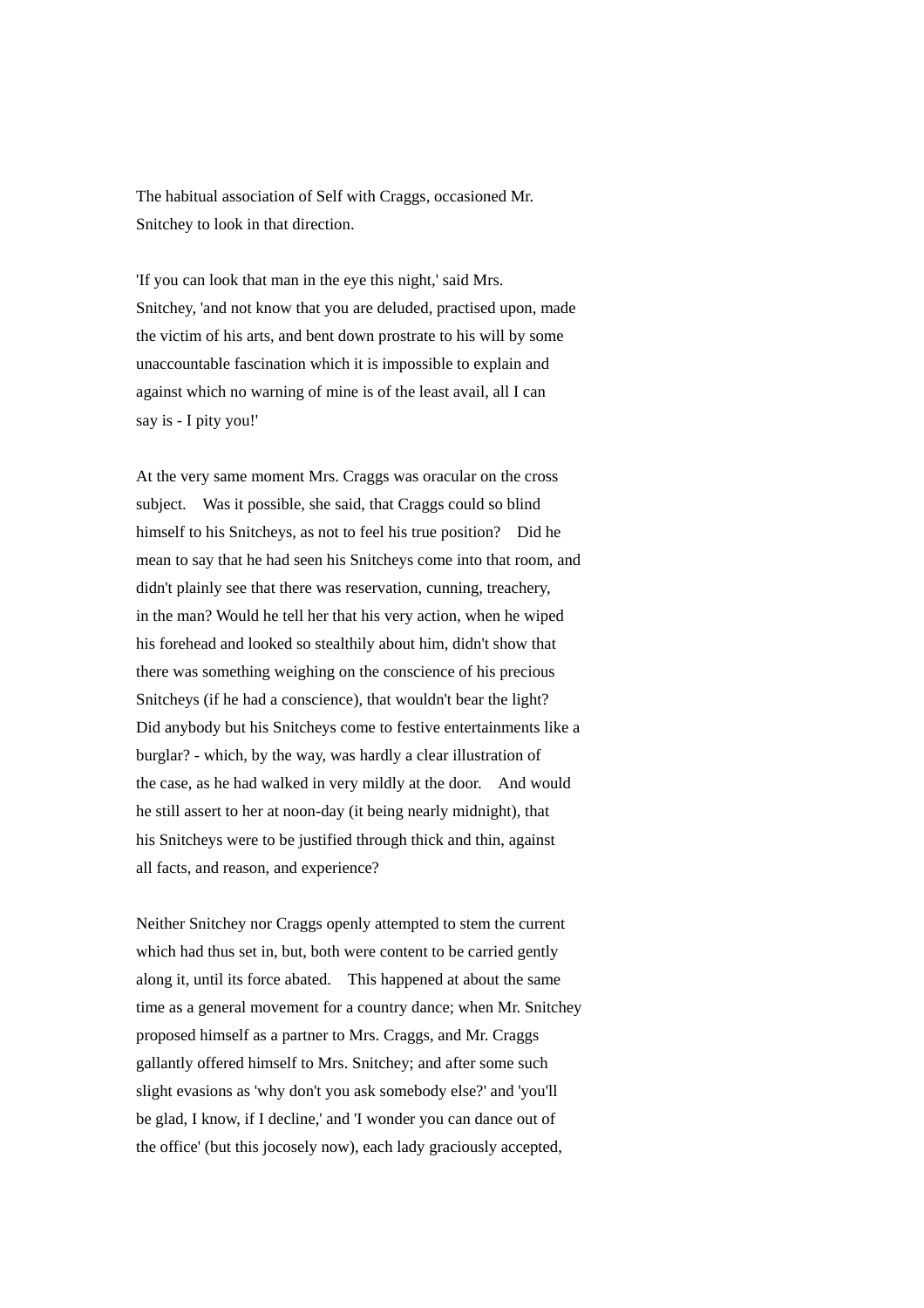and took her place.

It was an old custom among them, indeed, to do so, and to pair off, in like manner, at dinners and suppers; for they were excellent friends, and on a footing of easy familiarity. Perhaps the false Craggs and the wicked Snitchey were a recognised fiction with the two wives, as Doe and Roe, incessantly running up and down bailiwicks, were with the two husbands: or, perhaps the ladies had instituted, and taken upon themselves, these two shares in the business, rather than be left out of it altogether. But, certain it is, that each wife went as gravely and steadily to work in her vocation as her husband did in his, and would have considered it almost impossible for the Firm to maintain a successful and respectable existence, without her laudable exertions.

But, now, the Bird of Paradise was seen to flutter down the middle; and the little bells began to bounce and jingle in poussette; and the Doctor's rosy face spun round and round, like an expressive pegtop highly varnished; and breathless Mr. Craggs began to doubt already, whether country dancing had been made 'too easy,' like the rest of life; and Mr. Snitchey, with his nimble cuts and capers, footed it for Self and Craggs, and half-a-dozen more.

Now, too, the fire took fresh courage, favoured by the lively wind the dance awakened, and burnt clear and high. It was the Genius of the room, and present everywhere. It shone in people's eyes, it sparkled in the jewels on the snowy necks of girls, it twinkled at their ears as if it whispered to them slyly, it flashed about their waists, it flickered on the ground and made it rosy for their feet, it bloomed upon the ceiling that its glow might set off their bright faces, and it kindled up a general illumination in Mrs. Craggs's little belfry.

Now, too, the lively air that fanned it, grew less gentle as the music quickened and the dance proceeded with new spirit; and a breeze arose that made the leaves and berries dance upon the wall,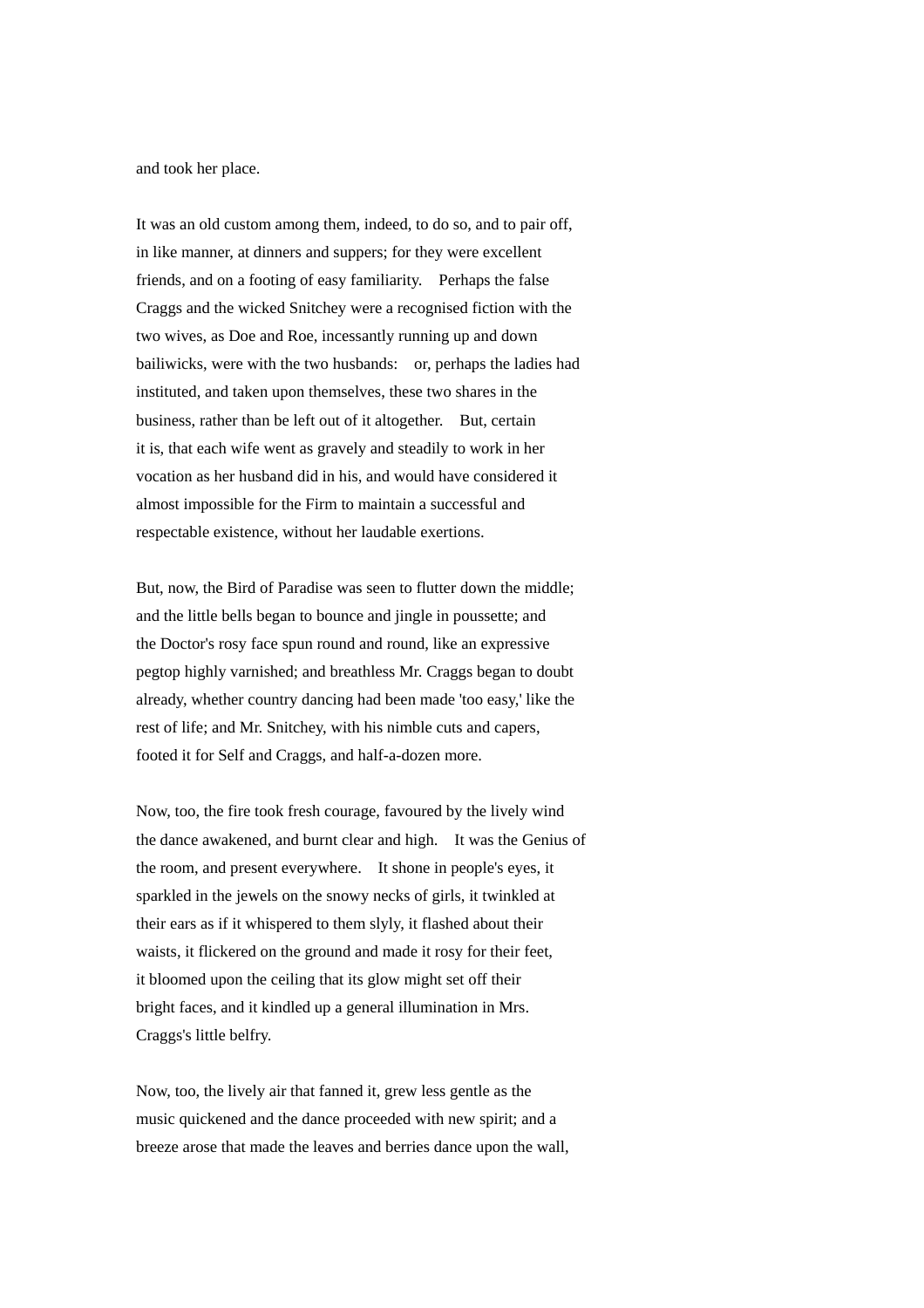as they had often done upon the trees; and the breeze rustled in the room as if an invisible company of fairies, treading in the foot-steps of the good substantial revellers, were whirling after them. Now, too, no feature of the Doctor's face could be distinguished as he spun and spun; and now there seemed a dozen Birds of Paradise in fitful flight; and now there were a thousand little bells at work; and now a fleet of flying skirts was ruffled by a little tempest, when the music gave in, and the dance was over.

Hot and breathless as the Doctor was, it only made him the more impatient for Alfred's coming.

'Anything been seen, Britain? Anything been heard?'

'Too dark to see far, sir. Too much noise inside the house to hear.'

'That's right! The gayer welcome for him. How goes the time?'

'Just twelve, sir. He can't be long, sir.'

'Stir up the fire, and throw another log upon it,' said the Doctor. 'Let him see his welcome blazing out upon the night - good boy! as he comes along!'

He saw it - Yes! From the chaise he caught the light, as he turned the corner by the old church. He knew the room from which it shone. He saw the wintry branches of the old trees between the light and him. He knew that one of those trees rustled musically in the summer time at the window of Marion's chamber.

The tears were in his eyes. His heart throbbed so violently that he could hardly bear his happiness. How often he had thought of this time - pictured it under all circumstances - feared that it might never come - yearned, and wearied for it - far away!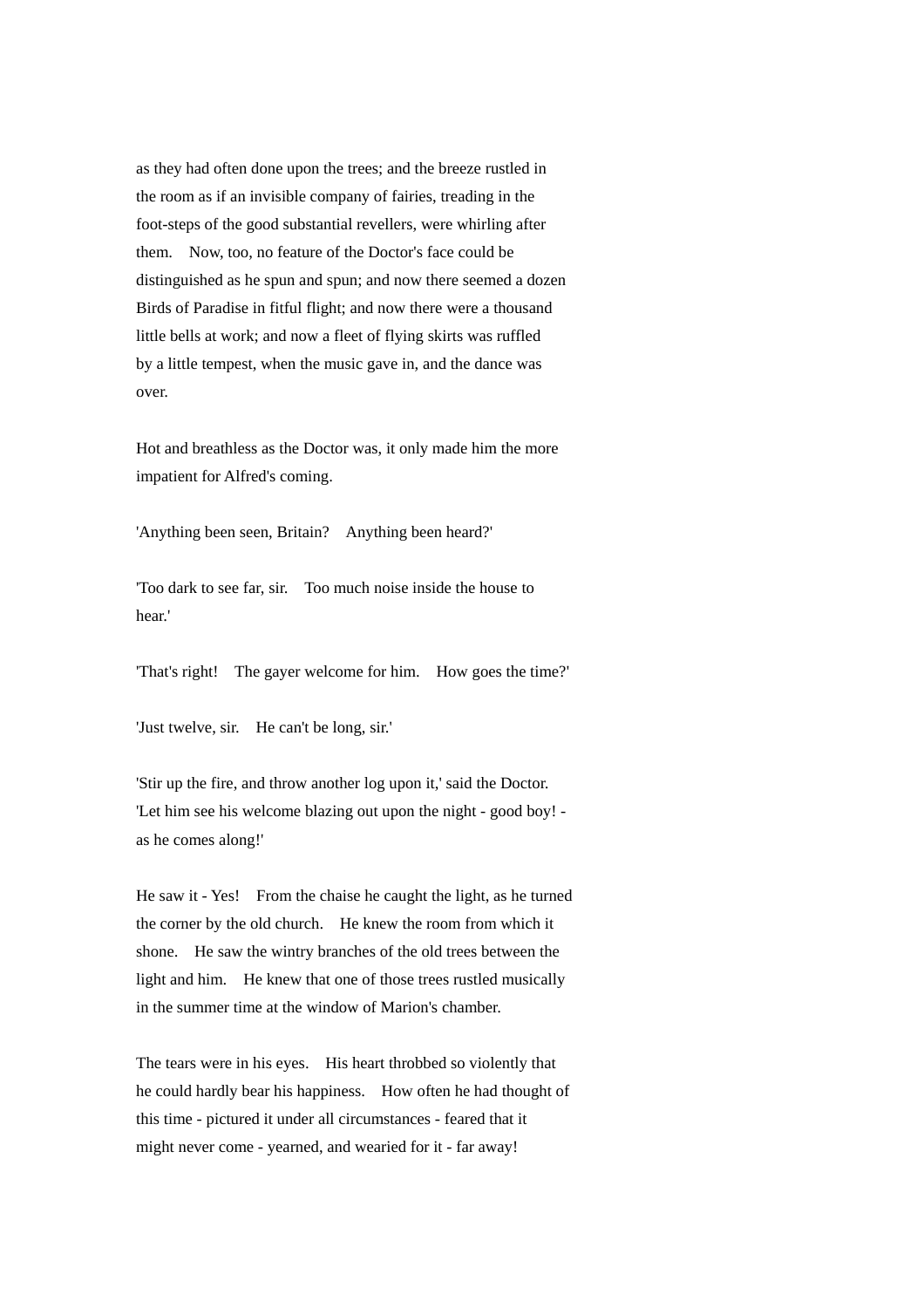Again the light! Distinct and ruddy; kindled, he knew, to give him welcome, and to speed him home. He beckoned with his hand, and waved his hat, and cheered out, loud, as if the light were they, and they could see and hear him, as he dashed towards them through the mud and mire, triumphantly.

Stop! He knew the Doctor, and understood what he had done. He would not let it be a surprise to them. But he could make it one, yet, by going forward on foot. If the orchard-gate were open, he could enter there; if not, the wall was easily climbed, as he knew of old; and he would be among them in an instant.

He dismounted from the chaise, and telling the driver - even that was not easy in his agitation - to remain behind for a few minutes, and then to follow slowly, ran on with exceeding swiftness, tried the gate, scaled the wall, jumped down on the other side, and stood panting in the old orchard.

There was a frosty rime upon the trees, which, in the faint light of the clouded moon, hung upon the smaller branches like dead garlands. Withered leaves crackled and snapped beneath his feet, as he crept softly on towards the house. The desolation of a winter night sat brooding on the earth, and in the sky. But, the red light came cheerily towards him from the windows; figures passed and repassed there; and the hum and murmur of voices greeted his ear sweetly.

Listening for hers: attempting, as he crept on, to detach it from the rest, and half believing that he heard it: he had nearly reached the door, when it was abruptly opened, and a figure coming out encountered his. It instantly recoiled with a half-suppressed cry.

'Clemency,' he said, 'don't you know me?'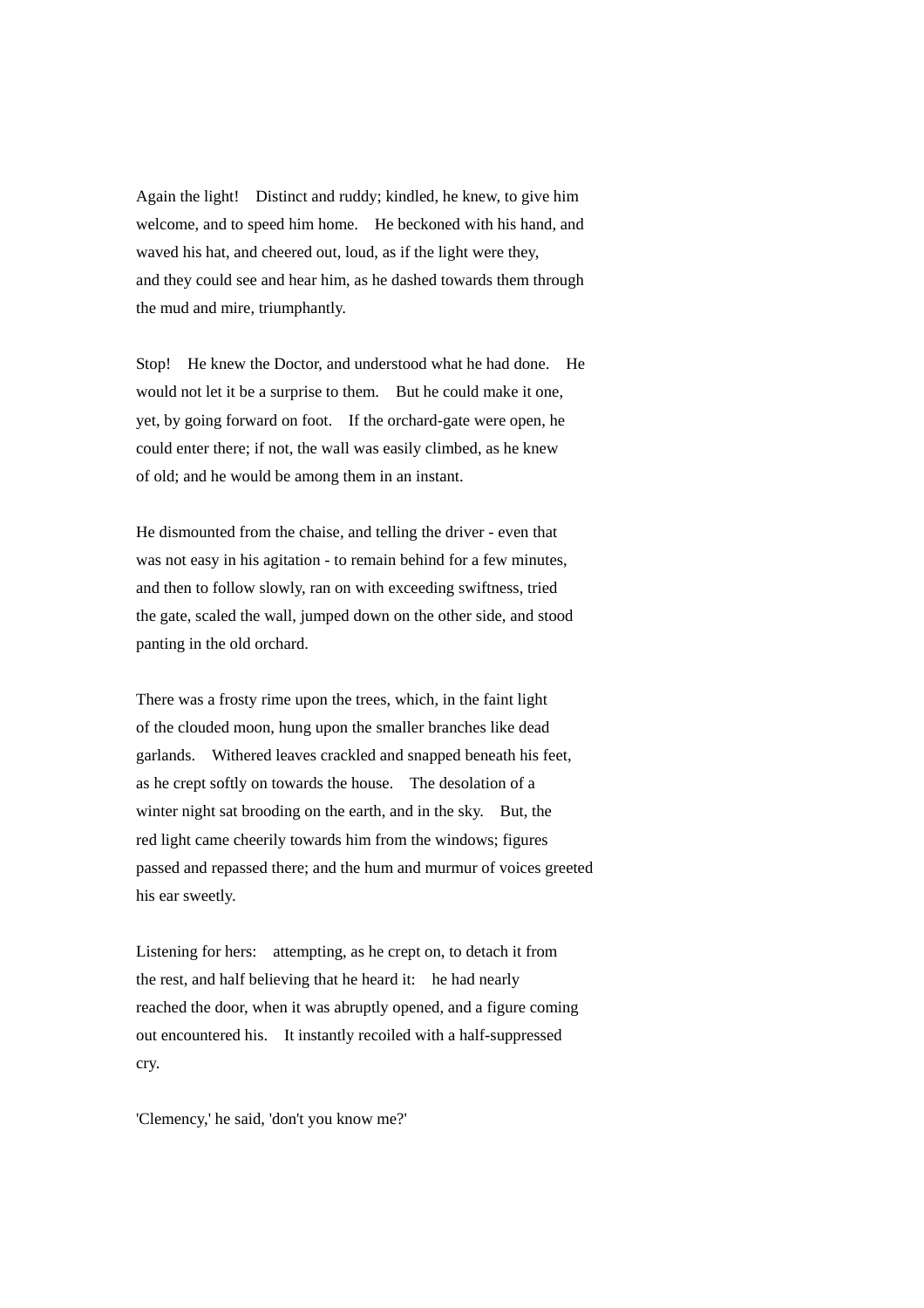'Don't come in!' she answered, pushing him back. 'Go away. Don't ask me why. Don't come in.'

'What is the matter?' he exclaimed.

'I don't know. I - I am afraid to think. Go back. Hark!'

There was a sudden tumult in the house. She put her hands upon her ears. A wild scream, such as no hands could shut out, was heard; and Grace - distraction in her looks and manner - rushed out at the door.

'Grace!' He caught her in his arms. 'What is it! Is she dead!'

She disengaged herself, as if to recognise his face, and fell down at his feet.

A crowd of figures came about them from the house. Among them was her father, with a paper in his hand.

'What is it!' cried Alfred, grasping his hair with his hands, and looking in an agony from face to face, as he bent upon his knee beside the insensible girl. 'Will no one look at me? Will no one speak to me? Does no one know me? Is there no voice among you all, to tell me what it is!'

There was a murmur among them. 'She is gone.'

'Gone!' he echoed.

'Fled, my dear Alfred!' said the Doctor, in a broken voice, and with his hands before his face. 'Gone from her home and us. Tonight! She writes that she has made her innocent and blameless choice - entreats that we will forgive her - prays that we will not forget her - and is gone.'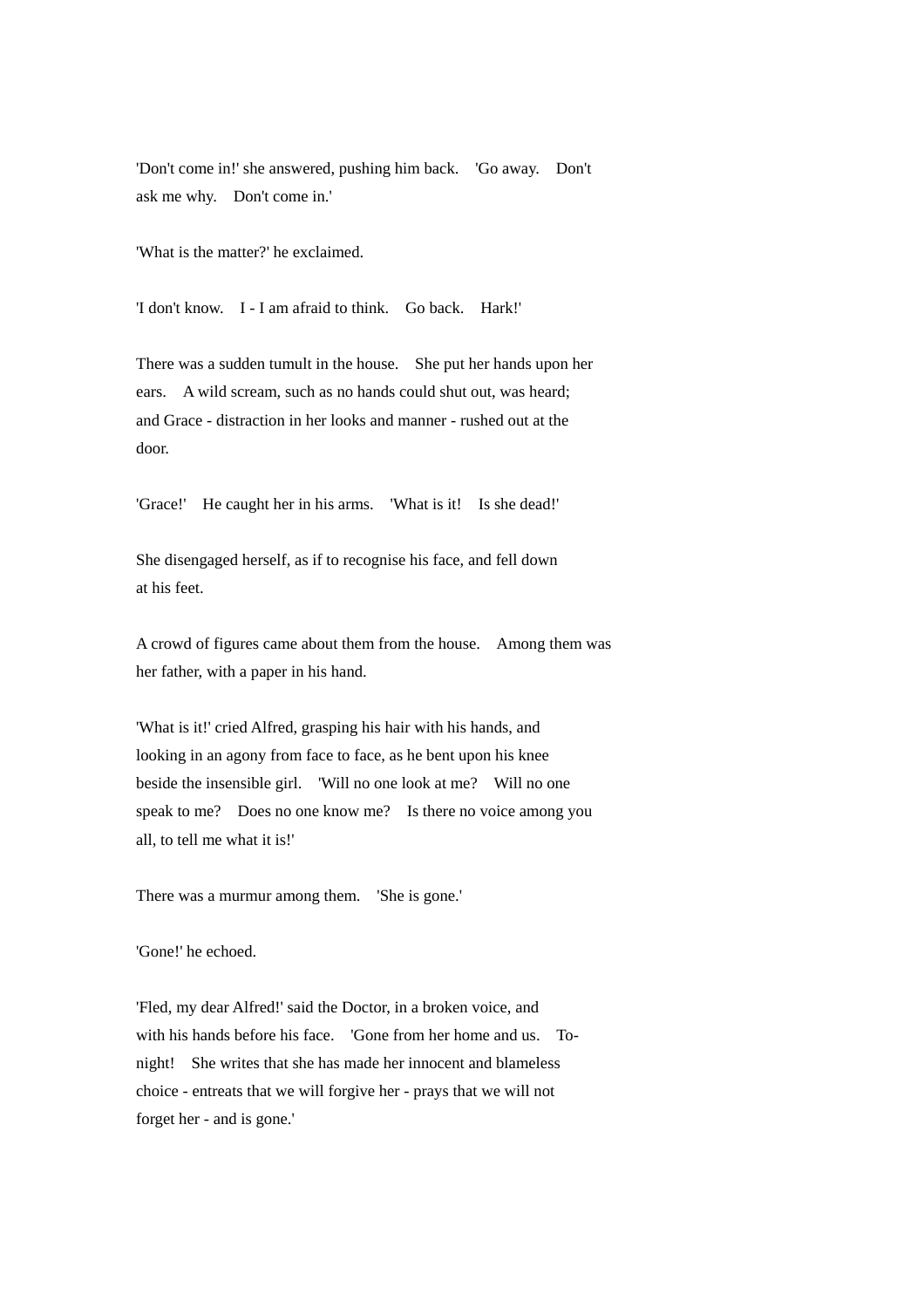'With whom? Where?'

He started up, as if to follow in pursuit; but, when they gave way to let him pass, looked wildly round upon them, staggered back, and sunk down in his former attitude, clasping one of Grace's cold hands in his own.

There was a hurried running to and fro, confusion, noise, disorder, and no purpose. Some proceeded to disperse themselves about the roads, and some took horse, and some got lights, and some conversed together, urging that there was no trace or track to follow. Some approached him kindly, with the view of offering consolation; some admonished him that Grace must be removed into the house, and that he prevented it. He never heard them, and he never moved.

The snow fell fast and thick. He looked up for a moment in the air, and thought that those white ashes strewn upon his hopes and misery, were suited to them well. He looked round on the whitening ground, and thought how Marion's foot-prints would be hushed and covered up, as soon as made, and even that remembrance of her blotted out. But he never felt the weather and he never stirred.

## CHAPTER III - Part The Third

THE world had grown six years older since that night of the return. It was a warm autumn afternoon, and there had been heavy rain. The sun burst suddenly from among the clouds; and the old battleground, sparkling brilliantly and cheerfully at sight of it in one green place, flashed a responsive welcome there, which spread along the country side as if a joyful beacon had been lighted up, and answered from a thousand stations.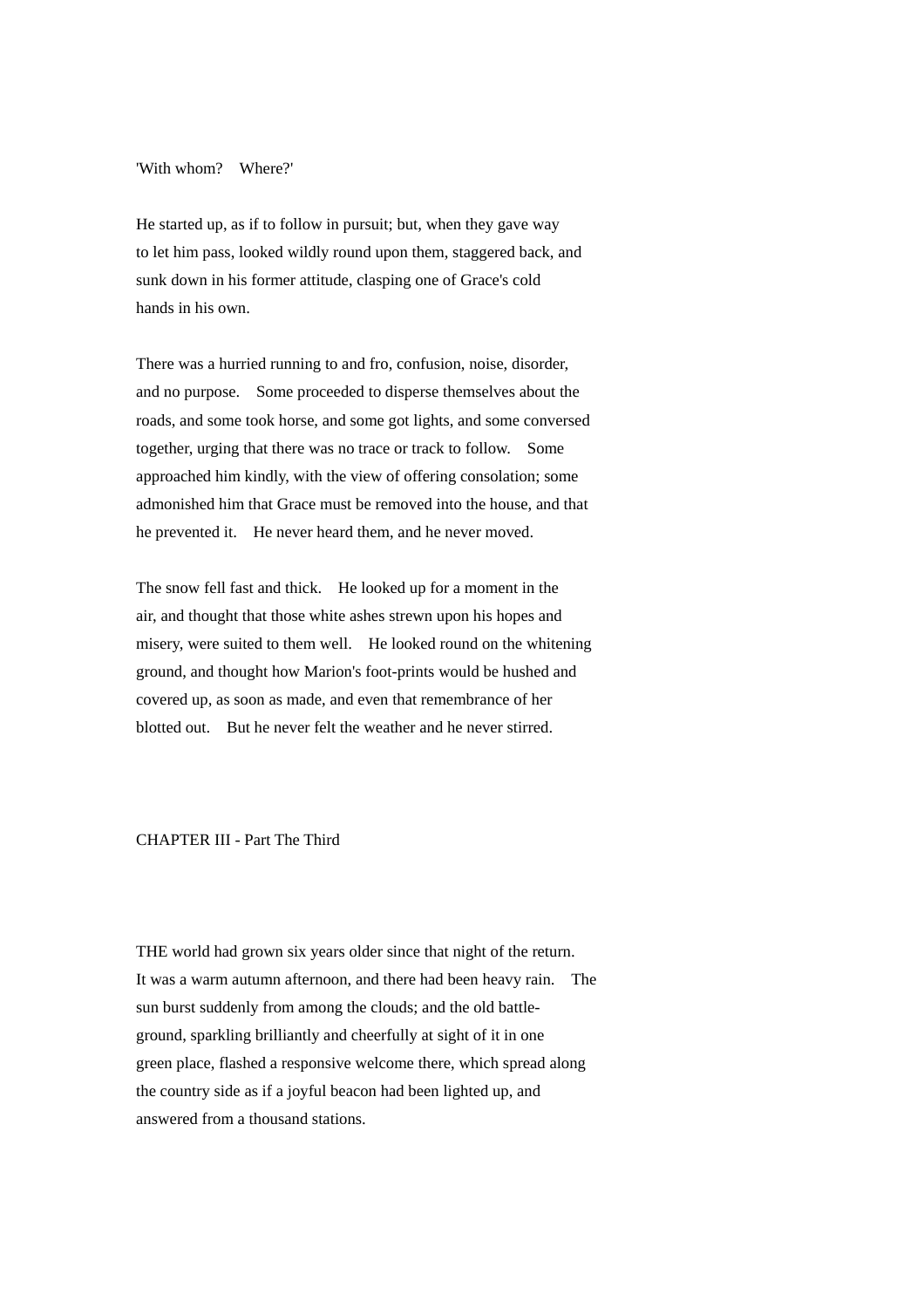How beautiful the landscape kindling in the light, and that luxuriant influence passing on like a celestial presence, brightening everything! The wood, a sombre mass before, revealed its varied tints of yellow, green, brown, red: its different forms of trees, with raindrops glittering on their leaves and twinkling as they fell. The verdant meadow-land, bright and glowing, seemed as if it had been blind, a minute since, and now had found a sense of sight where-with to look up at the shining sky. Corn-fields, hedge-rows, fences, homesteads, and clustered roofs, the steeple of the church, the stream, the water-mill, all sprang out of the gloomy darkness smiling. Birds sang sweetly, flowers raised their drooping heads, fresh scents arose from the invigorated ground; the blue expanse above extended and diffused itself; already the sun's slanting rays pierced mortally the sullen bank of cloud that lingered in its flight; and a rainbow, spirit of all the colours that adorned the earth and sky, spanned the whole arch with its triumphant glory.

At such a time, one little roadside Inn, snugly sheltered behind a great elm-tree with a rare seat for idlers encircling its capacious bole, addressed a cheerful front towards the traveller, as a house of entertainment ought, and tempted him with many mute but significant assurances of a comfortable welcome. The ruddy signboard perched up in the tree, with its golden letters winking in the sun, ogled the passer-by, from among the green leaves, like a jolly face, and promised good cheer. The horse-trough, full of clear fresh water, and the ground below it sprinkled with droppings of fragrant hay, made every horse that passed, prick up his ears. The crimson curtains in the lower rooms, and the pure white hangings in the little bed-chambers above, beckoned, Come in! with every breath of air. Upon the bright green shutters, there were golden legends about beer and ale, and neat wines, and good beds; and an affecting picture of a brown jug frothing over at the top. Upon the window-sills were flowering plants in bright red pots, which made a lively show against the white front of the house; and in the darkness of the doorway there were streaks of light, which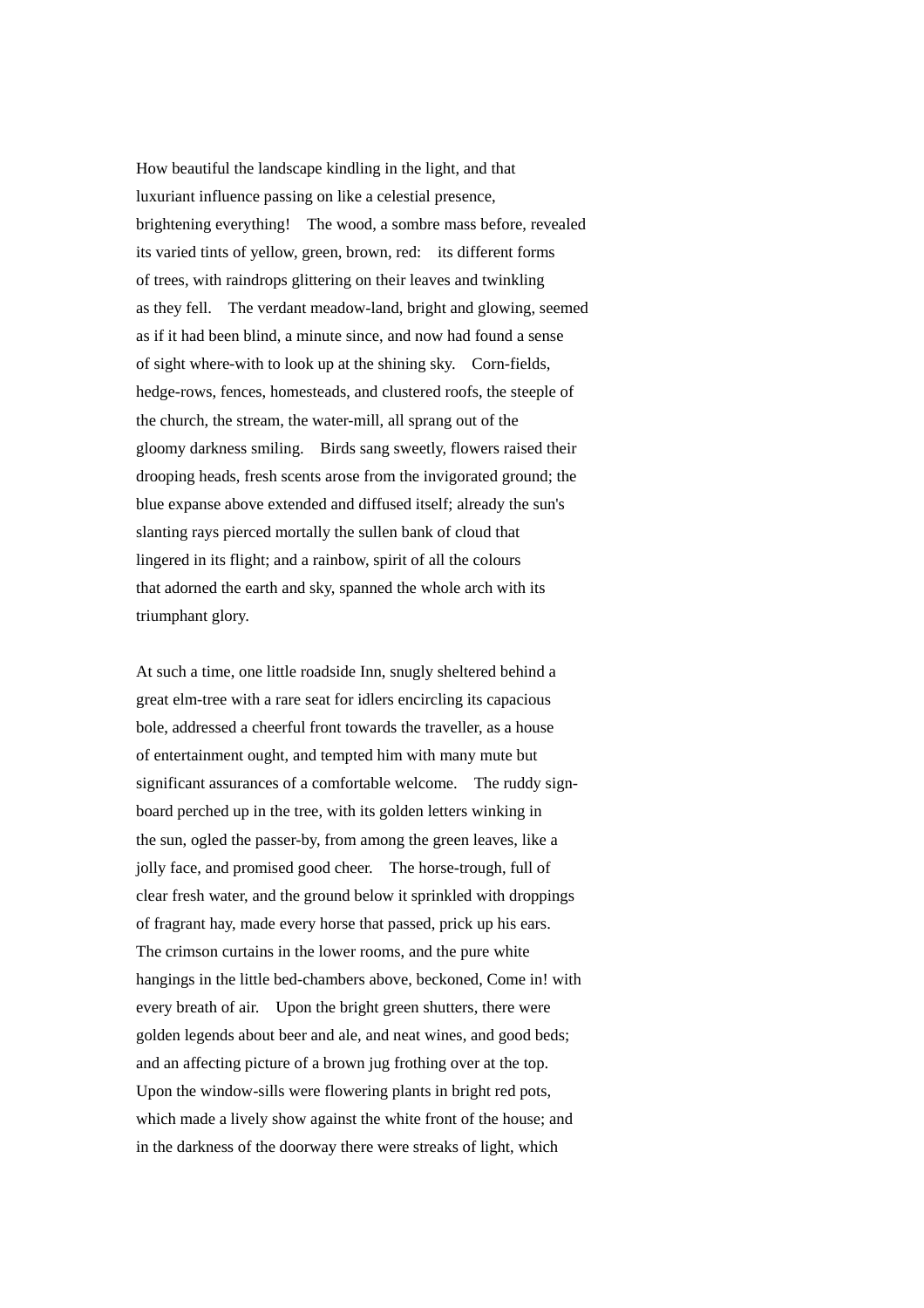glanced off from the surfaces of bottles and tankards.

On the door-step, appeared a proper figure of a landlord, too; for, though he was a short man, he was round and broad, and stood with his hands in his pockets, and his legs just wide enough apart to express a mind at rest upon the subject of the cellar, and an easy confidence - too calm and virtuous to become a swagger - in the general resources of the Inn. The superabundant moisture, trickling from everything after the late rain, set him off well. Nothing near him was thirsty. Certain top-heavy dahlias, looking over the palings of his neat well-ordered garden, had swilled as much as they could carry - perhaps a trifle more - and may have been the worse for liquor; but the sweet-briar, roses, wallflowers, the plants at the windows, and the leaves on the old tree, were in the beaming state of moderate company that had taken no more than was wholesome for them, and had served to develop their best qualities. Sprinkling dewy drops about them on the ground, they seemed profuse of innocent and sparkling mirth, that did good where it lighted, softening neglected corners which the steady rain could seldom reach, and hurting nothing.

This village Inn had assumed, on being established, an uncommon sign. It was called The Nutmeg-Grater. And underneath that household word, was inscribed, up in the tree, on the same flaming board, and in the like golden characters, By Benjamin Britain.

At a second glance, and on a more minute examination of his face, you might have known that it was no other than Benjamin Britain himself who stood in the doorway - reasonably changed by time, but for the better; a very comfortable host indeed.

'Mrs. B.,' said Mr. Britain, looking down the road, 'is rather late. It's tea-time.'

As there was no Mrs. Britain coming, he strolled leisurely out into the road and looked up at the house, very much to his satisfaction.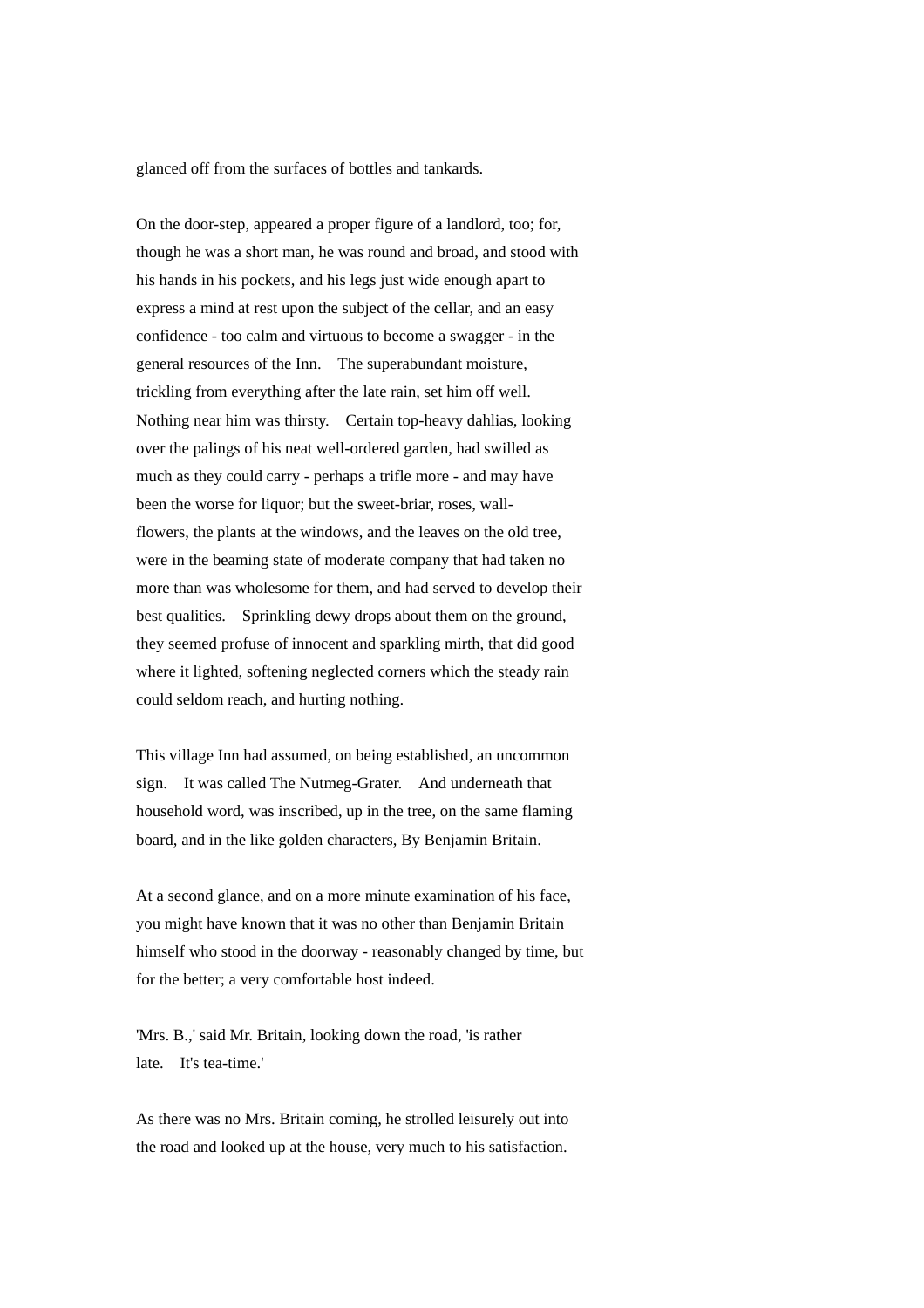'It's just the sort of house,' said Benjamin, 'I should wish to stop at, if I didn't keep it.'

Then, he strolled towards the garden-paling, and took a look at the dahlias. They looked over at him, with a helpless drowsy hanging of their heads: which bobbed again, as the heavy drops of wet dripped off them.

'You must be looked after,' said Benjamin. 'Memorandum, not to forget to tell her so. She's a long time coming!'

Mr. Britain's better half seemed to be by so very much his better half, that his own moiety of himself was utterly cast away and helpless without her.

'She hadn't much to do, I think,' said Ben. 'There were a few little matters of business after market, but not many. Oh! here we are at last!'

A chaise-cart, driven by a boy, came clattering along the road: and seated in it, in a chair, with a large well-saturated umbrella spread out to dry behind her, was the plump figure of a matronly woman, with her bare arms folded across a basket which she carried on her knee, several other baskets and parcels lying crowded around her, and a certain bright good nature in her face and contented awkwardness in her manner, as she jogged to and fro with the motion of her carriage, which smacked of old times, even in the distance. Upon her nearer approach, this relish of by-gone days was not diminished; and when the cart stopped at the Nutmeg-Grater door, a pair of shoes, alighting from it, slipped nimbly through Mr. Britain's open arms, and came down with a substantial weight upon the pathway, which shoes could hardly have belonged to any one but Clemency Newcome.

In fact they did belong to her, and she stood in them, and a rosy comfortable-looking soul she was: with as much soap on her glossy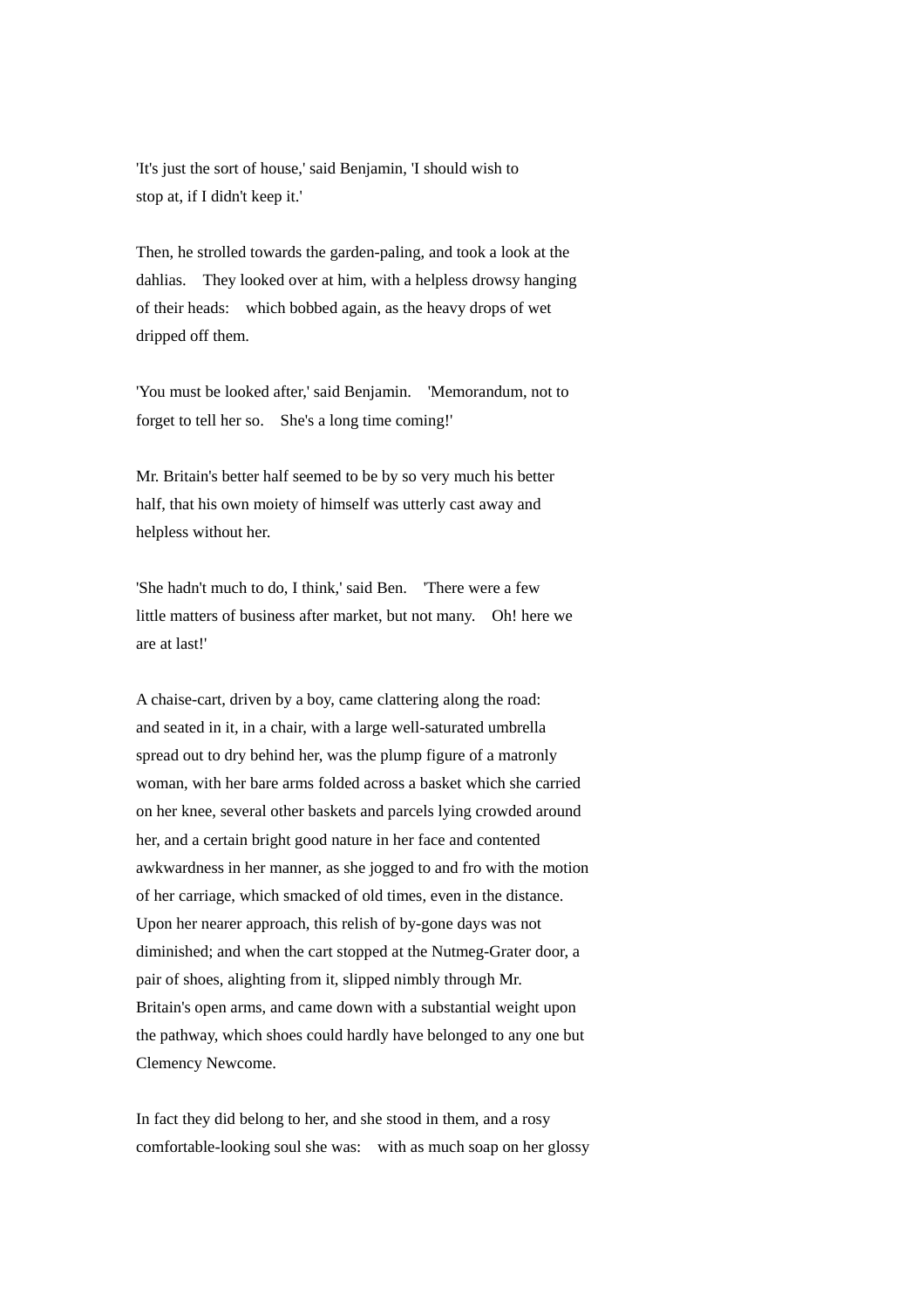face as in times of yore, but with whole elbows now, that had grown quite dimpled in her improved condition.

'You're late, Clemmy!' said Mr. Britain.

'Why, you see, Ben, I've had a deal to do!' she replied, looking busily after the safe removal into the house of all the packages and baskets: 'eight, nine, ten - where's eleven? Oh! my basket's eleven! It's all right. Put the horse up, Harry, and if he coughs again give him a warm mash to-night. Eight, nine, ten. Why, where's eleven? Oh! forgot, it's all right. How's the children, Ben?'

'Hearty, Clemmy, hearty.'

'Bless their precious faces!' said Mrs. Britain, unbonneting her own round countenance (for she and her husband were by this time in the bar), and smoothing her hair with her open hands. 'Give us a kiss, old man!'

Mr. Britain promptly complied.

'I think,' said Mrs. Britain, applying herself to her pockets and drawing forth an immense bulk of thin books and crumpled papers: a very kennel of dogs'-ears: 'I've done everything. Bills all settled - turnips sold - brewer's account looked into and paid - 'bacco pipes ordered - seventeen pound four, paid into the Bank - Doctor Heathfield's charge for little Clem - you'll guess what that is - Doctor Heathfield won't take nothing again, Ben.'

'I thought he wouldn't,' returned Ben.

'No. He says whatever family you was to have, Ben, he'd never put you to the cost of a halfpenny. Not if you was to have twenty.'

Mr. Britain's face assumed a serious expression, and he looked hard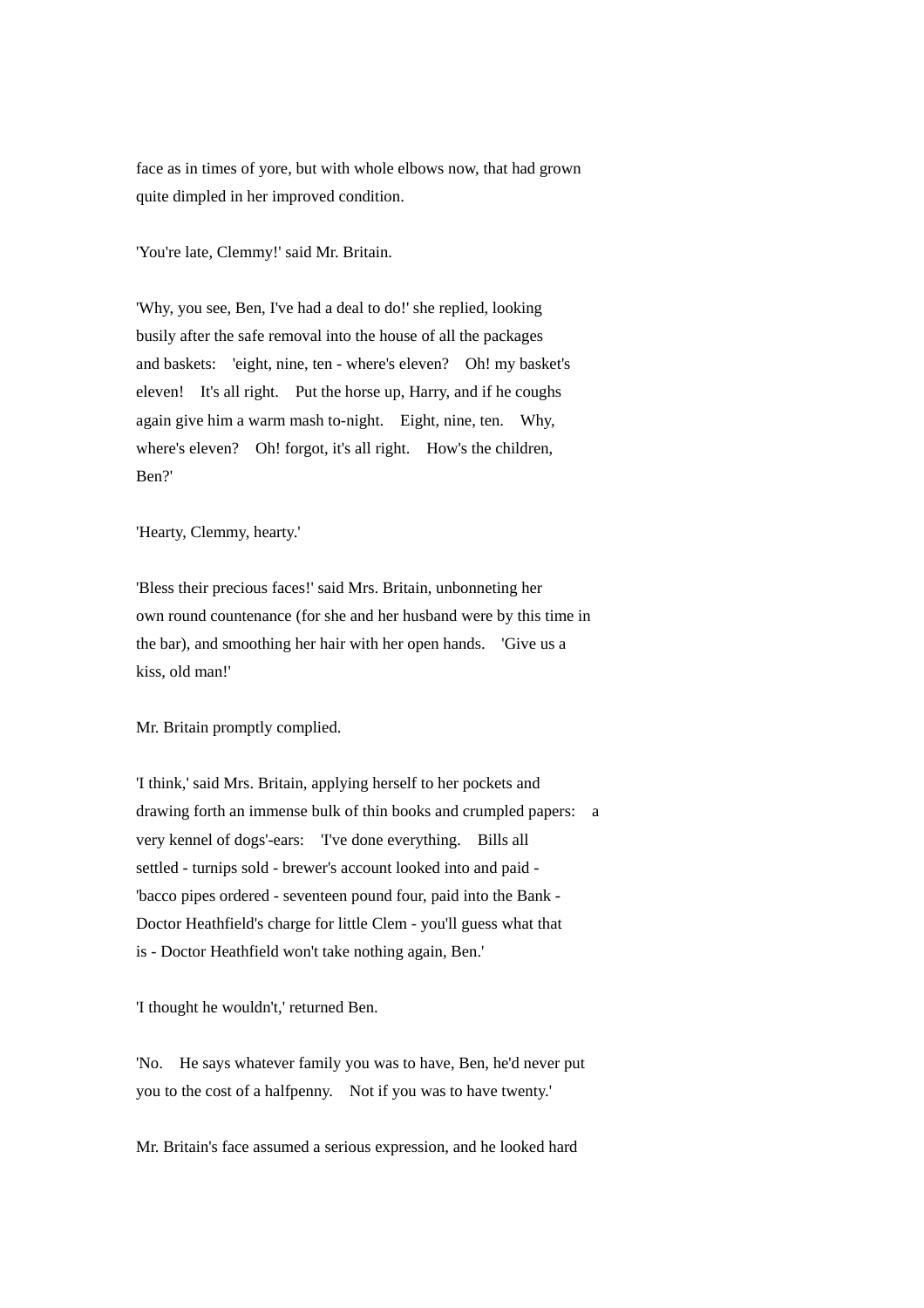at the wall.

'An't it kind of him?' said Clemency.

'Very,' returned Mr. Britain. 'It's the sort of kindness that I wouldn't presume upon, on any account.'

'No,' retorted Clemency. 'Of course not. Then there's the pony he fetched eight pound two; and that an't bad, is it?'

'It's very good,' said Ben.

'I'm glad you're pleased!' exclaimed his wife. 'I thought you would be; and I think that's all, and so no more at present from yours and cetrer, C. Britain. Ha ha ha! There! Take all the papers, and lock 'em up. Oh! Wait a minute. Here's a printed bill to stick on the wall. Wet from the printer's. How nice it smells!'

'What's this?' said Ben, looking over the document.

'I don't know,' replied his wife. 'I haven't read a word of it.'

'"To be sold by Auction,"' read the host of the Nutmeg-Grater, '"unless previously disposed of by private contract."'

'They always put that,' said Clemency.

'Yes, but they don't always put this,' he returned. 'Look here, "Mansion," &c. - "offices," &c., "shrubberies," &c., "ring fence," &c. "Messrs. Snitchey and Craggs," &c., "ornamental portion of the unencumbered freehold property of Michael Warden, Esquire, intending to continue to reside abroad"!'

'Intending to continue to reside abroad!' repeated Clemency.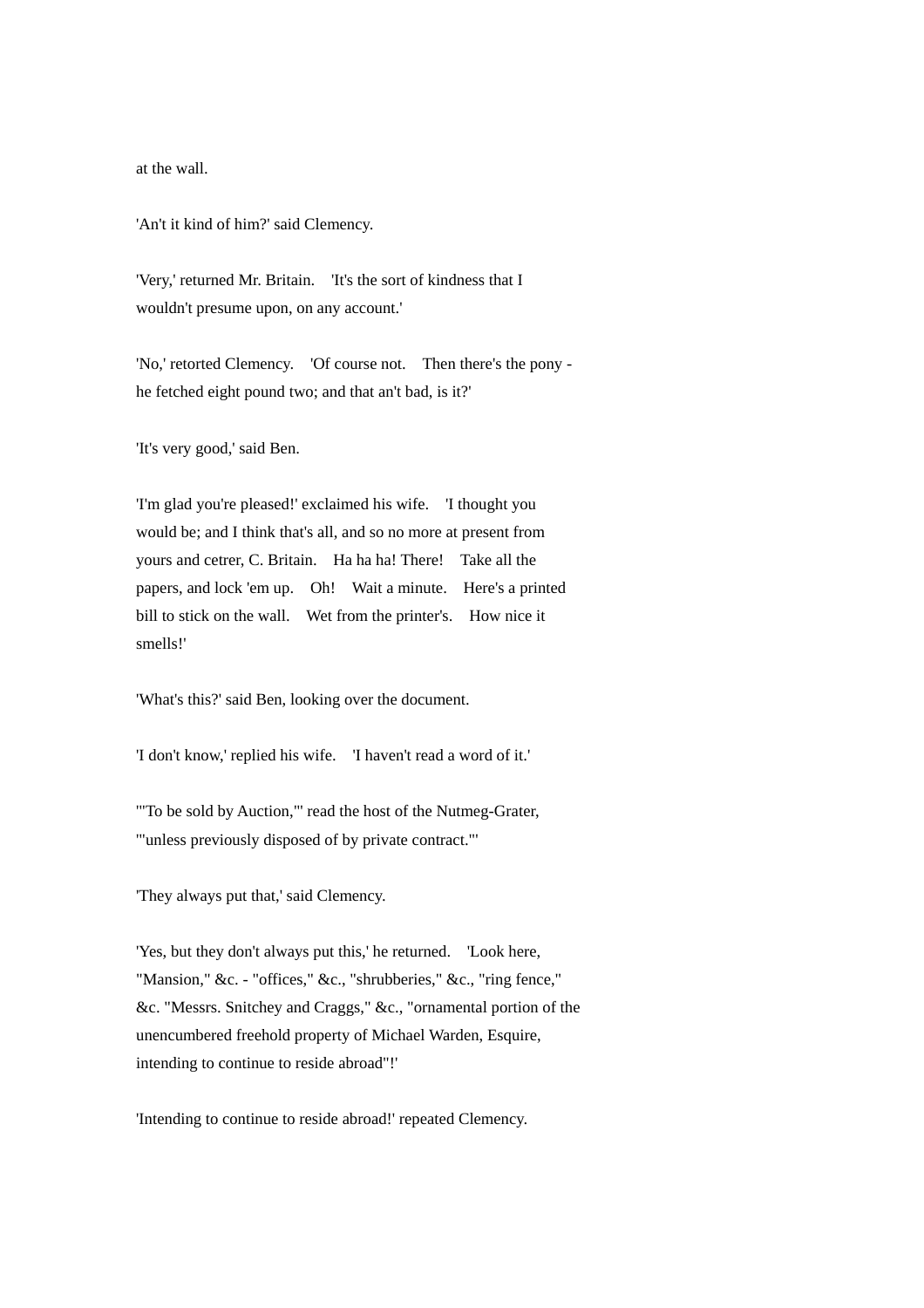'Here it is,' said Britain. 'Look!'

'And it was only this very day that I heard it whispered at the old house, that better and plainer news had been half promised of her, soon!' said Clemency, shaking her head sorrowfully, and patting her elbows as if the recollection of old times unconsciously awakened her old habits. 'Dear, dear, dear! There'll be heavy hearts, Ben, yonder.'

Mr. Britain heaved a sigh, and shook his head, and said he couldn't make it out: he had left off trying long ago. With that remark, he applied himself to putting up the bill just inside the bar window. Clemency, after meditating in silence for a few moments, roused herself, cleared her thoughtful brow, and bustled off to look after the children.

Though the host of the Nutmeg-Grater had a lively regard for his good-wife, it was of the old patronising kind, and she amused him mightily. Nothing would have astonished him so much, as to have known for certain from any third party, that it was she who managed the whole house, and made him, by her plain straightforward thrift, good-humour, honesty, and industry, a thriving man. So easy it is, in any degree of life (as the world very often finds it), to take those cheerful natures that never assert their merit, at their own modest valuation; and to conceive a flippant liking of people for their outward oddities and eccentricities, whose innate worth, if we would look so far, might make us blush in the comparison!

It was comfortable to Mr. Britain, to think of his own condescension in having married Clemency. She was a perpetual testimony to him of the goodness of his heart, and the kindness of his disposition; and he felt that her being an excellent wife was an illustration of the old precept that virtue is its own reward.

He had finished wafering up the bill, and had locked the vouchers for her day's proceedings in the cupboard - chuckling all the time,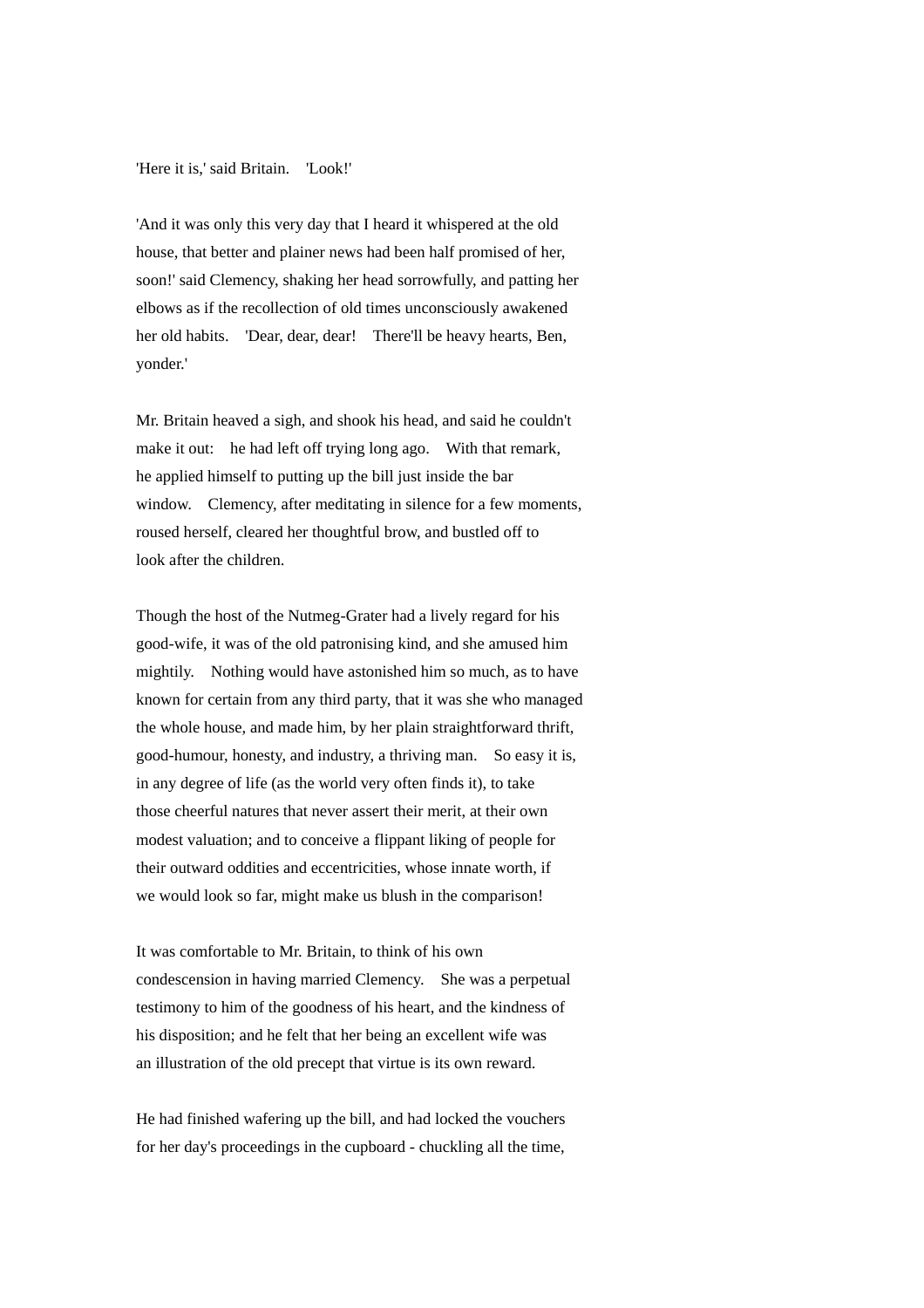over her capacity for business - when, returning with the news that the two Master Britains were playing in the coach-house under the superintendence of one Betsey, and that little Clem was sleeping 'like a picture,' she sat down to tea, which had awaited her arrival, on a little table. It was a very neat little bar, with the usual display of bottles and glasses; a sedate clock, right to the minute (it was half-past five); everything in its place, and everything furbished and polished up to the very utmost.

'It's the first time I've sat down quietly to-day, I declare,' said Mrs. Britain, taking a long breath, as if she had sat down for the night; but getting up again immediately to hand her husband his tea, and cut him his bread-and-butter; 'how that bill does set me thinking of old times!'

'Ah!' said Mr. Britain, handling his saucer like an oyster, and disposing of its contents on the same principle.

'That same Mr. Michael Warden,' said Clemency, shaking her head at the notice of sale, 'lost me my old place.'

'And got you your husband,' said Mr. Britain.

'Well! So he did,' retorted Clemency, 'and many thanks to him.'

'Man's the creature of habit,' said Mr. Britain, surveying her, over his saucer. 'I had somehow got used to you, Clem; and I found I shouldn't be able to get on without you. So we went and got made man and wife. Ha! ha! We! Who'd have thought it!'

'Who indeed!' cried Clemency. 'It was very good of you, Ben.'

'No, no, no,' replied Mr. Britain, with an air of self-denial. 'Nothing worth mentioning.'

'Oh yes it was, Ben,' said his wife, with great simplicity; 'I'm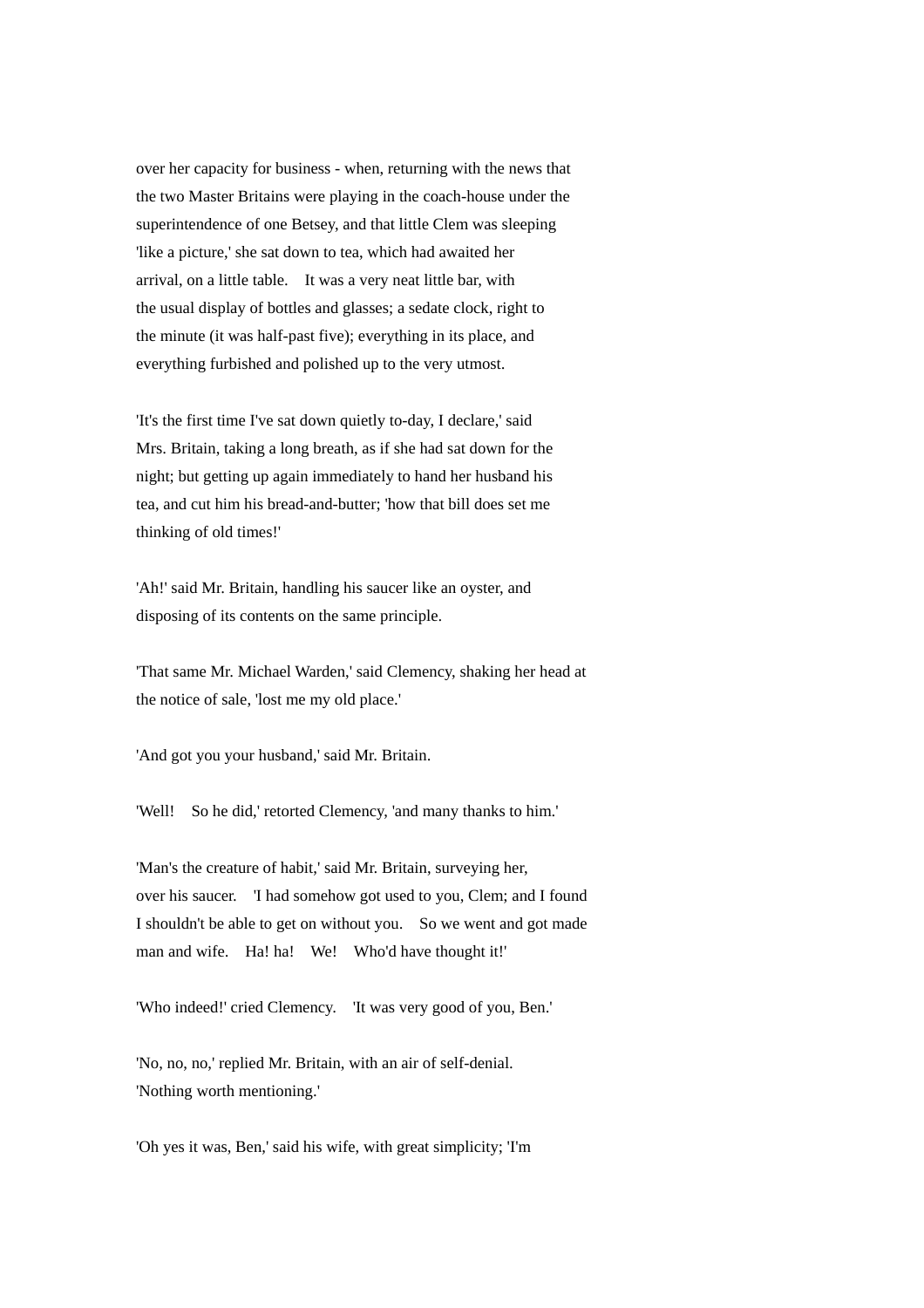sure I think so, and am very much obliged to you. Ah!' looking again at the bill; 'when she was known to be gone, and out of reach, dear girl, I couldn't help telling - for her sake quite as much as theirs - what I knew, could I?'

'You told it, anyhow,' observed her husband.

'And Dr. Jeddler,' pursued Clemency, putting down her tea-cup, and looking thoughtfully at the bill, 'in his grief and passion turned me out of house and home! I never have been so glad of anything in all my life, as that I didn't say an angry word to him, and hadn't any angry feeling towards him, even then; for he repented that truly, afterwards. How often he has sat in this room, and told me over and over again he was sorry for it! - the last time, only yesterday, when you were out. How often he has sat in this room, and talked to me, hour after hour, about one thing and another, in which he made believe to be interested! - but only for the sake of the days that are gone by, and because he knows she used to like me, Ben!'

'Why, how did you ever come to catch a glimpse of that, Clem?' asked her husband: astonished that she should have a distinct perception of a truth which had only dimly suggested itself to his inquiring mind.

'I don't know, I'm sure,' said Clemency, blowing her tea, to cool it. 'Bless you, I couldn't tell you, if you was to offer me a reward of a hundred pound.'

He might have pursued this metaphysical subject but for her catching a glimpse of a substantial fact behind him, in the shape of a gentleman attired in mourning, and cloaked and booted like a rider on horseback, who stood at the bar-door. He seemed attentive to their conversation, and not at all impatient to interrupt it.

Clemency hastily rose at this sight. Mr. Britain also rose and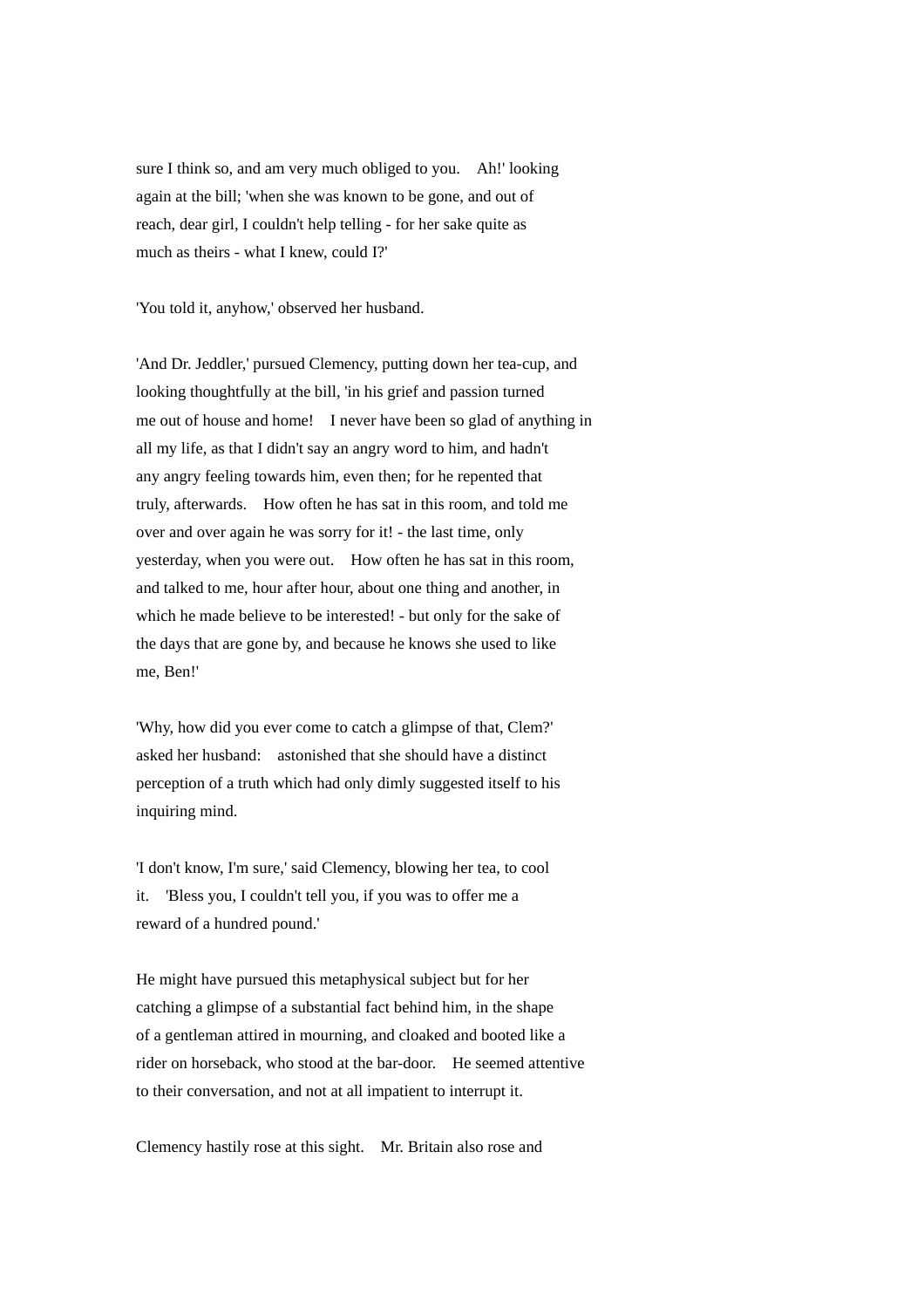saluted the guest. 'Will you please to walk up-stairs, sir? There's a very nice room up-stairs, sir.'

'Thank you,' said the stranger, looking earnestly at Mr. Britain's wife. 'May I come in here?'

'Oh, surely, if you like, sir,' returned Clemency, admitting him.

'What would you please to want, sir?'

The bill had caught his eye, and he was reading it.

'Excellent property that, sir,' observed Mr. Britain.

He made no answer; but, turning round, when he had finished reading, looked at Clemency with the same observant curiosity as before. 'You were asking me,' - he said, still looking at her, - 'What you would please to take, sir,' answered Clemency, stealing a glance at him in return.

'If you will let me have a draught of ale,' he said, moving to a table by the window, 'and will let me have it here, without being any interruption to your meal, I shall be much obliged to you.' He sat down as he spoke, without any further parley, and looked out at the prospect. He was an easy, well-knit figure of a man in the prime of life. His face, much browned by the sun, was shaded by a quantity of dark hair; and he wore a moustache. His beer being set before him, he filled out a glass, and drank, good-humouredly, to the house; adding, as he put the tumbler down again:

'It's a new house, is it not?'

'Not particularly new, sir,' replied Mr. Britain.

'Between five and six years old,' said Clemency; speaking very distinctly.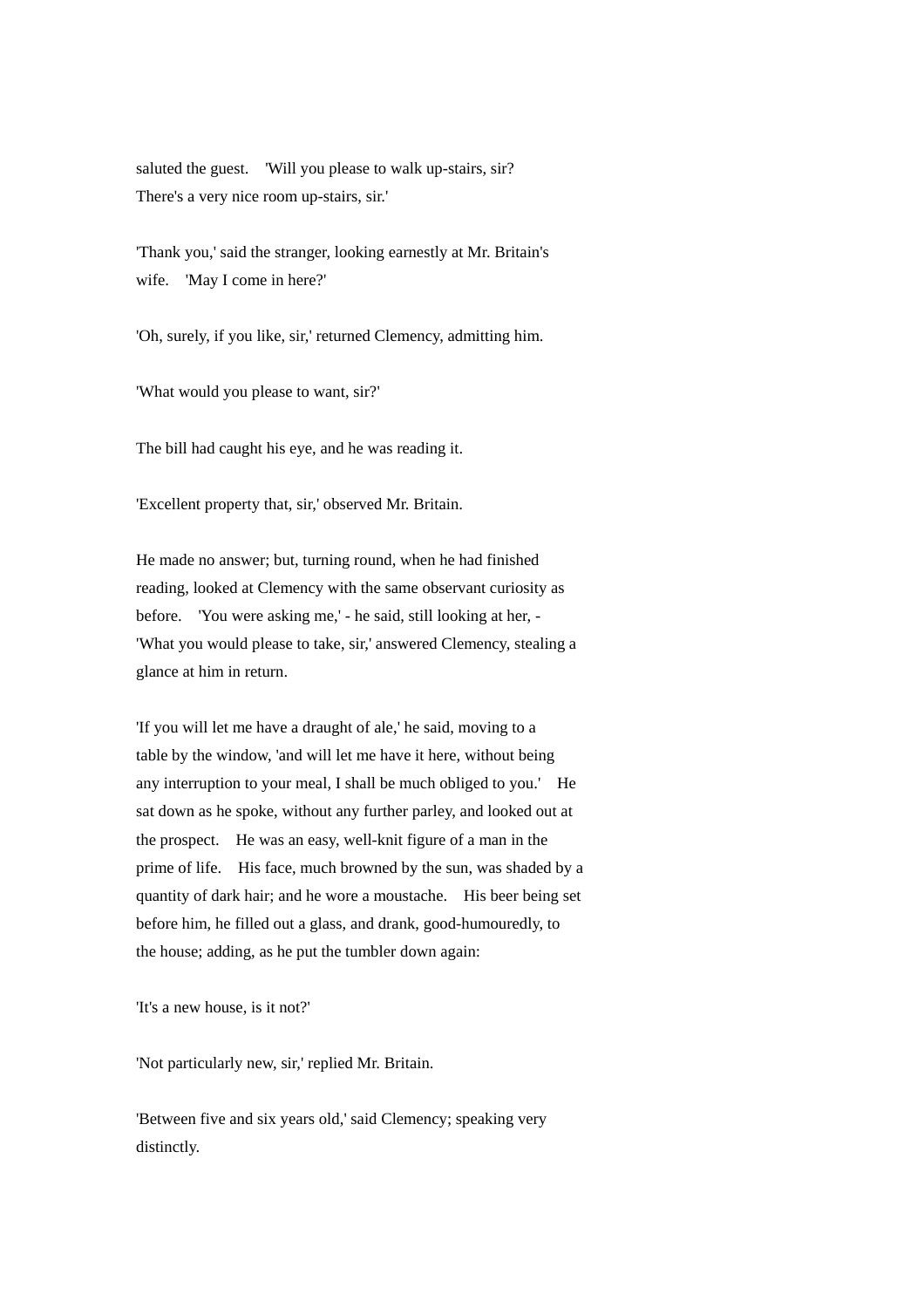'I think I heard you mention Dr. Jeddler's name, as I came in,' inquired the stranger. 'That bill reminds me of him; for I happen to know something of that story, by hearsay, and through certain connexions of mine. - Is the old man living?'

'Yes, he's living, sir,' said Clemency.

'Much changed?'

'Since when, sir?' returned Clemency, with remarkable emphasis and expression.

'Since his daughter - went away.'

'Yes! he's greatly changed since then,' said Clemency. 'He's grey and old, and hasn't the same way with him at all; but, I think he's happy now. He has taken on with his sister since then, and goes to see her very often. That did him good, directly. At first, he was sadly broken down; and it was enough to make one's heart bleed, to see him wandering about, railing at the world; but a great change for the better came over him after a year or two, and then he began to like to talk about his lost daughter, and to praise her, ay and the world too! and was never tired of saying, with the tears in his poor eyes, how beautiful and good she was. He had forgiven her then. That was about the same time as Miss Grace's marriage. Britain, you remember?'

Mr. Britain remembered very well.

'The sister is married then,' returned the stranger. He paused for some time before he asked, 'To whom?'

Clemency narrowly escaped oversetting the tea-board, in her emotion at this question.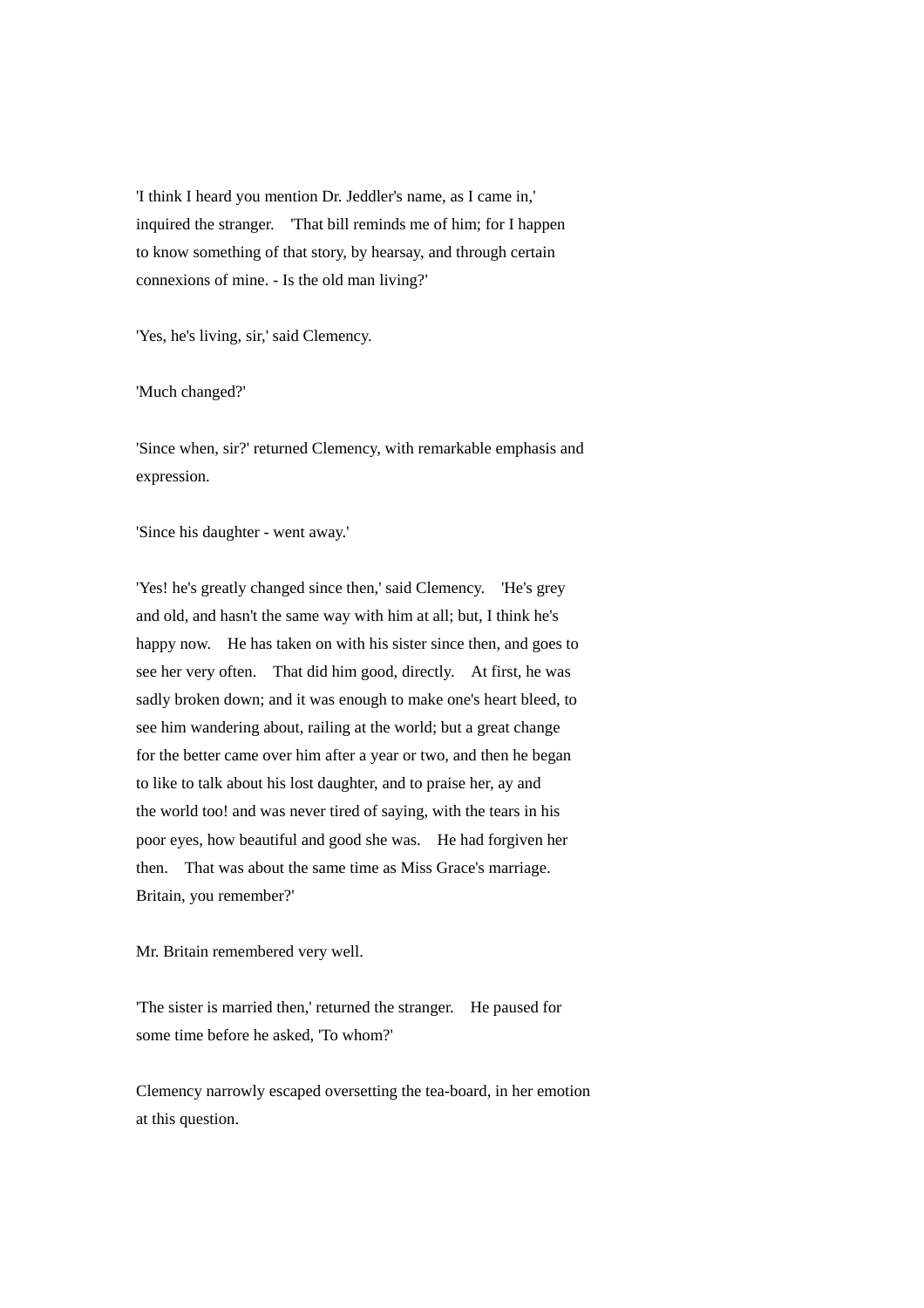'Did YOU never hear?' she said.

'I should like to hear,' he replied, as he filled his glass again, and raised it to his lips.

'Ah! It would be a long story, if it was properly told,' said Clemency, resting her chin on the palm of her left hand, and supporting that elbow on her right hand, as she shook her head, and looked back through the intervening years, as if she were looking at a fire. 'It would be a long story, I am sure.'

'But told as a short one,' suggested the stranger.

Told as a short one,' repeated Clemency in the same thoughtful tone, and without any apparent reference to him, or consciousness of having auditors, 'what would there be to tell? That they grieved together, and remembered her together, like a person dead; that they were so tender of her, never would reproach her, called her back to one another as she used to be, and found excuses for her! Every one knows that. I'm sure I do. No one better,' added Clemency, wiping her eyes with her hand.

'And so,' suggested the stranger.

'And so,' said Clemency, taking him up mechanically, and without any change in her attitude or manner, 'they at last were married. They were married on her birth-day - it comes round again to-morrow - very quiet, very humble like, but very happy. Mr. Alfred said, one night when they were walking in the orchard, "Grace, shall our wedding-day be Marion's birth-day?" And it was.'

'And they have lived happily together?' said the stranger.

'Ay,' said Clemency. 'No two people ever more so. They have had no sorrow but this.'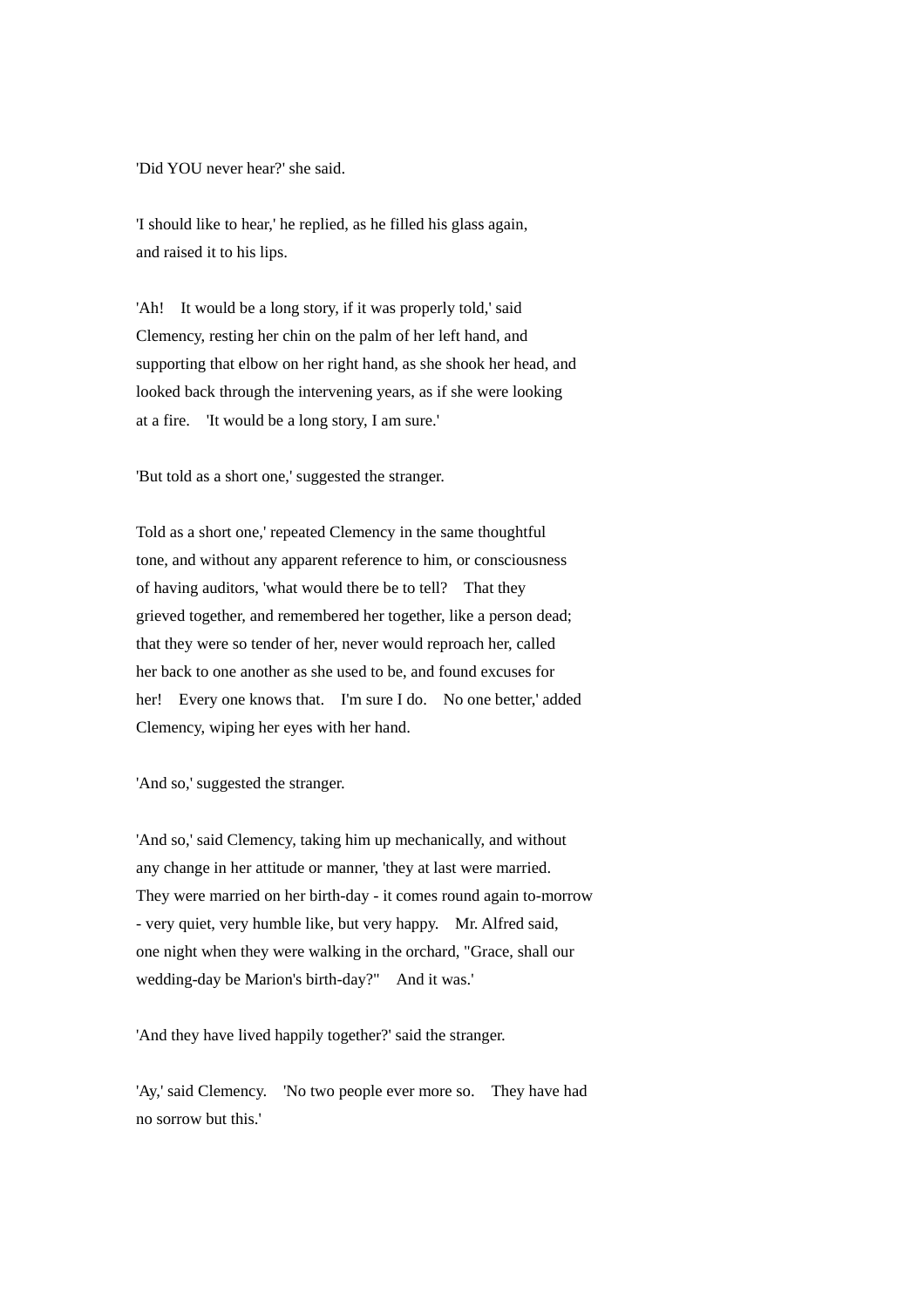She raised her head as with a sudden attention to the circumstances under which she was recalling these events, and looked quickly at the stranger. Seeing that his face was turned toward the window, and that he seemed intent upon the prospect, she made some eager signs to her husband, and pointed to the bill, and moved her mouth as if she were repeating with great energy, one word or phrase to him over and over again. As she uttered no sound, and as her dumb motions like most of her gestures were of a very extraordinary kind, this unintelligible conduct reduced Mr. Britain to the confines of despair. He stared at the table, at the stranger, at the spoons, at his wife - followed her pantomime with looks of deep amazement and perplexity - asked in the same language, was it property in danger, was it he in danger, was it she - answered her signals with other signals expressive of the deepest distress and confusion - followed the motions of her lips - guessed half aloud 'milk and water,' 'monthly warning,' 'mice and walnuts' - and couldn't approach her meaning.

Clemency gave it up at last, as a hopeless attempt; and moving her chair by very slow degrees a little nearer to the stranger, sat with her eyes apparently cast down but glancing sharply at him now and then, waiting until he should ask some other question. She had not to wait long; for he said, presently:

'And what is the after history of the young lady who went away? They know it, I suppose?'

Clemency shook her head. 'I've heard,' she said, 'that Doctor Jeddler is thought to know more of it than he tells. Miss Grace has had letters from her sister, saying that she was well and happy, and made much happier by her being married to Mr. Alfred: and has written letters back. But there's a mystery about her life and fortunes, altogether, which nothing has cleared up to this hour, and which - '

She faltered here, and stopped.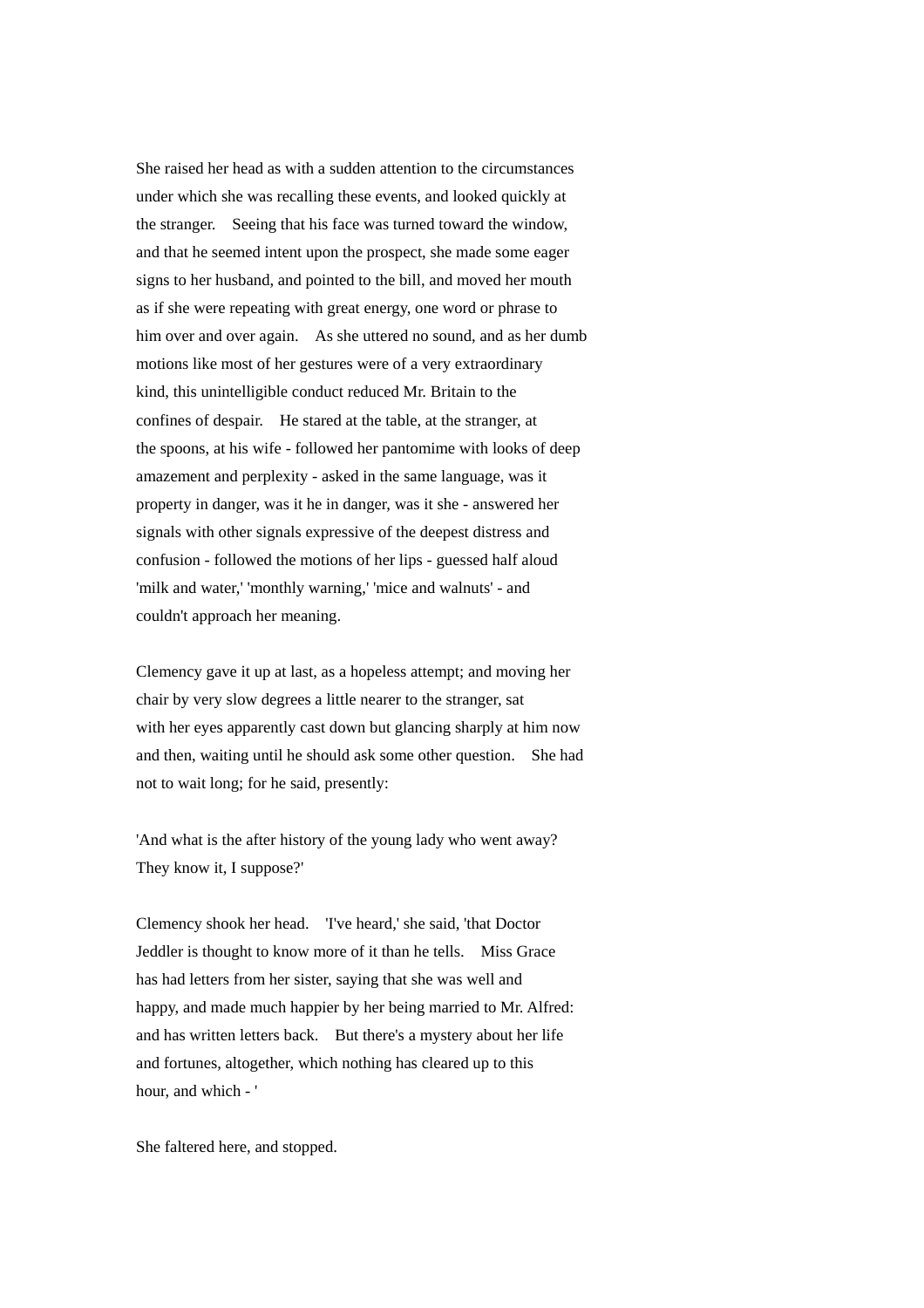'And which' - repeated the stranger.

'Which only one other person, I believe, could explain,' said Clemency, drawing her breath quickly.

'Who may that be?' asked the stranger.

'Mr. Michael Warden!' answered Clemency, almost in a shriek: at once conveying to her husband what she would have had him understand before, and letting Michael Warden know that he was recognised.

'You remember me, sir?' said Clemency, trembling with emotion; 'I saw just now you did! You remember me, that night in the garden. I was with her!'

'Yes. You were,' he said.

'Yes, sir,' returned Clemency. 'Yes, to be sure. This is my husband, if you please. Ben, my dear Ben, run to Miss Grace - run to Mr. Alfred - run somewhere, Ben! Bring somebody here, directly!'

'Stay!' said Michael Warden, quietly interposing himself between the door and Britain. 'What would you do?'

'Let them know that you are here, sir,' answered Clemency, clapping her hands in sheer agitation. 'Let them know that they may hear of her, from your own lips; let them know that she is not quite lost to them, but that she will come home again yet, to bless her father and her loving sister - even her old servant, even me,' she struck herself upon the breast with both hands, 'with a sight of her sweet face. Run, Ben, run!' And still she pressed him on towards the door, and still Mr. Warden stood before it, with his hand stretched out, not angrily, but sorrowfully.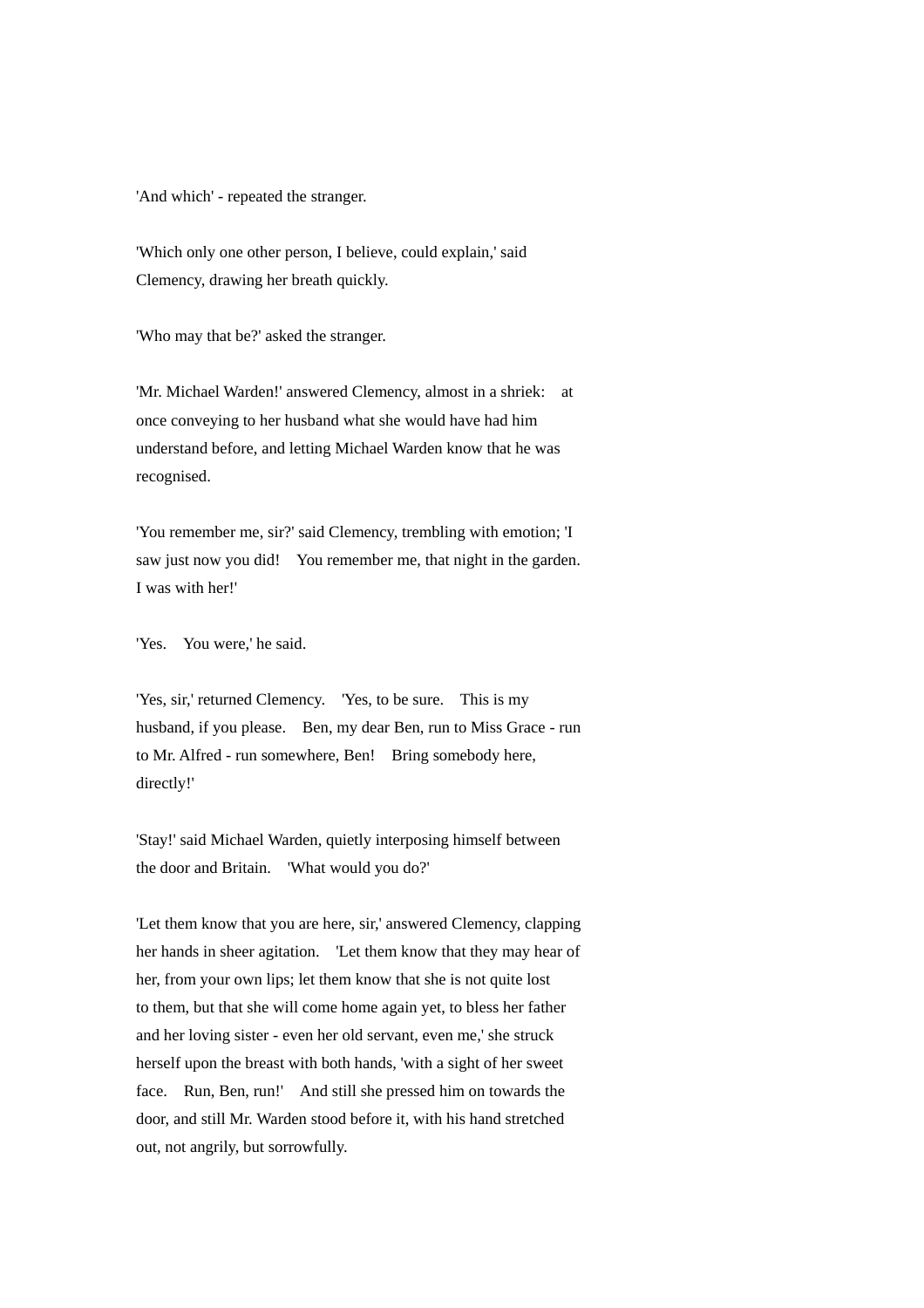'Or perhaps,' said Clemency, running past her husband, and catching in her emotion at Mr. Warden's cloak, 'perhaps she's here now; perhaps she's close by. I think from your manner she is. Let me see her, sir, if you please. I waited on her when she was a little child. I saw her grow to be the pride of all this place. I knew her when she was Mr. Alfred's promised wife. I tried to warn her when you tempted her away. I know what her old home was when she was like the soul of it, and how it changed when she was gone and lost. Let me speak to her, if you please!'

He gazed at her with compassion, not unmixed with wonder: but, he made no gesture of assent.

'I don't think she CAN know,' pursued Clemency, 'how truly they forgive her; how they love her; what joy it would be to them, to see her once more. She may be timorous of going home. Perhaps if she sees me, it may give her new heart. Only tell me truly, Mr. Warden, is she with you?'

'She is not,' he answered, shaking his head.

This answer, and his manner, and his black dress, and his coming back so quietly, and his announced intention of continuing to live abroad, explained it all. Marion was dead.

He didn't contradict her; yes, she was dead! Clemency sat down, hid her face upon the table, and cried.

At that moment, a grey-headed old gentleman came running in: quite out of breath, and panting so much that his voice was scarcely to be recognised as the voice of Mr. Snitchey.

'Good Heaven, Mr. Warden!' said the lawyer, taking him aside, 'what wind has blown - ' He was so blown himself, that he couldn't get on any further until after a pause, when he added, feebly, 'you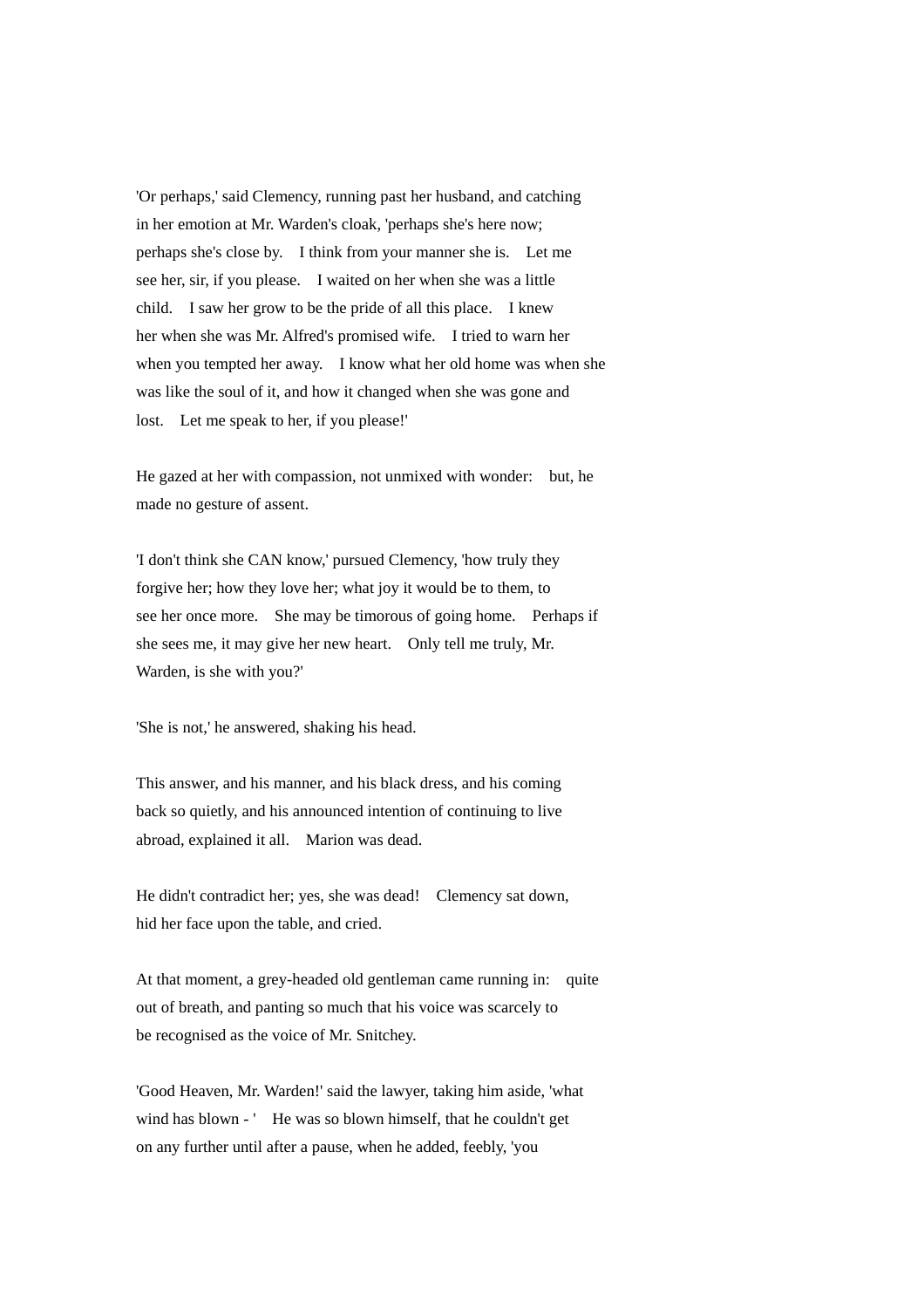## here?'

'An ill-wind, I am afraid,' he answered. 'If you could have heard what has just passed - how I have been besought and entreated to perform impossibilities - what confusion and affliction I carry with me!'

'I can guess it all. But why did you ever come here, my good sir?' retorted Snitchey.

'Come! How should I know who kept the house? When I sent my servant on to you, I strolled in here because the place was new to me; and I had a natural curiosity in everything new and old, in these old scenes; and it was outside the town. I wanted to communicate with you, first, before appearing there. I wanted to know what people would say to me. I see by your manner that you can tell me. If it were not for your confounded caution, I should have been possessed of everything long ago.'

'Our caution!' returned the lawyer, 'speaking for Self and Craggs deceased,' here Mr. Snitchey, glancing at his hat-band, shook his head, 'how can you reasonably blame us, Mr. Warden? It was understood between us that the subject was never to be renewed, and that it wasn't a subject on which grave and sober men like us (I made a note of your observations at the time) could interfere. Our caution too! When Mr. Craggs, sir, went down to his respected grave in the full belief - '

'I had given a solemn promise of silence until I should return, whenever that might be,' interrupted Mr. Warden; 'and I have kept it.'

'Well, sir, and I repeat it,' returned Mr. Snitchey, 'we were bound to silence too. We were bound to silence in our duty towards ourselves, and in our duty towards a variety of clients, you among them, who were as close as wax. It was not our place to make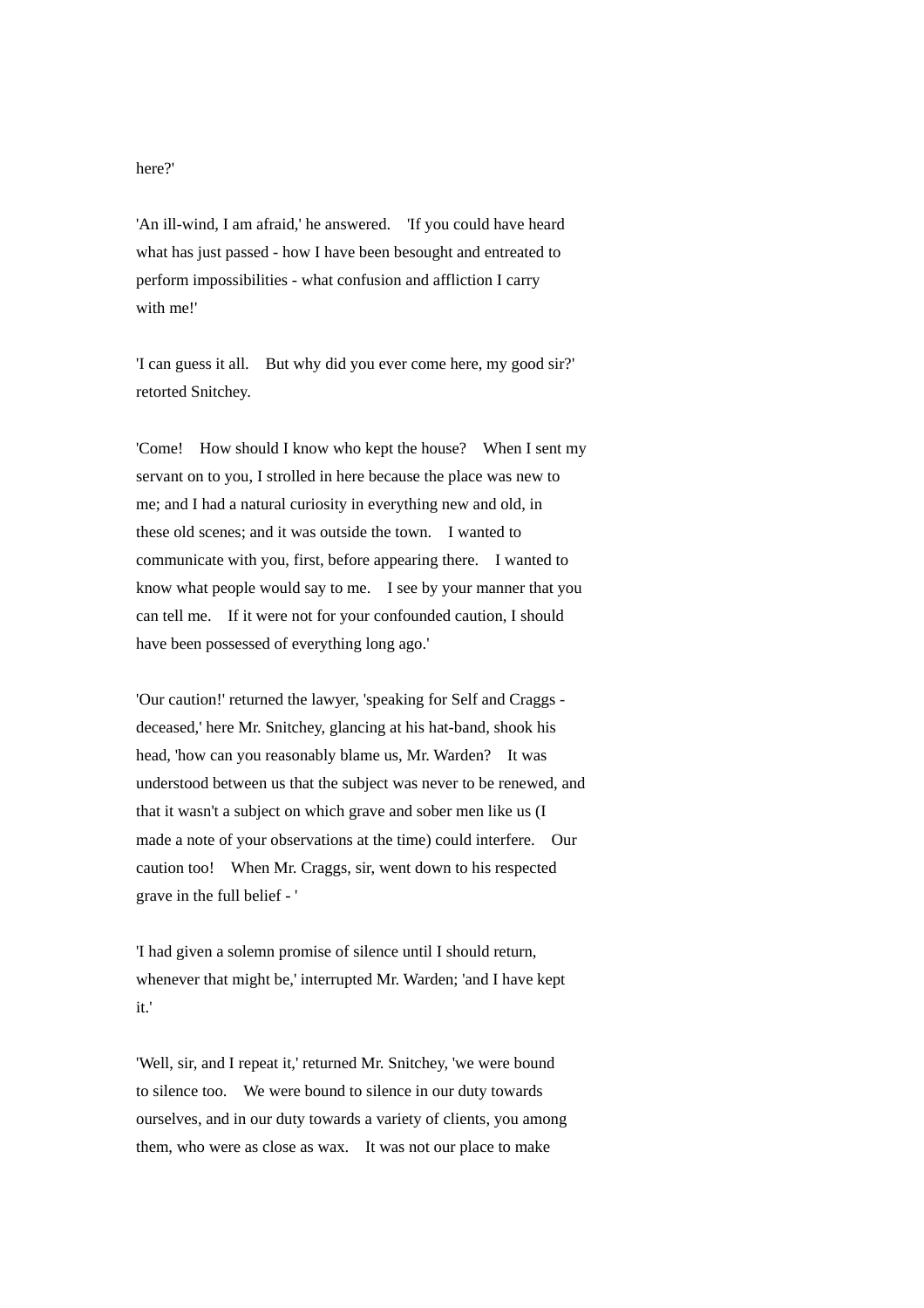inquiries of you on such a delicate subject. I had my suspicions, sir; but, it is not six months since I have known the truth, and been assured that you lost her.'

'By whom?' inquired his client.

'By Doctor Jeddler himself, sir, who at last reposed that confidence in me voluntarily. He, and only he, has known the whole truth, years and years.'

'And you know it?' said his client.

'I do, sir!' replied Snitchey; 'and I have also reason to know that it will be broken to her sister to-morrow evening. They have given her that promise. In the meantime, perhaps you'll give me the honour of your company at my house; being unexpected at your own. But, not to run the chance of any more such difficulties as you have had here, in case you should be recognised - though you're a good deal changed; I think I might have passed you myself, Mr. Warden - we had better dine here, and walk on in the evening. It's a very good place to dine at, Mr. Warden: your own property, bythe-bye. Self and Craggs (deceased) took a chop here sometimes, and had it very comfortably served. Mr. Craggs, sir,' said Snitchey, shutting his eyes tight for an instant, and opening them again, 'was struck off the roll of life too soon.'

'Heaven forgive me for not condoling with you,' returned Michael Warden, passing his hand across his forehead, 'but I'm like a man in a dream at present. I seem to want my wits. Mr. Craggs - yes - I am very sorry we have lost Mr. Craggs.' But he looked at Clemency as he said it, and seemed to sympathise with Ben, consoling her.

'Mr. Craggs, sir,' observed Snitchey, 'didn't find life, I regret to say, as easy to have and to hold as his theory made it out, or he would have been among us now. It's a great loss to me. He was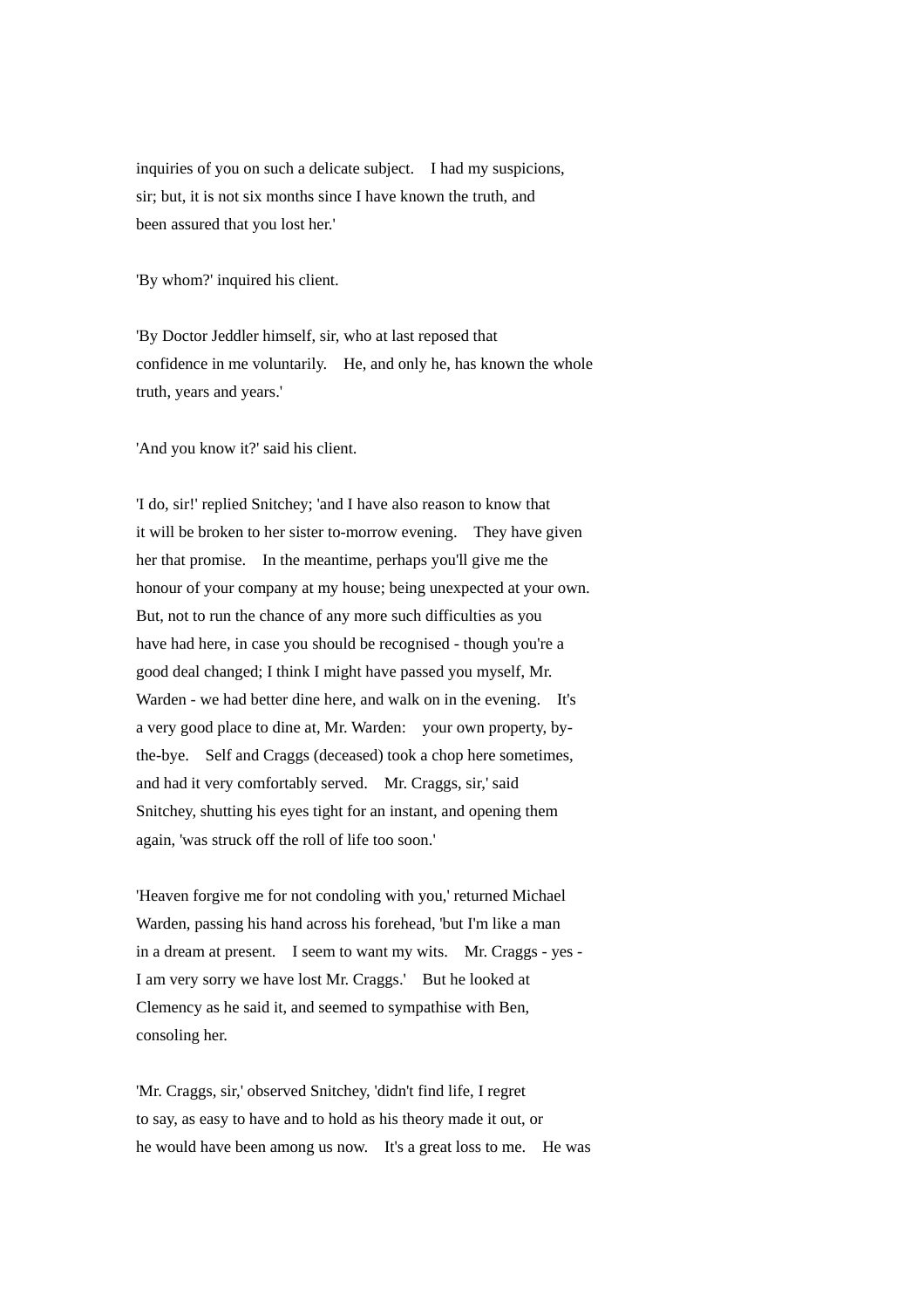my right arm, my right leg, my right ear, my right eye, was Mr. Craggs. I am paralytic without him. He bequeathed his share of the business to Mrs. Craggs, her executors, administrators, and assigns. His name remains in the Firm to this hour. I try, in a childish sort of a way, to make believe, sometimes, he's alive. You may observe that I speak for Self and Craggs - deceased, sir deceased,' said the tender-hearted attorney, waving his pockethandkerchief.

Michael Warden, who had still been observant of Clemency, turned to Mr. Snitchey when he ceased to speak, and whispered in his ear.

'Ah, poor thing!' said Snitchey, shaking his head. 'Yes. She was always very faithful to Marion. She was always very fond of her. Pretty Marion! Poor Marion! Cheer up, Mistress - you are married now, you know, Clemency.'

Clemency only sighed, and shook her head.

'Well, well! Wait till to-morrow,' said the lawyer, kindly.

'To-morrow can't bring back' the dead to life, Mister,' said Clemency, sobbing.

'No. It can't do that, or it would bring back Mr. Craggs, deceased,' returned the lawyer. 'But it may bring some soothing circumstances; it may bring some comfort. Wait till to-morrow!'

So Clemency, shaking his proffered hand, said she would; and Britain, who had been terribly cast down at sight of his despondent wife (which was like the business hanging its head), said that was right; and Mr. Snitchey and Michael Warden went up-stairs; and there they were soon engaged in a conversation so cautiously conducted, that no murmur of it was audible above the clatter of plates and dishes, the hissing of the frying-pan, the bubbling of saucepans, the low monotonous waltzing of the jack - with a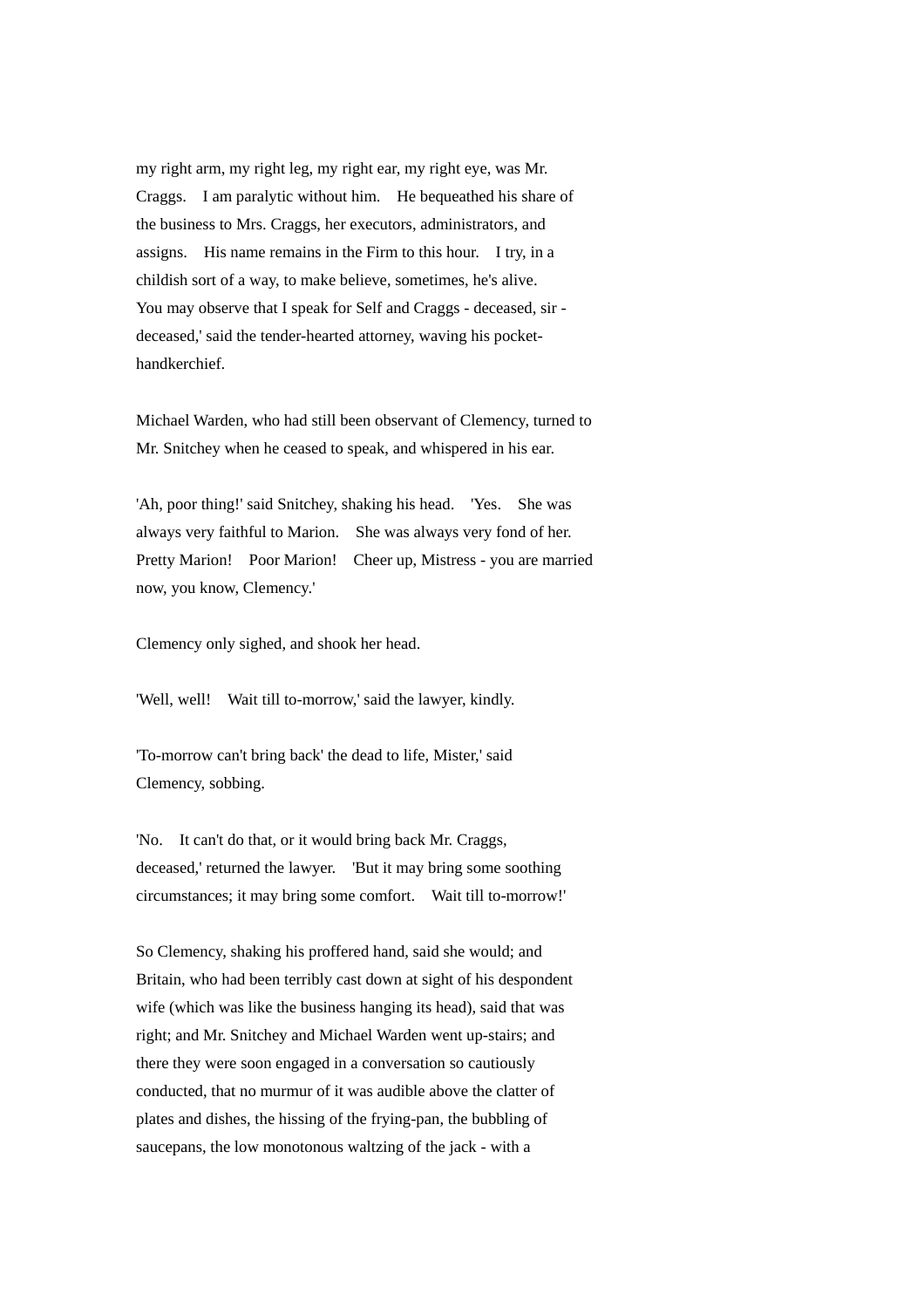dreadful click every now and then as if it had met with some mortal accident to its head, in a fit of giddiness - and all the other preparations in the kitchen for their dinner.

To-morrow was a bright and peaceful day; and nowhere were the autumn tints more beautifully seen, than from the quiet orchard of the Doctor's house. The snows of many winter nights had melted from that ground, the withered leaves of many summer times had rustled there, since she had fled. The honey-suckle porch was green again, the trees cast bountiful and changing shadows on the grass, the landscape was as tranquil and serene as it had ever been; but where was she!

Not there. Not there. She would have been a stranger sight in her old home now, even than that home had been at first, without her. But, a lady sat in the familiar place, from whose heart she had never passed away; in whose true memory she lived, unchanging, youthful, radiant with all promise and all hope; in whose affection - and it was a mother's now, there was a cherished little daughter playing by her side - she had no rival, no successor; upon whose gentle lips her name was trembling then.

The spirit of the lost girl looked out of those eyes. Those eyes of Grace, her sister, sitting with her husband in the orchard, on their wedding-day, and his and Marion's birth-day.

He had not become a great man; he had not grown rich; he had not forgotten the scenes and friends of his youth; he had not fulfilled any one of the Doctor's old predictions. But, in his useful, patient, unknown visiting of poor men's homes; and in his watching of sick beds; and in his daily knowledge of the gentleness and goodness flowering the by-paths of this world, not to be trodden down beneath the heavy foot of poverty, but springing up, elastic, in its track, and making its way beautiful; he had better learned and proved, in each succeeding year, the truth of his old faith.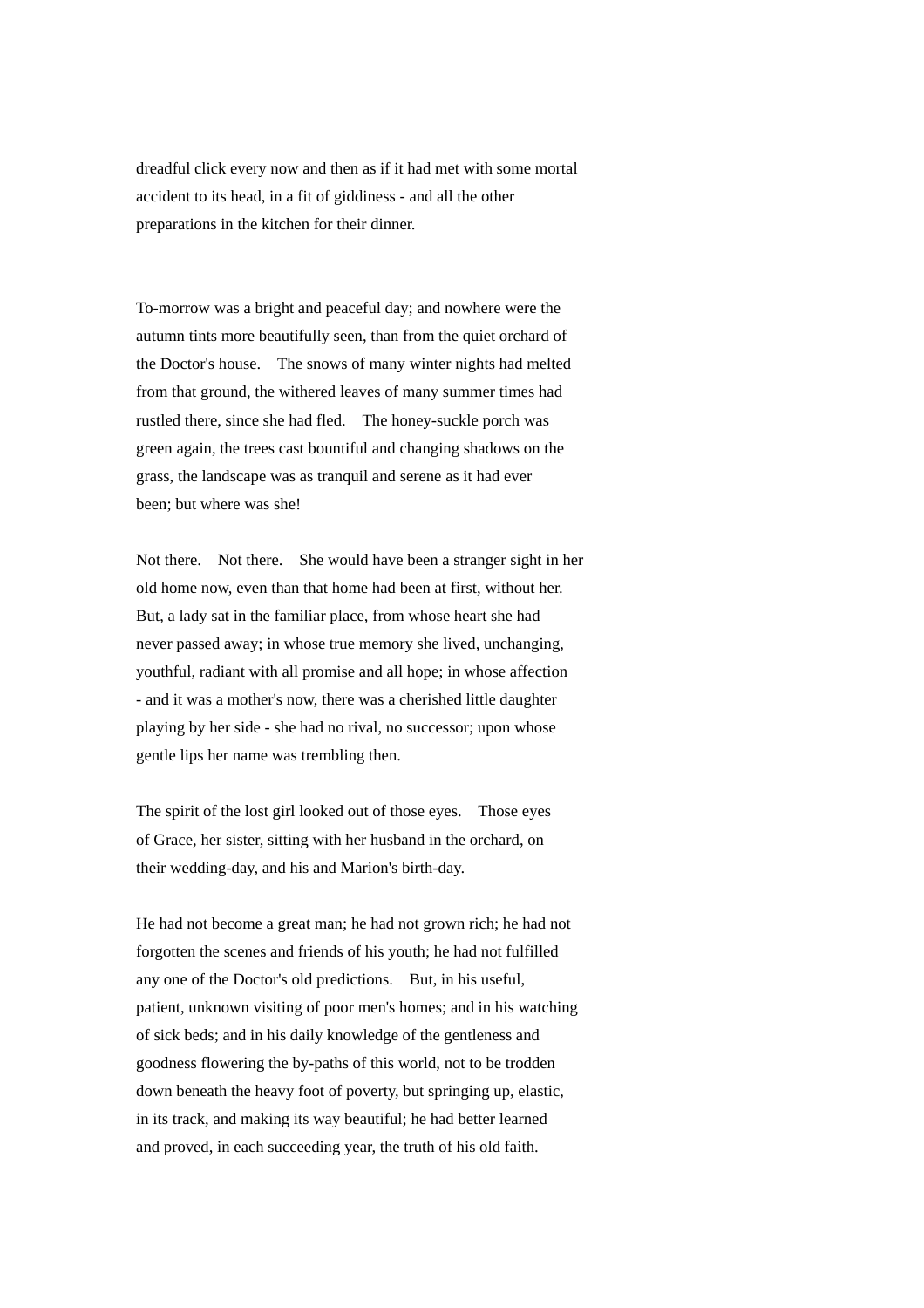The manner of his life, though quiet and remote, had shown him how often men still entertained angels, unawares, as in the olden time; and how the most unlikely forms - even some that were mean and ugly to the view, and poorly clad - became irradiated by the couch of sorrow, want, and pain, and changed to ministering spirits with a glory round their heads.

He lived to better purpose on the altered battle-ground, perhaps, than if he had contended restlessly in more ambitious lists; and he was happy with his wife, dear Grace.

And Marion. Had HE forgotten her?

'The time has flown, dear Grace,' he said, 'since then;' they had been talking of that night; 'and yet it seems a long long while ago. We count by changes and events within us. Not by years.'

'Yet we have years to count by, too, since Marion was with us,' returned Grace. 'Six times, dear husband, counting to-night as one, we have sat here on her birth-day, and spoken together of that happy return, so eagerly expected and so long deferred. Ah when will it be! When will it be!'

Her husband attentively observed her, as the tears collected in her eyes; and drawing nearer, said:

'But, Marion told you, in that farewell letter which she left for you upon your table, love, and which you read so often, that years must pass away before it COULD be. Did she not?'

She took a letter from her breast, and kissed it, and said 'Yes.'

'That through these intervening years, however happy she might be, she would look forward to the time when you would meet again, and all would be made clear; and that she prayed you, trustfully and hopefully to do the same. The letter runs so, does it not, my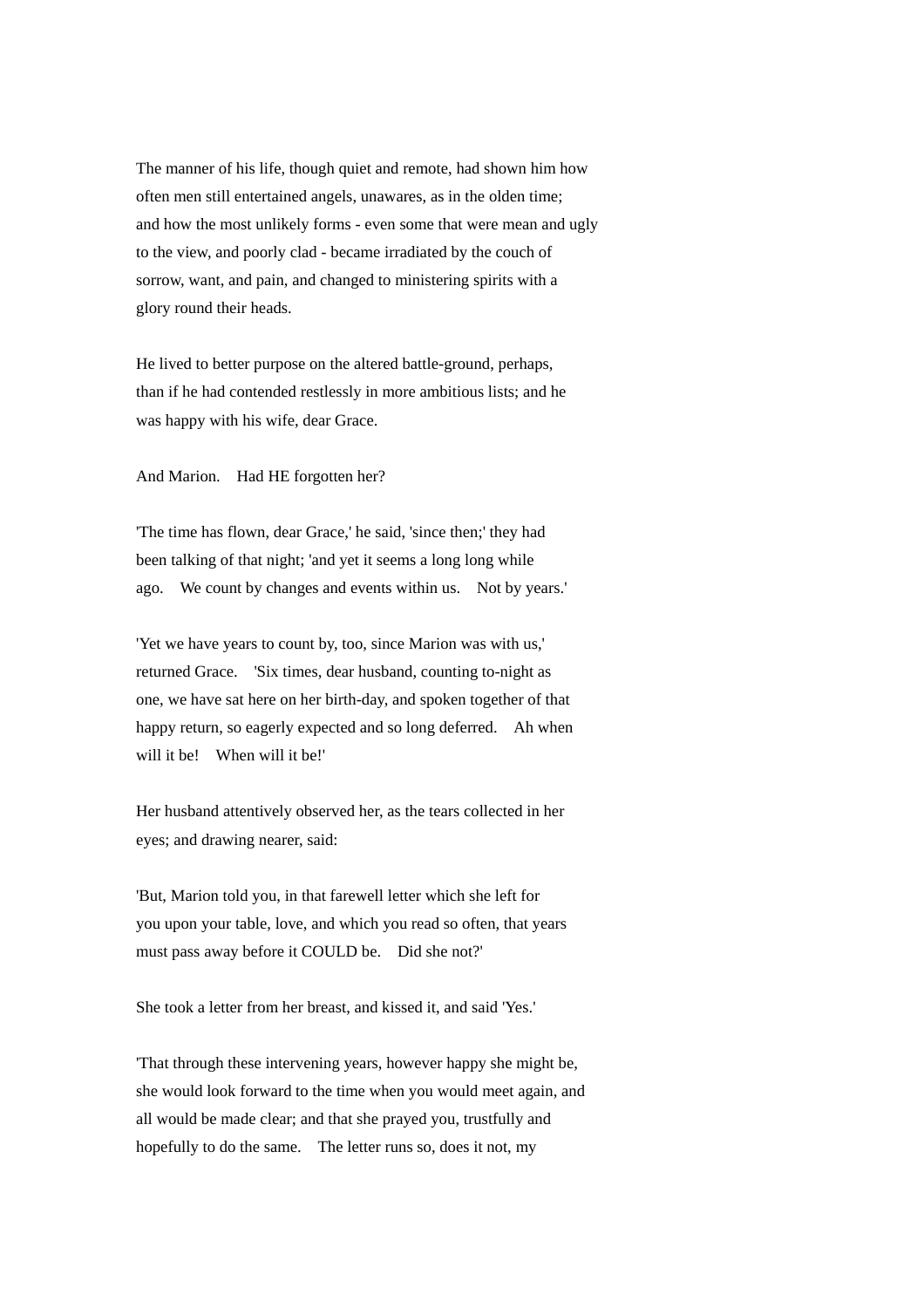## dear?'

'Yes, Alfred.'

'And every other letter she has written since?'

'Except the last - some months ago - in which she spoke of you, and what you then knew, and what I was to learn to-night.'

He looked towards the sun, then fast declining, and said that the appointed time was sunset.

'Alfred!' said Grace, laying her hand upon his shoulder earnestly, 'there is something in this letter - this old letter, which you say I read so often - that I have never told you. But, to-night, dear husband, with that sunset drawing near, and all our life seeming to soften and become hushed with the departing day, I cannot keep it secret.'

'What is it, love?'

'When Marion went away, she wrote me, here, that you had once left her a sacred trust to me, and that now she left you, Alfred, such a trust in my hands: praying and beseeching me, as I loved her, and as I loved you, not to reject the affection she believed (she knew, she said) you would transfer to me when the new wound was healed, but to encourage and return it.'

' - And make me a proud, and happy man again, Grace. Did she say so?'

'She meant, to make myself so blest and honoured in your love,' was his wife's answer, as he held her in his arms.

'Hear me, my dear!' he said. - 'No. Hear me so!' - and as he spoke, he gently laid the head she had raised, again upon his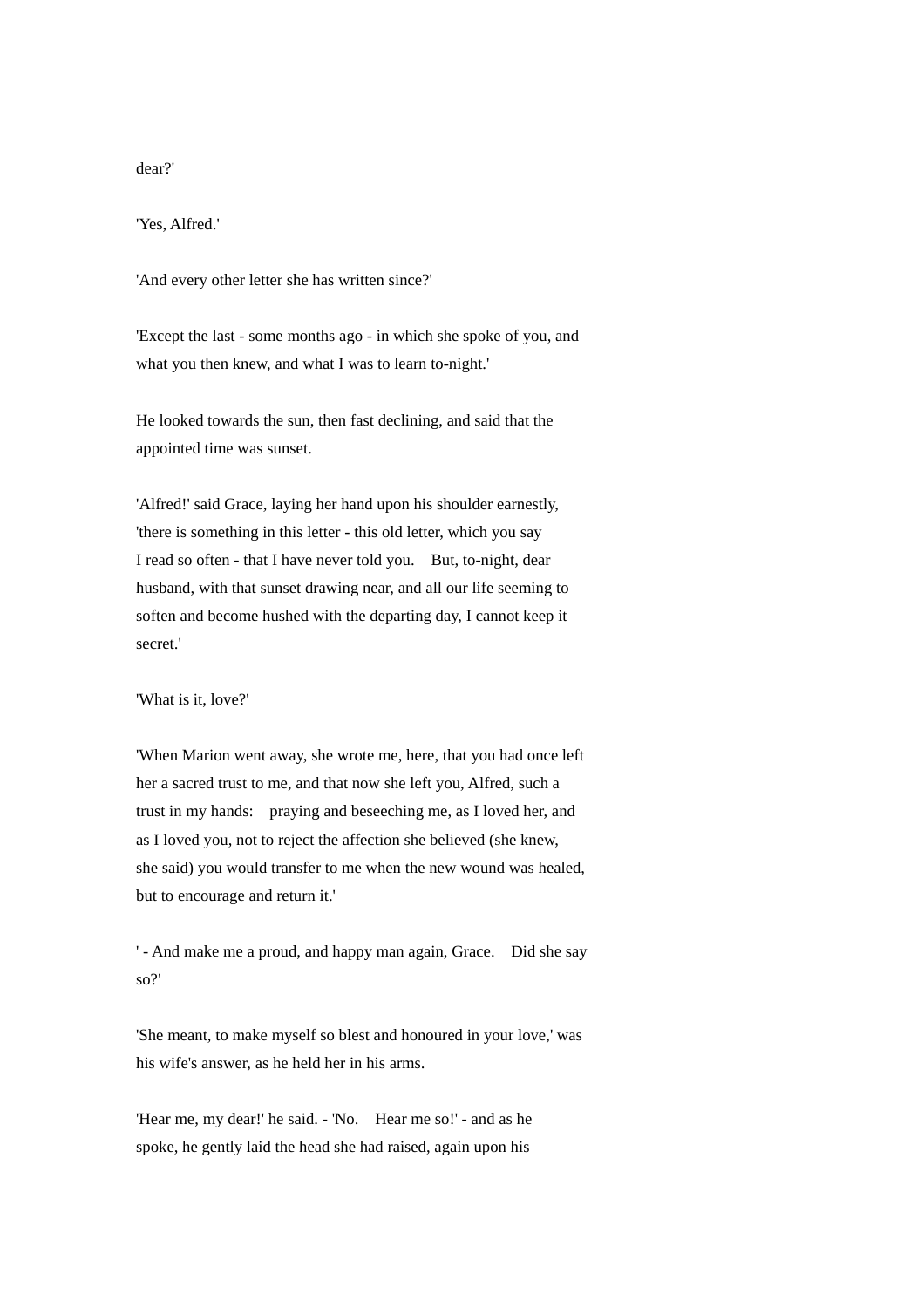shoulder. 'I know why I have never heard this passage in the letter, until now. I know why no trace of it ever showed itself in any word or look of yours at that time. I know why Grace, although so true a friend to me, was hard to win to be my wife. And knowing it, my own! I know the priceless value of the heart I gird within my arms, and thank GOD for the rich possession!'

She wept, but not for sorrow, as he pressed her to his heart. After a brief space, he looked down at the child, who was sitting at their feet playing with a little basket of flowers, and bade her look how golden and how red the sun was.

'Alfred,' said Grace, raising her head quickly at these words. 'The sun is going down. You have not forgotten what I am to know before it sets.'

'You are to know the truth of Marion's history, my love,' he answered.

'All the truth,' she said, imploringly. 'Nothing veiled from me, any more. That was the promise. Was it not?'

'It was,' he answered.

'Before the sun went down on Marion's birth-day. And you see it, Alfred? It is sinking fast.'

He put his arm about her waist, and, looking steadily into her eyes, rejoined:

'That truth is not reserved so long for me to tell, dear Grace. It is to come from other lips.'

'From other lips!' she faintly echoed.

'Yes. I know your constant heart, I know how brave you are, I know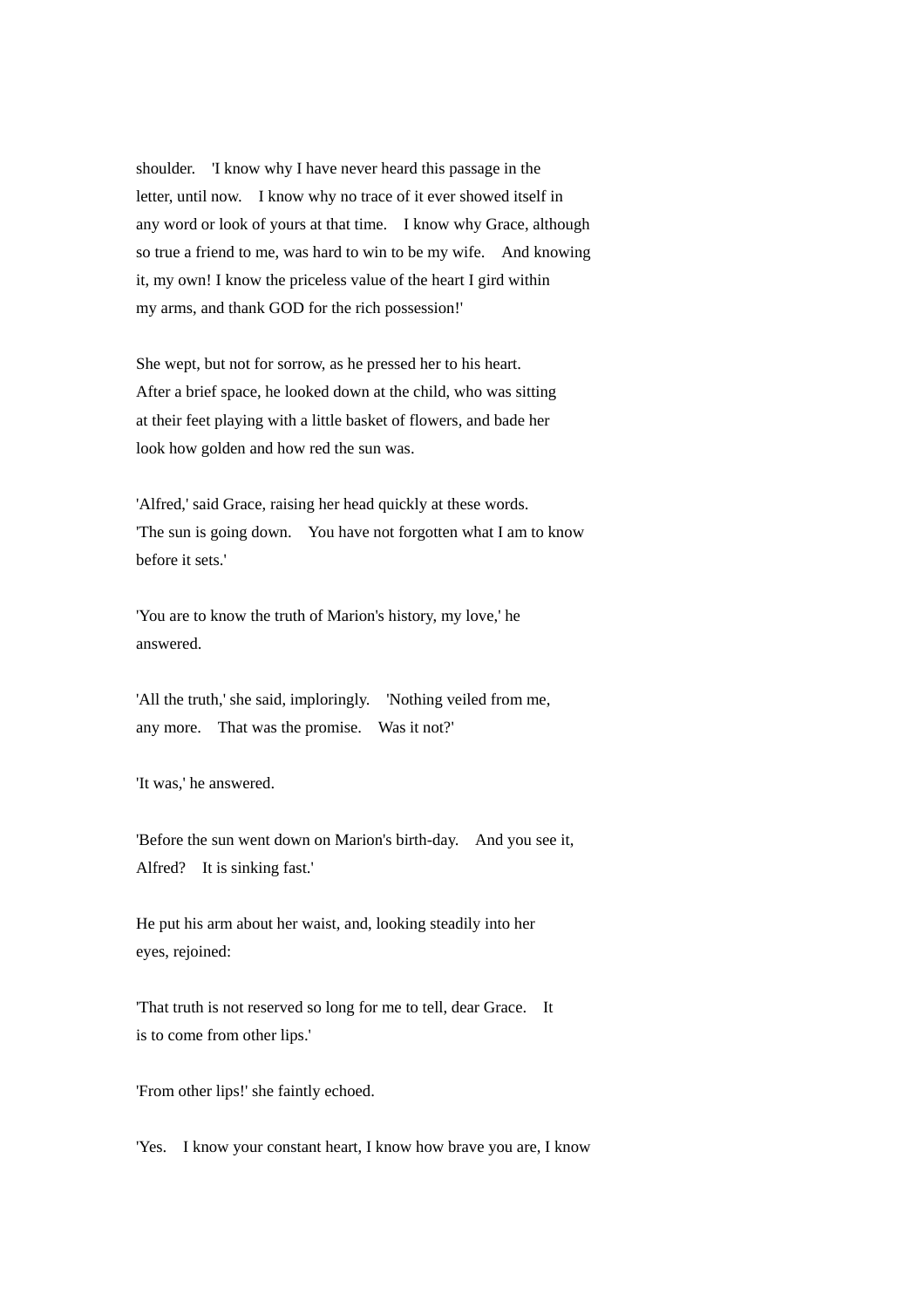that to you a word of preparation is enough. You have said, truly, that the time is come. It is. Tell me that you have present fortitude to bear a trial - a surprise - a shock: and the messenger is waiting at the gate.'

'What messenger?' she said. 'And what intelligence does he bring?'

'I am pledged,' he answered her, preserving his steady look, 'to say no more. Do you think you understand me?'

'I am afraid to think,' she said.

There was that emotion in his face, despite its steady gaze, which frightened her. Again she hid her own face on his shoulder, trembling, and entreated him to pause - a moment.

'Courage, my wife! When you have firmness to receive the messenger, the messenger is waiting at the gate. The sun is setting on Marion's birth-day. Courage, courage, Grace!'

She raised her head, and, looking at him, told him she was ready. As she stood, and looked upon him going away, her face was so like Marion's as it had been in her later days at home, that it was wonderful to see. He took the child with him. She called her back - she bore the lost girl's name - and pressed her to her bosom. The little creature, being released again, sped after him, and Grace was left alone.

She knew not what she dreaded, or what hoped; but remained there, motionless, looking at the porch by which they had disappeared.

Ah! what was that, emerging from its shadow; standing on its threshold! That figure, with its white garments rustling in the evening air; its head laid down upon her father's breast, and pressed against it to his loving heart! O God! was it a vision that came bursting from the old man's arms, and with a cry, and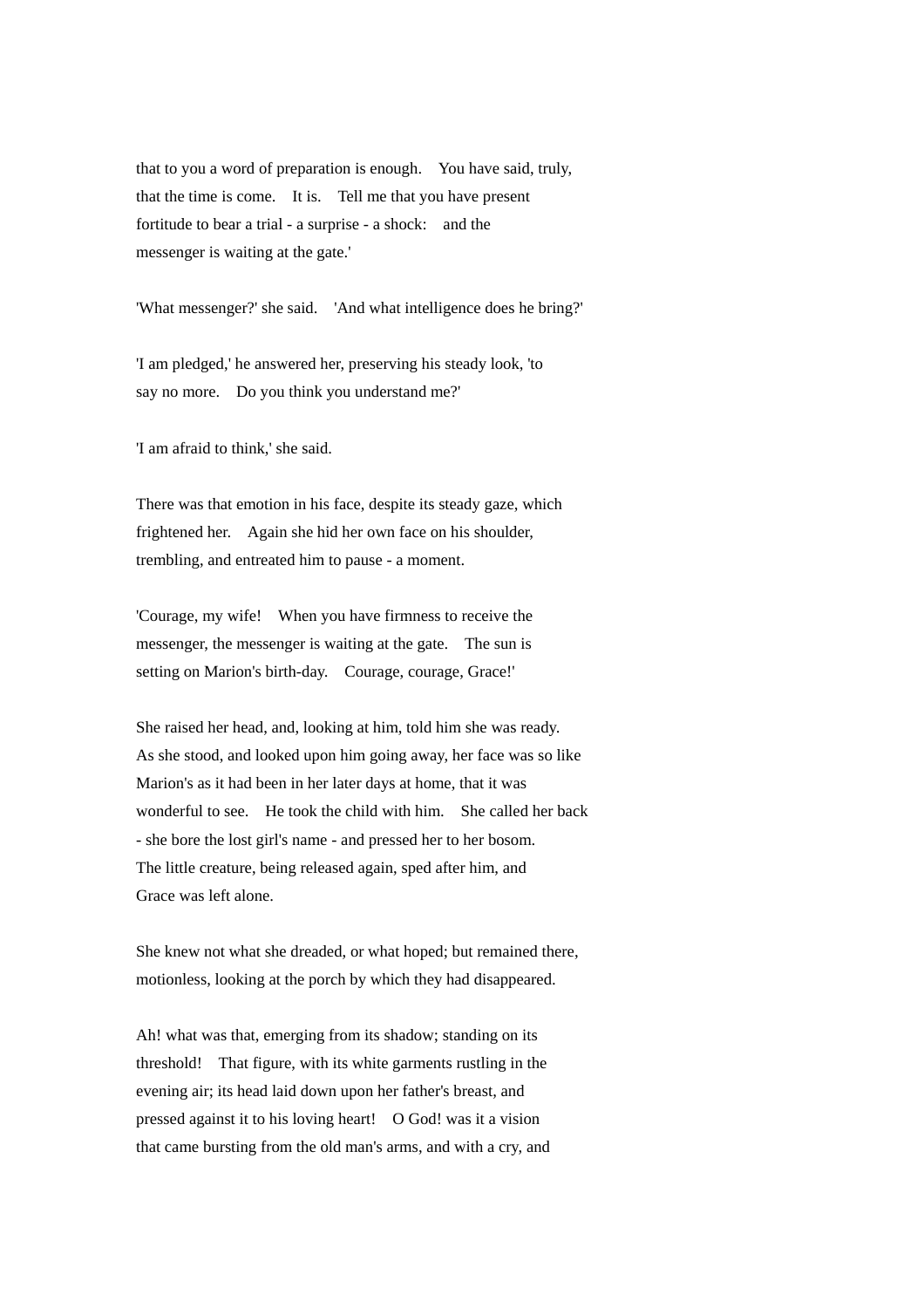with a waving of its hands, and with a wild precipitation of itself upon her in its boundless love, sank down in her embrace!

'Oh, Marion, Marion! Oh, my sister! Oh, my heart's dear love! Oh, joy and happiness unutterable, so to meet again!'

It was no dream, no phantom conjured up by hope and fear, but Marion, sweet Marion! So beautiful, so happy, so unalloyed by care and trial, so elevated and exalted in her loveliness, that as the setting sun shone brightly on her upturned face, she might have been a spirit visiting the earth upon some healing mission.

Clinging to her sister, who had dropped upon a seat and bent down over her - and smiling through her tears - and kneeling, close before her, with both arms twining round her, and never turning for an instant from her face - and with the glory of the setting sun upon her brow, and with the soft tranquillity of evening gathering around them - Marion at length broke silence; her voice, so calm, low, clear, and pleasant, well-tuned to the time.

'When this was my dear home, Grace, as it will be now again - '

'Stay, my sweet love! A moment! O Marion, to hear you speak again.'

She could not bear the voice she loved so well, at first.

'When this was my dear home, Grace, as it will be now again, I loved him from my soul. I loved him most devotedly. I would have died for him, though I was so young. I never slighted his affection in my secret breast for one brief instant. It was far beyond all price to me. Although it is so long ago, and past, and gone, and everything is wholly changed, I could not bear to think that you, who love so well, should think I did not truly love him once. I never loved him better, Grace, than when he left this very scene upon this very day. I never loved him better, dear one, than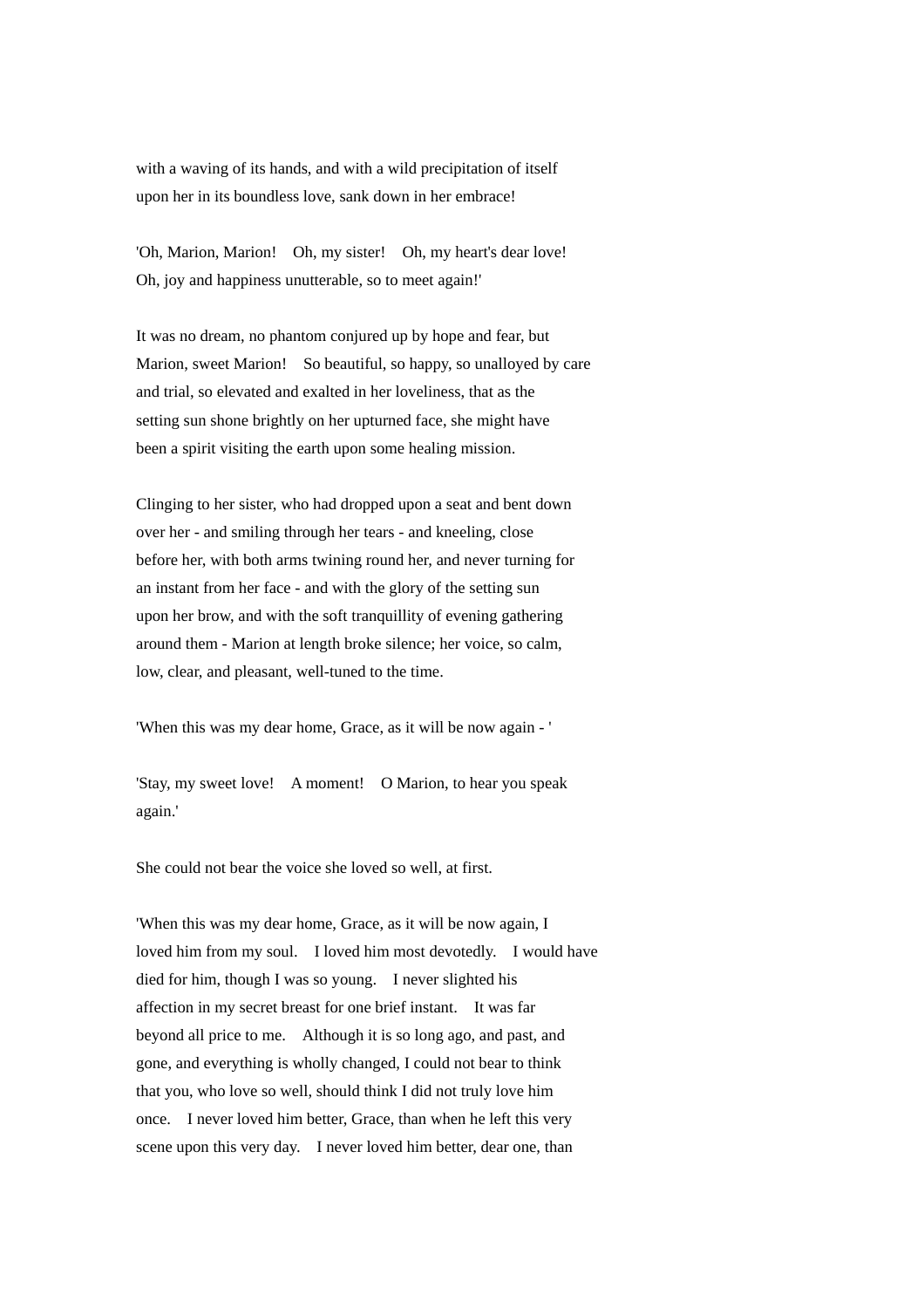I did that night when I left here.'

Her sister, bending over her, could look into her face, and hold her fast.

'But he had gained, unconsciously,' said Marion, with a gentle smile, 'another heart, before I knew that I had one to give him. That heart - yours, my sister! - was so yielded up, in all its other tenderness, to me; was so devoted, and so noble; that it plucked its love away, and kept its secret from all eyes but mine - Ah! what other eyes were quickened by such tenderness and gratitude! - and was content to sacrifice itself to me. But, I knew something of its depths. I knew the struggle it had made. I knew its high, inestimable worth to him, and his appreciation of it, let him love me as he would. I knew the debt I owed it. I had its great example every day before me. What you had done for me, I knew that I could do, Grace, if I would, for you. I never laid my head down on my pillow, but I prayed with tears to do it. I never laid my head down on my pillow, but I thought of Alfred's own words on the day of his departure, and how truly he had said (for I knew that, knowing you) that there were victories gained every day, in struggling hearts, to which these fields of battle were nothing. Thinking more and more upon the great endurance cheerfully sustained, and never known or cared for, that there must be, every day and hour, in that great strife of which he spoke, my trial seemed to grow light and easy. And He who knows our hearts, my dearest, at this moment, and who knows there is no drop of bitterness or grief - of anything but unmixed happiness - in mine, enabled me to make the resolution that I never would be Alfred's wife. That he should be my brother, and your husband, if the course I took could bring that happy end to pass; but that I never would (Grace, I then loved him dearly, dearly!) be his wife!'

'O Marion! O Marion!'

'I had tried to seem indifferent to him;' and she pressed her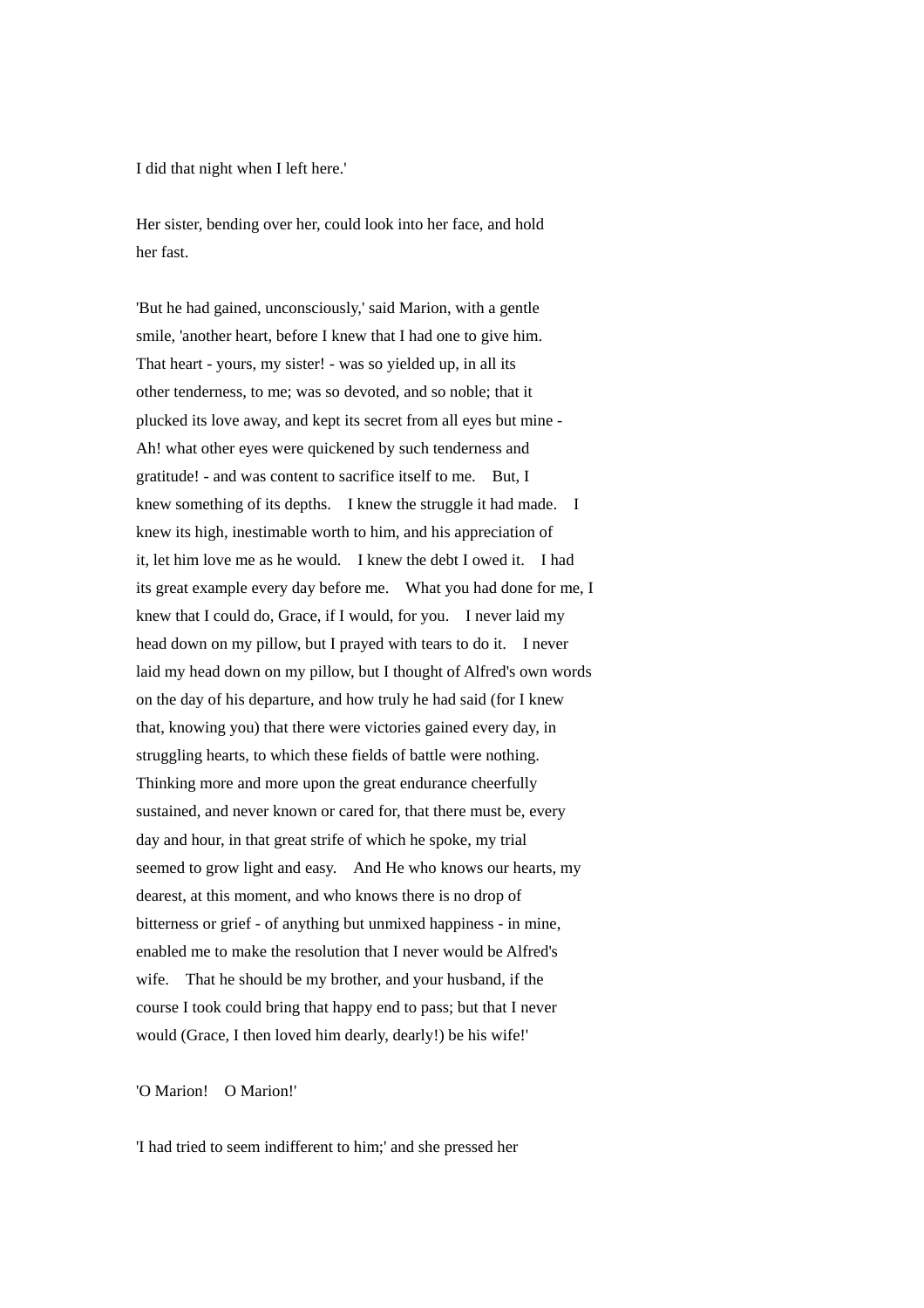sister's face against her own; 'but that was hard, and you were always his true advocate. I had tried to tell you of my resolution, but you would never hear me; you would never understand me. The time was drawing near for his return. I felt that I must act, before the daily intercourse between us was renewed. I knew that one great pang, undergone at that time, would save a lengthened agony to all of us. I knew that if I went away then, that end must follow which HAS followed, and which has made us both so happy, Grace! I wrote to good Aunt Martha, for a refuge in her house: I did not then tell her all, but something of my story, and she freely promised it. While I was contesting that step with myself, and with my love of you, and home, Mr. Warden, brought here by an accident, became, for some time, our companion.'

'I have sometimes feared of late years, that this might have been,' exclaimed her sister; and her countenance was ashy-pale. 'You never loved him - and you married him in your self-sacrifice to me!'

'He was then,' said Marion, drawing her sister closer to her, 'on the eve of going secretly away for a long time. He wrote to me, after leaving here; told me what his condition and prospects really were; and offered me his hand. He told me he had seen I was not happy in the prospect of Alfred's return. I believe he thought my heart had no part in that contract; perhaps thought I might have loved him once, and did not then; perhaps thought that when I tried to seem indifferent, I tried to hide indifference - I cannot tell. But I wished that you should feel me wholly lost to Alfred hopeless to him - dead. Do you understand me, love?'

Her sister looked into her face, attentively. She seemed in doubt.

'I saw Mr. Warden, and confided in his honour; charged him with my secret, on the eve of his and my departure. He kept it. Do you understand me, dear?'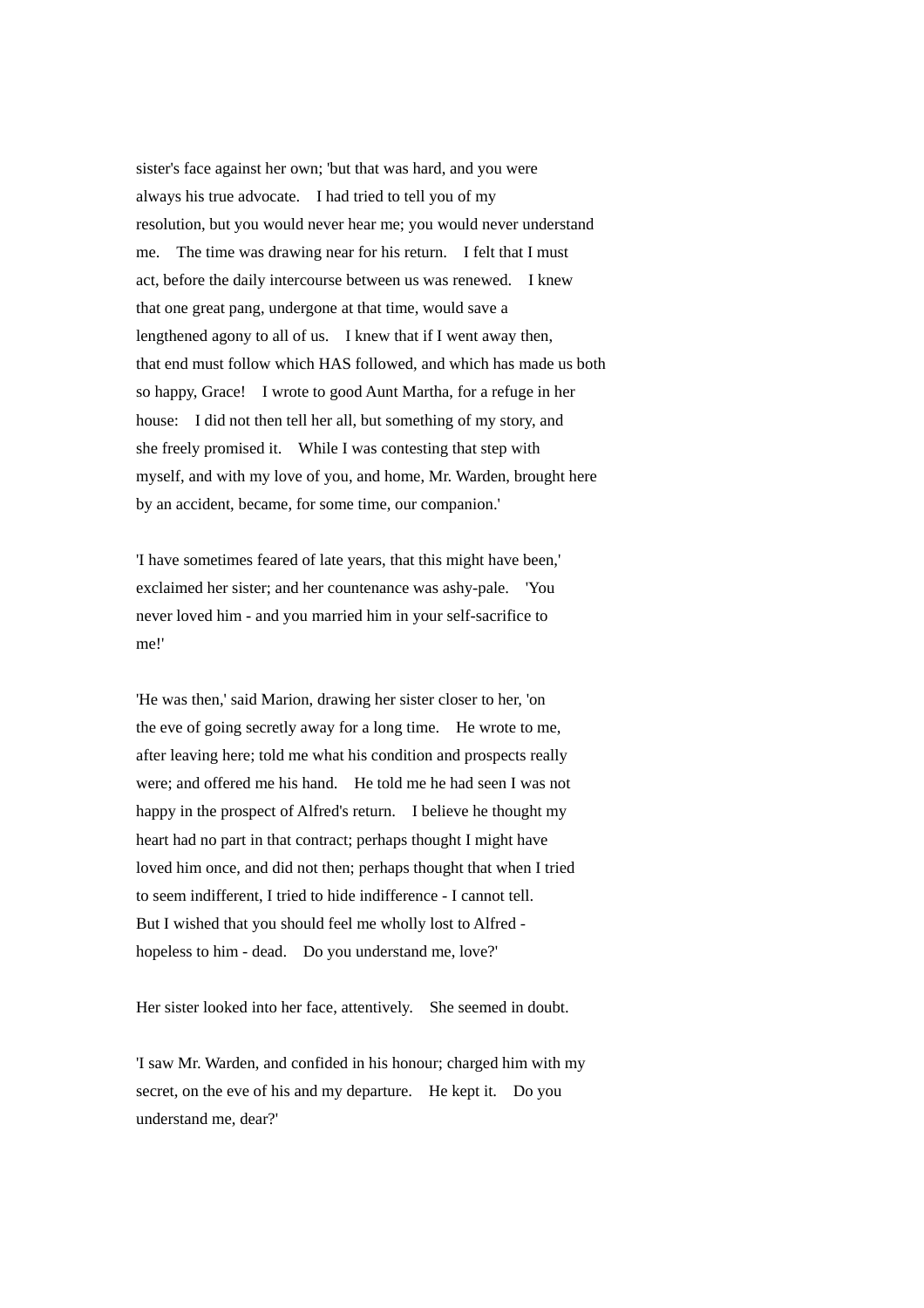Grace looked confusedly upon her. She scarcely seemed to hear.

'My love, my sister!' said Marion, 'recall your thoughts a moment; listen to me. Do not look so strangely on me. There are countries, dearest, where those who would abjure a misplaced passion, or would strive, against some cherished feeling of their hearts and conquer it, retire into a hopeless solitude, and close the world against themselves and worldly loves and hopes for ever. When women do so, they assume that name which is so dear to you and me, and call each other Sisters. But, there may be sisters, Grace, who, in the broad world out of doors, and underneath its free sky, and in its crowded places, and among its busy life, and trying to assist and cheer it and to do some good, - learn the same lesson; and who, with hearts still fresh and young, and open to all happiness and means of happiness, can say the battle is long past, the victory long won. And such a one am I! You understand me now?'

Still she looked fixedly upon her, and made no reply.

'Oh Grace, dear Grace,' said Marion, clinging yet more tenderly and fondly to that breast from which she had been so long exiled, 'if you were not a happy wife and mother - if I had no little namesake here - if Alfred, my kind brother, were not your own fond husband from whence could I derive the ecstasy I feel to-night! But, as I left here, so I have returned. My heart has known no other love, my hand has never been bestowed apart from it. I am still your maiden sister, unmarried, unbetrothed: your own loving old Marion, in whose affection you exist alone and have no partner, Grace!'

She understood her now. Her face relaxed: sobs came to her relief; and falling on her neck, she wept and wept, and fondled her as if she were a child again.

When they were more composed, they found that the Doctor, and his sister good Aunt Martha, were standing near at hand, with Alfred.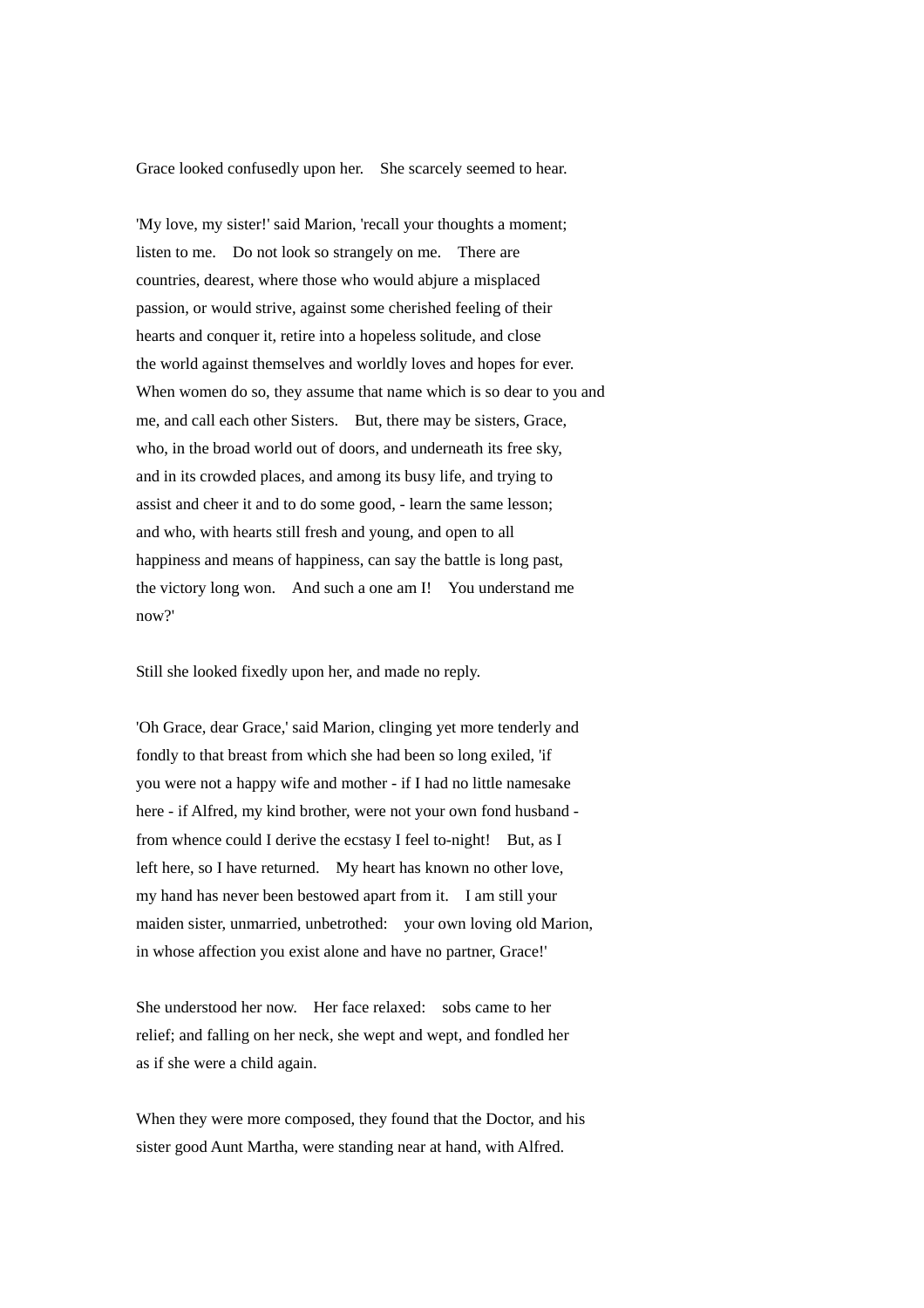'This is a weary day for me,' said good Aunt Martha, smiling through her tears, as she embraced her nieces; 'for I lose my dear companion in making you all happy; and what can you give me, in return for my Marion?'

'A converted brother,' said the Doctor.

'That's something, to be sure,' retorted Aunt Martha, 'in such a farce as - '

'No, pray don't,' said the doctor penitently.

'Well, I won't,' replied Aunt Martha. 'But, I consider myself ill used. I don't know what's to become of me without my Marion, after we have lived together half-a-dozen years.'

'You must come and live here, I suppose,' replied the Doctor. 'We shan't quarrel now, Martha.'

'Or you must get married, Aunt,' said Alfred.

'Indeed,' returned the old lady, 'I think it might be a good speculation if I were to set my cap at Michael Warden, who, I hear, is come home much the better for his absence in all respects. But as I knew him when he was a boy, and I was not a very young woman then, perhaps he mightn't respond. So I'll make up my mind to go and live with Marion, when she marries, and until then (it will not be very long, I dare say) to live alone. What do YOU say, Brother?'

'I've a great mind to say it's a ridiculous world altogether, and there's nothing serious in it,' observed the poor old Doctor.

'You might take twenty affidavits of it if you chose, Anthony,' said his sister; 'but nobody would believe you with such eyes as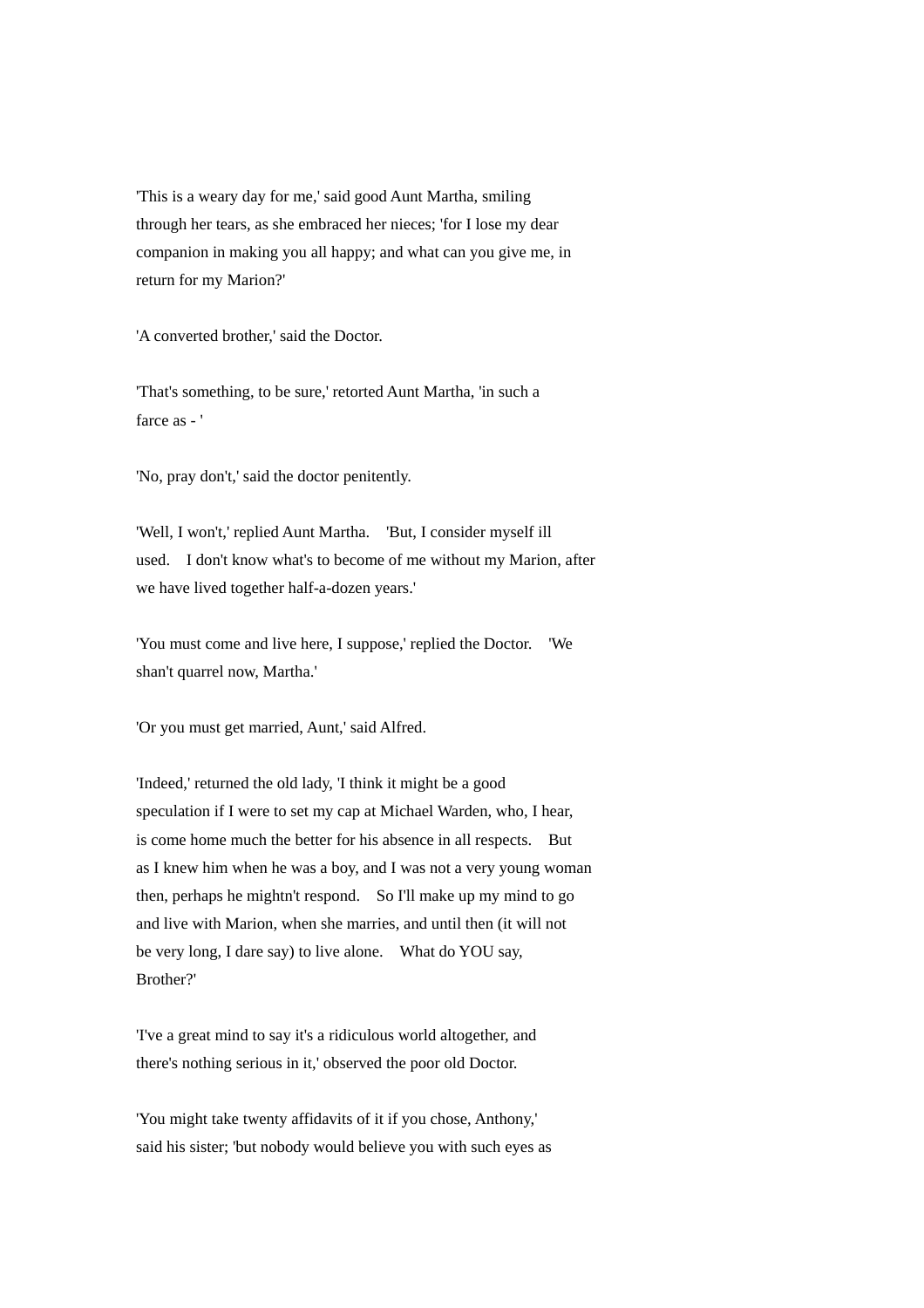those.'

'It's a world full of hearts,' said the Doctor, hugging his youngest daughter, and bending across her to hug Grace - for he couldn't separate the sisters; 'and a serious world, with all its folly - even with mine, which was enough to have swamped the whole globe; and it is a world on which the sun never rises, but it looks upon a thousand bloodless battles that are some set-off against the miseries and wickedness of Battle-Fields; and it is a world we need be careful how we libel, Heaven forgive us, for it is a world of sacred mysteries, and its Creator only knows what lies beneath the surface of His lightest image!'

You would not be the better pleased with my rude pen, if it dissected and laid open to your view the transports of this family, long severed and now reunited. Therefore, I will not follow the poor Doctor through his humbled recollection of the sorrow he had had, when Marion was lost to him; nor, will I tell how serious he had found that world to be, in which some love, deep-anchored, is the portion of all human creatures; nor, how such a trifle as the absence of one little unit in the great absurd account, had stricken him to the ground. Nor, how, in compassion for his distress, his sister had, long ago, revealed the truth to him by slow degrees, and brought him to the knowledge of the heart of his self-banished daughter, and to that daughter's side.

Nor, how Alfred Heathfield had been told the truth, too, in the course of that then current year; and Marion had seen him, and had promised him, as her brother, that on her birth-day, in the evening, Grace should know it from her lips at last.

'I beg your pardon, Doctor,' said Mr. Snitchey, looking into the orchard, 'but have I liberty to come in?'

Without waiting for permission, he came straight to Marion, and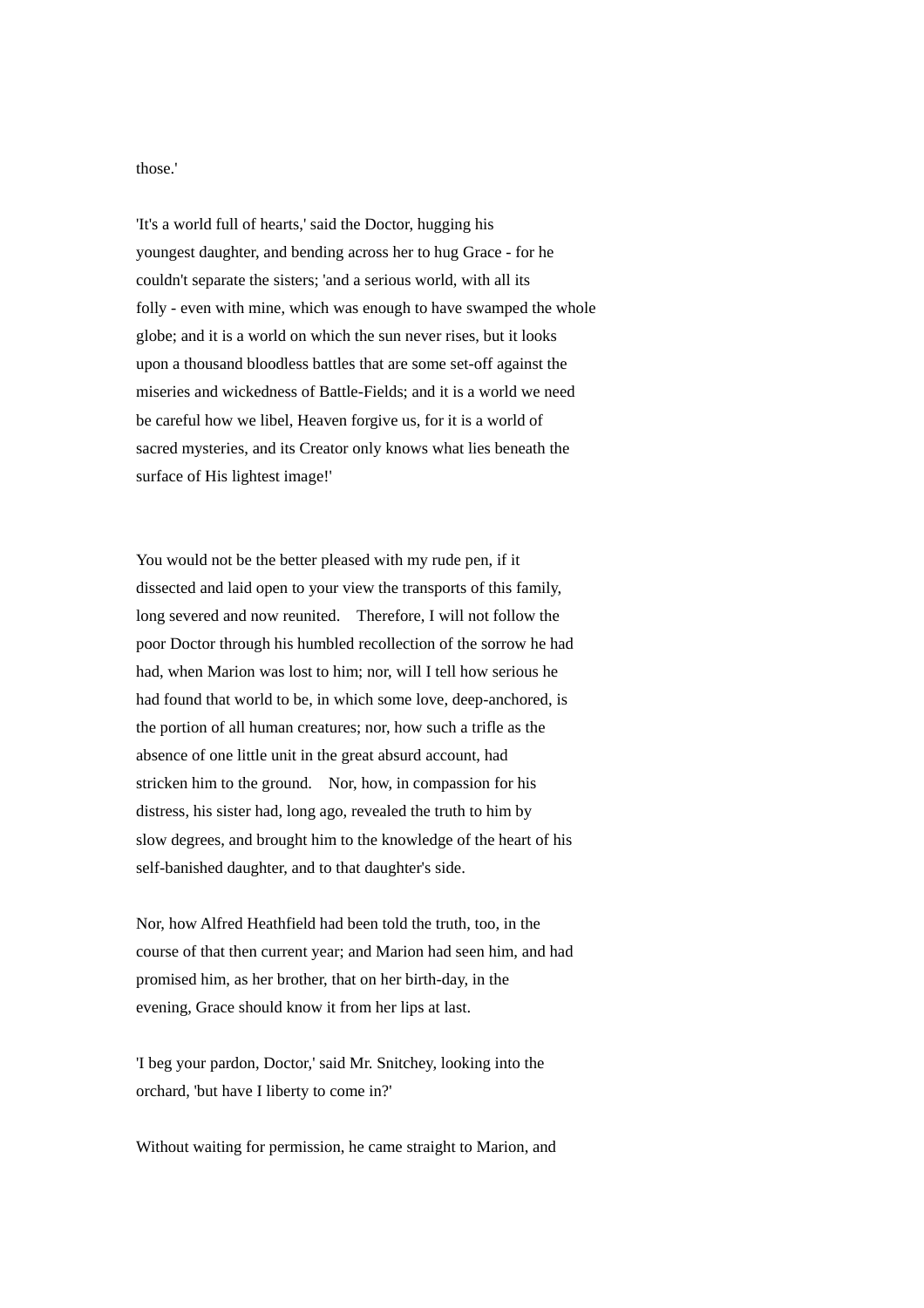kissed her hand, quite joyfully.

'If Mr. Craggs had been alive, my dear Miss Marion,' said Mr. Snitchey, 'he would have had great interest in this occasion. It might have suggested to him, Mr. Alfred, that our life is not too easy perhaps: that, taken altogether, it will bear any little smoothing we can give it; but Mr. Craggs was a man who could endure to be convinced, sir. He was always open to conviction. If he were open to conviction, now, I - this is weakness. Mrs. Snitchey, my dear,' - at his summons that lady appeared from behind the door, 'you are among old friends.'

Mrs. Snitchey having delivered her congratulations, took her husband aside.

'One moment, Mr. Snitchey,' said that lady. 'It is not in my nature to rake up the ashes of the departed.'

'No, my dear,' returned her husband.

'Mr. Craggs is - '

'Yes, my dear, he is deceased,' said Snitchey.

'But I ask you if you recollect,' pursued his wife, 'that evening of the ball? I only ask you that. If you do; and if your memory has not entirely failed you, Mr. Snitchey; and if you are not absolutely in your dotage; I ask you to connect this time with that - to remember how I begged and prayed you, on my knees - '

'Upon your knees, my dear?' said Mr. Snitchey.

'Yes,' said Mrs. Snitchey, confidently, 'and you know it - to beware of that man - to observe his eye - and now to tell me whether I was right, and whether at that moment he knew secrets which he didn't choose to tell.'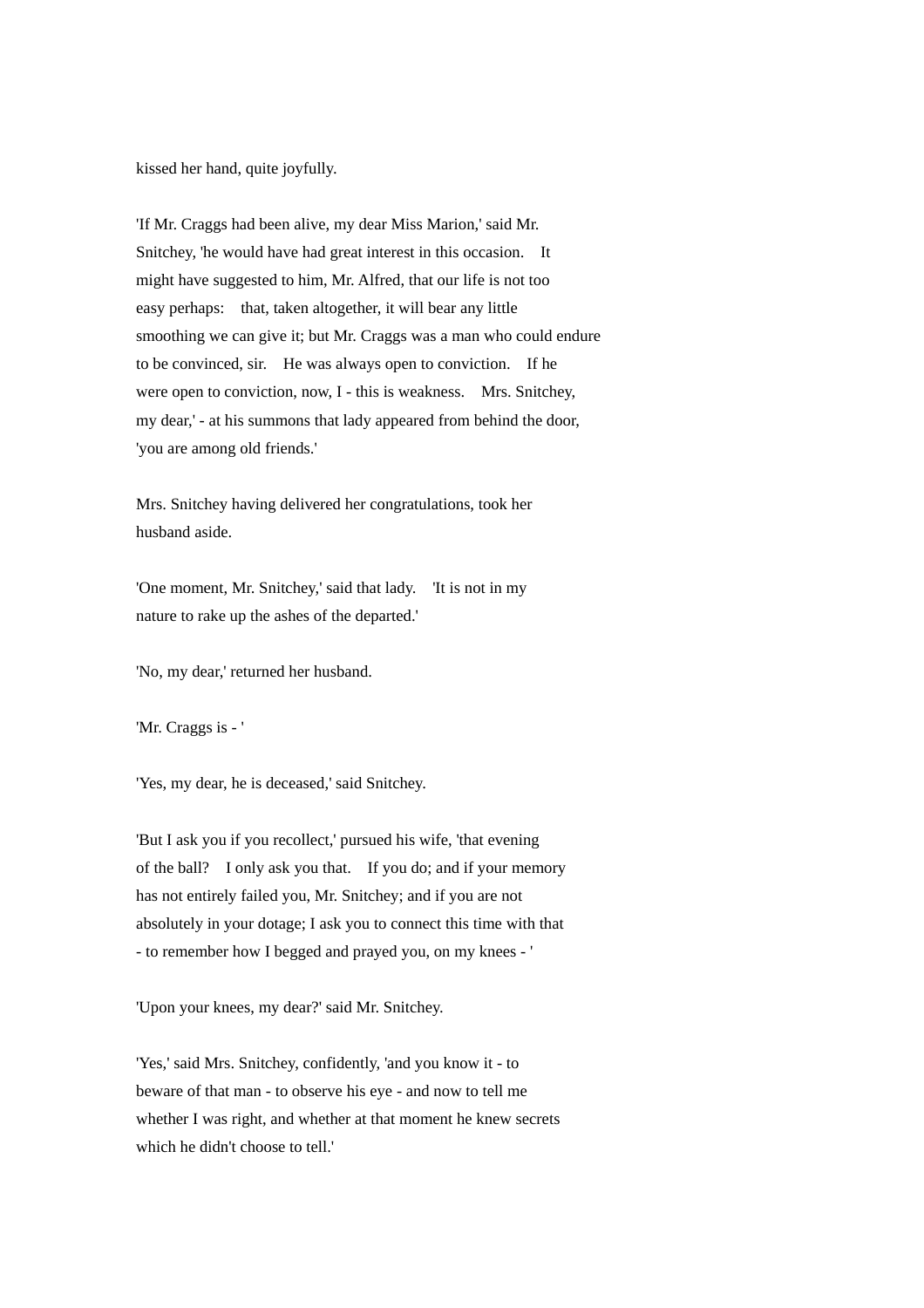'Mrs. Snitchey,' returned her husband, in her ear, 'Madam. Did you ever observe anything in MY eye?'

'No,' said Mrs. Snitchey, sharply. 'Don't flatter yourself.'

'Because, Madam, that night,' he continued, twitching her by the sleeve, 'it happens that we both knew secrets which we didn't choose to tell, and both knew just the same professionally. And so the less you say about such things the better, Mrs. Snitchey; and take this as a warning to have wiser and more charitable eyes another time. Miss Marion, I brought a friend of yours along with me. Here! Mistress!'

Poor Clemency, with her apron to her eyes, came slowly in, escorted by her husband; the latter doleful with the presentiment, that if she abandoned herself to grief, the Nutmeg-Grater was done for.

'Now, Mistress,' said the lawyer, checking Marion as she ran towards her, and interposing himself between them, 'what's the matter with YOU?'

'The matter!' cried poor Clemency. - When, looking up in wonder, and in indignant remonstrance, and in the added emotion of a great roar from Mr. Britain, and seeing that sweet face so well remembered close before her, she stared, sobbed, laughed, cried, screamed, embraced her, held her fast, released her, fell on Mr. Snitchey and embraced him (much to Mrs. Snitchey's indignation), fell on the Doctor and embraced him, fell on Mr. Britain and embraced him, and concluded by embracing herself, throwing her apron over her head, and going into hysterics behind it.

A stranger had come into the orchard, after Mr. Snitchey, and had remained apart, near the gate, without being observed by any of the group; for they had little spare attention to bestow, and that had been monopolised by the ecstasies of Clemency. He did not appear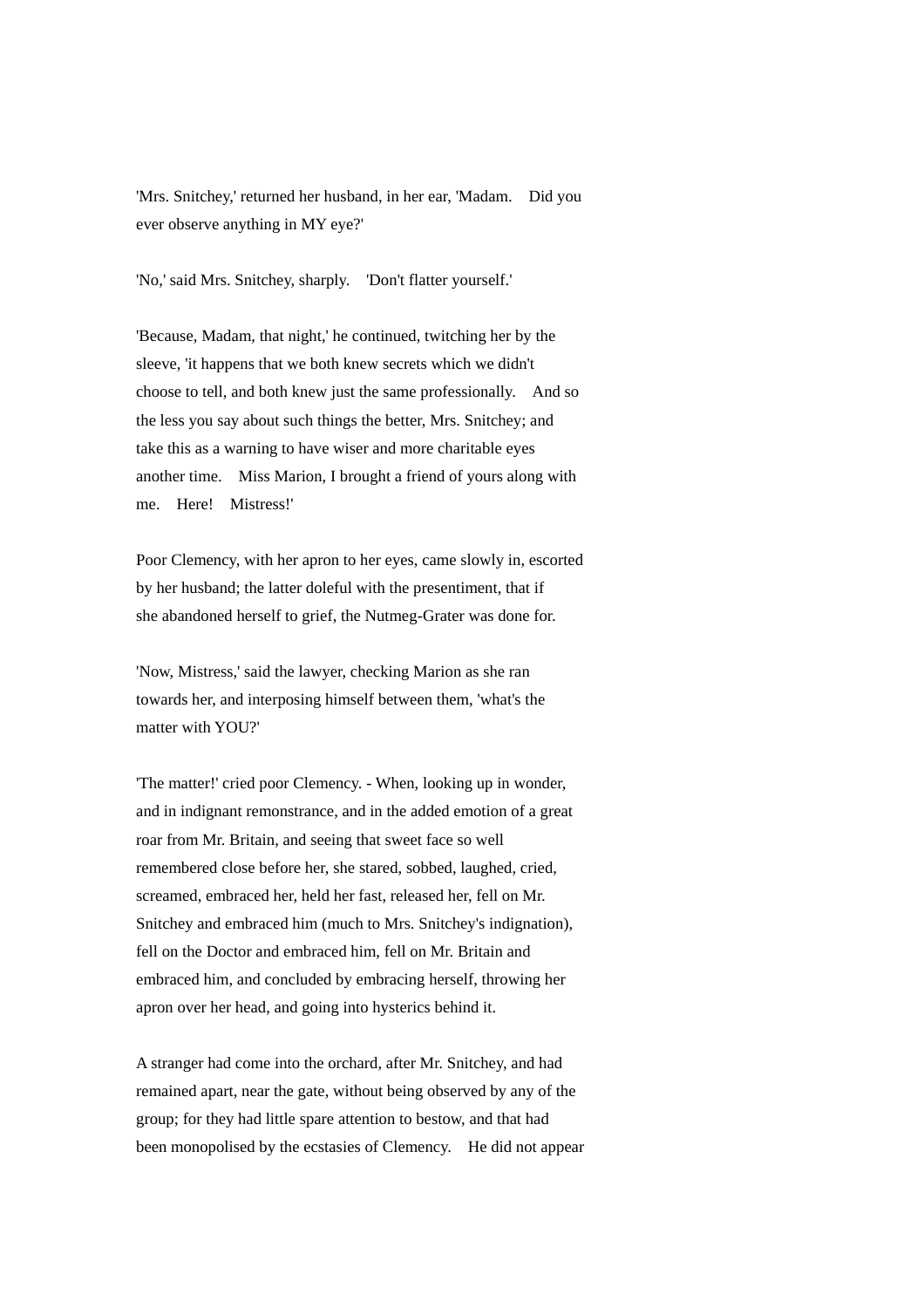to wish to be observed, but stood alone, with downcast eyes; and there was an air of dejection about him (though he was a gentleman of a gallant appearance) which the general happiness rendered more remarkable.

None but the quick eyes of Aunt Martha, however, remarked him at all; but, almost as soon as she espied him, she was in conversation with him. Presently, going to where Marion stood with Grace and her little namesake, she whispered something in Marion's ear, at which she started, and appeared surprised; but soon recovering from her confusion, she timidly approached the stranger, in Aunt Martha's company, and engaged in conversation with him too.

'Mr. Britain,' said the lawyer, putting his hand in his pocket, and bringing out a legal-looking document, while this was going on, 'I congratulate you. You are now the whole and sole proprietor of that freehold tenement, at present occupied and held by yourself as a licensed tavern, or house of public entertainment, and commonly called or known by the sign of the Nutmeg-Grater. Your wife lost one house, through my client Mr. Michael Warden; and now gains another. I shall have the pleasure of canvassing you for the county, one of these fine mornings.'

'Would it make any difference in the vote if the sign was altered, sir?' asked Britain.

'Not in the least,' replied the lawyer.

'Then,' said Mr. Britain, handing him back the conveyance, 'just clap in the words, "and Thimble," will you be so good; and I'll have the two mottoes painted up in the parlour instead of my wife's portrait.'

'And let me,' said a voice behind them; it was the stranger's - Michael Warden's; 'let me claim the benefit of those inscriptions. Mr. Heathfield and Dr. Jeddler, I might have deeply wronged you